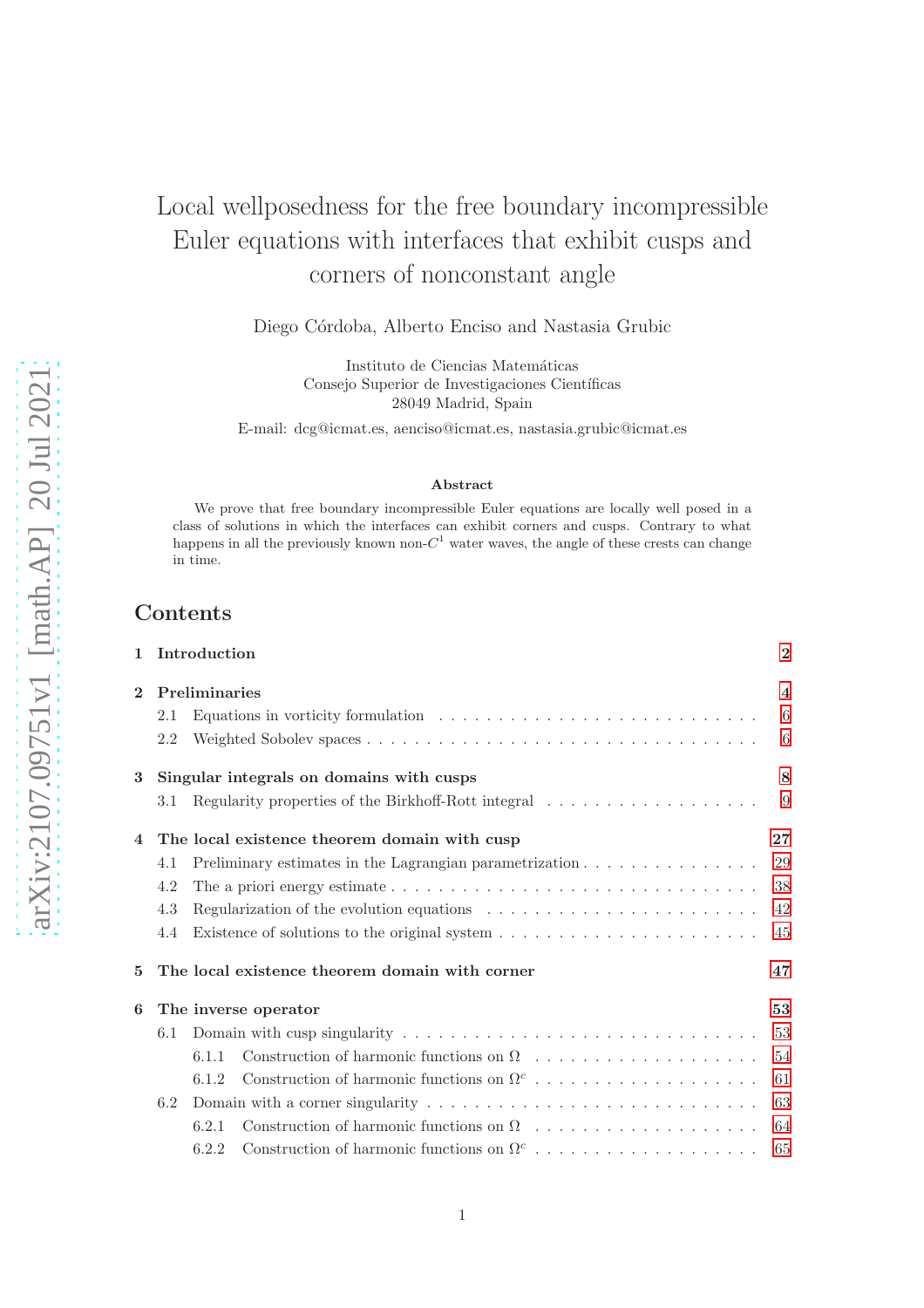| A Auxiliary estimates | 66 |
|-----------------------|----|
|                       |    |
|                       |    |
|                       |    |

## <span id="page-1-0"></span>1 Introduction

Consider the motion of an inviscid incompressible irrotational fluid in the plane with a free boundary. A time-dependent interface

$$
\Gamma(t) := \{ z(\alpha, t) \, | \, \alpha \in \mathbb{R} \}
$$

separates the plane into two open sets: the water region, which we denote by  $\Omega(t)$ , and the vacuum region,  $\mathbb{R}^2 \setminus \overline{\Omega(t)}$ . The evolution of the fluid is described by the Euler equations,

$$
\partial_t v + (v \cdot \nabla)v = -\nabla p - ge_2 \quad \text{in} \quad \Omega(t), \tag{1.1a}
$$

$$
\nabla \cdot v = 0 \quad \text{and} \quad \nabla^{\perp} \cdot v = 0 \quad \text{in} \quad \Omega(t), \tag{1.1b}
$$

$$
(\partial_t z - v) \cdot (\partial_\alpha z)^\perp = 0 \quad \text{on} \quad \Gamma(t), \tag{1.1c}
$$

<span id="page-1-1"></span>
$$
p = 0 \quad \text{on} \quad \Gamma(t). \tag{1.1d}
$$

Here v and p are the water velocity and pressure on  $\Omega(t)$ ,  $e_2$  is the second vector of a Cartesian basis and  $g$  is the acceleration due to gravity. We are disregarding the capillarity effects. It is standard that this system of PDEs on  $\mathbb{R}^2$ , which are often referred to as the water waves equation, can be formulated solely in terms of the interface curve,  $z(\alpha, t)$ , and the vorticity density on the boundary, defined through the formula

$$
\nabla^{\perp} \cdot v =: \omega(\alpha, t) \, \delta(x - z(\alpha, t)) \, .
$$

It is well known that the water waves system is locally well posed on Sobolev spaces when the initial fluid configuration is sufficiently smooth and the interface does not self-intersect. The first local existence results for the free boundary incompressible Euler equations are due to Nalimov [\[41\]](#page-79-0), Yosihara [\[53\]](#page-79-1) and Craig [\[24\]](#page-78-0) for near equilibrium initial data, and to Wu [\[47,](#page-79-2) [48\]](#page-79-3) for general initial data in Sobolev spaces. Local wellposedness for initial data in low regularity Sobolev spaces was proven by Alazard, Burq and Zuily [\[6,](#page-77-0) [7\]](#page-77-1) and subsequently refined by Hunter, Ifrim and Tataru [\[28\]](#page-78-1). For other variations and results on local well-posedness, see [\[4,](#page-77-2) [9,](#page-77-3) [16,](#page-78-2) [17,](#page-78-3) [21,](#page-78-4) [35,](#page-79-4) [37,](#page-79-5) [38,](#page-79-6) [44,](#page-79-7) [15,](#page-78-5) [54\]](#page-79-8). In all these works, the lowest regularity for the interfaces they consider is  $C^{3/2}$ , on which the Rayleigh–Taylor stability condition  $\partial_n p < 0$  is assumed to hold.

When the initial configuration is a suitably small perturbation of the stationary flat interface, the system is in fact globally well posed [\[30,](#page-78-6) [5,](#page-77-4) [25,](#page-78-7) [49,](#page-79-9) [27\]](#page-78-8). If the initial datum is not small, the equations can develop splash singularities in finite time [\[12\]](#page-78-9). The two essential features of this scenario of singularity formation (which remains valid in the case of rotational fluids [\[20\]](#page-78-10) and in the presence of viscosity  $[13, 22]$  $[13, 22]$  or surface tension  $[14]$  are that the velocity and the interface remain smooth up to the singular time, and that the self-intersecting interface does not pinch the water region [\[26,](#page-78-14) [23\]](#page-78-15). Stationary splash singularities that do pinch the water region have been constructed in [\[18,](#page-78-16) [19\]](#page-78-17).

In this paper we are concerned with non-smooth interfaces that may present corners (thus preventing the interface from being  $C<sup>1</sup>$  or cusps. The study of this kind of solutions hearkens back at least to Stokes, who formally constructed traveling wave solutions which featured sharp crests with a 120<sup>°</sup> corner. In the 1980s, Amick, Fraenkel and Toland [\[10\]](#page-77-5) managed to rigorously establish the existence of these solutions, and some 30 years later, under suitable technical conditions Kobayashi [\[32\]](#page-79-10) showed that these are in fact the only non-smooth traveling waves.

In a major recent work, Wu [\[51\]](#page-79-11) builds upon a priori energy estimates for the water waves system previously derived with Kinsey [\[50,](#page-79-12) [31\]](#page-78-18) to establish a local existence result for a class of non-smooth initial data which allows for interfaces featuring sharp crests (with any acute angle) or cusps. This class includes the self-similar solutions with angled crests she had previously obtained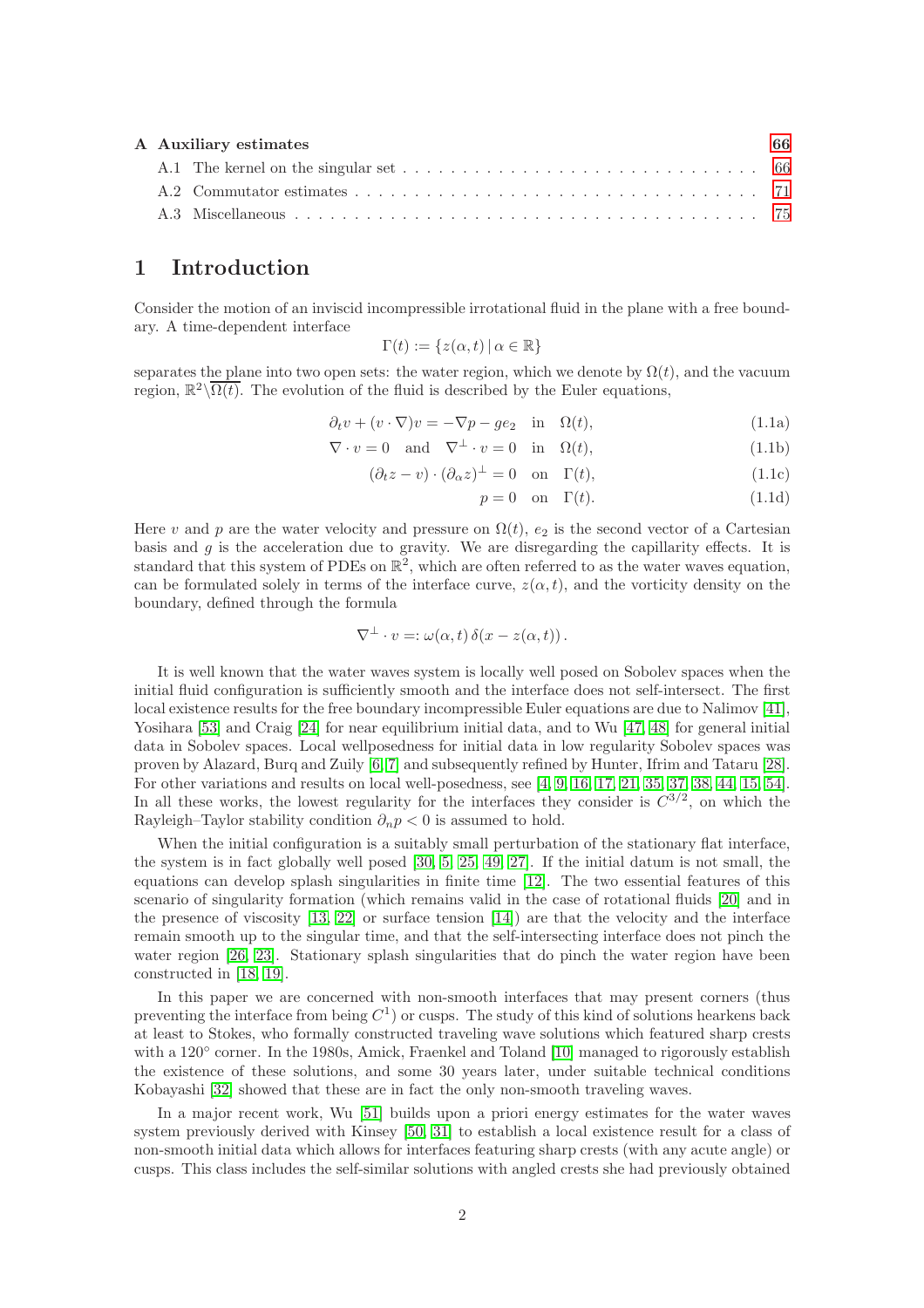in [\[52\]](#page-79-13). Further study of the class of singular solutions constructed by Wu was carried out by Agrawal [\[1\]](#page-77-6), who showed that these singularities are "rigid". More precisely, for this class of solutions, an initial interface with an angled crest remains angled crested and the angle does not change or tilt. There are related rigidity results for cusped interfaces as well [\[1\]](#page-77-6), and the effect of surface tension (which, in particular, makes it impossible to construct interfaces with angled crests in the energy class) has been studied in detail in [\[2,](#page-77-7) [3\]](#page-77-8).

Our objective in this paper is to prove a local wellposedness result for a wide class of initial data which allows for corners and cusps and where these rigidity effects do not appear. We will work in the context of the 2D free boundary Euler equations, disregarding the gravity and capillarity effects. Physically, the motivation is that, while one does expect to have sharp crests for which the angle does not change, the direct observation of angled crested waves in the ocean strongly suggests that there should also be other fluid configurations where the angle changes in time. As we will see later on, our main result rigorously establishes this fact. From a mathematical point of view, one should observe that the aforementioned rigidity results lay bare that a substantially different approach to non-smooth water waves is required in order to prove this result.

To make this precise, it is convenient to start by explaining the problems that one must overcome to prove a local wellposedness result for interfaces with sharp crests or low-regularity cusps. A first issue is to understand what scales of weighted Sobolev spaces can provide a good functional framework for this problem (and, actually, if such weighted Sobolev spaces exist at all, which is not obvious a priori). Once a choice of weighted spaces has been made, one must construct an energy adapted to these spaces and show that one can close the energy estimates. This presents two major difficulties. On the one hand, the non-smooth weights appearing in the energy become more and more singular as one integrates by parts in the various integrals that appear in the estimates, so there is no way to close the estimates without a number of highly nontrivial cancellations. On the other hand, the Rayleigh–Taylor condition fails at an angle point, so one can only impose a degenerate stability condition of the form  $\partial_n p \leq 0$ . To circumvent these difficulties, one needs to start from a genuinely new basic idea and carry out the rather demanding technical work necessary to implement it.

The basic idea underlying the approach to the motion of angle crested interfaces developed in [\[31,](#page-78-18) [50,](#page-79-12) [51\]](#page-79-11) is to map the singular interface conformally to the half-space and control the regularity of the interface through weighted norms of the conformal map. While the local behavior of a conformal map from a wedge to the half-space then gives a hint about the kind of weights one might use to define the energy in this case, it is far from obvious, a priori, that one can close the resulting energy estimates, and doing so is in fact a technical tour de force. Heuristically, the rigidity that this kind of solutions exhibit can be traced back to the concrete assumptions made on the conformal map, as discussed in [\[1,](#page-77-6) Section 2.2].

In contrast, the basic idea in our approach is to identify and control a class of singular solutions where the vorticity density  $\omega$  and a certain number of its derivatives vanish at the singular point, at all small enough times. The observation behind this philosophy is that sufficiently smooth solutions to the equations do feature all these zeros under suitable symmetry assumptions. In order to show that these zeros exist and are preserved by the evolution for a certain class of symmetric initial data with non- $C<sup>1</sup>$  interfaces, and to effectively use them to control the singular weights that appear in the energy estimates, we carry out our analysis directly in the water region, which is not smooth. The reason for which the singular interfaces appearing in this class of solutions are not rigid is therefore that we are not making any assumptions about the existence of a conformal map from the water region to the half-space for which certain weighted norms remain bounded.

From a technical standpoint, a drawback of this approach is that we can only employ realvariable methods in all our key estimates. An upside of this is that, as we are not using conformal maps in an essential way, these ideas should carry over to three-dimensional problems and to the two-fluid case. We will explore these and other directions in forthcoming contributions; the gravity water waves problem will be considered too. Also, a technical point reflecting the differences in both approaches is that the cusped interfaces that appear in our class of solutions can be of  $C^{2,\alpha}\backslash C^3$  Hölder regularity, while those considered in [\[31,](#page-78-18) [50,](#page-79-12) [51,](#page-79-11) [1\]](#page-77-6) are of class  $C^{3,\alpha}$ .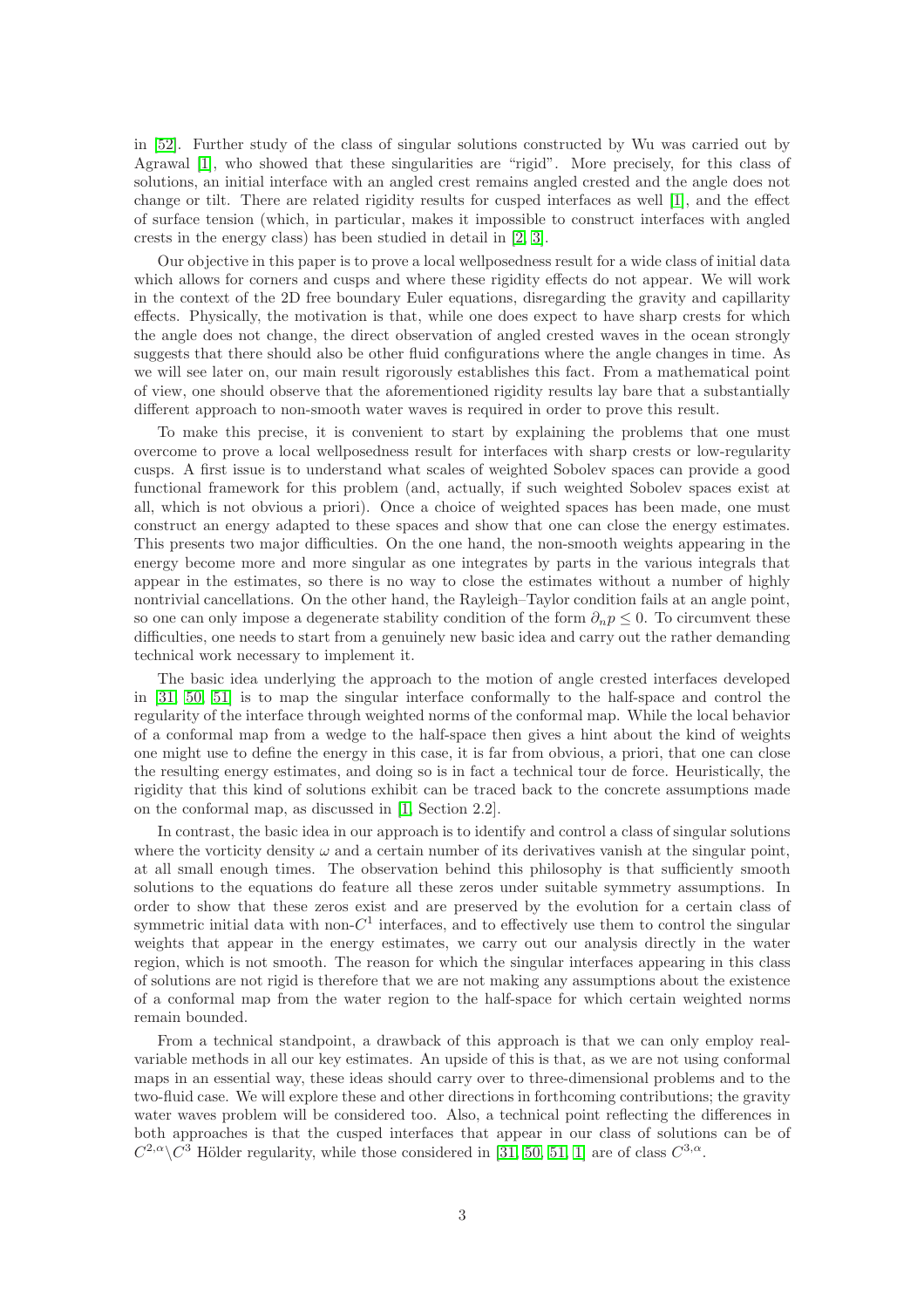In order to construct a suitable functional framework which allows for interfaces with angled crests and where one can close the energy estimates for the free boundary Euler system, we have built upon the work of Maz'ya and Soloviev about boundary value problems for the Laplacian on domains with cusps [\[39\]](#page-79-14). To avoid getting bogged down in technicalities at this stage, let us just say that we consider scales of Sobolev spaces  $H^k_\beta(m)$  which involve power weights that vanish at the tip of cusp or corner, and that the strength of the weight depends on the geometry of the interface at the singular point. Both the position of the zero of the weight and its strength remain constant during the evolution of the fluid.

Let us now pass to state our main result, which ensures that the free boundary Euler equations are well posed within a class of initial data including interfaces with angled crests (whose angle changes in time) and with cusps. In terms of the aforementioned weighted Sobolev spaces  $H^k_\beta(m)$ , whose definition we prefer until later, this local existence result can be informally stated as follows. Precise statements of this result in the case of interfaces that exhibit cusps or corners are presented below as Theorems [5.2](#page-47-0) and [4.1,](#page-27-0) respectively.

<span id="page-3-4"></span>**Theorem 1.1.** The 2D free boundary Euler equations, given by the system [\(1.1\)](#page-1-1) with  $g = 0$ , are locally well-posed in a suitable scale of weighted Sobolev spaces  $H^k_\beta(m)$  that allows for interfaces with corners and cusps, provided that a suitable analog of the Rayleigh–Taylor stability condition holds.

Remark 1.2. In Remark [5.1](#page-46-1) we obtain an explicit formula for the rate of change for the angle of the corner which shows, in particular, that the angle does indeed change for typical initial data with an angled crest.

The paper is organized as follows. Firstly, in Section [2](#page-3-0) we write the water waves problem as a system of equations for the interface curve and the vorticity density. In Section [3](#page-7-0) we present some estimates for singular integral operators on weighted Lebesgue spaces that will be of use throughout the paper. We focus on cusped interfaces, as the estimates are more complicated in that case. Sections [4](#page-26-0) and [5](#page-46-0) are respectively devoted to deriving the essential a priori estimates for the water waves system with non-smooth interfaces in the Lagrangian parametrization and to proving our local wellposedness theorem. The proofs of several key results for boundary value problems on domains with outer cusps (and corners), in the style of Maz'ya and Soloviev's results on singular integral operators in domains with cusps [\[39\]](#page-79-14), are presented in Section [6.](#page-52-0) To streamline the presentation, the proofs of several important technical lemmas are relegated to an Appendix.

## <span id="page-3-0"></span>2 Preliminaries

We consider the incompressible irrotational fluid flow in a fully symmetric bounded planar domain  $\Omega = \Omega(t)$  governed by Euler equations. More precisely, the fluid velocity v and the pressure P satisfy

$$
\partial_t v + (v \cdot \nabla)v = -\frac{1}{\varrho} \nabla P,\tag{2.1a}
$$

$$
\nabla \cdot v = 0, \quad \nabla^{\perp} \cdot v = 0,
$$
\n(2.1b)

in  $\Omega$ , where the fluid density  $\rho > 0$  is assumed to be constant. For simplicity, we take  $\rho \equiv 1$ . The interface  $\Gamma = \partial \Omega$  is a closed curve characterized by the condition

<span id="page-3-3"></span><span id="page-3-1"></span>
$$
P\big|_{\Gamma} = 0,\tag{2.2}
$$

which corresponds to setting  $\varrho \equiv 0$  in the exterior domain  $\mathbb{R} \setminus \Omega$ . Moreover, the parametrization of the interface

$$
\Gamma = \{ z(\alpha, t) \in \mathbb{R}^2 \, | \, \alpha \in [-\pi, \pi] \}
$$

satisfies the kinematic boundary condition, i.e.

<span id="page-3-2"></span>
$$
(\partial_t z - v) \cdot (\partial_\alpha z)^\perp = 0. \tag{2.3}
$$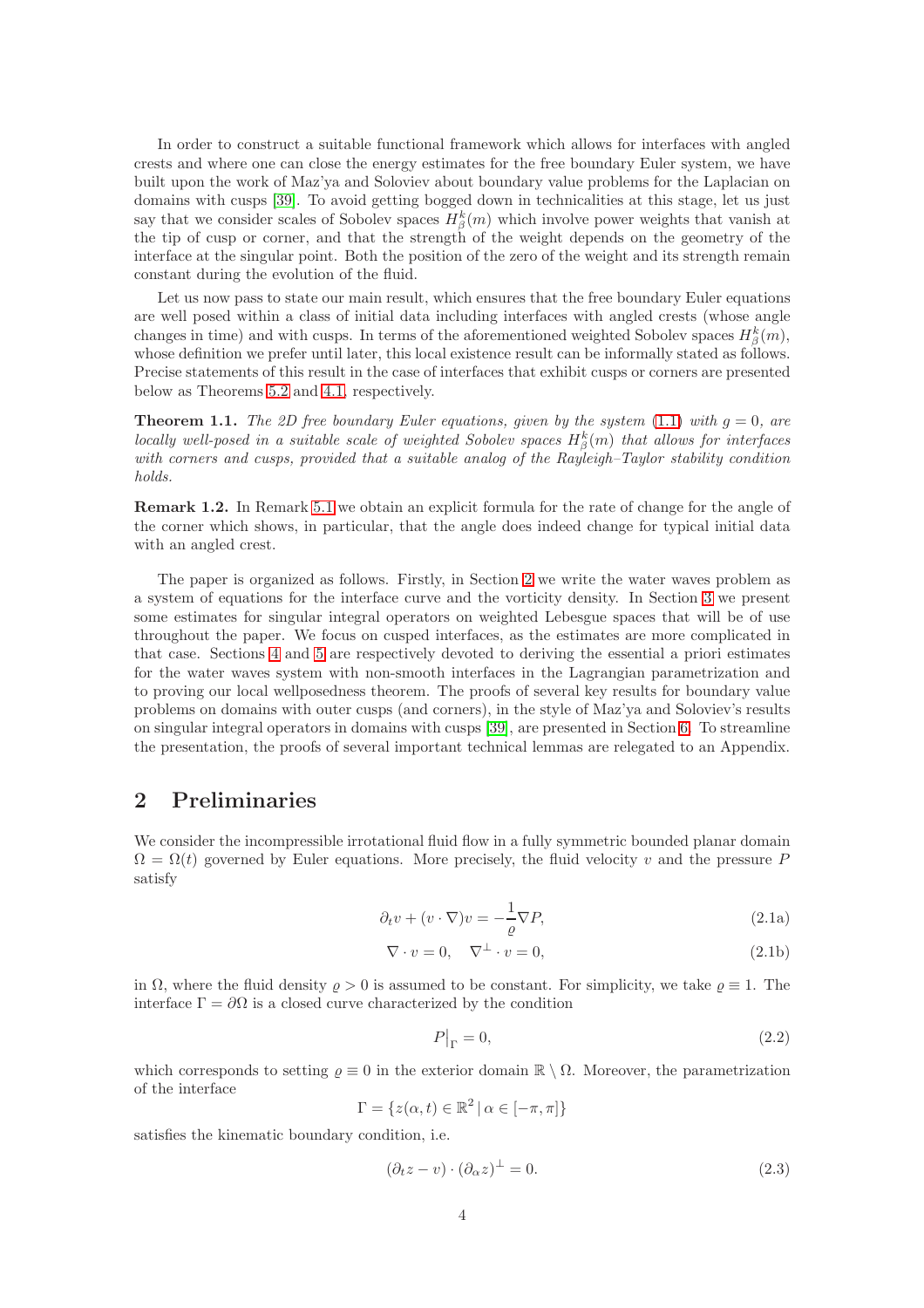For all times  $t \geq 0$ , the domain  $\Omega$  is assumed to be a union of two simply connected, disjoint, bounded domains each with a curvilinear corner of opening  $2\nu > 0$  or an outward cusp (corresponding to  $2\nu = 0$ ), connected through a common tip situated at the origin. We assume  $\Omega$  is symmetric with respect to both axes, which implies the intersection point remains at the origin for all times. Stated in terms of the parametrization (and letting  $\theta(\alpha, t)$  denote the tangent angle at the corresponding point  $z(\alpha, t) \in \Gamma$ , the intersection point is characterized by

$$
0 = z(\alpha_*, t) = z(-\alpha_*, t), \qquad 0 = \theta(\alpha_*, t) = \pi - \theta(-\alpha_*, t), \qquad \alpha_* = \pi/2,
$$
 (2.4)

but  $\Gamma$  is otherwise an arc-chord curve; i.e for any small  $r > 0$ , we have

<span id="page-4-0"></span>
$$
\mathcal{F}_r(z) := \sup_{(\alpha,\beta)\in (B_r(\alpha_*)\times B_r(-\alpha_*))^c} \mathcal{F}(z)(\alpha,\beta,t) < \infty,\tag{2.5}
$$

where

$$
\mathcal{F}(z)(\alpha,\beta,t) := \begin{cases} \frac{|e^{i\alpha} - e^{i\beta}|}{|z(\alpha,t) - z(\beta,t)|} & \alpha \neq \beta\\ \frac{1}{|z_{\alpha}(\alpha,t)|} & \alpha = \beta. \end{cases}
$$
\n(2.6)

We consider the equations in the vorticity formulation. By assumption, the flow in  $\mathbb{R}^2 \setminus \Gamma$  is irrotational and we may assume the vorticity is a measure supported on  $\Gamma$ , i.e.

$$
\omega(z,t) = \omega(\alpha, t)\delta(z - z(\alpha, t)), \quad z \in \mathbb{R}^2 \setminus \Gamma,
$$

where we slightly abuse the notation and denote both the vorticity and its amplitude by  $\omega$ . Equations [\(2.1b\)](#page-3-1) imply the complex conjugate of the velocity is analytic in  $\Omega$ , hence it can be written in terms of the boundary vorticity as

$$
v(z,t)^* = \frac{1}{2\pi i} \int_{-\pi}^{\pi} \frac{\omega(\alpha',t)}{z - z(\alpha',t)} ds_{\alpha'}, \quad z \in \mathbb{R}^2 \setminus \Gamma,
$$
 (2.7)

where we have set  $ds_{\alpha'} = |z_{\alpha}(\alpha', t)| d\alpha'$  and we use \* to denote complex conjugation. Approaching any regular point on Γ (in our setting, all points excluding the cusp tip) from the inside of  $\Omega$  we obtain

$$
v(\alpha, t) = \frac{\omega(\alpha, t)}{2} \frac{z_{\alpha}(\alpha, t)}{|z_{\alpha}(\alpha, t)|} + BR(z, \omega)^{*},
$$

where

$$
BR(z,\omega)^* = \frac{1}{2\pi i} p.v. \int_{-\pi}^{\pi} \frac{\omega(\alpha',t)}{z(\alpha,t) - z(\alpha',t)} ds_{\alpha'}
$$

and p.v. stands for the principal value.

Let us finish with some symmetry considerations. In terms of the parametrization of the interface  $z(\alpha, t) = (z_1(\alpha, t), z_2(\alpha, t))$ , the assumption of full symmetry implies

<span id="page-4-2"></span>
$$
z_1(\alpha, t) = z_1(-\alpha, t), \qquad z_2(\alpha, t) = -z_2(-\alpha, t), \tag{2.8}
$$

and

<span id="page-4-3"></span>
$$
z_1(\alpha_* - \alpha, t) = -z_1(\alpha_* + \alpha, t), \qquad z_2(\alpha_* - \alpha, t) = z_2(\alpha_* + \alpha, t). \tag{2.9}
$$

The tangent angle  $\theta = \arctan\left(\frac{z_{2\alpha}}{z_{1\alpha}}\right)$  then satisfies

<span id="page-4-1"></span>
$$
\theta(\alpha, t) = \pi - \theta(-\alpha, t), \qquad \theta(\alpha_* - \alpha, t) = -\theta(\alpha_* + \alpha, t). \tag{2.10}
$$

∗

On the other hand, the pressure must be invariant under both  $z \leftrightarrow \pm z^*$  and therefore

$$
v(\pm z^*,t) = \pm v(z,t)
$$

by the Euler equations. In particular, the vorticity must be odd with respect to both axes, i.e.

$$
\omega(-\alpha, t) = -\omega(\alpha, t), \qquad \omega(\alpha_* - \alpha, t) = -\omega(\alpha_* + \alpha, t). \tag{2.11}
$$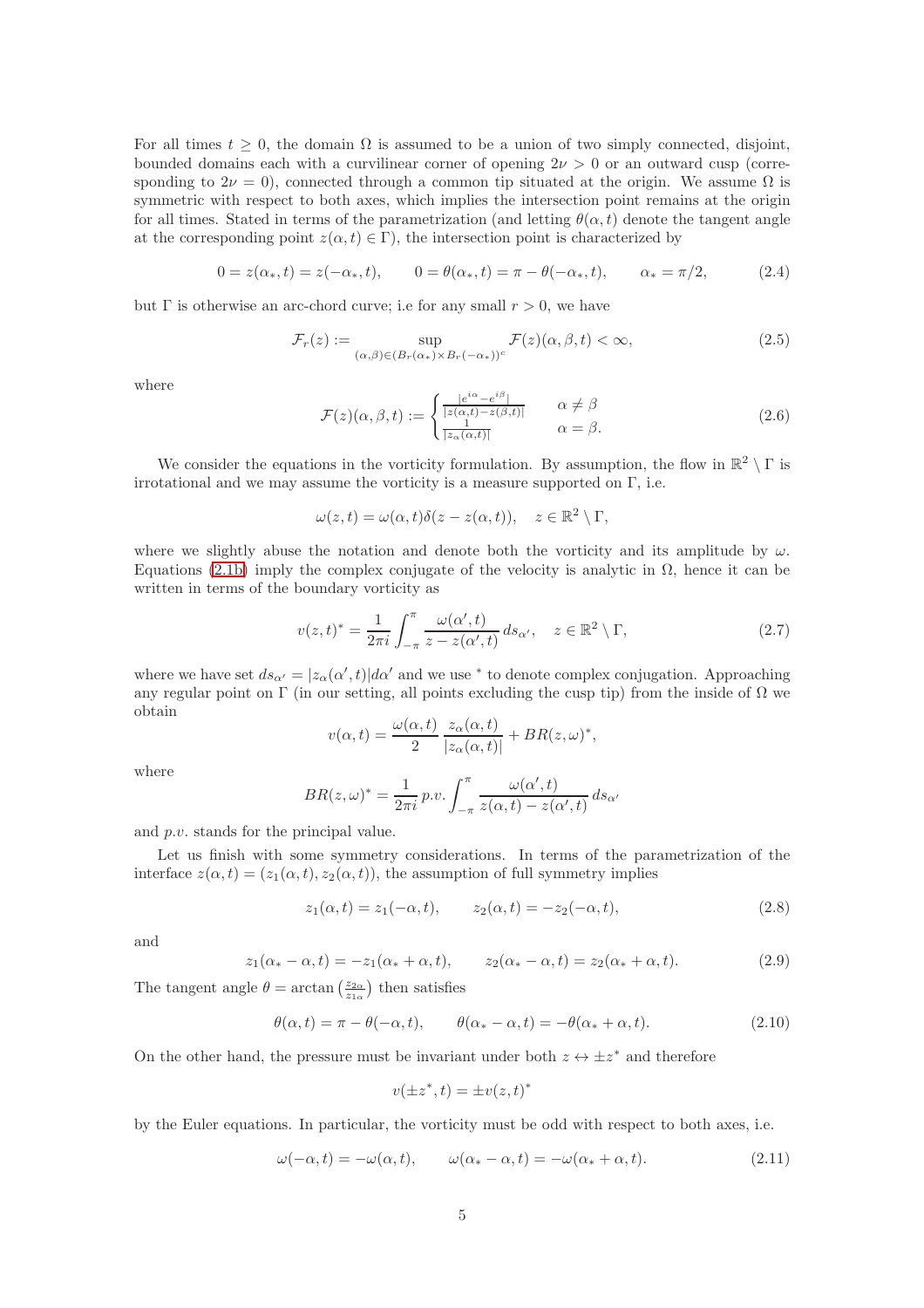### <span id="page-5-0"></span>2.1 Equations in vorticity formulation

We now briefly state the relevant equations reformulated in terms of boundary vorticity  $\omega$  and parametrization of the interface  $z$ . Equation  $(2.3)$  gives

<span id="page-5-2"></span>
$$
z_t = \left(\frac{\omega}{2} - \tilde{\varphi}\right) \frac{z_\alpha}{|z_\alpha|} + BR(z, \omega),\tag{2.12}
$$

where  $\tilde{\varphi}$  is a scalar function reflecting the freedom to choose the tangential component of  $z_t$ . It will be convenient to work with the tangent angle  $\theta$ . Taking a time derivative of  $z_{\alpha} = |z_{\alpha}|e^{i\theta}$ , we obtain

$$
\theta_t = \frac{z_{t\alpha} \cdot z_{\alpha}^{\perp}}{|z_{\alpha}|^2} = z_{ts} \cdot z_s^{\perp}, \qquad \frac{|z_{\alpha}|_t}{|z_{\alpha}|} = \frac{z_{t\alpha} \cdot z_{\alpha}}{|z_{\alpha}|^2} = z_{ts} \cdot z_s,
$$

where we use the notation  $\partial_s := \frac{1}{|z_\alpha|} \partial_\alpha$  to denote the parametrization independent derivative. Equation [\(2.12\)](#page-5-2) then implies

$$
\theta_t + \tilde{\varphi}\theta_s = \frac{\omega\theta_s}{2} + BR_s \cdot z_s^{\perp}, \qquad \frac{|z_{\alpha}|_t}{|z_{\alpha}|} + \tilde{\varphi}_s = \frac{\omega_s}{2} + BR_s \cdot z_s.
$$

Since the pressure is constant on the interface, the tangential component of the pressure gradient [\(2.1a\)](#page-3-3) must be identically equal to zero, which combined with [\(2.12\)](#page-5-2) implies

<span id="page-5-4"></span>
$$
\frac{\omega_t}{2} + BR(z, \omega)_t \cdot z_s = -\tilde{\varphi}\left(\frac{\omega_s}{2} + BR(z, \omega)_s \cdot z_s\right) = -\tilde{\varphi}\left(\tilde{\varphi}_s + \frac{|z_\alpha|_t}{|z_\alpha|}\right),\tag{2.13}
$$

while the equation for the normal component of the pressure gradient

$$
\sigma := -\nabla P \cdot z_s^{\perp},
$$

reads

<span id="page-5-3"></span>
$$
\sigma = \left(\frac{\omega\theta_t}{2} + BR(z,\omega)_t \cdot z_s^{\perp}\right) + \tilde{\varphi}\left(\frac{\omega\theta_s}{2} + BR(z,\omega)_s \cdot z_s^{\perp}\right)
$$
(2.14)

The equation governing time evolution of  $\tilde{\varphi}$  is now a matter of straightforward calculation. We have

$$
\left(\tilde{\varphi}_s + \frac{|z_{\alpha}|_t}{|z_{\alpha}|}\right)_t = -\tilde{\varphi}\partial_s\left(\tilde{\varphi}_s + \frac{|z_{\alpha}|_t}{|z_{\alpha}|}\right) - \left(\tilde{\varphi}_s + \frac{|z_{\alpha}|_t}{|z_{\alpha}|}\right)^2 - \sigma\theta_s + \left(BR_s \cdot z_s^{\perp} + \frac{\omega\theta_s}{2}\right)^2. \tag{2.15}
$$

At this point we fix the parametrization. We will consider the equations in the Lagrangian parametrization, i.e. we set  $\tilde{\varphi} \equiv 0$ . For later use, we introduce the notation

$$
\varphi_s := \frac{\omega_s}{2} + BR_s \cdot z_s,\tag{2.16}
$$

i.e.  $\frac{|z_{\alpha}|_t}{|z_{\alpha}|} = \varphi_s$  takes the role  $\tilde{\varphi}_s$  has in the arc-length parametrization (in which case  $\varphi_s$  is a function depending only on time).

## <span id="page-5-1"></span>2.2 Weighted Sobolev spaces

Let us first introduce some notation. Given any two (non-negative) quantities  $f$  and  $g$ , we say

$$
f \lesssim g \quad :\Leftrightarrow \quad \exists c > 0 : f \le cg
$$

and similarly

$$
f \sim g
$$
  $\Rightarrow \exists c > 0 : c^{-1}g \le f \le cg,$ 

where c is either some absolute constant or can be controlled by some power of the energy. We will sometimes use the big-O notation, that is, we will write  $f = O(g)$  if and only if  $|f| \leq |g|$ .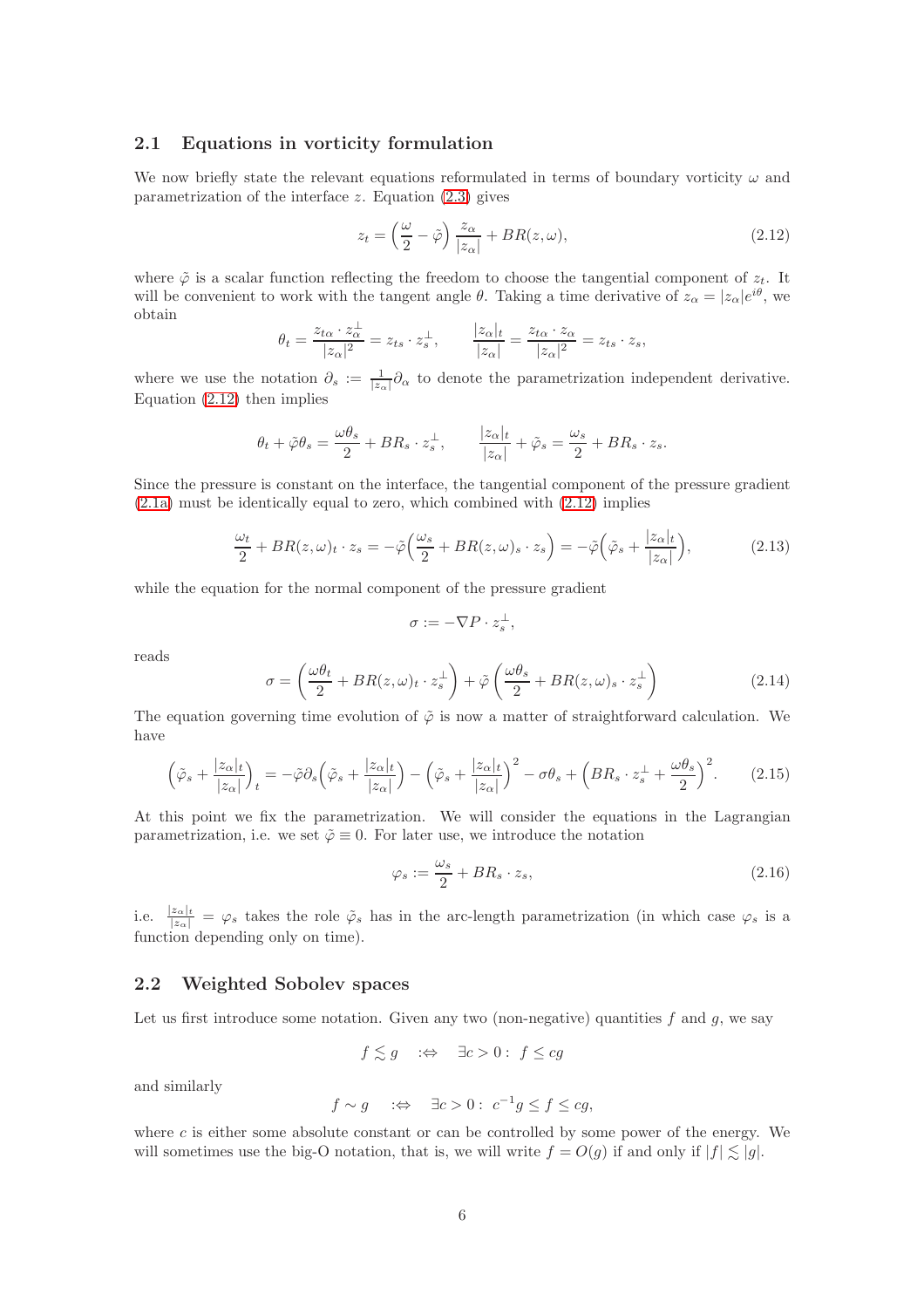Let  $\gamma \in \mathbb{R}$ . We define the weighted Lebesgue space  $\mathcal{L}_{2,\gamma}(\Gamma,m)$  to be

$$
\mathcal{L}_{2,\gamma}(\Gamma,m):=\{\phi:\Gamma\to\mathbb{R}\ |\ m^\gamma\phi\in L^2(\Gamma)\}
$$

endowed with the norm

$$
\|\phi\|_{2,\gamma}^2:=\int_\Gamma m(z)^{2\gamma}|\phi(z)|^2ds_z,
$$

where if not explicitly stated otherwise  $m$  is always a power weight, i.e. we have

 $m(z) \sim |z|, \quad z \in \Gamma.$ 

If  $0 < \gamma + 1/2 < 1$ , we say that  $m(\cdot)^\gamma$  is a Muckenhaupt weight (it then satisfies the Muckenhaupt  $(A<sub>2</sub>)$ -condition). Frequently we will consider weighted Lebesgue spaces on the one dimensional torus T or on a particular interval  $I \subseteq \mathbb{R}$  instead of Γ, however to simplify the notation we usually drop the space reference altogether and simply write  $\mathcal{L}_{2,\gamma}(m)$ . On the other hand, we may occasionally write  $\mathcal{L}_{2,\gamma}(I)$  if we want to emphasize the particular interval of integration.

We introduce two families of weighted Sobolev spaces:

$$
\begin{aligned}\n\phi \in H^k_\gamma(m) &\quad & :\Leftrightarrow \quad \partial_s^j \phi \in \mathcal{L}_{2,\gamma}(m), \quad 0 \le j \le k, \\
\phi \in \mathcal{L}_{2,\gamma}^k(m) &\quad & :\Leftrightarrow \quad \partial_s^j \phi \in \mathcal{L}_{2,\gamma+(k-j)}(m), \quad 0 \le j \le k,\n\end{aligned}
$$

where  $\partial_s = \frac{1}{|z_\alpha|} \partial_\alpha$  is the parametrization independent derivative. We will also need the subspace

$$
H_{\gamma,0}^k(m) := \{ \phi \in H_{\gamma}^k(m) \mid m(z)^{-1} \phi(z) \in L^{\infty} \}.
$$

We clearly have

<span id="page-6-0"></span>
$$
\mathcal{L}_{2,\gamma}^{k}(m) \subseteq H_{\gamma}^{k}(m). \tag{2.17}
$$

Hardy inequalities imply these can be identified, whenever  $(\gamma - k) + 1/2 > 0$  (for the convenience of the reader, we give these in the Appendix, Theorem [A.13](#page-74-1) and Lemma [A.14\)](#page-74-2). The inclusion is proper otherwise. We give more details at the end of this section.

We will frequently use the following:

<span id="page-6-1"></span>**Lemma 2.1.** Let  $m' = O(1)$ . Then, we have

$$
\phi \in \mathcal{L}_{2,\gamma+1}^1(m) \quad \Rightarrow \quad \phi = O\big(m^{-(\gamma + \frac{1}{2})}\big).
$$

Proof. The claim follows by integration since

$$
(m^{2(\gamma+1/2)}\phi^2)' = (2\gamma+1)m'm^{2\gamma}\phi^2 + m^{2\gamma+1}\phi\phi' \in L^1.
$$

To define fractional Sobolev spaces, let  $\Lambda^{1/2}\phi := (-\Delta)^{1/4}\phi$  be the periodic fractional Laplacian defined (modulo a multiplicative constant factor) by

$$
\Lambda^{1/2}\phi\left(\alpha\right) \,\sim\, p.v.\int_{-\pi}^\pi \frac{\phi(\alpha)-\phi(\alpha')}{|\sin\left(\frac{\alpha-\alpha'}{2}\right)|^{3/2}}\,d\alpha'.
$$

The weighted estimate for the Riesz integral suggests

$$
\partial_s \phi \in \mathcal{L}_{2,\gamma+\frac{1}{2}}(m) \quad \Rightarrow \quad \Lambda^{1/2} \phi \in \mathcal{L}_{2,\gamma}(m)
$$

whenever  $0 < \gamma + 1/2 < 1/2$  (we prove this in the Appendix, Lemma [A.10\)](#page-72-0). When  $\gamma$  does not satisfy this condition, we introduce a parameter  $\lambda \in \mathbb{R}$  such that

$$
0<(\gamma-\lambda)+1/2<1/2
$$

and define

$$
H^{k+1/2}_{\gamma}(m) := \{ \phi \in H^k_{\gamma-1/2}(m) \mid \Lambda^{1/2}(m^{\lambda} \partial_s^k \phi) \in \mathcal{L}_{2,\gamma-\lambda}(m) \},
$$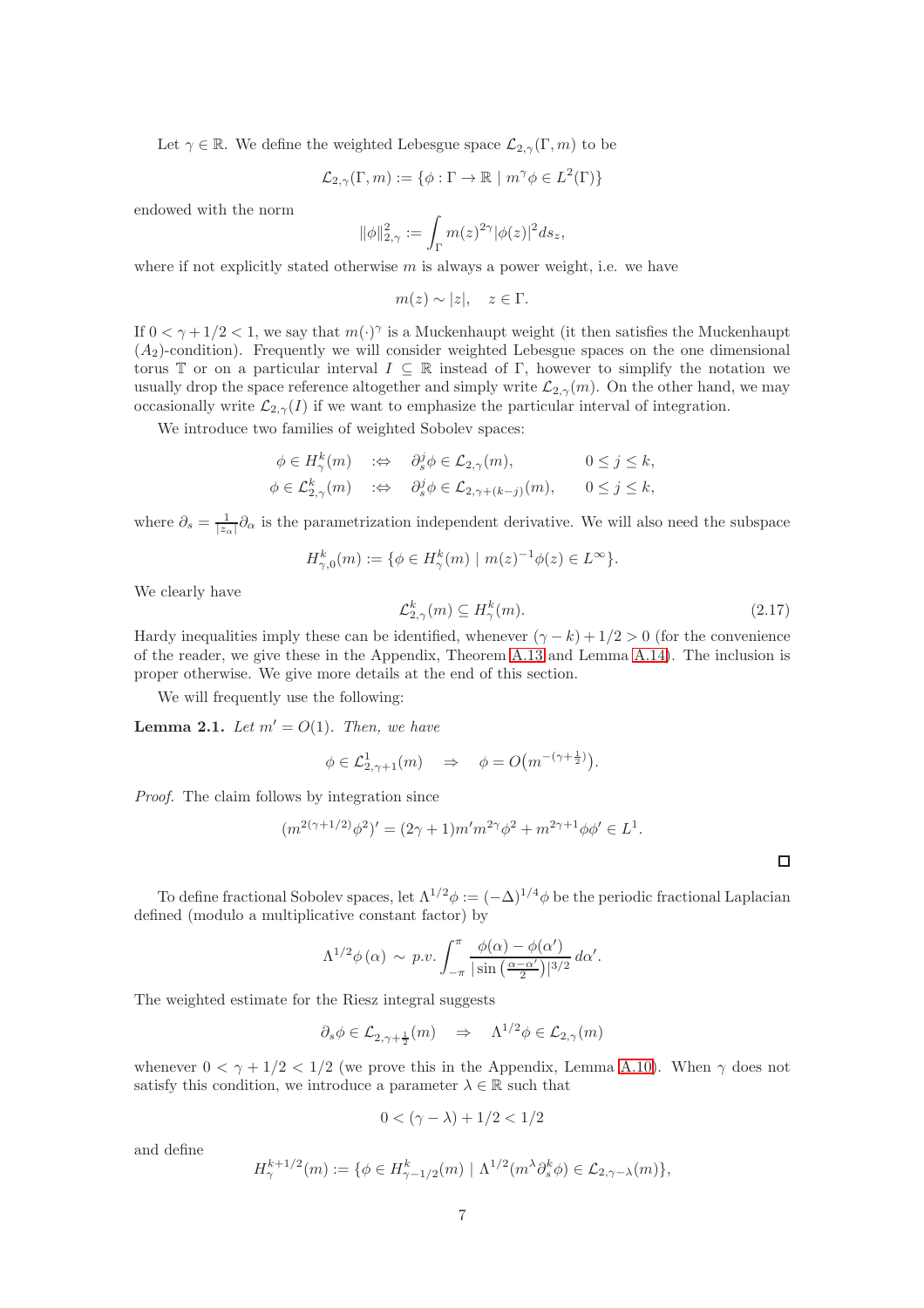endowed with the norm

$$
\|\phi\|^2_{H^{k+1/2}_\gamma(m)}:=\|\phi\|^2_{H^k_{\gamma-1/2}(m)}+\|\Lambda^{1/2}(m^\lambda\phi)\|^2_{2,\gamma-\lambda}.
$$

It is not difficult to see this definition is independent of the exact value of  $\lambda$  (see the Appendix for similar results regarding commutators with  $\Lambda^{1/2}$ ). Finally, we introduce the periodic Hilbert transform

$$
H\phi(\alpha) = \frac{1}{2\pi}p.v. \int_{-\pi}^{\pi} \phi(\alpha') \cot\left(\frac{\alpha - \alpha'}{2}\right) d\alpha'.
$$

When doing estimates on the singular integrals, it will be convenient to work in the graph parametrization. More precisely, we assume there exists a neighborhood B of the origin such that  $B \cap \Gamma$  consists of exactly two connected components  $\Gamma^{\pm}$  which can be parametrized as a graph, that is

<span id="page-7-1"></span>
$$
B \cap \Gamma = \Gamma^+ \cup \Gamma^-, \qquad \Gamma^{\pm} = \{ x \pm i\kappa(x, t) : |x| < 2\delta \},\tag{2.18}
$$

where  $\delta = \delta(t) > 0$  (note the orientation is reversed on the lower branch). For the weight function, this corresponds to setting

$$
m(z) \sim |z_1|,
$$

in which case, we use the notation

$$
x = z_1(\alpha, t),
$$
  $m(x) = |x|,$   $x \in I_{2\delta} := (-2\delta, 2\delta).$ 

To finish this section let us comment on the relation [\(2.17\)](#page-6-0), when  $(\gamma - k) + 1/2 < 0$ . Let  $I_{\delta}^{+} = (0, \delta)$  and let e.g.  $k = 1$ . Then, using integration and Hardy inequalities (cf. Lemma [A.14\)](#page-74-2) we have for e.g. the right-hand side  $\Gamma^{\pm} \cap I_{\delta}^{+}$ 

$$
H^1_\gamma(\Gamma^\pm\cap I_\delta^+)=\mathcal{L}_{2,\gamma}^1(\Gamma^\pm\cap I_\delta^+)\oplus \mathbb{R},\qquad \gamma+1/2<1
$$

and similarly for the left-hand side  $\Gamma^{\pm} \cap I_{\delta}^-$ , where we have set  $I_{\delta}^- := (-\delta, 0)$ . When  $\Gamma^{\pm}$  are smooth enough (corresponding to two smoothly connected cusps, i.e.  $\nu = 0$ ), the constant must be the same, i.e. we have

$$
H^1_\gamma(\Gamma^\pm) = \mathcal{L}^1_{2,\gamma}(\Gamma^\pm) \oplus \mathbb{R}.
$$

However, if  $\Gamma^{\pm}$  are only piecewise smooth (corresponding to the case  $\nu > 0$ ), then  $H_{\gamma}^{1}(\Gamma^{\pm})$  is embedded in the space of piecewise continuous functions only, allowing for jumps when crossing the singular point. The generalization to higher  $k$  is straightforward.

## <span id="page-7-0"></span>3 Singular integrals on domains with cusps

Throughout this section we assume  $\nu = 0$ . At this point, let us discuss the regularity assumptions on the parametrization of the interface, which are assumed to hold throughout this section. Let  $\mu \in (1/2, 1]$  be fixed and let  $\beta \in \mathbb{R}$  be such that

<span id="page-7-2"></span>
$$
1 - \mu < \beta + 1/2 < \mu. \tag{3.1}
$$

In the neighborhood of the origin, cf. [\(2.18\)](#page-7-1), we assume

$$
\kappa(\cdot, t) \in \mathcal{L}_{2,\beta+2}^4(I_{2\delta}), \qquad |x|^{j-(1+\mu)} |\partial_x^j \kappa(x, t)| \lesssim 1, \qquad j = 0, 1, 2,
$$
\n(3.2)

together with the lower bound

$$
|x|^{-(1+\mu)}\kappa(x,t) \gtrsim 1. \tag{3.3}
$$

Away from the origin the parametrization of the interface is  $H<sup>4</sup>$  and satisfies the arc-chord condition [\(2.5\)](#page-4-0). Note that the lower bound in [\(3.1\)](#page-7-2) ensures the two assumptions on the derivatives of  $\kappa$  are consistent, since

$$
1 - \mu < \beta + 1/2 \quad \Rightarrow \quad m^{\mu - 1} \in \mathcal{L}_{2,\beta}(m),
$$

cf. Lemma [2.1.](#page-6-1)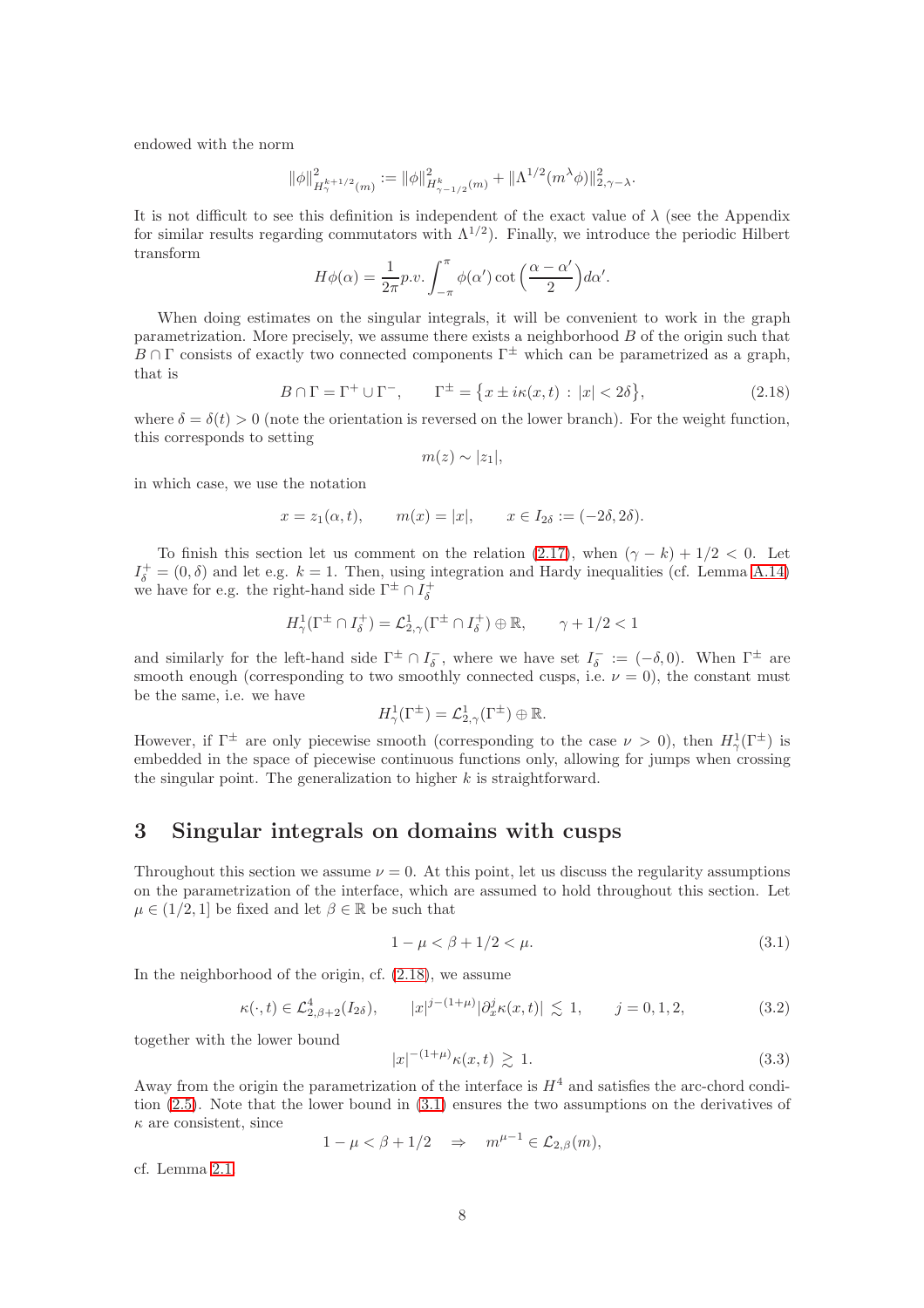In view of the energy estimates in Section [4,](#page-26-0) we give conditions on the tangent angle  $\theta$  and the length  $|z_\alpha|$  of the tangent vector, which imply the above assumptions

<span id="page-8-1"></span>
$$
\theta \in H^3_{\beta+2}(\mathbb{T}, m), \qquad \log|z_\alpha| \in H^2_{\beta+1}(\mathbb{T}, m), \tag{3.4}
$$

In particular, we have  $\log |z_\alpha| \in C^{0,\lambda'}(\mathbb{T})$  for some  $\lambda' \in (0,1)$  and therefore  $|z_\alpha| \sim 1$ . Moreover, note that

$$
z_s = e^{i\theta} \Rightarrow z_{1s} \in H^3_{\beta+2}(m), \quad z_{2s} \in \mathcal{L}^3_{2,\beta+2}(m).
$$

where we have taken into account  $\theta(\alpha_*) = 0$  (resp.  $\theta(-\alpha_*) = \pi$ ). When  $\alpha$  is sufficiently close to  $\alpha_{*}$ , we further assume

$$
m(\alpha)^{-\mu}|\theta(\alpha)| \sim 1, \qquad m(\alpha)^{1-\mu}|\theta_{\alpha}(\alpha)| \lesssim 1. \tag{3.5}
$$

Going over to the graph parametrization in the neighborhood of  $\pm \alpha_*$ , we have  $z_{1s} = \frac{1}{|z_x|}$  resp.  $\theta_s = \frac{\theta_x}{|z_x|} = \frac{\kappa_{xx}}{|z_x|^3}$ . By making  $\delta$  smaller we may assume  $\kappa_{xx} > 0$  on  $I_{2\delta}$  and therefore  $\kappa_x > 0$  when  $x > 0$  (recall that  $x = 0$  is a local minimum for the upper branch).

Finally, let us introduce more notation which will be used throughout this section. We append subscript  $\pm$  to a point  $z \in \Gamma$  whenever it is an element of  $\Gamma^{\pm}$  in the graph parametrization cf. [\(2.18\)](#page-7-1), i.e.

$$
z_{\pm} = x \pm i\kappa(x, t) \in \Gamma^{\pm}
$$

and we use the notation  $\rho(x, t) := 2\kappa(x, t)$  when we want to emphasize some quantity depends on the difference  $z_+ - z_-$  and not on any symmetry assumptions. For a fixed  $x \in I_{\delta}^+ := (0, \delta)$ , we split  $I_{2\delta} := (-2\delta, 2\delta)$  in three intervals

$$
I_l(x) := [-x, (1-\varepsilon)x], \quad I_c(x) := ((1-\varepsilon)x, (1+\varepsilon)x), \quad I_r(x) := (-2\delta, -x] \cup [(1+\varepsilon)x, 2\delta)
$$

for some small  $\varepsilon = \varepsilon(t) > 0$  and denote the corresponding parts of  $\Gamma^{\pm}$  by  $\Gamma^{\pm}_{l}(x)$ ,  $\Gamma^{\pm}_{c}(x)$  and  $\Gamma^{\pm}_{r}(x)$ respectively, i.e.

$$
\Gamma_{l,c,r}^{\pm}(x) := \{ q \in \Gamma^{\pm} : u \in I_{l,c,r}(x) \}.
$$

We will frequently make use of the notation

$$
F(f)(x,u) := \frac{f(x) - f(u)}{x - u}.
$$

#### <span id="page-8-0"></span>3.1 Regularity properties of the Birkhoff-Rott integral

Most of the results of this section hold regardless of any symmetry assumptions. When they do depend on symmetry, it is stated explicitly. However, for simplicity, we work under the assumption that the interface is symmetric with respect to the  $x$ -axis, although it is mostly used for notational convenience only. In particular, the proofs work in the general case as is. We drop the time dependence throughout this section. Whenever we say a quantity belongs to some weighted Sobolev space depending on parameter  $\beta$ , we always mean  $\beta$  from the regularity assumptions [\(3.4\)](#page-8-1) for the interface parametrization.

<span id="page-8-2"></span>**Lemma 3.1.** Let  $0 < \gamma + 1/2 < 1$  such that  $\gamma + 1/2 \neq \mu$ . Then,

$$
BR(z,\cdot)^{*}:\mathcal{L}_{2,\gamma}(m)\to \mathcal{L}_{2,\gamma}(m).
$$

The same is true for the operator  $BR(z, \cdot)^* z_{\alpha}$ .

Proof. It is enough to prove the claim in a neighborhood of the origin where the interface can be parametrized as a graph (we will do the remaining regions in some detail when we consider derivatives in Lemma [3.5\)](#page-12-0). Let without loss of generality  $z = z_+$ . We show that

$$
x \mapsto \frac{1}{2\pi i} \int_{\Gamma^+ \cup \Gamma^-} f(q) \left( \frac{z'_+}{z_+ - q} \right) ds_q \in \mathcal{L}_{2,\gamma}(I_\delta)
$$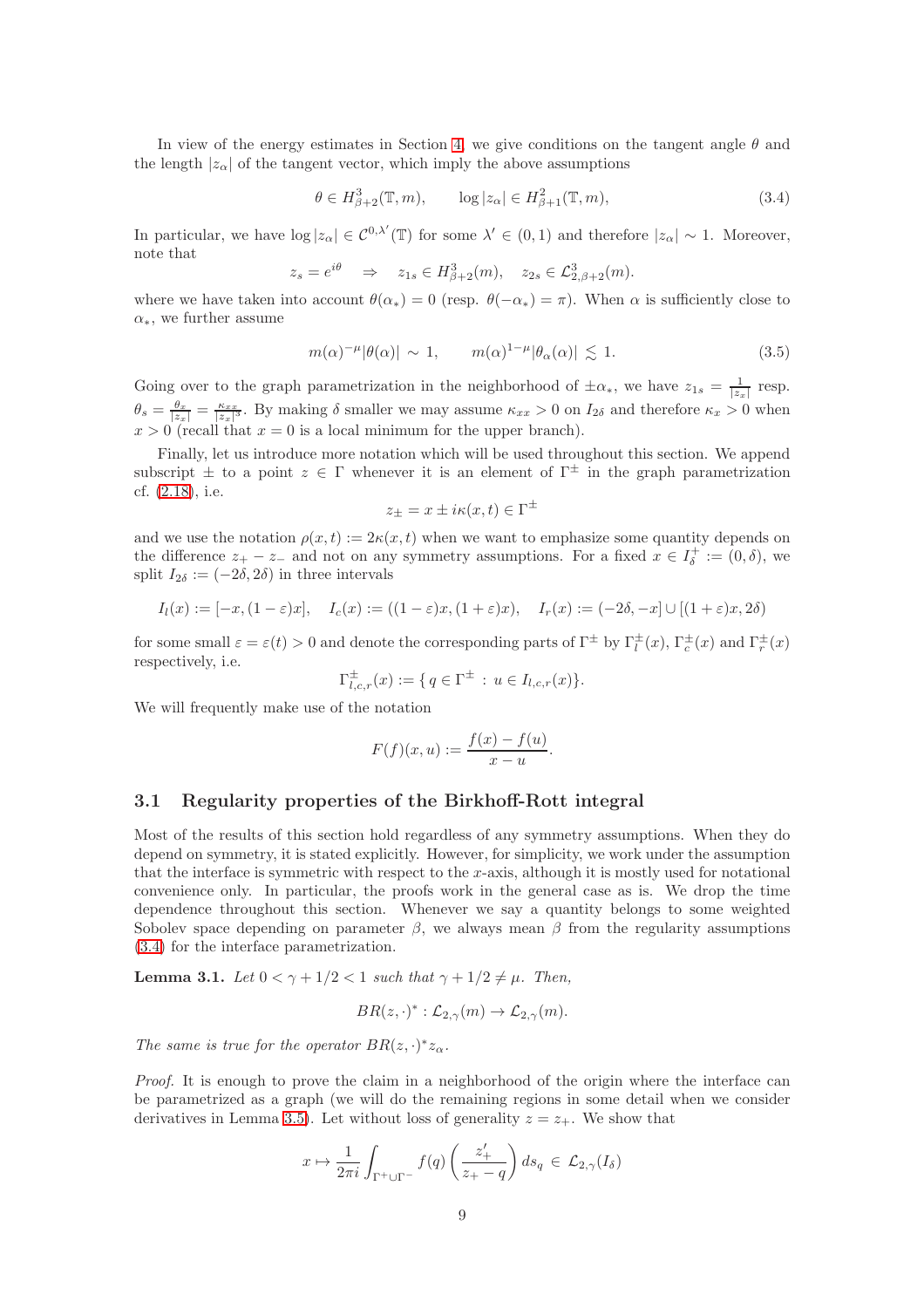provided  $f \in \mathcal{L}_{2,\gamma}(I_{2\delta})$ . Without loss of generality we may assume  $0 < x < \delta$ . Then, we have

$$
\left| \left( \frac{z'_+}{z_+ - q_\pm} \right) \right| \lesssim \frac{1}{x}, \quad u \in I_l(x), \qquad \left| \left( \frac{z'_+}{z_+ - q_\pm} \right) \right| \lesssim \frac{1}{|u|}, \quad u \in I_r(x)
$$

and therefore

$$
\left| \int_{\Gamma_l^+(x)\cup\Gamma_l^-(x)} f(q) \left( \frac{z'_+}{z_+-q} \right) ds_q \right| \lesssim \frac{1}{x} \int_0^x |f(u)| + |f(-u)| du
$$

on  $\Gamma_l^{\pm}(x)$  respectively

$$
\left| \int_{\Gamma_r^+(x)\cup\Gamma_r^-(x)} f(q) \left( \frac{z'_+}{z_+-q} \right) ds_q \right| \lesssim \int_x^{2\delta} \frac{|f(u)| + |f(-u)|}{u} du
$$

on  $\Gamma_r^{\pm}(x)$ . Both are bounded in  $\mathcal{L}_{2,\gamma}(I_{\delta})$  by the corresponding Hardy inequalities cf. Appendix, Lemma [A.14.](#page-74-2)

It remains to consider  $q = q_{\pm} \in \Gamma_c^{\pm}(x)$ . When  $q = q_+$ , a short calculation yields

<span id="page-9-0"></span>
$$
\frac{z'_{+}}{z_{+} - q_{+}} = \frac{1}{x - u} + \frac{1}{x - u} \left( \kappa'(x) - \frac{\kappa(x) - \kappa(u)}{x - u} \right) \frac{i}{1 + i \frac{\kappa(x) - \kappa(u)}{x - u}},
$$
(3.6)

where, for fixed u and x, there exists some  $\xi$  such that

$$
\frac{1}{x-u}\left(\kappa'(x)-\frac{\kappa(x)-\kappa(u)}{x-u}\right)=\partial_xF(\kappa)(x,u)=\kappa''(\xi)=O(\xi^{\mu-1}).
$$

Since  $x \sim u$ , we conclude

$$
\frac{z'_+}{z_+ - q_+} = \frac{1}{x - u} + O(x^{\mu - 1}).\tag{3.7}
$$

In particular, the corresponding integral over  $\Gamma_c^+(x)$  is bounded in  $\mathcal{L}_{2,\gamma}$  as required; the error term can be estimated by Hardy's inequality and the Hilbert transform is bounded on weighted Lebesgue spaces whose weight satisfies Muckenhaupt condition.

On the other hand, when  $q = q_-,$  we have

$$
\frac{z'_+}{z_+ - q_-} = \frac{1}{(x - u) + i\rho(u)} + O(x^{-1}),
$$

by Lemma [A.2](#page-66-0) (cf. Appendix), where recall that  $\rho(u) = \Im(q_+ - q_-) = 2\kappa(u)$ . As before, the error term can be estimated by Hardy's inequality and it only remains to estimate

$$
I(x) := \int_{I_c(x)} \frac{1}{(x - u) + i\rho(u)} f(u) du.
$$
 (3.8)

At this point, we employ the variable change  $h : \mathbb{R}_+ \to (0, 2\delta)$ 

$$
h(\xi) = x, \quad h'(\xi) = -\rho(h(\xi))
$$

(cf. Appendix for details). The weight function transforms as

$$
x^{2\gamma}dx \rightsquigarrow h(\xi)^{2\gamma}|h'(\xi)|d\xi, \qquad h(\xi)^{2\gamma}|h'(\xi)| \sim \tilde{m}(\xi)^{-2\tilde{\gamma}}, \qquad \tilde{m}(\xi) := 1 + \xi,\tag{3.9}
$$

where we have set  $\tilde{\gamma} := \mu^{-1}(\gamma + 1/2) + 1/2$ . In particular,

$$
f \in \mathcal{L}_{2,\gamma}(m) \iff f \circ h \in \mathcal{L}_{2,-\tilde{\gamma}}(\tilde{m}).
$$

As for the kernel, Lemma [A.4](#page-68-0) implies

$$
\frac{1}{(x-u)+i\rho(u)} du \rightsquigarrow \frac{h'(\tau)}{(h(\xi)-h(\tau))-ih'(\tau)} d\tau = \left[\frac{1}{(\xi-\tau)-i}+O(\tilde{m}(\tau)^{-1})\right] d\tau.
$$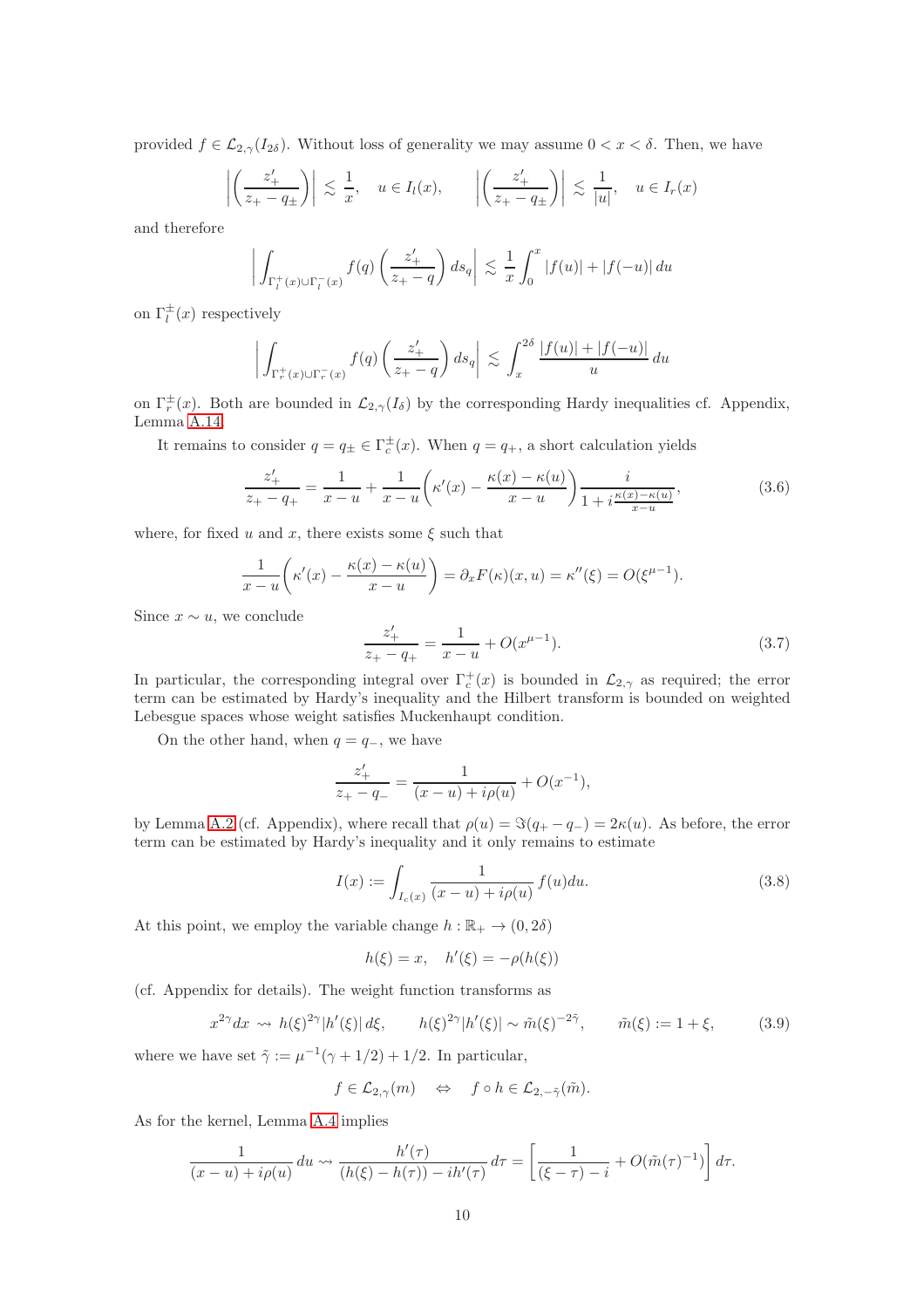In particular, we have

$$
\int_0^{\delta} x^{2\gamma} |I(x)|^2 dx \lesssim \int_0^{\infty} \tilde{m}(\xi)^{-2\tilde{\gamma}} \bigg( \int_{\tilde{I}_c(\xi)} f(\tau) \frac{1}{(\xi - \tau) - i} d\tau \bigg)^2 d\xi + \int_0^{\infty} \tilde{m}(\xi)^{-2\tilde{\gamma}} \bigg( \int_0^{(1 + \tilde{\varepsilon} + \varepsilon)} \frac{|f(\tau)|}{\tilde{m}(\tau)} d\tau \bigg)^2 d\xi,
$$

where  $I_c(\xi) := h^{-1}(I_c(x)) \subseteq {\tau : |\tau - \xi| < \varepsilon_+\xi}$  (cf. [\(A.11\)](#page-68-1) in the Appendix). The kernel of the main term is bounded on any weighted Lebesgue space whose weight satisfies the Muckenhaupt condition by the Fourier multiplier theorem. Since  $-\tilde{\gamma} + 1/2 < 0$ , this is not the case for the weight  $\tilde{m}$ <sup>- $\tilde{\gamma}$ </sup>. However, we only integrate over a region where  $\tau \sim \xi$ , hence we can write

$$
\int_{\widetilde{I}_c(\xi)} f(\tau) \frac{1}{(\xi - \tau) - i} d\tau = \widetilde{m}(\xi)^k \int_{\widetilde{I}_c(\xi)} \frac{f(\tau)}{\widetilde{m}(\tau)^k} \frac{1}{(\xi - \tau) - i} d\tau + O\left(\int_0^{(1+\varepsilon+\xi)} \frac{|f(\tau)|}{\widetilde{m}(\tau)} d\tau\right),
$$

where  $k \in \mathbb{N}$  is such that  $0 < (k-\tilde{\gamma})+1/2 < 1$ . The error terms are bounded by Hardy inequalities (it is not difficult to see these hold for  $\tilde{m}$  as well). Recall that we are excluding the case  $\gamma + 1/2 = \mu$ corresponding to the limiting case  $-\tilde{\gamma} + 1/2 = -1$  for which we don't have this type of Hardy inequalities. inequalities.

In general, when  $f \in \mathcal{L}_{2,\gamma-k}(m)$  with  $k \geq 1$  and  $0 < \gamma+1/2 < 1$ , we cannot expect  $BR(z, f)^* z_{\alpha}$ to map  $\mathcal{L}_{2,\gamma-k}(m)$  to itself. We therefore introduce the following correction:

$$
BR_{-k}(z,f)^{*} := BR(z,f)^{*} + \sum_{i=0}^{k-1} \frac{z(\alpha)^{i}}{2\pi i} \int_{\Gamma} \frac{1}{z(\alpha')^{i+1}} f(\alpha') ds_{\alpha'}
$$
  

$$
= \frac{z(\alpha)^{k}}{2\pi i} p.v. \int_{\Gamma} \frac{f(\alpha')}{z(\alpha')^{k}} \frac{1}{z(\alpha) - z(\alpha')} ds_{\alpha'}.
$$
 (3.10)

For later use we also introduce the notation

<span id="page-10-2"></span>
$$
b_i(f) := \frac{1}{2\pi i} \int_{\Gamma} \frac{1}{z(\alpha')^{i+1}} f(\alpha') ds_{\alpha'}.
$$
 (3.11)

When  $f \in \mathcal{L}_{2,\gamma+k}(m)$ , we similarly set

<span id="page-10-1"></span>
$$
BR_{+k}(z,f)^{*} := BR(z,f)^{*} - \frac{1}{2\pi i} \sum_{i=0}^{k-1} \frac{1}{z(\alpha)^{i+1}} \int_{\Gamma} z(\alpha')^{i} f(\alpha') ds_{\alpha'}
$$
  
= 
$$
\frac{1}{2\pi i z(\alpha)^{k}} p.v. \int_{\Gamma} z(\alpha')^{k} f(\alpha') \frac{1}{z(\alpha) - z(\alpha')} ds_{\alpha'}.
$$
 (3.12)

Lemma [3.1](#page-8-2) implies

<span id="page-10-0"></span>**Corollary 3.2.** Let  $k \geq 1$ . Under the assumptions of Lemma [3.1,](#page-8-2) we have

$$
f \in \mathcal{L}_{2,\gamma-k}(m) \Rightarrow BR_{-k}(z,f)^* \in \mathcal{L}_{2,\gamma-k}(m),
$$
  

$$
f \in \mathcal{L}_{2,\gamma+k}(m) \Rightarrow BR_{+k}(z,f)^* \in \mathcal{L}_{2,\gamma+k}(m).
$$

If the interface  $\Gamma$  is fully symmetric and f is either even or odd with respect to both axes, then

$$
BR(z, f)^* = BR_{-1}(z, f)^*
$$

and, in particular,

$$
BR(z, \cdot)^{*}: \mathcal{L}_{2, \gamma-1}(m) \to \mathcal{L}_{2, \gamma-1}(m).
$$

We now give a few results on the derivatives of the Birkhoff-Rott integral  $BR(z, f)^*$  when f belongs to certain weighted Sobolev space. We have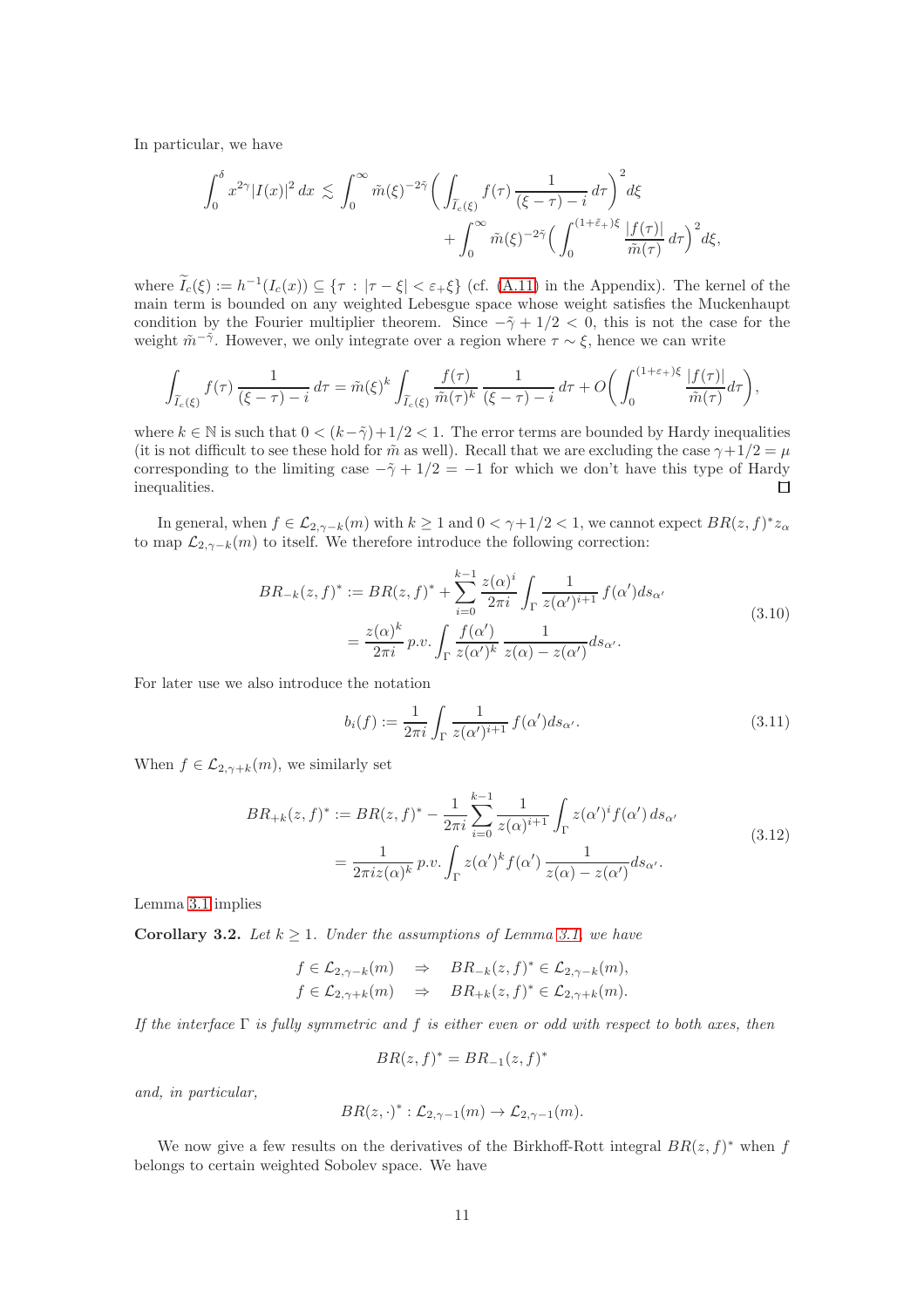<span id="page-11-0"></span>**Lemma 3.3.** Let  $\mu \in (1/2, 1]$  and let  $1 - \mu < \gamma + 1/2 < 1$ . When  $f \in H_{\gamma}(m)$ , we have

$$
BR(z, f)^* \in H^1_\gamma(m), \qquad BR(z, f)^* z_s \in H^1_\gamma(m),
$$

where

$$
BR(z, f)_s^* = z_s BR(z, D_s f)^*, \qquad D_s f := \partial_s \left(\frac{f}{z_s}\right). \tag{3.13}
$$

Similarly, when  $f \in \mathcal{L}^1_{2,\gamma}(m)$ , we have

$$
BR_{-1}(z,f)^{*} \in \mathcal{L}_{2,\gamma}^{1}(m), \qquad BR_{-1}(z,f)^{*}z_{s} \in \mathcal{L}_{2,\gamma}^{1}(m).
$$

On the other hand, when  $f \in \mathcal{L}^1_{2,\gamma+1}(m)$ , we have

$$
BR(z, f)^* \in L^1_{2, \gamma+1}(m)
$$
,  $BR(z, f)^* z_s \in L^1_{2, \gamma+1}(m)$ 

where now

$$
BR(z, f)_s^* = z_s BR_{+1}(z, D_s f)^*.
$$

*Proof.* Since  $1 - \mu < \gamma + 1/2$ , we have  $m^{\mu-1} \in \mathcal{L}_{2,\gamma}(m)$  and therefore

$$
f \in H^1_\gamma(m) \Rightarrow z_s D_s f = f_s - i f \theta_s \in \mathcal{L}_{2,\gamma}(m).
$$

Since we have two 'smoothly' connected cusps and the interface is regular away from the origin, integration by parts and Lemma [3.1](#page-8-2) yield

$$
BR(z, f)_s^* = z_s BR(z, D_s f)^* \in \mathcal{L}_{2, \gamma}(m)
$$

(see also Lemma [5.4](#page-48-0) from Section [5\)](#page-46-0). Similarly, we have  $BR(z, f)^* \in \mathcal{L}_{2,\gamma}(m)$ , hence  $BR(z, f)^* \in$  $L^{\infty}$  and we conclude

$$
(BR(z,f)^*z_s)_s=BR(z,f)_s^*z_s+i\theta_sBR(z,f)^*z_s\in\mathcal{L}_{2,\gamma}(m).
$$

The remaining statements follow from Corollary [3.2.](#page-10-0) Note that

$$
\partial_s \left( \frac{1}{z(\alpha) - z(\alpha')} \right) = -\frac{z_s(\alpha)}{z_s(\alpha')} \partial_{s'} \left( \frac{1}{z(\alpha) - z(\alpha')} - \frac{1}{z(\alpha)} \right). \tag{3.14}
$$

When higher order derivatives of f belong to  $\mathcal{L}_{2,\gamma}(m)$ , we can proceed similarly. However, when  $\mu$  < 1, the resulting space will depend on the values of f at the singular points (assume e.g. that  $f \in H^2_\gamma(m)$ , then, in general, we only have  $D_s f = O(m^{\mu-1})$ . As we are only interested in the fully symmetric case, with f typically odd w.r.t to both axes and therefore vanishing at  $\pm \alpha_*$ for all times, we limit ourselves to the following:

<span id="page-11-1"></span>**Lemma 3.4.** Let  $\Gamma$  be fully symmetric and let  $f \in H^2_{\gamma,0}(m)$  be odd with respect to both axes. Then, under the assumptions of Lemma [3.3,](#page-11-0) we have

$$
BR(z, f)^* \in H^2_{\gamma,0}(m), \qquad BR(z, f)^* z_s \in H^2_{\text{max}\{\gamma,\beta\}}(m).
$$

*Proof.* By assumption  $1 - \mu < \gamma + 1/2$  and therefore

$$
f \in H^2_{\gamma,0}(m) \Rightarrow z_s^2 D_s^2 f = (f_s - i\theta_s f)_s - 2i\theta_s (f_s - i\theta_s f) \in \mathcal{L}_{2,\gamma}(m).
$$

We can now apply Lemma [3.3](#page-11-0) to  $D_s f$  to conclude

$$
BR(z, D_s f)^* \in H^1_\gamma(m) \quad \Rightarrow \quad BR(z, D_s f)^* \in L^\infty.
$$

In particular, we have  $BR(z, f)^*$  and  $BR(z, f)^*_{s} \in L^{\infty}$  and since the interface is fully symmetric and f is odd w.r.t to both axes we must have  $BR(z, f)^* = O(m)$  by integration (the constant of integration vanishes by symmetry).  $\Box$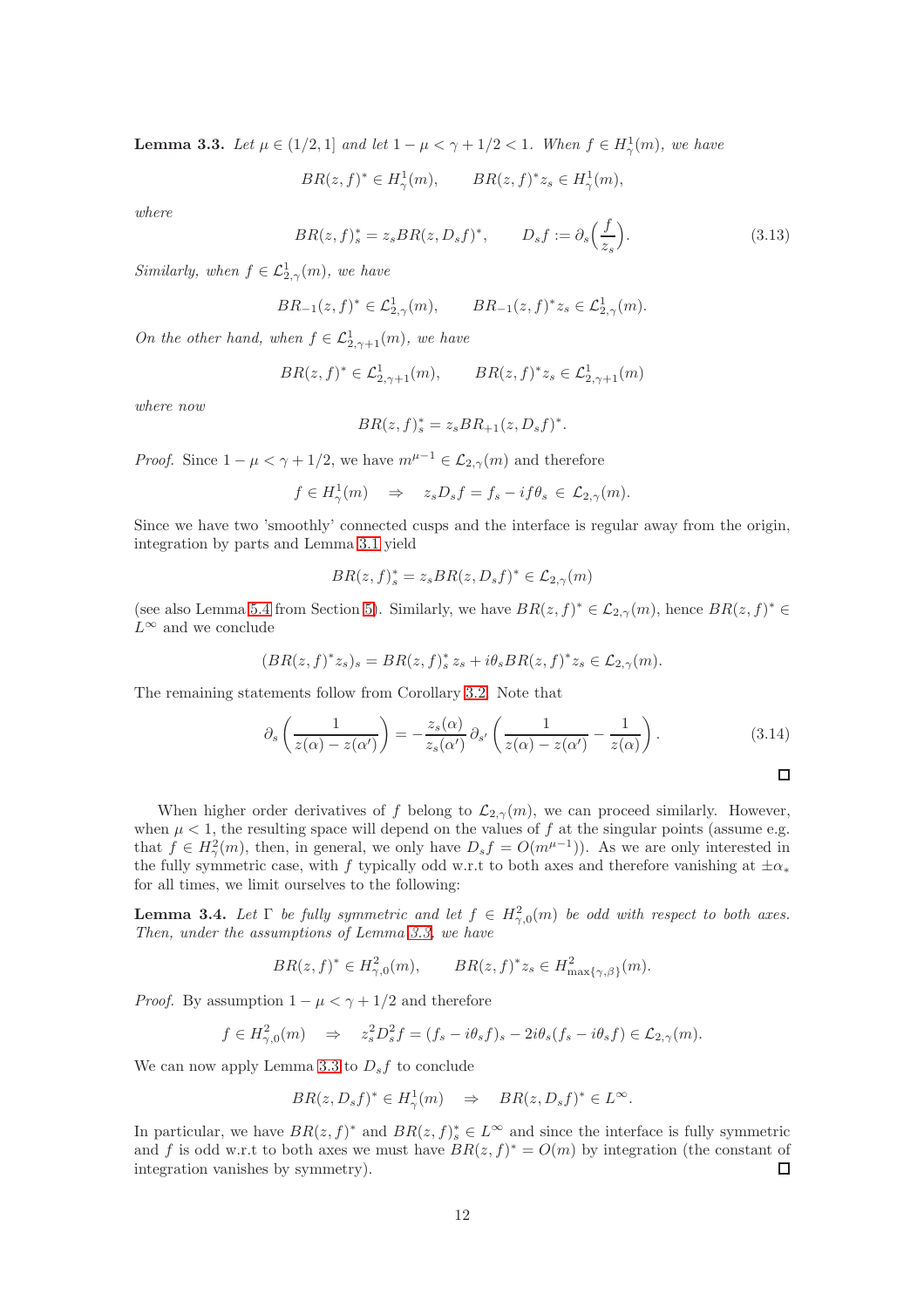In the next few Lemmas, we consider what happens when we put a derivative on the kernel of the Birkhoff-Rott integral. When  $\Gamma$  is a sufficiently regular arc-chord curve and  $f \in \mathcal{L}_{2,\gamma}(m)$ , we expect  $BR(z, f)^* iz_s - Hf \in \mathcal{L}^1_{2, \gamma+1}(m)$ . This is consistent with integrating by parts when the derivative of f is available, i.e. when  $f \in \mathcal{L}^1_{2,\gamma+1}(m)$ . However, when the interface has a cusp singularity this is no longer true, as putting a derivative on the kernel of  $BR(z, f)^* iz_s - Hf$  incurs a loss of  $O(m^{\mu+1})$ , i.e. the derivative belongs to  $\mathcal{L}_{2,\gamma+\mu+1}(m)$  only. In order to cancel the extra  $O(m^{\mu})$  factor, an additional term is necessary. More precisely, we have

<span id="page-12-0"></span>**Lemma 3.5.** Let  $1 - \mu < \gamma + 1/2 < 1$  with  $\gamma + 1/2 \neq \mu$  and let

$$
\mathcal{A}f := \left(\frac{f}{2z_s} + BR(z,f)^*\right)iz_{\alpha} - H\left(\left(\frac{f}{2z_s} + BR(z,f)^*\right)z_{\alpha}\right),\,
$$

where H denotes the periodic Hilbert transform. Then, we have

$$
f \in \mathcal{L}_{2,\gamma}(m) \Rightarrow \mathcal{A}f \in H^1_{\gamma+1}(m).
$$

Proof. Let us define

$$
\mathcal{R}f := 2BR(z, f)^* iz_{\alpha} - H(|z_{\alpha}|f), \qquad \mathcal{L}f := \frac{1}{i}H\mathcal{R}f.
$$

We then have  $2\mathcal{A}f = (\mathcal{R} - \mathcal{L})f$ . It is enough to consider

$$
\mathcal{R}f(\alpha) = \frac{1}{2\pi} p.v. \int_{-\pi}^{\pi} f(\alpha') \bigg( \frac{z_{\alpha}}{z(\alpha) - z(\alpha')} - \frac{1}{\alpha - \alpha'} \bigg) d\alpha'
$$

(we absorb  $|z_{\alpha'}|$  into the definition of f). By Lemma [3.1,](#page-8-2) we know that  $\mathcal{R}f \in \mathcal{L}_{2,\gamma}(m)$ .

We first assume  $\alpha \in [-\pi, \pi]$  is far away from the singular points, i.e.  $|\alpha \pm \alpha_*| > \epsilon$  and  $\epsilon > 0$  is so small that  $\Gamma$  can be parametrized as a graph on  $B_{2\epsilon}(\alpha_*)\cup B_{2\epsilon}(-\alpha_*)$ . Without loss of generality we may assume  $\alpha$  belongs to the ball  $A_{\epsilon} := B_{\alpha_{*}-\epsilon}(0)$ , i.e. that  $|\alpha| < \alpha_{*}-\epsilon$ . When  $\alpha' \in A_{\epsilon/2}$ , we have

<span id="page-12-1"></span>
$$
\frac{z_{\alpha}}{z(\alpha) - z(\alpha')} - \frac{1}{\alpha - \alpha'} = \frac{\partial_{\alpha} F(z)(\alpha, \alpha')}{F(z)(\alpha, \alpha')},\tag{3.15}
$$

where

$$
F(z)(\alpha, \alpha') := \frac{z(\alpha) - z(\alpha')}{\alpha - \alpha'}.
$$

Since  $m \sim 1$  on  $A_{\epsilon/2}$ , we have  $z \in H^3(A_{\epsilon/2})$  and therefore we may take one derivatives of [\(3.15\)](#page-12-1). In fact, the Taylor development of  $z$  gives

$$
\partial_{\alpha}^{k} F(z)(\alpha, \alpha') = \frac{1}{(\alpha - \alpha')^{k+1}} \int_{\alpha}^{\alpha'} \partial_{\alpha}^{k+1} z(\tau) \frac{(\alpha' - \tau)^{k}}{k!} d\tau
$$

and

$$
\inf_{A_{\epsilon} \times A_{\epsilon/2}} |F(z)(\alpha, \alpha')| \geq \mathcal{F}_{\epsilon/2}(z)^{-1}.
$$

On the other hand, if  $\alpha' \in (A_{\epsilon/2})^c = [-\pi, \pi] \setminus A_{\epsilon/2}$ , we have

$$
|\alpha - \alpha'| > \epsilon/2, \quad \inf_{A_{\epsilon} \times (A_{\epsilon/2})^c} |F(z)(\alpha, \alpha')| \geq \mathcal{F}_{\epsilon/2}(z)^{-1}
$$

and we may take the required derivatives directly on the kernel (note that  $f \in \mathcal{L}_{2,\gamma}(m) \subseteq L^1$ ). In particular, we have

$$
\mathcal{R}f \in H^1(A_\epsilon)
$$

for any small  $\epsilon > 0$  and therefore also

$$
\mathcal{L}f(\alpha) = \frac{1}{\pi i} p.v. \int_{A_{\epsilon/2}} \frac{1}{\alpha - \alpha'} \mathcal{R}f(\alpha') d\alpha' + \frac{1}{\pi i} \int_{(A_{\epsilon/2})^c} \frac{1}{\alpha - \alpha'} \mathcal{R}f(\alpha') d\alpha' \in H^1(A_{\epsilon})
$$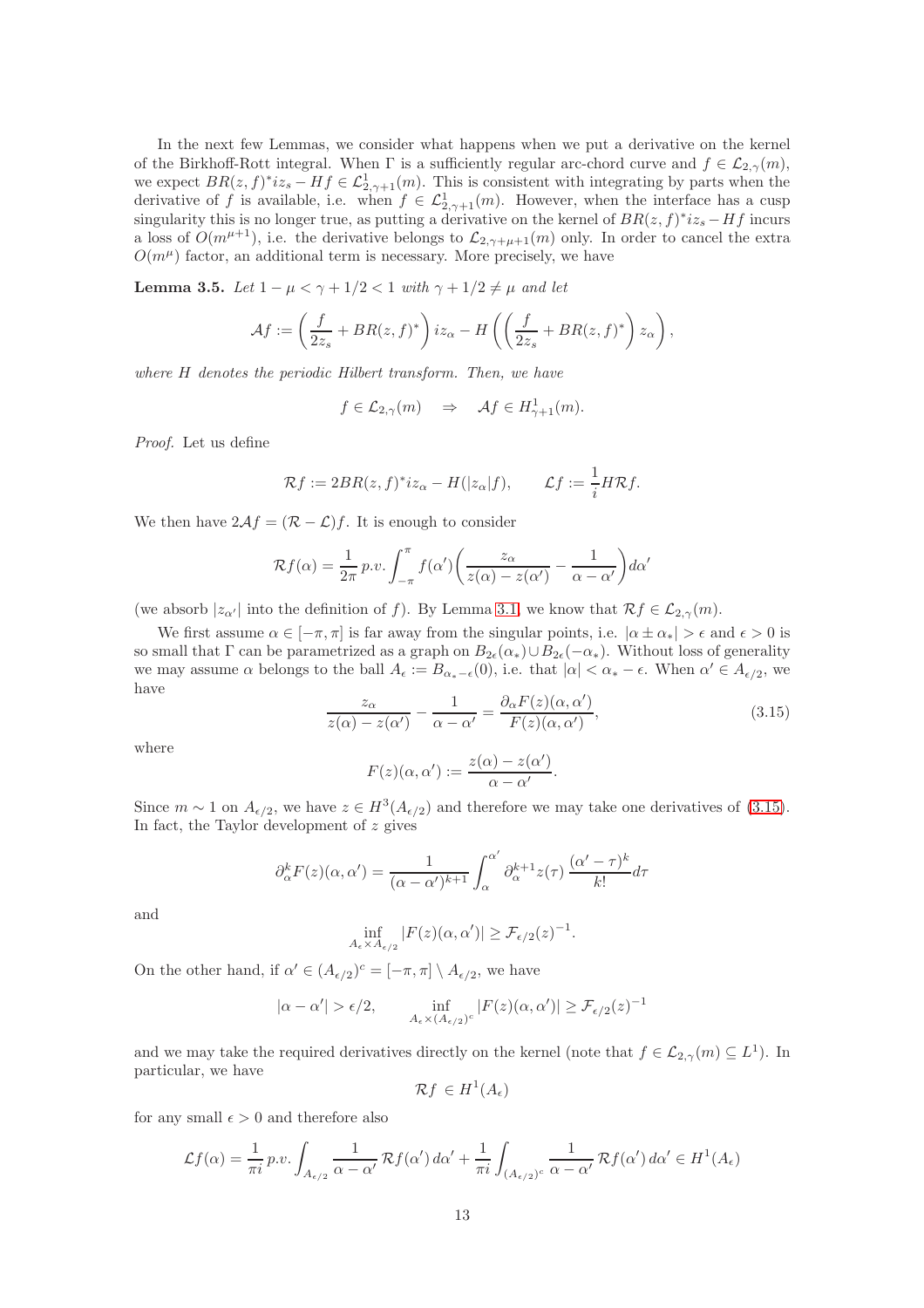where we replace  $\epsilon$  by  $\epsilon/4$  and use  $\mathcal{R}f \in H^1(A_{\epsilon/4})$  when considering derivatives of the principal value part of the integral and we use  $\mathcal{R}f \in \mathcal{L}_{2,\gamma}(m)$  when estimating derivatives of the second.

Let now  $\alpha \in \overline{B_{\epsilon}(\alpha_*)}$ . We first claim

$$
\mathcal{R}f(\alpha) = \frac{1}{2\pi} \int_{B_{2\epsilon}(-\alpha_*)} f(\alpha) \left( \frac{z_{\alpha}}{z(\alpha) - z(\alpha')} \right) d\alpha' + \tilde{\mathcal{R}}f(\alpha), \quad \tilde{\mathcal{R}}f \in H^1_{\gamma+1}(B_{\epsilon}(\alpha_*)).
$$

Indeed, far away from the singular points the arc-chord condition holds and  $|\alpha - \alpha'|$  is bounded away from zero, hence the derivative of the corresponding part of the integral has the same regularity as  $z_{\alpha\alpha}$ . When  $\alpha' \in B_{2\epsilon}(\alpha_*)$ , Lemma [A.8](#page-72-1) from the Appendix implies

$$
\alpha \mapsto \int_{B_{2\epsilon}(\alpha_*)} \frac{\partial_{\alpha} F(z)(\alpha, \alpha')}{F(z)(\alpha, \alpha')} f(\alpha') d\alpha' \in H^1_{\gamma+1}(B_{\epsilon}(\alpha_*)).
$$

The claim follows, since  $|\alpha - \alpha'|$  is bounded away from zero when  $\alpha' \in B_{2\epsilon}(-\alpha_*)$ . In particular, it is not difficult to see that we have

$$
\mathcal{L}f(\alpha) = \frac{1}{\pi i} p.v. \int_{B_{2\epsilon}(\alpha_*)} \frac{1}{\alpha - \alpha'} \left( \frac{1}{2\pi} p.v. \int_{B_{4\epsilon}(-\alpha_*)} f(\alpha'') \frac{z_{\alpha'}}{z(\alpha') - z(\alpha'')} d\alpha'' \right) d\alpha' + H^1_{\gamma+1}(B_{\epsilon}(\alpha_*))
$$

where we have used that

$$
p.v. \int_{B_{2\epsilon}(\alpha_*)} \frac{\tilde{\mathcal{R}}f(\alpha')}{\alpha - \alpha'} d\alpha' \in H^1_{\gamma+1}(B_{\epsilon}(\alpha_*)),
$$

cf. Appendix, Lemma [A.6](#page-70-1) (where we replace  $\epsilon$  by  $2\epsilon$  and use  $\tilde{\mathcal{R}}f \in H^1(B_{4\epsilon})$ ).

At this point, we go over to the graph parametrization, where we set  $x = z_1(\alpha)$  resp.  $u = z_1(\alpha')$ . Since

$$
\frac{1}{\alpha - \alpha'} - \frac{z_{1\alpha}}{z_1(\alpha) - z_1(\alpha')} = \frac{\partial_{\alpha} F(z_1)(\alpha, \alpha')}{F(z_1)(\alpha, \alpha')}
$$

and  $z_{1\alpha} \in H^2_{\beta+1}(B_{\epsilon}(\alpha_*))$ , the corresponding integral belongs to  $H^1_{\gamma+1}(B_{\epsilon}(\alpha_*))$  by Lemma [A.8](#page-72-1) cf. Appendix. In particular, it remains to consider the derivative of

$$
\frac{1}{2\pi} \int_{-2\delta}^{2\delta} f(u) \frac{z'_+}{z_+ - q_-} du - \frac{1}{\pi i} p.v. \int_{-\delta}^{\delta} \frac{1}{x - u} \left( \frac{1}{2\pi} \int_{-2\delta}^{2\delta} f(\tilde{u}) \frac{q'_+}{q_+ - \tilde{q}_-} d\tilde{u} \right) du, \quad x \in I_{\delta/2},
$$

where  $f \in \mathcal{L}_{2,\gamma}(I_{2\delta})$  for some  $\delta > 0$  small enough. Without loss of generality we only consider  $x \in I_{\delta/2}$  with  $x > 0$ . The kernel can be written as

$$
\frac{z'_+}{z_+ - q_-} = s(x, u) + r(x, u), \qquad s(x, u) := \frac{1}{(x - u) + i\rho(u)}
$$

where

<span id="page-13-0"></span>
$$
u \to \int_{-2\delta}^{2\delta} f(\tilde{u}) r(u, \tilde{u}) d\tilde{u} \in H^1_{\gamma+1}(I_{\delta}).
$$
\n(3.16)

In fact, by Lemma [A.2,](#page-66-0) we know

$$
|\partial_x r(x, u)| \lesssim \frac{1}{x} \left( \frac{1}{x} + \frac{\rho(u)}{(x - u)^2 + \rho(u)^2} \right), \quad u \in I_c(x).
$$

On the other hand, we have

$$
\frac{d}{dx}\left(\frac{z'_+}{z_+-q_-}\right) = -\left(\frac{z'_+}{z_+-q_-}\right)^2 + \frac{1}{z_+-q_-}O(x^{\mu-1})
$$

and therefore,

$$
\left|\frac{d}{dx}\left(\frac{z'_+}{z_+-q_-}\right)\right| \lesssim \frac{1}{x^2}, \quad u \in I_l(x), \qquad \left|\frac{d}{dx}\left(\frac{z'_+}{z_+-q_-}\right)\right| \lesssim \frac{1}{u^2}, \quad u \in I_r(x). \tag{3.17}
$$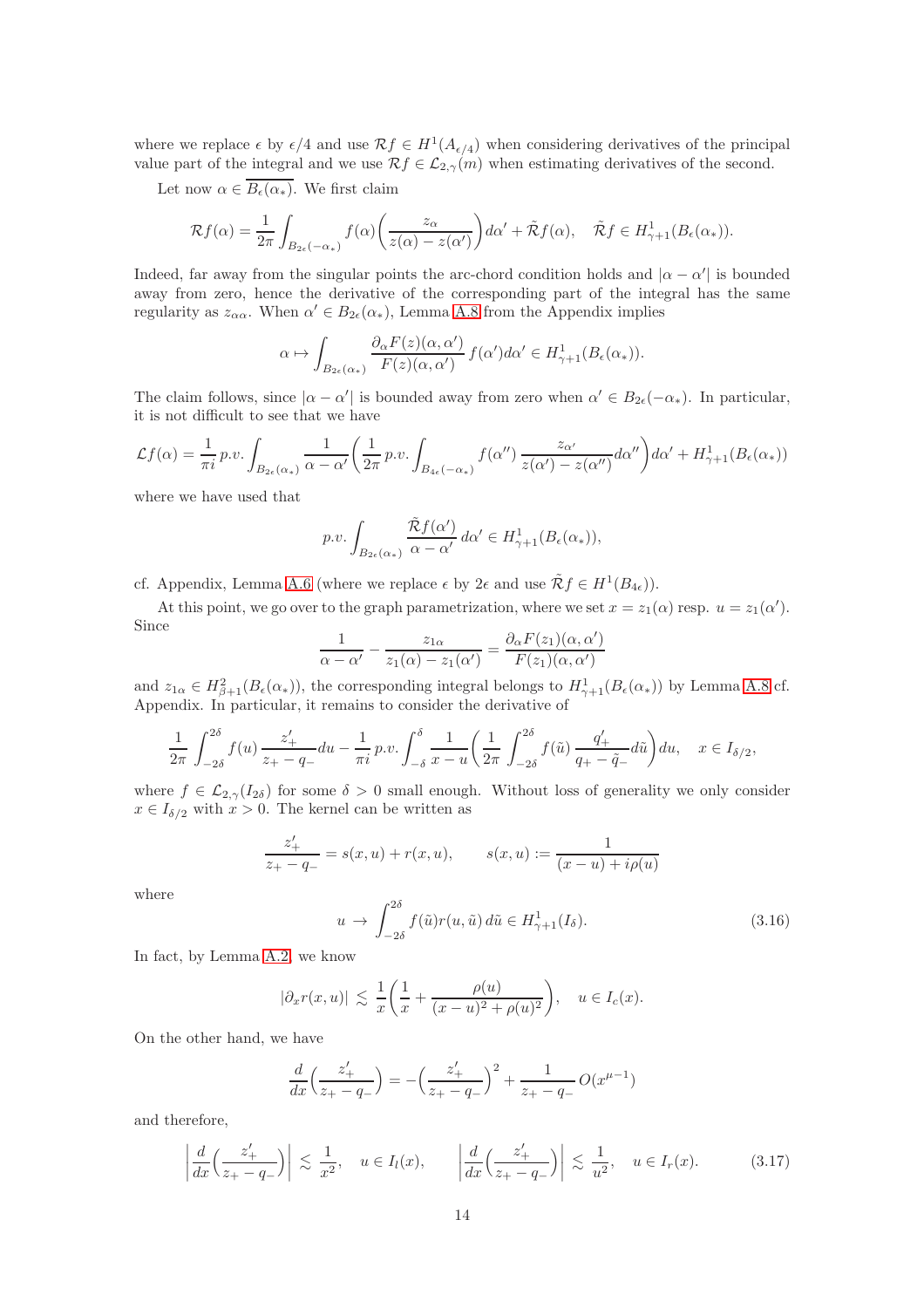Clearly, when  $u \in I_{2\delta} \backslash I_c(x)$ , the kernel  $\partial_x s(x, u)$  also satisfies these estimates, hence [\(3.16\)](#page-13-0) follows as in the proof of Lemma [3.1,](#page-8-2) we omit the details. Moreover, by Lemma [A.6](#page-70-1) its Hilbert transform belongs to  $H_{\gamma+1}^1(I_{\delta/2})$  and therefore

$$
\mathcal{R}f(x) = \mathcal{S}f(x) + H_{\gamma+1}^1(I_{\delta/2}), \qquad \mathcal{L}f(x) = \frac{1}{\pi i}p.v. \int_{-\delta}^{\delta} \frac{1}{x-u} \mathcal{S}f(u)du + H_{\gamma+1}^1(I_{\delta/2}),
$$

where we have set

$$
\mathcal{S}f(x) := \frac{1}{2\pi} \int_{-2\delta}^{2\delta} f(u)s(x, u) du.
$$

We further claim

<span id="page-14-0"></span>
$$
\mathcal{L}f(x) = \frac{1}{\pi i} p.v. \int_{I_c(x)} \frac{1}{x - u} \mathcal{S}_c f(u) du + H^1_{\gamma+1}(I_{\delta/2})
$$
\n(3.18)

where we have set

$$
\mathcal{S}_c f(x) := \frac{1}{2\pi} \int_{I_c(x)} f(u)s(x, u) du.
$$

Indeed, it is not difficult to see that

$$
x \mapsto \int_{I_{2\delta}\setminus I_c(x)} f(u)s(x,u)du \in H^1_{\gamma+1}(I_{\delta})
$$

(the interval of integration depends on x, but  $|s(x,(1\pm\varepsilon)x)| = O(x^{-1})$ ), hence its Hilbert transform belongs to  $H_{\gamma+1}^1(I_{\delta/2})$  by Lemma [A.6.](#page-70-1) We then restrict the Hilbert transform integral to  $I_c(x)$ . In fact, for  $u \in I_l(x)$ , we have

$$
\Big|\int_{I_l(x)}\frac{1}{(x-u)^2}\,\mathcal{S}_c f(u)du\Big|\,\lesssim\,\frac{1}{x^2}\int_{-x}^x|\mathcal{S}_c f(u)|du,
$$

while, when  $u \in I_r(x)$ , we have

$$
\Big|\int_{I_r(x)}\frac{1}{(x-u)^2}\,\mathcal{S}_c f(u)du\Big|\,\lesssim\,\frac{1}{x}\int_x^\delta\frac{|\mathcal{S}_c f(u)|+|\mathcal{S}_c f(-u)|}{u}\,du.
$$

Both are bounded in  $\mathcal{L}_{2,\gamma+1}$ . In particular, [\(3.18\)](#page-14-0) follows. At this point, we apply the variable change

$$
x = h(\xi), \quad h'(\xi) = -\rho(h(\xi))
$$

cf. Appendix for details. Recall that  $h^{-1}$  maps  $(0, 2\delta)$  to  $\mathbb{R}_+$  and that

$$
f \in \mathcal{L}^1_{2,\gamma+1}((0,2\delta)) \quad \Leftrightarrow \quad f \circ h \in \mathcal{L}^1_{2,1-\tilde{\gamma}}(\mathbb{R}_+, \tilde{m}),
$$

where  $\tilde{\gamma} = \mu^{-1}(\gamma + 1/2) + 1/2$  and  $\tilde{m}(\xi) = 1 + \xi$  (cf. proof of Lemma [3.1\)](#page-8-2). We claim

$$
(\mathcal{L}f) \circ h(\xi) = \frac{1}{\pi i} \int_{\widetilde{I}_c(\xi)} \frac{1}{\xi - \tau} \mathcal{S}_c f(\tau) d\tau + \mathcal{L}_{2, 1 - \widetilde{\gamma}}^1(\widetilde{I}_{\delta/2}),
$$

where we use the notation  $\tilde{I}_c(\xi) := h^{-1}(I_c(x))$  and  $\tilde{I}_{\delta/2} := h^{-1}((0, \delta/2))$ . Indeed, we have

$$
\left| \int_{\widetilde{I}_c(\xi)} \partial_{\xi} \left( \frac{h'(\tau)}{h(\xi) - h(\tau)} - \frac{1}{\xi - \tau} \right) S_c f(\tau) d\tau \right| \lesssim \frac{1}{\tilde{m}(\xi)^2} \int_0^{(1+\varepsilon + \varepsilon)} |\mathcal{S}_c f(\tau)| d\tau
$$

(cf. Lemma [A.3](#page-68-2) and estimate [\(A.11\)](#page-68-1) from the Appendix) with the right-hand side bounded in  $\mathcal{L}_{2,1-\tilde{\gamma}}(I_{\delta/2})$  by Hardy's inequality. The interval of integration also depends on  $\xi$ , but it is not difficult to see that terms coming from this part of the derivative also belong to  $\mathcal{L}_{2,1-\tilde{\gamma}}(I_{\delta/2})$  cf. estimate following [\(A.11\)](#page-68-1) in the Appendix.

On the other hand, the kernel of  $S_c f$  transforms as

$$
\frac{1}{(x-u)+i\rho(u)} du \quad \leadsto \quad \frac{h'(\tau)}{(h(\xi)-h(\tau))-ih'(\tau)} d\tau = \left[\frac{1}{(\xi-\tau)-i}+r(\xi,\tau)\right] d\tau
$$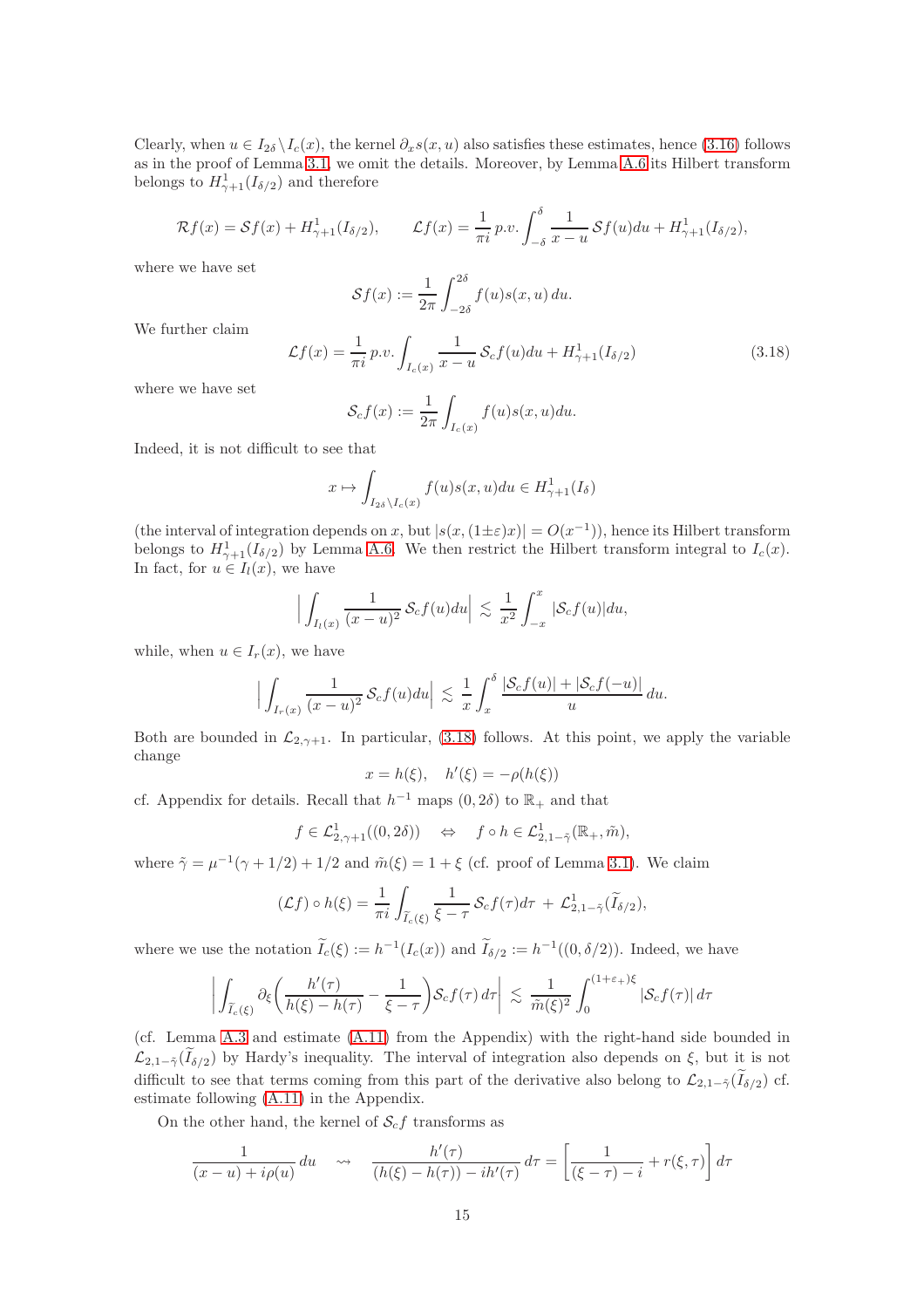where the remainder satisfies

<span id="page-15-0"></span>
$$
|r(\xi,\tau)| \lesssim \frac{1}{\tilde{m}(\tau)}, \qquad |\partial_{\xi}r(\xi,\tau)| \lesssim \left| \frac{1}{\tilde{m}(\tau)} \left( \frac{1}{\tilde{m}(\tau)} + \frac{1}{(\xi-\tau)^2+1} \right) \right| \tag{3.19}
$$

for  $\tau \in \tilde{I}_c(\xi)$  uniformly for  $\xi \in \tilde{I}_\delta$  (cf. Lemma [A.4](#page-68-0) in the Appendix). In particular,

$$
\tau \mapsto \int_{\widetilde I_c(\tau)} f(\tau') r(\tau,\tau')\,d\tau' \in {\mathcal L}_{2,1-\tilde\gamma}^1(\tilde m).
$$

By the first estimate of [\(3.19\)](#page-15-0), boundary terms also give correct estimates. Moreover, it is not difficult to see its Hilbert transform over  $\tilde{I}_c(\xi)$  also belongs to  $\mathcal{L}^1_{2,1-\tilde{\gamma}}(\tilde{I}_{\delta/2})$ , since we are integrating over a set where  $\xi \sim \tau$ .

In particular, it remains to show

$$
\int_{\widetilde{I}_c(\xi)} f(\tau) \frac{1}{(\xi - \tau) - i} d\tau - \frac{1}{\pi i} \int_{\widetilde{I}_c(\xi)} \frac{1}{\xi - \tau} \int_{\widetilde{I}_c(\tau)} f(\tilde{\tau}) \frac{1}{(\tau - \tilde{\tau}) - i} d\tilde{\tau} \in \mathcal{L}^1_{2, 1 - \tilde{\gamma}}(\widetilde{I}_{\delta/2}).
$$

Since  $-\tilde{\gamma}$  is not Muckenhaupt (we have  $-\tilde{\gamma} + 1/2 < 0$ ), we write

$$
\int_{\widetilde{I}_c(\xi)} f(\tau) \frac{1}{(\xi - \tau) - i} d\tau = \widetilde{m}(\xi)^k \int_{\widetilde{I}_c(\xi)} \frac{f(\tau)}{\widetilde{m}(\tau)^k} \frac{1}{(\xi - \tau) - i} d\tau + \mathcal{L}_{2, 1 - \widetilde{\gamma}}^1(\widetilde{I}_\delta)
$$
\n
$$
= \widetilde{m}(\xi)^k \underbrace{\int_{\mathbb{R}} \frac{f(\tau)}{\widetilde{m}(\tau)^k} \frac{1}{(\xi - \tau) - i} d\tau}_{=:G(\xi)} + \mathcal{L}_{2, 1 - \widetilde{\gamma}}^1(\widetilde{I}_\delta),
$$

where  $k \in \mathbb{N}$  is such that  $0 < (k - \tilde{\gamma}) + 1/2 < 1$  and we have extended f by zero to the entire real line. We have  $G \in \mathcal{L}_{2,k-\tilde{\gamma}}(\mathbb{R}_+, \tilde{m})$ , hence

$$
G(\xi) = \frac{1}{\pi i} p.v. \int_{\mathbb{R}} \frac{1}{\xi - \tau} G(\tau) d\tau,
$$

where it is not difficult to see that

$$
G(\tau) = \int_{\widetilde{I}_c(\tau)} \frac{f(\tilde{\tau})}{\tilde{m}(\tilde{\tau})^k} \frac{1}{(\tau - \tilde{\tau}) - i} d\tilde{\tau} + \mathcal{L}_{2,k+1-\tilde{\gamma}}^1(\mathbb{R}_+, \tilde{m}),
$$

where the Hilbert transform of the error term belongs to  $\mathcal{L}_{2,k+1-\tilde{\gamma}}^1(\tilde{m})$  by Lemma [A.6.](#page-70-1) Since, we also have

$$
\int_{\mathbb{R}\setminus\widetilde{I}_c(\xi)}\frac{1}{\xi-\tau}\int_{\widetilde{I}_c(\tau)}\frac{f(\tilde{\tau})}{\tilde{m}(\tilde{\tau})^k}\frac{1}{(\tau-\tilde{\tau})-i}\,d\tilde{\tau}\in\mathcal{L}^1_{2,k+1-\tilde{\gamma}}(\widetilde{I}_{\delta/2})
$$

the claim follows (note that we only need to consider  $\mathbb{R}_+ \setminus \tilde{I}_c(\xi)$ , since by definition the inner integral vanishes when  $\tau < 0$ ). integral vanishes when  $\tau < 0$ ).

We now give an extension of Lemma [3.5,](#page-12-0) needed for the next section:

<span id="page-15-1"></span>**Lemma 3.6.** Let  $1 - \mu < \gamma + 1/2 < 1$  with  $\mu \neq \gamma + 1/2$  and let f and g be complex-valued. Then

$$
\mathcal{A}(f,g) := \Re\left(\frac{ifg}{2} + ifBR(z,g)^*z_s\right) - H\Re\left(\frac{fg}{2} + fBR(z,g)^*z_s\right)
$$

satisfies

$$
g\in H^k_{\gamma+k}(m),\ f\in H^{k+2}_{\beta+1+k}(m)\quad\Rightarrow\quad \mathcal{A}(f,g)\in H^{k+1}_{\gamma+1+k}(m),\quad k=0,1.
$$

Proof. We have

$$
\Re\left(\frac{ifg}{2} + ifBR(z,g)^*z_s\right) = \Re f\left(-\frac{\Im g}{2} + BR(z,g) \cdot z_s^{\perp}\right) - \Im f\left(\frac{\Re g}{2} + BR(z,g) \cdot z_s\right)
$$

$$
\Re\left(\frac{fg}{2} + fBR(z,g)^*z_s\right) = \Re f\left(\frac{\Re g}{2} + BR(z,g) \cdot z_s\right) + \Im f\left(-\frac{\Im g}{2} + BR(z,g) \cdot z_s^{\perp}\right).
$$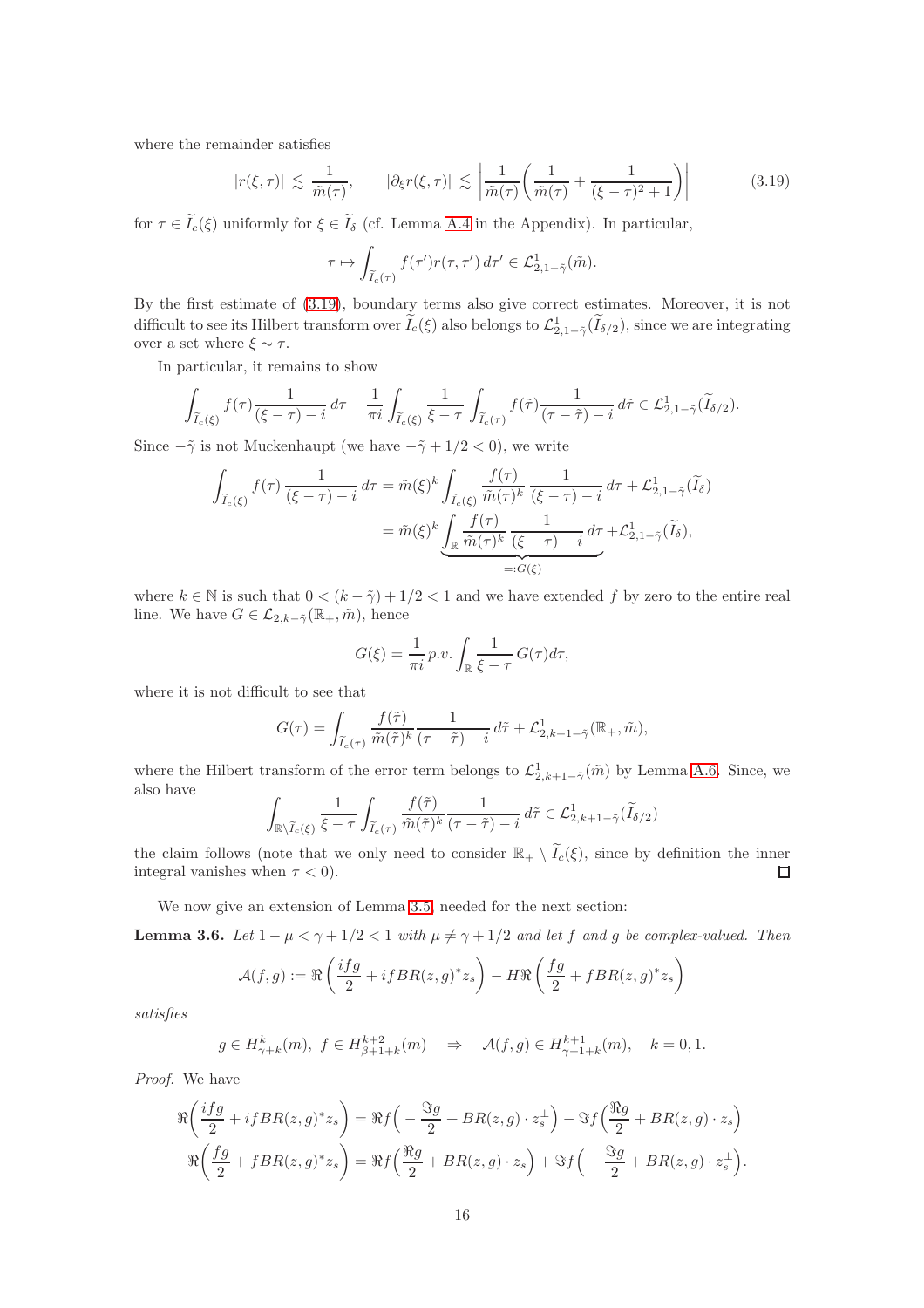Since

$$
-\frac{\Im g}{2} + BR(z, g) \cdot z_s^{\perp} = BR(z, \Re g) \cdot z_s^{\perp} - \left(\frac{\Im g}{2} + BR(z, \Im g) \cdot z_s\right),
$$
  

$$
\frac{\Re g}{2} + BR(z, g) \cdot z_s = \left(\frac{\Re g}{2} + BR(z, \Re g) \cdot z_s\right) + BR(z, \Im g) \cdot z_s^{\perp},
$$

after some rearrangement we obtain the formula

$$
\mathcal{A}(f,g) = -\Re(f) \left[ \left( BR(z, \Im g) \cdot z_s + \frac{\Im g}{2} \right) + H \left( BR(z, \Im g) \cdot z_s^{\perp} \right) \right] + \left[ \Re(f), H \right] BR(z, \Im g) \cdot z_s^{\perp} \n+ \Re(f) \left[ BR(z, \Re g) \cdot z_s^{\perp} - H \left( BR(z, \Re g) \cdot z_s + \frac{\Re g}{2} \right) \right] + \left[ \Re(f), H \right] \left( BR(z, \Re g) \cdot z_s + \frac{\Re g}{2} \right) \n- \Im(f) \left[ \left( BR(z, \Re g) \cdot z_s + \frac{\Re g}{2} \right) + H \left( BR(z, \Re g) \cdot z_s^{\perp} \right) \right] + \left[ \Im(f), H \right] BR(z, \Re g) \cdot z_s^{\perp} \n- \Im(f) \left[ BR(z, \Im g) \cdot z_s^{\perp} - H \left( BR(z, \Im g) \cdot z_s + \frac{\Im g}{2} \right) \right] - \left[ \Im(f), H \right] \left( BR(z, \Im g) \cdot z_s + \frac{\Im g}{2} \right).
$$

When  $g \in \mathcal{L}_{2,\gamma}(m)$ , the claim follows using Lemma [3.5](#page-12-0) on the terms in brackets and Lemma [A.7](#page-71-0) from the Appendix which deals with commutators. However, the definition of  $\mathcal{A}f$  from Lemma [3.5](#page-12-0) differs from the above by a factor of  $1/|z_{\alpha}|$ , hence in order to use Lemma [3.5,](#page-12-0) we write

$$
\left(BR(z,\Im g)\cdot z_s+\frac{\Im g}{2}\right)+H\left(BR(z,\Im g)\cdot z_s^{\perp}\right)=\frac{1}{|z_{\alpha}|}\Im \mathcal{A}(\Im g)+\left[\frac{1}{|z_{\alpha}|},H\right]BR(z,\Im g)\cdot z_{\alpha}^{\perp}
$$

and similarly for other terms in brackets. Since  $1/|z_{\alpha}| \in H^2_{\beta+1}(m)$ , the commutator clearly belongs to  $H_{\gamma+1}^1(m)$  by Lemma [A.7.](#page-71-0)

Assume now  $g \in H_{\gamma+1}^1(m)$  with  $f \in H_{\beta+2}^3(m)$ . First note that commutators belong to  $H_{\gamma+2}^2(m)$ by Lemma [A.7.](#page-71-0) As for the terms in brackets, we need to take one derivative directly (we control only two derivatives of  $1/|z_\alpha|$ , then use Lemma [3.5.](#page-12-0) Since  $D_s g \in \mathcal{L}_{2,\gamma+1}(m)$  is not integrable, we have

$$
\partial_{\alpha} BR(z, g)^* = z_{\alpha} BR_{+1}(z, D_s g)^* = \frac{z_{\alpha}}{z} BR(z, z D_s g)^*, \quad \alpha \in [-\pi, \pi]
$$

(cf. definition [\(3.12\)](#page-10-1)), where  $1/z(\alpha)$  has singularities at both  $\pm \alpha_*$ . When considering corresponding derivatives of the Hilbert transform we therefore have to proceed as in the proof of Lemma [3.5](#page-12-0) and consider  $\alpha \in [-\pi, \pi] \setminus B_{\epsilon}(\alpha_*) \cup B_{\epsilon}(-\alpha_*)$  and  $\alpha \in B_{\epsilon}(\pm \alpha_*)$  separately.

W.lo.g. we only consider  $\alpha \in B_{\epsilon}(\alpha_*)$ . Then, as in the proof of Lemma [A.6,](#page-70-1) we have

$$
\partial_{\alpha}H(BR(z,g)^{*}z_{s}) = \frac{1}{\alpha - \alpha_{*}} \int_{0}^{\pi} \frac{1}{\alpha - \alpha'} (\alpha' - \alpha_{*}) \partial_{\alpha'}(BR(z,g)^{*}z_{s}(\alpha')) d\alpha' + H_{\gamma+2}^{1}(B_{\epsilon}(\alpha_{*}))
$$
  

$$
= \frac{1}{\alpha - \alpha_{*}} \int_{0}^{\pi} \frac{1}{\alpha - \alpha'} (\alpha' - \alpha_{*}) \frac{z_{s}(\alpha')}{z(\alpha')} BR(z,zD_{s}g)^{*}z_{\alpha'} d\alpha' + H_{\gamma+2}^{1}(B_{\epsilon}(\alpha_{*}))
$$
  

$$
= \frac{z_{s}(\alpha)}{z(\alpha)} \int_{0}^{\pi} \frac{1}{\alpha - \alpha'} BR(z,zD_{s}g)^{*}z_{\alpha'} d\alpha' + H_{\gamma+2}^{1}(B_{\epsilon}(\alpha_{*})).
$$

In the last step, we have used Lemma [A.7](#page-71-0) with  $\phi := (\alpha - \alpha_*)^{\frac{z_s}{z}} \in H^2_{\beta+1}([0, \pi])$ , since

$$
\partial_{\alpha}\left(\frac{\alpha-\alpha_{*}}{z(\alpha)}\right)=\frac{1}{z(\alpha)^{2}}(z(\alpha)-z(\alpha_{*})-z_{\alpha}(\alpha)(\alpha-\alpha_{*}))\in H_{\beta+1}^{1}([0,\pi]).
$$

In particular, the claim follows applying Lemma [3.5](#page-12-0) to  $A(zD_s g)$ .

<span id="page-16-0"></span>**Lemma 3.7.** Let  $0 < \gamma + 1/2 < 1$  such that  $\mu \neq \gamma + 1/2$  and let

$$
I(f) := \Re\left(\frac{1}{2\pi i}\int_{\Gamma} f(\alpha')\left(\frac{z_s(\alpha)}{z_s(\alpha')} + 1\right) \frac{z_s(\alpha)}{z(\alpha) - z(\alpha')} ds_{\alpha'}\right)
$$

Then, we have

$$
f \in \mathcal{L}_{2,\gamma}(m) \Rightarrow I(f) \in H^1_{\gamma+1}(m),
$$
  
\n $f \in \mathcal{L}^1_{2,\gamma+1}(m) \Rightarrow I(f) \in H^1_{\gamma+1-\lambda}(m).$ 

where  $\lambda := 1 - (\beta + 1/2)$ .

 $\Box$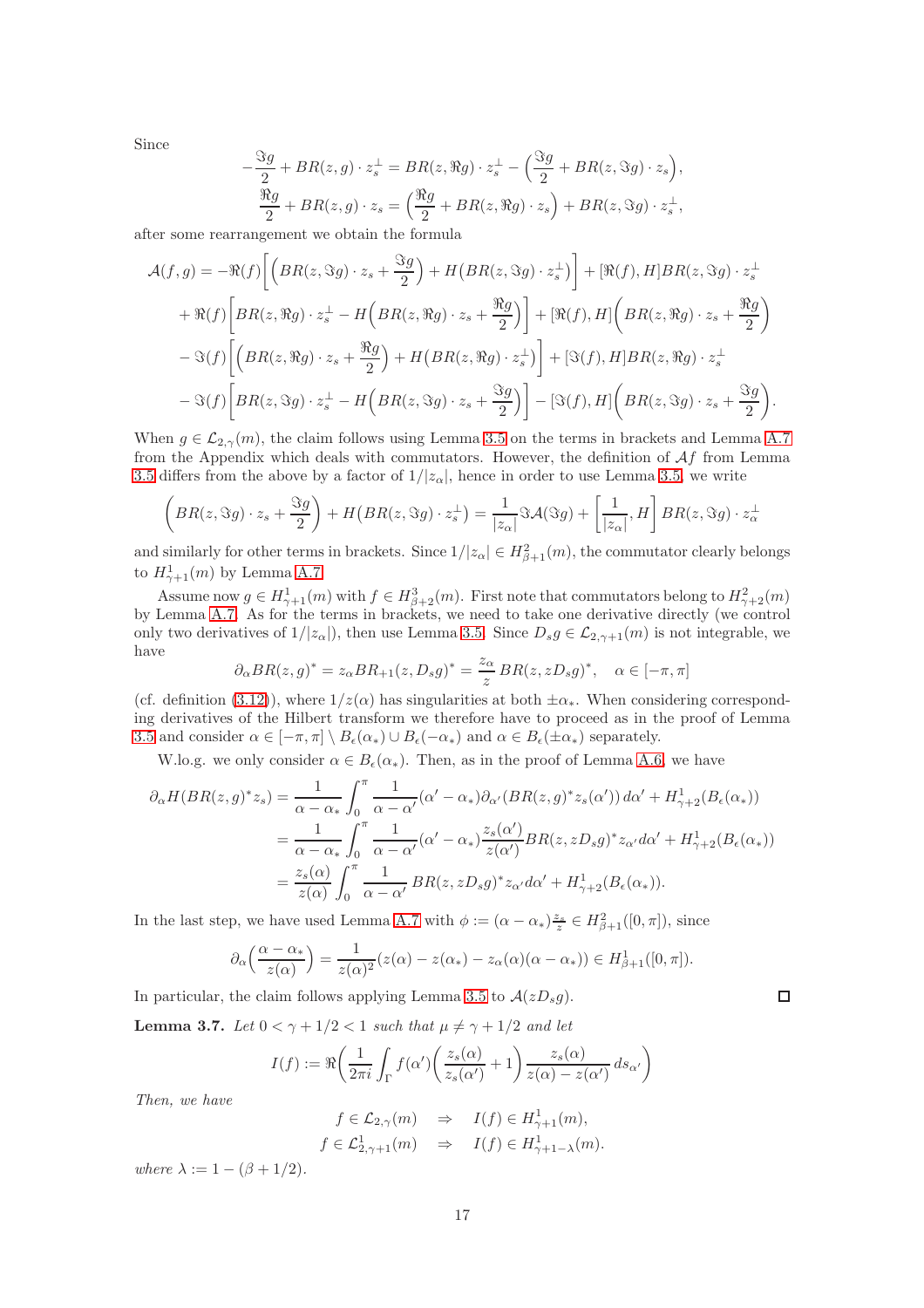*Proof.* The derivative of  $I(f)$  reads

$$
\partial_s I(f) = \Re \left( \frac{1}{2\pi i} \int_{\Gamma} f(\alpha') \left( \frac{z_s(\alpha)}{z_s(\alpha')} + 1 \right) \frac{d}{ds_{\alpha}} \left( \frac{z_s(\alpha)}{z(\alpha) - z(\alpha')} \right) ds_{\alpha'} \right) +
$$
  
+ 
$$
\frac{\theta_s}{2\pi} \Re \left( \int_{\Gamma} f(\alpha') \frac{z_s(\alpha)}{z_s(\alpha')} \frac{z_s(\alpha)}{z(\alpha) - z(\alpha')} ds_{\alpha'} \right) =: I_1 + I_2.
$$

First note that  $1 - \mu < \beta + 1/2$  implies  $\mathcal{L}_{2,\gamma+1-\mu}(m) \subseteq \mathcal{L}_{2,\gamma+1-\lambda}(m)$ . When  $f \in \mathcal{L}_{2,\gamma}(m)$ , we clearly have  $I_2 \in \mathcal{L}_{2,\gamma+1-\mu}(m)$  (using  $\theta_s = O(m^{\mu-1})$ ).

To estimate  $I_1$ , assume without loss of generality  $z = z_+ \in \Gamma^+$  with  $q = q_{\pm} \in \Gamma^{\pm}$  and let

$$
I_1 = J^+ + J^- + J
$$

corresponding to integrals over  $\Gamma^{\pm}$  respectively the integral over  $\Gamma \setminus (\Gamma^+ \cup \Gamma^-)$ .

Passing over to the graph parametrization, we have  $z_s(\alpha) \to z_s^+(x) := \frac{z'_+}{|z'_+|}$  and  $z_s(\alpha') \to z_s^+(x)$  $\pm q_s^{\pm}(u) := \pm \frac{q'_{\pm}}{|q'_{\pm}|}$ . Therefore, it is not difficult to see that

<span id="page-17-0"></span>
$$
\Re\left(\frac{z_s^+}{q_s^+} + 1\right) = O(1), \quad q \in \Gamma^+, \qquad \Re\left(-\frac{z_s^+}{q_s^-} + 1\right) = O(|\kappa'(x)|^2 + |\kappa'(u)|^2), \quad q \in \Gamma^- \tag{3.20}
$$

(note that  $-\Re(z'_{+}(q'_{-})^{*}) = -1 + \kappa'(x)\kappa'(u)$ ) and

<span id="page-17-1"></span>
$$
\Im\left(\pm \frac{z_s^+}{q_s^{\pm}} + 1\right) = O(|\kappa'(x) \mp \kappa'(u)|), \quad q \in \Gamma^{\pm}.
$$
\n(3.21)

We first consider  $J^+$ . We can write

$$
J^{+} = \Re\left(\frac{1}{2\pi i} \int_{-2\delta}^{2\delta} f(u)g_{+}(x,u) \frac{d}{dx}\left(\frac{z'_{+}}{z_{+} - q_{+}} - \frac{1}{x - u}\right) du\right) - \frac{1}{2\pi} \int_{-2\delta}^{2\delta} f(u)\Im g_{+}(x,u) \frac{1}{(x - u)^{2}} du + \mathcal{L}_{2,\gamma+1-\mu}(m) =: J_{1}^{+} + J_{2}^{+} + \mathcal{L}_{2,\gamma+1-\mu}(m),
$$

where the real and the imaginary parts of  $g_{+}(x, u)$  satisfy [\(3.20\)](#page-17-0) and [\(3.21\)](#page-17-1)-type estimates with  $q \in \Gamma^+$  respectively. Since  $\Im g_+(x,u) = \frac{1}{|z_+^{\prime}|^2} (\kappa'(u) - \kappa'(x))$ , it is not difficult to see that we can write

$$
\Im g_{+}(x,u)\frac{1}{(x-u)^{2}} = \frac{1}{|z'_{+}|^{2}}\Big(F(\kappa')_{x} + \frac{\kappa''(x)}{x-u}\Big),
$$

hence  $J_2^+ \in \mathcal{L}_{2,\gamma+1-\lambda}(m)$  by Lemma [A.7.](#page-71-0) On the other hand, the kernel of  $J_1^+$  can be written as

$$
\frac{d}{dx}\left(\frac{z'_+}{z_+-q_+} - \frac{1}{x-u}\right) = -\frac{iF(\kappa)_{xx}}{1+iF(\kappa)} - \frac{F(\kappa)_{x}^2}{(1+iF(\kappa))^2}
$$

cf. [\(3.6\)](#page-9-0), hence using  $g_{+} = O(1)$ , we conclude

$$
|J_1^+| \lesssim \int_{-2\delta}^{2\delta} |f(u)| \big( |F(\kappa)_{xx}| + |F(\kappa)_x|^2 \big) du
$$

which can be estimated as in Lemma [A.7](#page-71-0) to show it belongs to  $\mathcal{L}_{2,\gamma+1-\lambda}(m)$  (note that  $F(\kappa)_{xx}$ satisfies similar estimates as  $F(\kappa')_x$  does; we omit further details).

We consider  $J^-$  next. We can write

$$
J^{-} = \Re\left(\frac{1}{2\pi i}\int_{-2\delta}^{2\delta} f(u)g_{-}(x,u)\frac{d}{dx}\left(\frac{z'_{+}}{z_{+} - q_{-}}\right)du\right) + \mathcal{L}_{2,\gamma+1-\mu}(m),
$$

where the real and the imaginary parts of  $g_-(x, u)$  satisfy [\(3.20\)](#page-17-0) and [\(3.21\)](#page-17-1) with  $q \in \Gamma^-$ . We have

$$
\left| \frac{d}{dx} \left( \frac{z'_+}{z_+ - q_-} \right) \right| \lesssim \frac{1}{x^2}, \quad u \in I_l(x), \qquad \left| \frac{d}{dx} \left( \frac{z'_+}{z_+ - q_-} \right) \right| \lesssim \frac{1}{u^2} + \frac{x^{\mu - 1}}{u}, \quad u \in I_r(x).
$$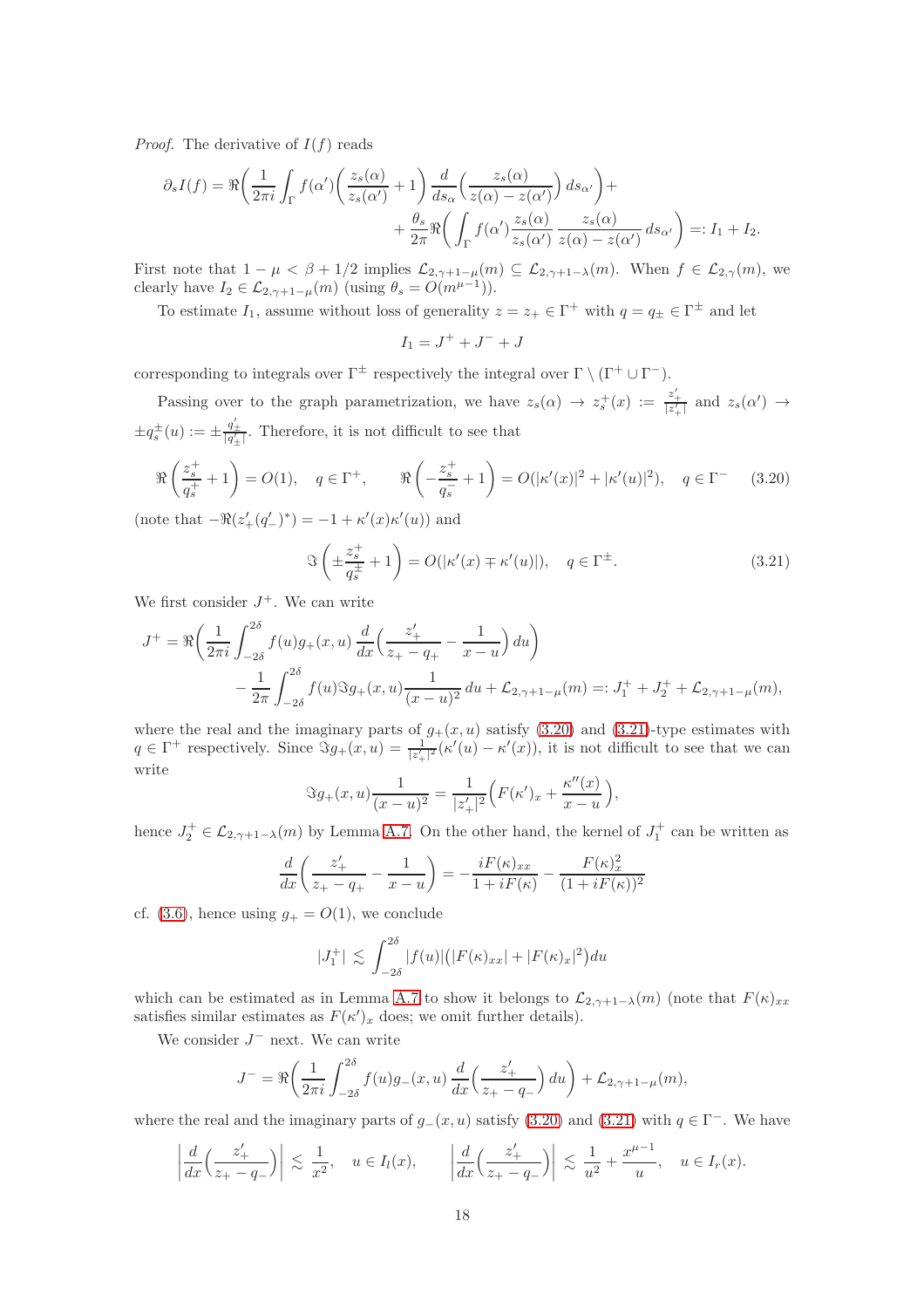Since  $g_-(x,u) = O(x^{\mu} + |u|^{\mu})$ , we can use Hardy inequalities to show the corresponding integrals are bounded in  $\mathcal{L}_{2,\gamma+1-\mu}(m)$ . However, when  $u \in I_r(x)$ , the corresponding Hardy inequality is true only under the assumption that  $(\gamma + 1 - \mu) + 1/2 > 0$ . We therefore use an improved estimate

$$
|g_{-}(x,u)| \lesssim 2|\kappa'(x)| + |\kappa'(x) - \kappa'(u)| \lesssim x^{\mu} + x^{\mu-1}|x-u|, \qquad u \in I_r(x),
$$

which implies

$$
\left| g_{-}(x,u) \frac{d}{dx} \left( \frac{z'_{+}}{z_{+} - q_{-}} \right) \right| \lesssim \frac{x^{\mu}}{u^{2}} + \frac{x^{\mu - 1}}{u}, \qquad u \in I_{r}(x).
$$

The corresponding integral is now bounded in  $\mathcal{L}_{2,\gamma+1-\mu}(m)$  as long as  $0 < \gamma + 1/2$ .

It remains to estimate  $u \in I_c(x)$ . We have

$$
\frac{d}{dx}\left(\frac{z'_+}{z_+-q_-}\right) = -\frac{1}{\left((x-u)+i\rho(u)\right)^2} + O(x^{-2}), \qquad u \in I_c(x),
$$

(cf. Appendix, Lemma [A.2\)](#page-66-0) and therefore

$$
J^{-} = -\Re\left(\frac{1}{2\pi i} \int_{I_c(x)} f(u)g_-(x,u) \left(\frac{1}{(x-u)+i\rho(u)}\right)^2 du\right) + \mathcal{L}_{2,\gamma+1-\mu}(m).
$$

However, we have  $g_-(x, u) = O(x^{\mu})$  and

$$
\left|\frac{1}{(x-u)+i\rho(u)}\right|^2 \lesssim \frac{1}{\rho(x)} \frac{\rho(u)}{(x-u)^2+\rho(u)^2}, \qquad u \in I_c(x),
$$

hence when  $f \in \mathcal{L}_{2,\gamma}(m)$  this part of the integral belongs to  $\mathcal{L}_{2,\gamma+1}(m)$  only (cf. proof of Lemma [3.1](#page-8-2) for details). On the other hand, if  $f \in \mathcal{L}^1_{2,\gamma+1}(m)$ , we can write

$$
\left(\frac{1}{(x-u)+i\rho(u)}\right)^2 = \partial_u\left(\frac{1}{(x-u)+i\rho(u)}\right) - \frac{\rho'(u)}{\left((x-u)+i\rho(u)\right)^2}
$$

where the integral corresponding to the second kernel on the r.h.s. clearly belongs to  $\mathcal{L}_{2,\gamma+1-\mu}(m)$ . Finally, we can integrate by parts, to obtain

$$
J^{-} = \Re\left(\frac{1}{2\pi i} \int_{I_c(x)} f'(u)g_-(x,u) \frac{1}{(x-u)+i\rho(u)} du\right) + \mathcal{L}_{2,\gamma+1-\mu}(m).
$$

(terms coming from the integration limits belong to  $\mathcal{L}_{2,\gamma+1-\mu}(m)$ , since the kernel is  $O(x^{\mu-1})$ when  $u = (1 \pm \epsilon)x$ ; note also that  $\partial_u g = O(u^{\mu-1})$ . We can further write

$$
J^{-} = \frac{1}{2\pi} \int_{I_c(x)} f'(u) \Im g_{-}(x, u) \frac{x - u}{(x - u)^2 + \rho(u)^2} du + \mathcal{L}_{2, \gamma + 1 - \mu}(m),
$$

where  $\Im g_{-}(x, u) = -\frac{1}{|z'_{+}|} (\kappa'(x) + \kappa'(u))$ , but this is easily seen to be bounded in  $\mathcal{L}_{2, \gamma+1-\mu}(m)$  (see the proof of Lemma [3.1\)](#page-8-2).  $\Box$ 

We finish this section with a series of Lemmas which identify certain cancellations in the Birkhoff-Rott integral. We also give growth estimates valid near the singular point, provided we control a sufficient number of derivatives of  $f$ . These results remain true without any assumptions on the symmetry of the interface.

<span id="page-18-0"></span>Lemma 3.8. Let  $0 < \gamma + 1/2 < 1$ , where  $\gamma + 1/2 \neq \mu$ . Then,

$$
\mathcal{D}(f)(x) := \left(\frac{if_+(x)}{2} + BR(z,f)^*iz'_+\right) + \left(\frac{if_-(x)}{2} - BR(z,f)^*iz'_-\right), \quad x \in I_\delta,
$$

where  $f_{+} = f|_{\Gamma_{+}}$ , satisfies

$$
f \in H_{\gamma+1}^1(m) \Rightarrow \mathcal{D}(f) \in \mathcal{L}_{2,\gamma-\mu}(I_{\delta}),
$$
  

$$
f \in H_{\gamma}^1(m) \Rightarrow \mathcal{D}(f) = O(m^{\mu}) + \mathcal{L}_{2,\gamma-\mu-1}(I_{\delta}).
$$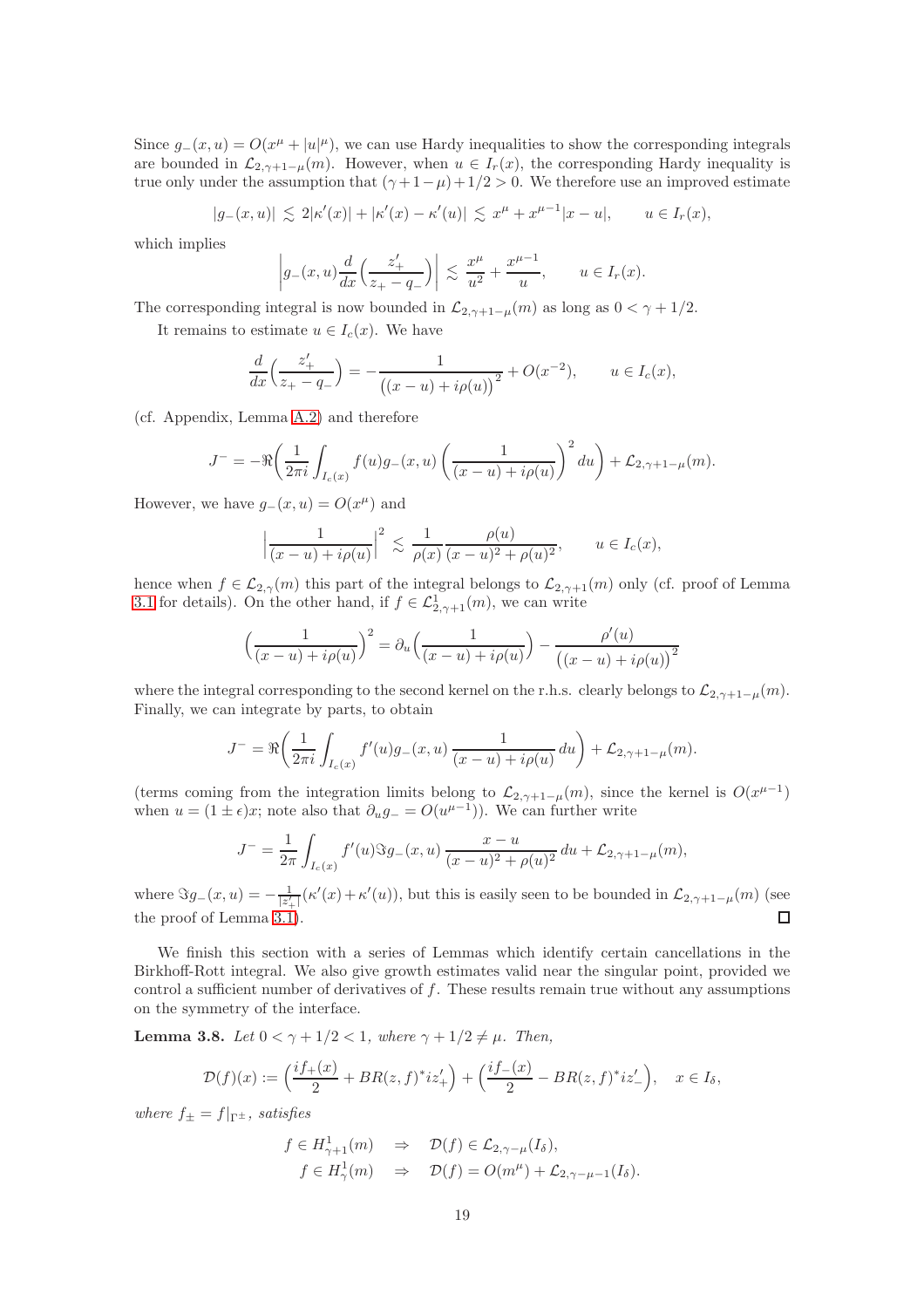Proof. We estimate the integral

<span id="page-19-1"></span>
$$
x \mapsto \frac{1}{2\pi} \int_{\Gamma} f(q) \left( \frac{z'_+}{z_+ - q} - \frac{z'_-}{z_- - q} \right) du, \quad x \in I_{\delta}, \tag{3.22}
$$

which we split as follows:

<span id="page-19-2"></span>
$$
\int_{\Gamma_l^+(x)} f(u) \left( \frac{z'_+}{z_+ - q_+} - \frac{z'_-}{z_- - q_+} \right) du \pm \int_{\Gamma_c^+(x)} f(u) \left( \frac{z'_\pm}{z_+ - q_+} - \frac{1}{x - u} \right) du \n+ \int_{\Gamma_r^+(x)} + \int_{\Gamma \setminus (\Gamma^+ \cup \Gamma^-)} f(u) \left( \frac{z'_+}{z_+ - q} - \frac{z'_-}{z_- - q} \right) du = 2\pi \sum_{i=1}^5 I_i(x).
$$
\n(3.23)

(The integral over  $q \in \Gamma^-$  can be estimated in the same way as the one over  $\Gamma^+$  by interchanging  $z_+$  and  $z_-$ ). Moreover, for  $q \in \Gamma^{\pm}$ , we define

<span id="page-19-3"></span>
$$
k(x, u) := \frac{z'_{+}}{z_{+} - q} - \frac{z'_{-}}{z_{-} - q}
$$
  
= 
$$
\frac{z'_{+} - z'_{-}}{z_{+} - q} - \frac{z'_{-}}{z_{-} - q} \frac{z_{+} - z_{-}}{z_{+} - q}.
$$
 (3.24)

Assume without loss of generality  $x > 0$ . The kernel of  $I_1(x)$  satisfies the estimate

$$
|k(x, u)| \lesssim \frac{\rho'(x)}{x} + \frac{\rho(x)}{x^2}, \quad u \in I_l(x);
$$

recall that  $\rho(x) = \Im(z_+ - z_-) = 2\kappa(x)$ . In particular, we have

$$
|I_1(x)| \lesssim x^{\mu-1} \int_{-x}^x |f(u)| du
$$

and  $I_1 \in \mathcal{L}_{2,\gamma-\mu}(I_\delta)$ , provided  $f \in \mathcal{L}_{2,\gamma}(m)$ . If f is bounded, then clearly  $I_1(x) = O(x^{\mu})$ . A similar estimate is true for  $I_2(x)$ , since in this case the kernel satisfies

$$
\left|\frac{z'_+}{z_+-q_+} - \frac{1}{x-u}\right| \lesssim |\partial_x F(\kappa)(x,u)| \lesssim x^{\mu-1}
$$

cf. estimate [\(3.6\)](#page-9-0).

We consider  $I_3(x)$  next. In order to track the sign of the correction further down, we briefly note that the corresponding contributions over  $\Gamma^{\pm}$  read

$$
\pm \left( \frac{z'_{\pm}}{z_{\pm} - q_{\mp}} - \frac{1}{x - u} \right).
$$

Under our symmetry assumptions these kernels are (up to the negative sign) complex conjugates, hence the imaginary parts of the most singular kernels coincide, while real parts have opposite signs (the integral go over  $f_{\mp}$ ).

From now on, we concentrate only on the  $\Gamma^+$  contribution. Using Lemma [A.1](#page-66-1) in the Appendix up to order  $k = 1$ , we can write

$$
\frac{z'_-}{z_--q_+} - \frac{1}{z_--q_*} = -\frac{i\rho'(x)}{z_--q_*} + O\left(x^{\mu-1} + x^{\mu}\frac{\rho(x)}{(x-u)^2 + \rho(x)^2}\right)
$$

where we have set  $q_* := u + i\kappa(x)$ . In particular, we have

<span id="page-19-0"></span>
$$
-\left(\frac{z'_-}{z_--q_+} - \frac{1}{x-u}\right) = \frac{1}{x-u} \frac{-i\rho(x)}{(x-u)-i\rho(x)} + \frac{i\rho'(x)}{(x-u)-i\rho(x)} + O\left(x^{\mu-1} + x^{\mu} \frac{\rho(x)}{(x-u)^2 + \rho(x)^2}\right).
$$
\n(3.25)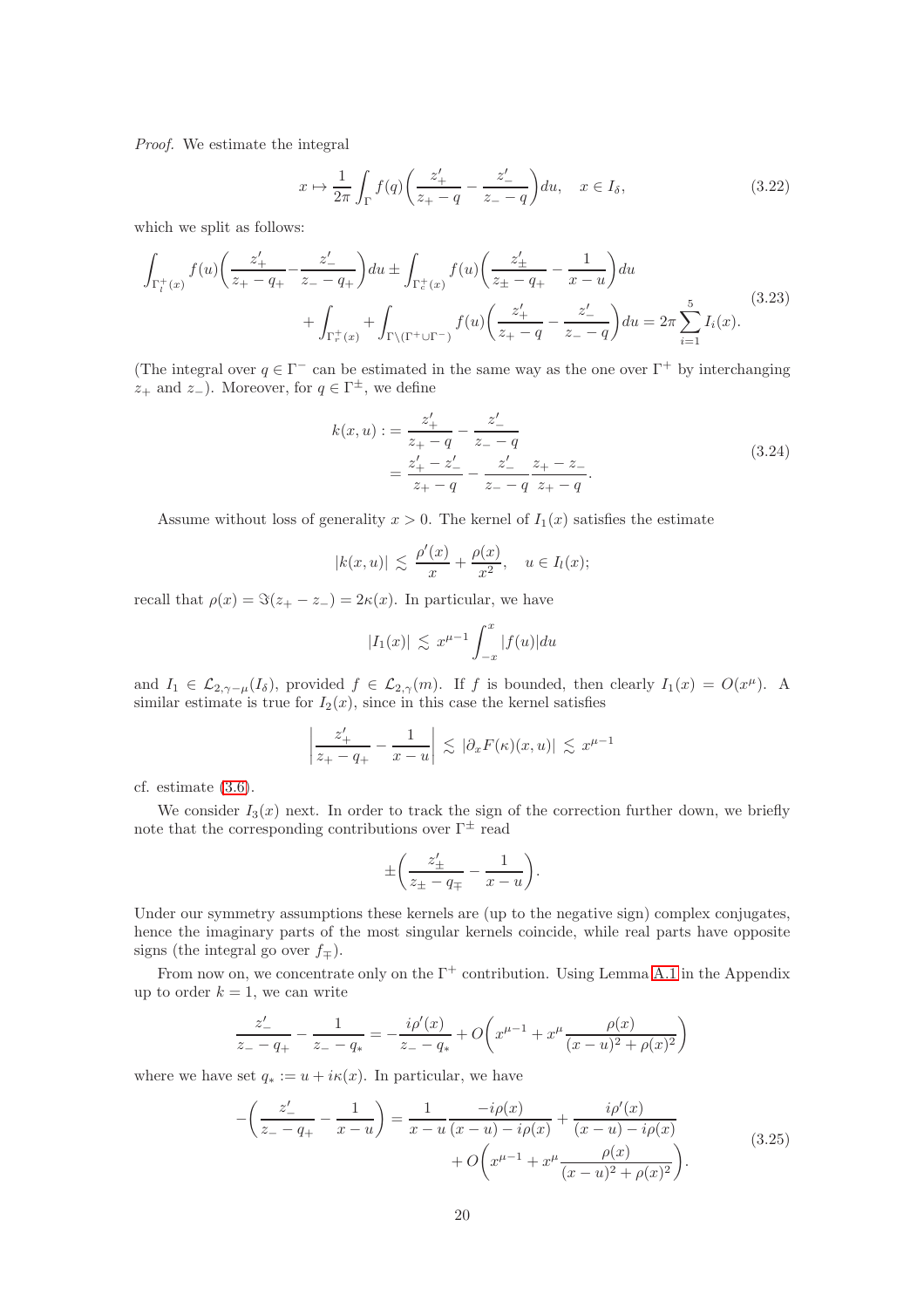If  $f \in \mathcal{L}_{2,\gamma}(m)$ , the corresponding integrals over the error terms are bounded in  $\mathcal{L}_{2,\gamma-\mu}(I_{\delta})$  (cf. the proof of Lemma [3.1\)](#page-8-2). When  $f = O(1)$ , the error terms contribute  $O(x^{\mu})$ , since

$$
\int \frac{\rho(x)}{(x-u)^2 + \rho(x)^2} du = O(1).
$$

In particular, it is enough to estimate the most singular kernel

<span id="page-20-0"></span>
$$
\frac{1}{z_{-} - q_{*}} - \frac{1}{x - u} = \frac{1}{x - u} \frac{i\rho(x)}{(x - u) - i\rho(x)}\tag{3.26}
$$

since the remaining kernel in [\(3.25\)](#page-19-0) can be written as

$$
\frac{i\rho'(x)}{z_{-} - q_{*}} = i\rho'(x)\frac{1}{x - u} + i\rho'(x)\Big(\frac{1}{z_{-} - q_{*}} - \frac{1}{x - u}\Big).
$$

To estimate [\(3.26\)](#page-20-0), we employ the variable change  $x = h(\xi)$ ,  $u = h(\tau)$  in the region

$$
\xi \in \widetilde{I}_{\delta} = h^{-1}((0,\delta)), \quad \tau \in \widetilde{I}_c(\xi) = h^{-1}(I_c(x)),
$$

(cf. Appendix for the definition and properties of  $h$ ) which yields

$$
\int_{I_c(x)} f(u) \frac{1}{x - u} \frac{-i\rho(x)}{(x - u) - i\rho(x)} du = \int_{\widetilde{I}_c(\xi)} f(\tau) \frac{h'(\xi)}{h(\xi) - h(\tau)} \frac{-ih'(\tau)}{(h(\xi) - h(\tau)) + ih'(\xi)} d\tau
$$

(note the extra minus sign due to  $h' < 0$ ). Lemma [A.5](#page-69-0) together with [\(A.11\)](#page-68-1) from the Appendix imply the transformed kernel can be written as

$$
\frac{h'(\xi)}{h(\xi) - h(\tau)} \frac{h'(\tau)}{(h(\xi) - h(\tau)) + ih'(\xi)} = \frac{1}{(\xi - \tau)} \frac{1}{(\xi - \tau) + i} + O\left(\frac{1}{\tilde{m}(\xi)} \left(\frac{1}{\tilde{m}(\tau)} + \frac{1}{(\xi - \tau)^2 + 1}\right)\right),\tag{3.27}
$$

where  $\tilde{m}(\tau) = 1 + \tau$ .

Assume first  $f \in H_{\gamma+1}^1(m)$ . Then, we have

$$
f \circ h \in \mathcal{L}_{2,1-\tilde{\gamma}}^1(\mathbb{R}_+,\tilde{m}),
$$

where  $\tilde{\gamma} = \mu^{-1}(\gamma + 1/2) + 1/2$ . It is then not difficult to see that the integrals over the error terms belong to  $\mathcal{L}_{2,1-\tilde{\gamma}}(\tilde{I}_{\delta})$ , provided  $f \circ h \in \mathcal{L}_{2,-\tilde{\gamma}}(\tilde{m})$  (cf. the corresponding part of the proof of Lemma [3.1](#page-8-2) and note that

$$
x^{2(\gamma-\mu)}dx \rightsquigarrow h(\xi)^{2(\gamma-\mu)}|h'(\xi)|d\xi, \qquad h(\xi)^{\gamma-\mu}|h'(\xi)|^{1/2} \sim \tilde{m}(\xi)^{1-\tilde{\gamma}}
$$

implies that  $\mathcal{L}_{2,1-\tilde{\gamma}}(\tilde{m})$  corresponds to  $\mathcal{L}_{2,\gamma-\mu}(m)$  in our original variables). To estimate the main term, we extend  $f \circ h$  by zero to R, which to simplify the notation, we also denote by f. Moreover, we may assume without loss of generality that

$$
0 < (1 - \tilde{\gamma}) + 1/2 < 1,
$$

which corresponds to  $0 < \gamma + 1/2 < \mu$ . Otherwise, snce we are integrating over a region where  $\xi \sim \tau$ , we can correct by  $\tilde{m}(\xi)^{k-1}/\tilde{m}(\tau)^{k-1}$  where  $k \in \mathbb{N}$  is such that  $0 < (k - \tilde{\gamma}) + 1/2 < 1$  (cf. the proof of Lemma [3.1\)](#page-8-2). Then,

$$
\int_{\widetilde{I}_c(\xi)} f(\tau) \frac{1}{\xi - \tau} \frac{-i}{(\xi - \tau) + i} d\tau = \int_{\mathbb{R}} f(\tau) \frac{1}{\xi - \tau} \frac{-i}{(\xi - \tau) + i} d\tau + \mathcal{L}_{2, 1 - \tilde{\gamma}}(\widetilde{I}_{\delta}),
$$

since (cf. [\(A.11\)](#page-68-1) in the Appendix) we have

$$
\Big|\int_{\mathbb{R}\setminus\widetilde{I}_{c}(\xi)}f(\tau)\,\frac{1}{(\xi-\tau)}\frac{1}{(\xi-\tau)+i}\,d\tau\Big|\,\lesssim\,\int_{\xi}^{\infty}\frac{|f(\tau)|}{\widetilde{m}(\tau)}\,\frac{d\tau}{\tau}+\frac{1}{\xi}\int_{0}^{\xi}\frac{|f(\tau)|}{\widetilde{m}(\tau)}\,d\tau
$$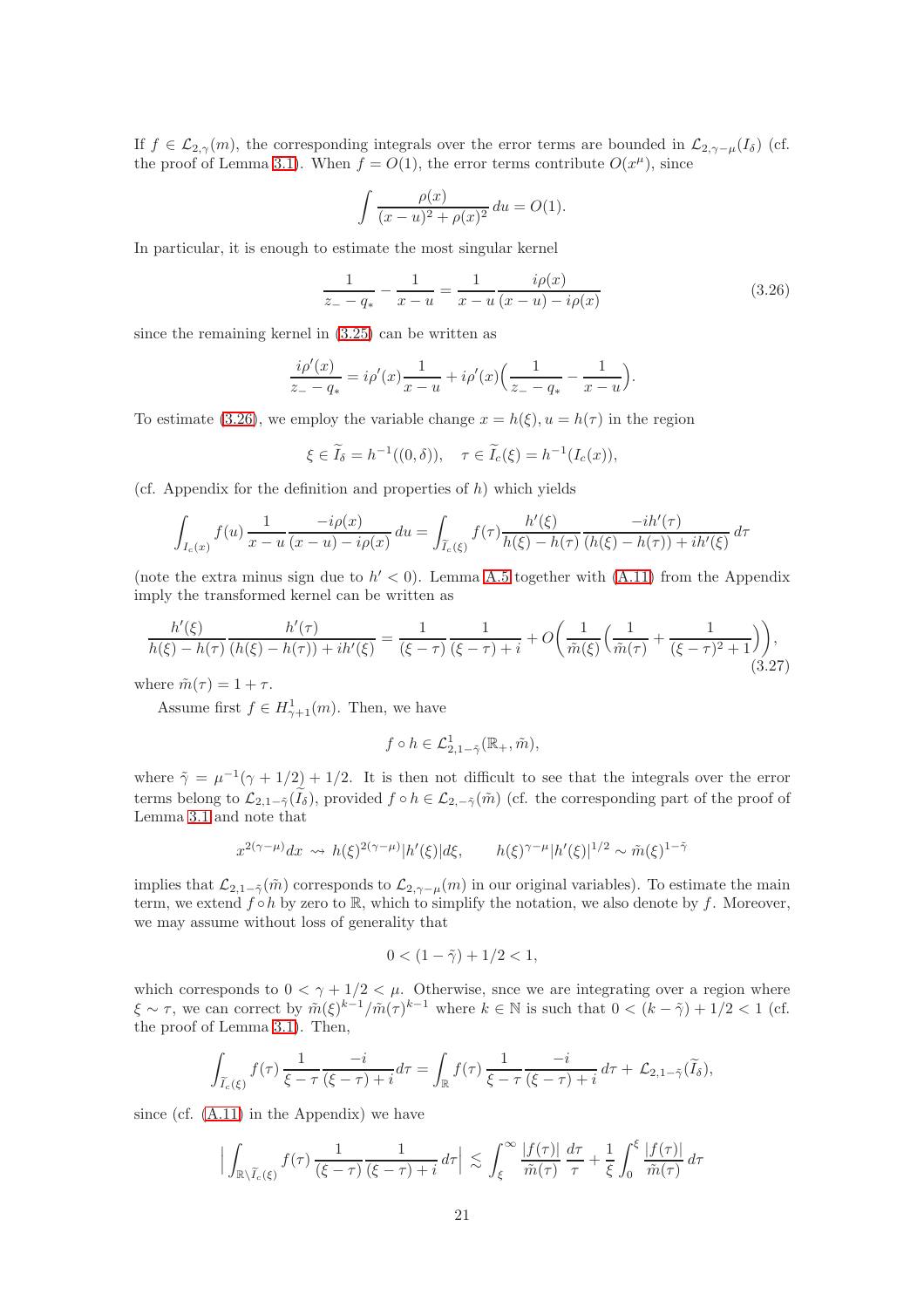which is bounded in  $\mathcal{L}_{2,1-\tilde{\gamma}}(\tilde{I}_{\delta})$  by Hardy inequalities.

We claim

$$
I(\xi) := \int_{\mathbb{R}} f(\tau) \frac{1}{\xi - \tau} \frac{-i}{(\xi - \tau) + i} d\tau + i\pi f(\xi) \in \mathcal{L}_{2, 1 - \tilde{\gamma}}(\tilde{I}_{\delta}).
$$
\n(3.28)

Indeed we have

$$
\frac{1}{\xi - \tau} \frac{-i}{(\xi - \tau) + i} = \frac{1}{(\xi - \tau) + i} - \frac{1}{\xi - \tau}.
$$

and the real part of  $I$  is the Hilbert transform of the imaginary part. In particular, it is enough to show

$$
-\Im I(\xi) = \int_{\mathbb{R}} f(\tau) \frac{1}{(\xi - \tau)^2 + 1} d\tau - \pi f(\xi) \in \mathcal{L}_{2, 1 - \tilde{\gamma}}(\tilde{I}_{\delta}).
$$

Taking the Fourier transform of this convolution, we obtain modulo constant factors

$$
\widehat{\Im I}(s) \sim \widehat{f}\left(e^{-|s|} - 1\right) \sim \widehat{Hf}'(s) \, \frac{e^{-|s|} - 1}{|s|},
$$

hence taking the inverse Fourier transform we conclude

$$
\Im I(\xi) \sim \int_{\mathbb{R}} (Hf')(\tau) \log \left(1 + \frac{1}{(\xi - \tau)^2}\right) d\tau,
$$

which is bounded in  $\mathcal{L}_{2,1-\tilde{\gamma}}(\tilde{I}_{\delta})$  as required. Indeed, the corresponding integral operator is bounded on  $L^2(\mathbb{R})$  because its Fourier transform is a bounded function. As the kernel is  $o(|\xi-\tau|)$ , a suitable commutator with the weight function together with the  $L^2(\mathbb{R})$ -boundedness result shows the claim when  $\xi \sim \tau$ . For the remaining regions, proceed as in the first part of the proof of Lemma [3.1.](#page-8-2)

In particular, we see that

$$
I_3^+(x) = -\frac{if_+(x)}{2} + \mathcal{L}_{2,\gamma-\mu}(I_\delta)
$$

where we have taken into account the normalization and we have used subscript  $+$  to emphasize that we are integrating over  $\Gamma^+(x)$ . As the corresponding part of the integral over  $\Gamma^-(x)$  satisfies an analogous estimate with  $if_{+}(x)/2$  replaced by  $if_{-}(x)/2$ , we conclude

$$
I_3^+(x) + I_3^-(x) = -\frac{i(f_+(x) + f_-(x))}{2} + \mathcal{L}_{2,\gamma-\mu}(I_\delta).
$$

The case  $f \in H^1_\gamma(m)$  can be reduced to the case  $f \in H^1_{\gamma+1}(m)$ . In fact, we may assume  $f \in \mathcal{L}^1_{2,\gamma}(m)$  (constant factors  $f_{\pm}(0)$  just contribute terms of order  $O(x^{\mu})$ ), in which case

$$
\int_{I_c(x)} f(u) \frac{1}{x - u} \frac{-i\rho(x)}{(x - u) - i\rho(x)} du = x \int_{I_c(x)} \frac{f(u)}{u} \frac{1}{x - u} \frac{-i\rho(x)}{(x - u) - i\rho(x)} du + \mathcal{L}_{2, \gamma - \mu - 1}(I_{\delta})
$$

Since  $f(u)/u \in \mathcal{L}^1_{2,\gamma+1}(I_\delta)$ , we may proceed as before.

We next consider  $I_4(x)$ . We have

$$
|k(x, u)| \lesssim \frac{x^{\mu}}{u}, \qquad |I_4(x)| \lesssim x^{\mu} \int_x^{2\delta} \frac{|f(u)| + |f(-u)|}{u} du
$$

and therefore  $I_4 \in \mathcal{L}_{2,\gamma-\mu}(I_\delta)$  by Hardy's inequality, whenever  $f \in \mathcal{L}_{2,\gamma}(m)$ . If we assume  $f =$  $O(1)$ , we can write the kernel  $k(x, u)$  as

$$
k(x, u) = \frac{i\rho'(x)}{z_+ - q_+} + O\left(\frac{\rho(x)}{u^2}\right)
$$
  
=  $-\frac{i\rho'(x)}{q_+} + \frac{i\rho'(x)}{q_+} \frac{z_+}{z_+ - q_+} + O\left(\frac{x^{\mu+1}}{u^2}\right)$   
=  $-\frac{i\rho'(x)}{q_+} + O\left(\frac{x^{\mu+1}}{u^2}\right).$  (3.29)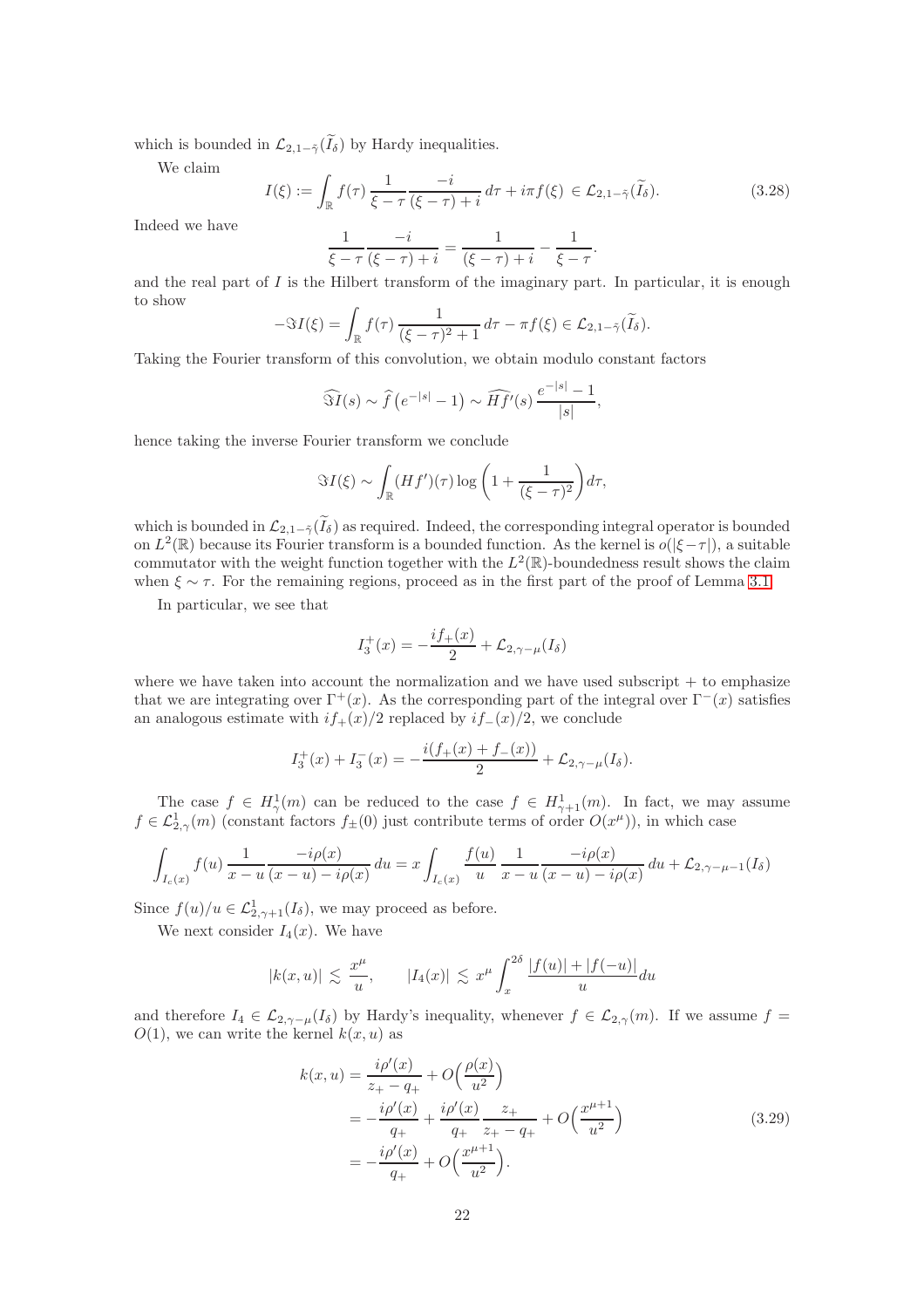The integral over the error term gives the correct estimate  $O(x^{\mu})$ . For the remaining term, we have

$$
\frac{1}{q} = \frac{1}{u} + O(u^{\mu - 1})
$$

and therefore

$$
\int_{\Gamma_r^+(x)\cup\Gamma_r^-(x)}\frac{f(q)}{q}\,ds_q=f_\pm(0)\int_{I_r(x)}\frac{du}{u}+O(1).
$$

However, the remaining integral is also bounded since the log contributions containing  $x$  cancel out (the cusps are 'smoothly' connected). In particular, we have shown that

$$
I_4(x) = O(x^{\mu}).
$$

Finally consider  $I_5(x)$ . Since by assumption  $|z_{\pm} - q|$  is bounded away from zero by a constant depending on  $\delta$ , the kernel satisfies the estimate

$$
x \in (0, \delta), \ q \in \Gamma \setminus (\Gamma^+ \cup \Gamma^-) \quad \Rightarrow \quad |k(x, u)| \lesssim x^{\mu} \tag{3.30}
$$

and the claim follows.

In order to isolate the lower bound for  $\sigma$  (and also for the upper bound), we now give precise estimates on the real and the imaginary parts of  $\mathcal{D}(f)$  when we control two derivatives of f.

<span id="page-22-0"></span>Lemma 3.9. Let  $1 - \mu < \beta + 1/2 < \mu$ . Then,  $\mathcal{D}(f)$  as defined in Lemma [3.8](#page-18-0) satisfies

$$
f \in H^2_{\beta+1}(m) \Rightarrow \mathcal{D}(f)(x) = O(m(x)^{\mu}).
$$

Furthermore, one can say more for the real part: actually,

$$
\Re \mathcal{D}(f)(x) = -\rho'(x)\frac{f_+(x) - f_-(x)}{2} + \Im((z'_+ - z'_-)b_0(f)) + O(m(x)^{\mu+\lambda}), \quad \lambda := 1 - (\beta + 1/2)
$$

where  $\rho(x) := Im(z_{+} - z_{-}).$ 

Under additional assumptions on zeros of  $f$ , the estimate for the imaginary part can be improved as well. More precisely, we have

$$
f \in \mathcal{L}_{2,\beta+1}^2(m) \quad \Rightarrow \quad \Im \mathcal{D}(f)(x) = -\Re((z_+' - z_-')b_0(f)) + O(m(x)^{\mu+\lambda}).
$$

Similarly, when

$$
f \in H^2_{\beta,0}(m) \Rightarrow \mathcal{D}(f)(x) = -i(z'_+ - z'_-)b_0(f) + O(m(x)^{\mu+1}),
$$

with the real part satisfying an improved estimate

$$
\Re \mathcal{D}(f)(x) = -\rho'(x)\frac{f_+(x) - f_-(x)}{2} - \rho(x)\frac{f'_+(x) - f'_-(x)}{2} + \Im\left((z'_+ - z'_-)b_0(f) + (z'_+ z_+ - z'_- z_-)b_1(f)\right) + O(m(x)^{1+\mu+\lambda}).
$$

In addition, if the first order derivative of f vanishes at the singular point as well, then

$$
f \in \mathcal{L}_{2,\beta}^2(m) \quad \Rightarrow \quad \Im \mathcal{D}(f)(x) = -\Re \Big( (z_+^{\prime} - z_-^{\prime})b_0(f) + (z_+^{\prime}z_+ - z_-^{\prime}z_-)b_1(f) \Big) + O(m(x)^{1 + \mu + \lambda}).
$$

The continuous linear functionals  $b_i(f)$  have been defined in [\(3.11\)](#page-10-2).

Proof. Keeping the same notation, we retrace our steps in Lemma [3.8](#page-18-0) and comment on the various integrals under current assumptions on f. Moreover, we refine the estimates on the real part of the kernel. In particular, we consider the integral [\(3.22\)](#page-19-1) with  $x \in (0, \delta)$ , or more precisely the sum  $\sum_{i=1}^{5} I_i(x)$ , defined as in [\(3.23\)](#page-19-2). Let  $k(x, u)$  denote the kernel [\(3.24\)](#page-19-3).

 $\Box$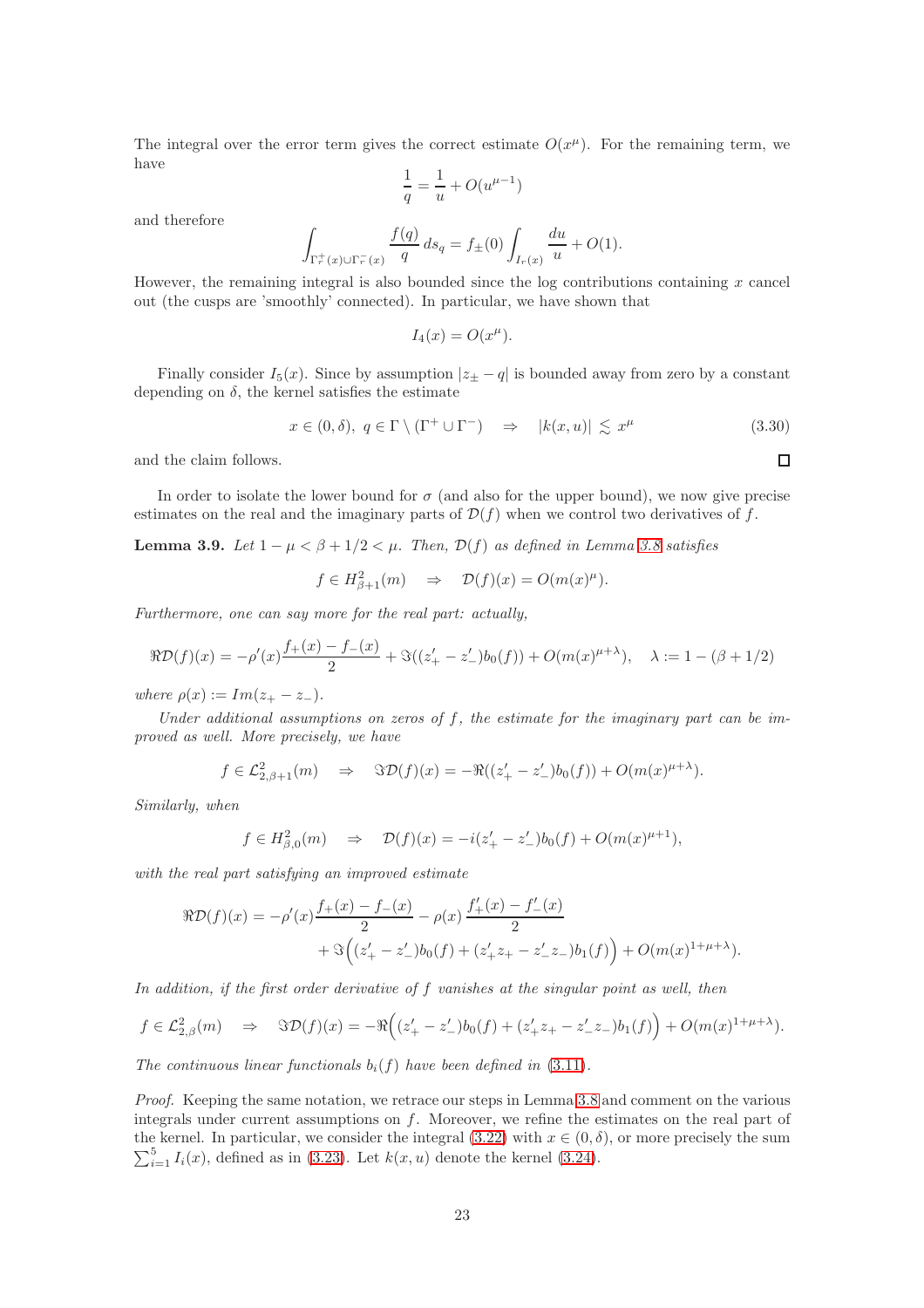We start with  $I_1(x)$ . It is not difficult to see, that we actually have

$$
|\Re k(x, u)| \lesssim x^{2\mu - 1}, \qquad \left| \Im \left( \frac{z'_{\pm}}{z_{\pm} - q_+} \right) \right| \lesssim x^{\mu - 1}, \qquad u \in I_l(x)
$$

and all the statements are straightforward, noting that

$$
f \in L^1_{2,\beta-k}(m) \Rightarrow f = O(m^{\lambda+k}), \quad k = 0, 1.
$$

We consider  $I_2(x)$  and  $I_3(x)$  next, where we integrate over  $u \in I_c(x)$ . The kernel in  $I_2(x)$  satisfies

$$
\Re\left(\frac{z_+'}{z_+-q_+}\right) - \frac{1}{x-u} = O(x^{2\mu-1}), \quad \Im\left(\frac{z_+'}{z_+-q_+}\right) = O(x^{\mu-1})
$$

(cf. proof of Lemma [3.1\)](#page-8-2) and we conclude as for  $I_1(x)$ .

As for the kernel in  $I_3(x)$ , we start with estimate [\(3.25\)](#page-19-0), i.e.

$$
-\left(\frac{z'_-}{z_--q_+} - \frac{1}{x-u}\right) = -\left(\frac{1}{z_--q_*} - \frac{1}{x-u}\right) + \frac{i\rho'(x)}{z_--q_*} + r(x,u),
$$

where  $q_* := u + i\kappa(x)$  and the remainder satisfies

$$
r(x, u) = O\bigg(x^{\mu - 1} + x^{\mu} \frac{\rho(x)}{(x - u)^2 + \rho(x)^2}\bigg).
$$

In order to show the required statements on  $\Re D(f)$ , this estimate needs to be refined. In fact, further down we show that  $\Re r(x, u)$  actually contributes  $O(x^{\mu+\lambda+k})$  and therefore all non-integral terms in the statement of the Lemma come from the first two kernels. The main term gives

<span id="page-23-0"></span>
$$
\int_{I_c(x)} f(u) \frac{1}{x - u} \frac{-i\rho(x)}{(x - u) - i\rho(x)} du = -2\left(i f(x) + f'(x)\rho(x)\right) \arctan\left(\frac{x}{2\rho(x)}\right)
$$
\n
$$
-i\rho(x) \int_{I_c(x)} \partial_x F(f)(x, u) \frac{x - u}{(x - u) - i\rho(x)} du,
$$
\n(3.31)

where we have used

$$
\int_{I_c(x)} \frac{1}{(x-u)-i\rho(x)} du = 2i \arctan\left(\frac{x}{2\rho(x)}\right), \qquad p.v. \int_{I_c(x)} \frac{1}{x-u} du = 0
$$

and for the purposes of this Lemma we have set  $\varepsilon = 1/2$  in the definition of  $I_c(x)$  (and of  $I_{r,l}(x)$ ). The last term in [\(3.31\)](#page-23-0) contributes  $O(x^{\mu+k+\lambda})$ , since

$$
|\partial_x F(f)(x, u)| \lesssim x^{k - (\beta + 1)} \frac{1}{|x - u|^{1/2}}, \quad u \in I_c(x), \quad f'' \in \mathcal{L}_{2, \beta + (1 - k)}(I_\delta), \quad k = 0, 1.
$$

When  $k = 0$ , the second term in [\(3.31\)](#page-23-0) can also be absorbed in the error since

$$
f \in H^2_{\beta+1}(I_\delta) \Rightarrow f'(x)\rho(x) = O(x^{\mu+\lambda}).
$$

Similarly, we conclude

<span id="page-23-1"></span>
$$
i\rho'(x)\int_{I_c(x)} f(u) \frac{1}{z_--q_*} du = -2f(x)\rho'(x) \arctan\left(\frac{x}{2\rho(x)}\right) + O(x^{\mu+k+\lambda}).
$$
 (3.32)

Since

$$
\arctan\left(\frac{x}{2\rho(x)}\right) = \frac{\pi}{2} + O(x^{\mu}),
$$

the claim for  $\Re \mathcal{D}(f)$  follows from [\(3.31\)](#page-23-0) and [\(3.32\)](#page-23-1), if we can show

<span id="page-23-2"></span>
$$
\int_{I_c(x)} f(u) \Re r(x, u) du = O(x^{\mu + k + \lambda}).
$$
\n(3.33)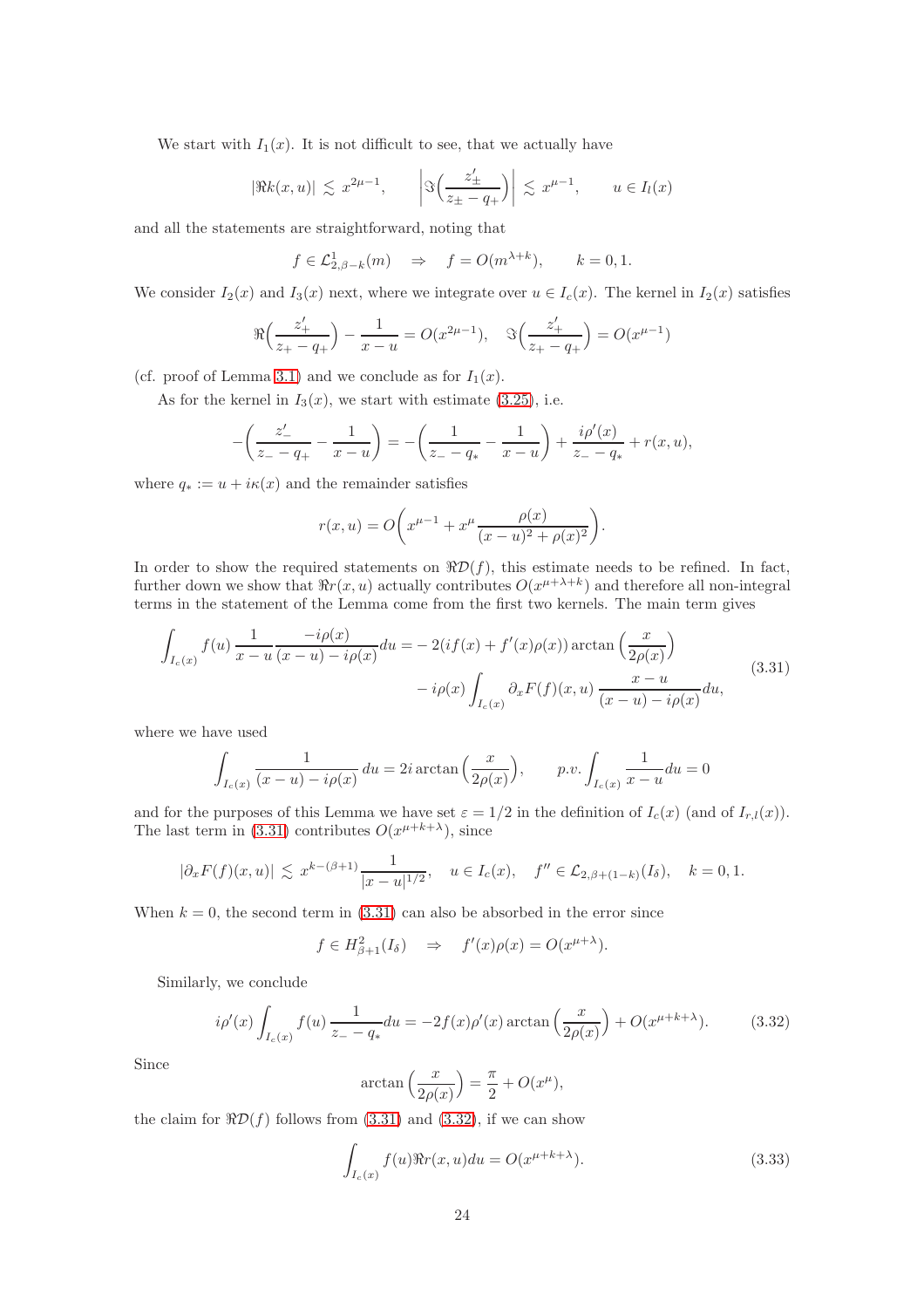In fact, we can write  $\Re r(x, u)$  as

$$
\Re r(x, u) = \kappa'(x)\Re \frac{\rho(x)}{(z - q_*)^2} - \partial_x F(\kappa)\Im \left(\frac{x - u}{z - q_*}\right)^2 + O\left(x^{2\mu - 1} + x^{2\mu} \frac{\rho(x)}{(x - u)^2 + \rho(x)^2}\right),
$$

(cf. Lemma [A.1](#page-66-1) from the Appendix), where the second kernel can be further rewritten as

$$
\partial_x F(\kappa) \Im \left( \frac{x - u}{z - q_*} \right)^2 = -\kappa''(x) \rho(x) \frac{(x - u)^3}{|z - q_*|^4} + \partial_x^2 F(\kappa) \rho(x) \frac{(x - u)^4}{|z - q_*|^4}.
$$

Using  $\kappa'''(x) \in H^1_{\beta+2}(I_\delta)$ , we conclude

$$
\partial_x^2 F(\kappa)\rho(x)\frac{(x-u)^4}{|z_--q_*|^4} = O(x^{\mu+\lambda-1}).
$$

In particular, the corresponding integral gives correct estimates (using the appropriate assumptions on the zeros of  $f$ ). On the other hand, we have

$$
-\kappa''(x)\rho(x)\int_{I_c(x)}f(u)\,\frac{(x-u)^3}{|z-z|^4}du=\kappa''(x)\rho(x)\int_{I_c(x)}\frac{f(x)-f(u)}{x-u}\,\frac{(x-u)^4}{|z-z|^4}du,
$$

hence this terms contributes  $O(m(x)^{2\mu+k})$  with  $k=0,1$ . Finally, it is not difficult to see we have

$$
\kappa'(x)\rho(x)\int_{I_c(x)} f(u)\Re\frac{1}{(z- q_*)^2} du = O(x^{\mu+k+\lambda}),
$$

hence [\(3.33\)](#page-23-2) follows.

It remains to consider the far away contributions  $I_4(x)$ . To show the claim for  $\Re I_4(x)$  when  $f = O(x)$ , respectively  $\Im I_4(x)$  when  $f = O(x^{1+\lambda})$ , we need second order corrections for the kernel. We can write

$$
k(x, u) = (z'_{+} - z'_{-})\left(\frac{1}{q} + \frac{z_{+}}{q^{2}}\right) + (z_{+} - z_{-})\frac{z'_{-}}{q^{2}} + r(x, u)
$$

$$
= (z'_{+} - z'_{-})\frac{1}{q} + (z'_{+}z_{+} - z'_{-}z_{-})\frac{1}{q^{2}} + r(x, u)
$$

where

$$
r(x, u) = i\rho'(x) \left(\frac{z_+}{q}\right)^2 \frac{1}{z_+ - q} + i\rho(x) \frac{z'_-}{z_- - q} \left(\frac{z_+}{q} \frac{1}{z_+ - q} - \frac{z_-}{q^2}\right).
$$

In particular, we have

$$
\Re r(x, u) = O(x^{\mu+2}u^{\mu-3}), \qquad \Im r(x, u) = O(x^{\mu+2}u^{-3})
$$

since

$$
\Re\left(\frac{z}{q}\right)^k = O\left(\frac{x^k}{u^k}\right), \quad \Im\left(\frac{z^k}{q^k}\right) = O\left(\frac{x^k u^{\mu}}{u^k}\right), \quad \Re\left(\frac{1}{z-q}\right) = O(u^{-1}), \quad \Im\left(\frac{1}{z-q}\right) = O(u^{\mu-1})
$$

hence the integral over  $I_r(x)$  contributes  $O(x^{k+\lambda+\mu})$  using the appropriate assumptions on the zeros of f.  $\Box$ 

<span id="page-24-0"></span>**Lemma 3.10.** Let  $0 < \gamma + 1/2 < 1$  and let  $Df$  be defined as in Lemma [3.8.](#page-18-0) Then, the commutator

$$
[g, \mathcal{D}]f(x) := g(x)\mathcal{D}(f)(x) - \mathcal{D}(gf)(x), \quad x \in I_{\delta}
$$

satisfies

$$
g \in H^2_\gamma(m), \ f \in H^1_{\beta+1}(m) \Rightarrow [g, \mathcal{D}] f(x) = O(m(x)^{\mu}).
$$

Moreover, we have

$$
g \in H^2_{\gamma,0}(m), \ f \in H^1_{\beta}(m) \Rightarrow [g,\mathcal{D}]f(x) = i(z'_+ - z'_-)b_0(fg)(x) + O(m(x)^{\mu+1})
$$

with  $b_0(fg)$  as defined in [\(3.11\)](#page-10-2).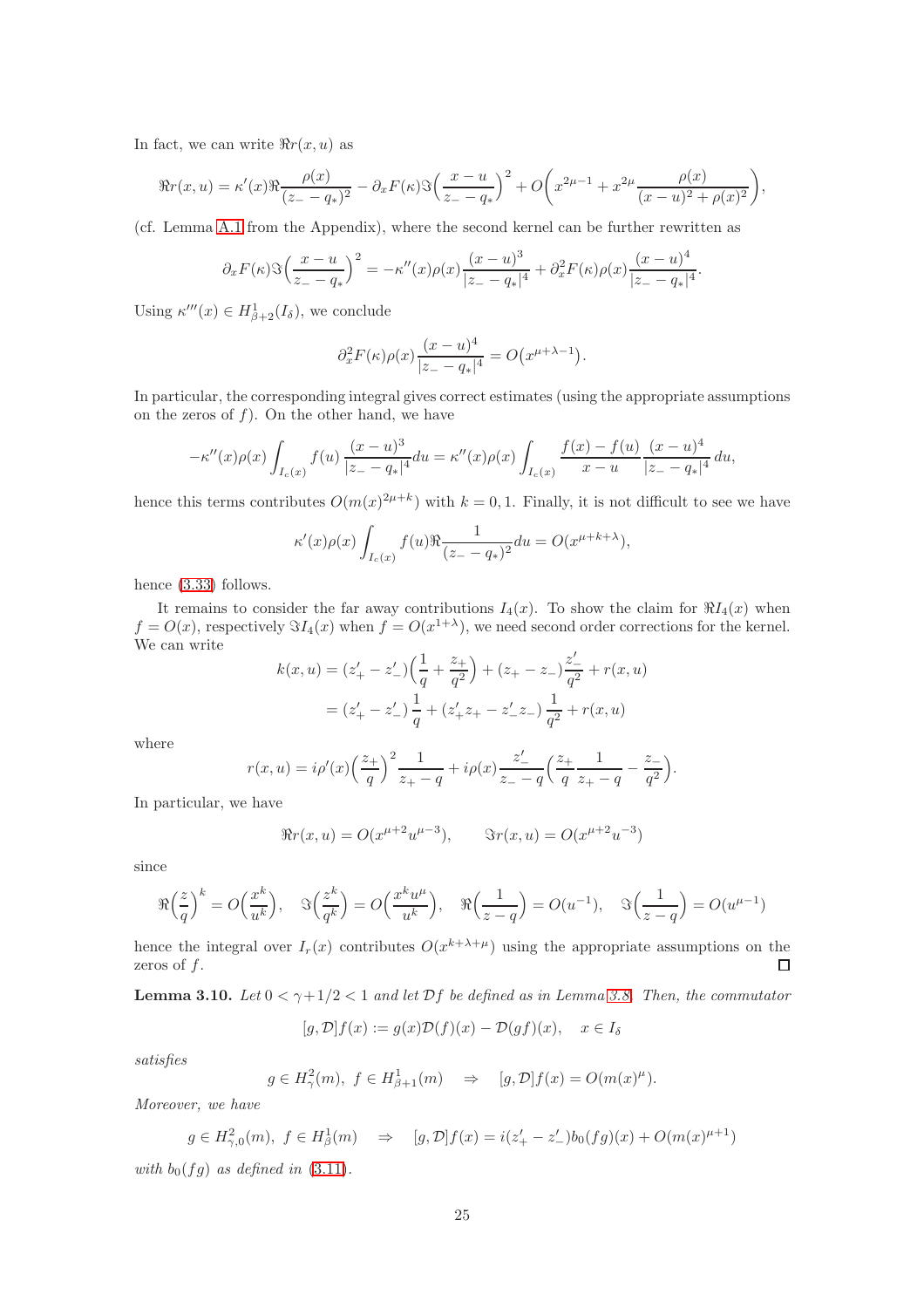Proof. It is enough to show the required estimate for the integral

$$
x \to \frac{1}{2\pi} \int_{\Gamma} f(u) \Delta g(x, u) \left( \frac{z'_+}{z_+ - q} - \frac{z'_-}{z_- - q} \right) du, \quad x \in (0, \delta),
$$

where we have set  $\Delta g(x, u) := g(x) - g(u)$ . We divide the integral as in Lemma [3.8](#page-18-0) and, keeping the same notation for the various parts, we quickly indicate the necessary changes. Recall that

$$
k(x, u) = \frac{z'_{+} - z'_{-}}{z_{+} - q_{+}} + \frac{z'_{-}}{z_{-} - q_{+}} \frac{z_{+} - z_{-}}{z_{+} - q_{+}},
$$

cf. [\(3.24\)](#page-19-3). In particular, using  $g' = O(1)$ , we have

$$
\Delta g(x, u)k(x, u) = O(x^{\mu}), \quad u \in I_l(x)
$$

and therefore  $I_1(x) = O(x^{\mu+k})$  provided  $f \in H^1_{\beta+(1-k)}(m)$  with  $k = 0, 1$ .

On the other hand, when  $u \in I_c(x)$ , we similarly have

$$
\Delta g(x, u) \left( \frac{z'_+}{z_+ - q_+} - \frac{1}{x - u} \right) = O(x^{\mu}),
$$

while

$$
\Delta g(x, u) \left( \frac{z'_{-}}{z_{-} - q_{+}} - \frac{1}{x - u} \right) = F(g) \frac{i \rho(x)}{(x - u) - i \rho(x)} + O(x^{\mu})
$$

$$
= i \rho(x) g'(x) \frac{1}{(x - u) - i \rho(x)} + O\left(x^{\mu+1} \frac{x^{-\gamma}}{|x - u|^{1/2}} + x^{\mu}\right)
$$

where we have used  $g'' \in \mathcal{L}_{2,\gamma}(m)$  in order to arrive to the weakly singular kernel in the error term (cf. formula [\(A.2\)](#page-65-2) in the Appendix). The corresponding integrals over the error terms satisfy correct estimates and the same is true for the remaining term subtracting

$$
i\rho(x)g'(x)f(x)\int_{I_c(x)}\frac{1}{(x-u)-i\rho(x)}du
$$

and using that

$$
|F(f)(x, u)| \lesssim \frac{x^{k-1-\beta}}{|x - u|^{1/2}}, \qquad u \in I_c(x), \qquad f \in H^1_{\beta + (1-k)}(m), \qquad k = 0, 1.
$$

In particular, the corresponding integrals contribute

$$
I_2(x) + I_3(x) = O(x^{\mu + k}).
$$

Finally, let us consider the far-away contributions to the integral, i.e.  $u \in I_r(x)$ . When  $f \in \mathcal{L}_{2,\beta}(m)$ , the claim is straightforward since

$$
\Delta g(x, u)k(x, u) = O(x^{\mu}).
$$

On the other hand, when  $f = O(1)$  and  $g = O(m)$ , we have  $fg = O(m)$  and the proof of Lemmas [3.8](#page-18-0) and [3.9](#page-22-0) imply

$$
I_4(x) = -\rho'(x)b_0(fg)(x) + O(g(x)x^{\mu} + x^{\mu+1})
$$

(in this case, there is no need to use the extra cancellation coming from  $\Delta g$ , as opposed to the case  $f \in \mathcal{L}_{2,\beta}(m)$ .

 $\Box$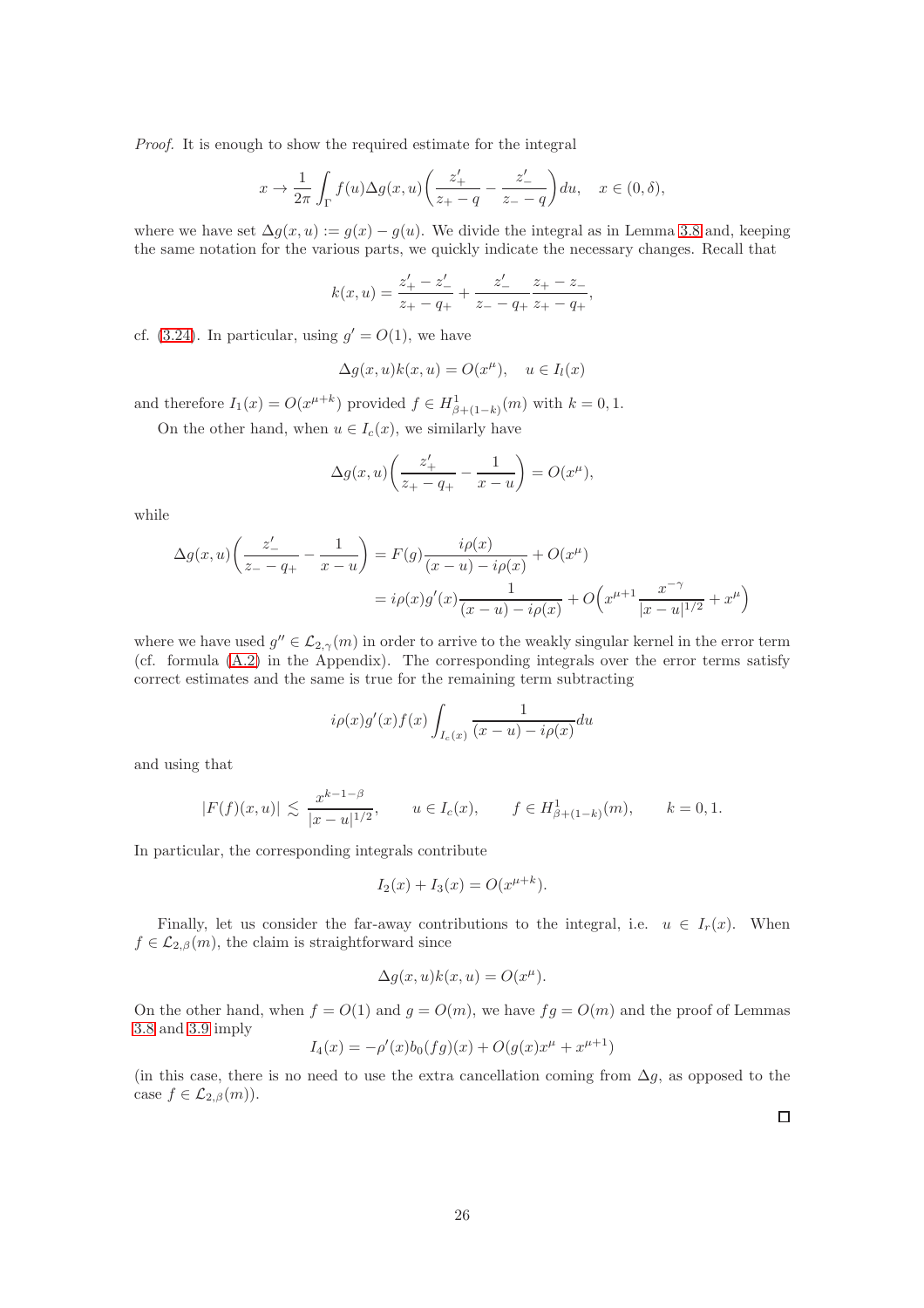<span id="page-26-3"></span>Corollary 3.11. Let  $f$  be odd with respect to the x-axis. Then

$$
f \in H^1_{\beta+1}(m) \Rightarrow BR(z, f) \cdot z_s^{\perp} \in \mathcal{L}_{2,\beta-\mu}(m),
$$
  

$$
f \in H^1_{\beta}(m) \Rightarrow BR(z, f) \cdot z_s^{\perp} = O(m^{\mu}) + \mathcal{L}_{2,\beta-\mu-1}(m)
$$

and

$$
f \in H^2_{\beta+1}(m) \Rightarrow BR(z, f) \cdot z_s^{\perp} = O(m^{\mu}).
$$

When f is even with respect to the x-axis, analogous statements are true for  $f + 2BR(z, f) \cdot z_s$ .

Moreover, when  $f$  is odd with respect to both axis, we have

$$
f \in H_{\beta}^{2}(m) \quad \Rightarrow \quad BR(z, f) \cdot z_{s}^{\perp} = O(m^{\mu+1}) \tag{3.34}
$$

and similarly, when f is even with respect to both axes, we have

$$
f \in \mathcal{L}_{2,\beta}^2(m) \quad \Rightarrow \quad f + 2BR(z, f) \cdot z_s = O(m^{\mu+1}). \tag{3.35}
$$

*Proof.* The claim follows from Lemmas [3.8](#page-18-0) and [3.9.](#page-22-0) In fact, if  $f$  is e.g. odd with respect to the x-axis, then  $BR(z, f) \cdot z_s^{\perp}$  is even. In particular, passing to the graph parametrization and taking into account the change of orientation on the lower branch, we see that

$$
BR(z, f) \cdot z_s^{\perp} = \frac{1}{2|z'(x)|} \Re \mathcal{D}f(x).
$$

If, in addition, f is odd with respect to the y-axis, we have  $f \in H^2_{\beta,0}(m)$  (as  $f(\pm \alpha_*) = 0$  for all times) but also  $b_0(f) = 0$ .

<span id="page-26-2"></span>**Remark 3.12.** Let  $f \in H^2_{\beta,0}(m)$  be odd with respect to to both axes. Then

$$
BR(z, f) \cdot z_s^{\perp} = \Im(z_s z)(-f + \Re b_1(f)) + O(m^{1 + \mu + \lambda})
$$

by Lemma [3.9.](#page-22-0) Moreover, it is not difficult to see that we also have

$$
\frac{f}{2} + BR(z, f) \cdot z_s = -\Re(z_s z)(-f + \Re b_1(f)) + O(m^{1+\mu}).
$$

## <span id="page-26-0"></span>4 The local existence theorem domain with cusp

We consider the system of evolution equations

<span id="page-26-1"></span>
$$
(\log |z_{\alpha}|)_{t} = \frac{\omega_{s}}{2} + BR(z, \omega)_{s} \cdot z_{s},
$$
  
\n
$$
\theta_{t} = \frac{\omega \theta_{s}}{2} + BR(z, \omega)_{s} \cdot z_{s}^{\perp},
$$
  
\n
$$
\frac{\omega_{t}}{2} + BR(z, \omega)_{t} \cdot z_{s} = 0,
$$
\n(4.1)

for (log  $|z_\alpha|, \theta, \omega$ ), where  $\omega$  is odd and log  $|z_\alpha|$  is even with respect to both transformations  $\alpha \leftrightarrow -\alpha$ and  $\alpha_* - \alpha \leftrightarrow \alpha_* + \alpha$  (by symmetry, we must have  $\alpha_* = \pi/2$ ), while  $\theta$  satisfies [\(2.10\)](#page-4-1).

To recover the parametrization of the interface from  $(\theta, \log |z_\alpha|)$ , we fix the constant of integration

$$
z(\alpha_*, t) = 0, \qquad z_t(\alpha_*, t) = 0 \tag{4.2}
$$

(as we will see these will be consistent with the regularity assumptions on the vorticity) and we set

$$
z(\alpha, t) := \int_{\alpha_*}^{\alpha} |z_{\alpha}(\alpha', t)| e^{i\theta(\alpha', t)} d\alpha'. \tag{4.3}
$$

(symmetry-wise, the components satisfy  $(2.8)$ – $(2.9)$  as required).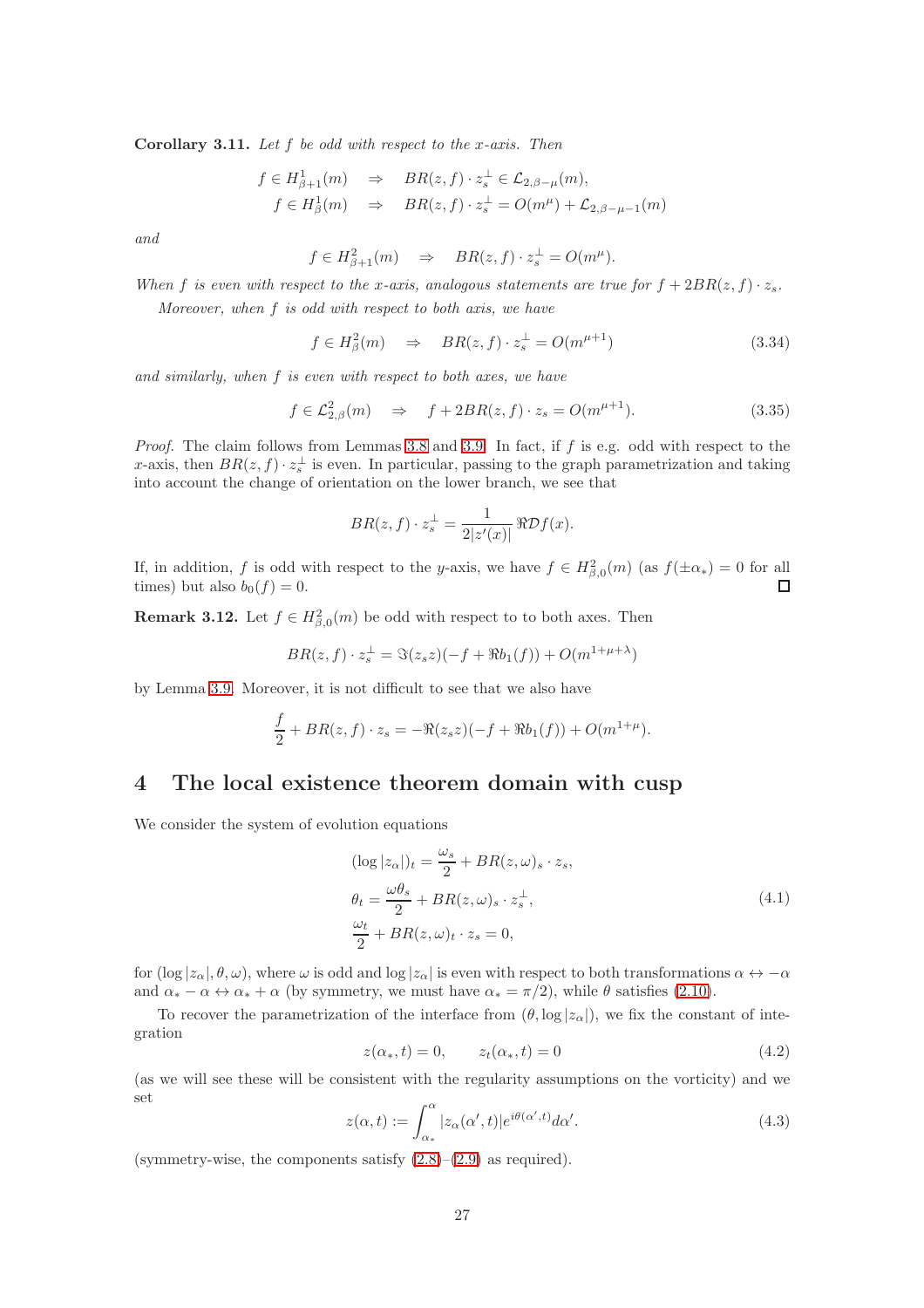Let  $\mu \in (1/2, 1]$  and let  $\beta \in (-1/2, 1/2)$  be such that

$$
\mu \in (1/2, 2/3] \Rightarrow 1 - \mu < \beta + 1/2 < \mu,
$$
\n
$$
\mu \in (2/3, 1] \Rightarrow 1 - \mu < \beta + 1/2 < \mu/2.
$$
\n
$$
(4.4)
$$

In both cases, we have

<span id="page-27-7"></span>
$$
\beta + 1/2 < 1 - \mu/2. \tag{4.5}
$$

For  $k \geq 2$ , we say  $(z(\cdot,t), \omega(\cdot,t))$  belong to the Banach space  $\mathcal{B}_{\beta,\mu}^k(m)$ , if the above symmetry assumptions are satisfied, we have  $z(\alpha_*, t) = z(-\alpha_*, t) = 0$  and

$$
\theta(\cdot, t) \in H_{\beta+k}^{k+1}(\mathbb{T}, m), \qquad \log |z_{\alpha}(\cdot, t)| \in H_{\beta-\mu/2+(k-1)+1/2}^{k+1/2}(\mathbb{T}, m), \tag{4.6}
$$

respectively

<span id="page-27-6"></span>
$$
\omega(\cdot, t) \in H^{k+3/2}_{\beta+(k-1)+1/2}(\mathbb{T}, m),\tag{4.7}
$$

where the weight  $m$  is a fully symmetric, non-negative function, smooth everywhere except at  $\alpha = \pm \alpha_*$ , such that  $m(\alpha) \sim |\alpha \pm \alpha_*|$  in the neighborhood of  $\pm \alpha_*$  and  $m(\alpha) \sim 1$  otherwise.

We now give additional conditions which define a particular open set  $\mathcal{O}_{\beta,\mu}^k(m) \subseteq \mathcal{B}_{\beta,\mu}^k(m)$  in which we will construct the solutions of the system  $(4.1)$ . First, we assume additional regularity on

$$
\varphi_s = \frac{\omega_s}{2} + BR(z, \omega)_s \cdot z_s. \tag{4.8}
$$

More precisely, we require

<span id="page-27-1"></span>
$$
\varphi_s(\cdot, t) \in H^{k+1/2}_{\beta - \mu/2 + (k-1) + 1/2}(\mathbb{T}, m),
$$
\n(4.9)

i.e. the derivatives of  $\varphi_s$  grow by a factor of  $O(m^{\mu/2})$  slower than the corresponding derivatives of  $\omega_s$  (respectively  $\omega \theta_s$ ). For later use, we recall that

$$
\varphi_{st} = -\varphi_s^2 + \theta_t^2 - \sigma \theta_s. \tag{4.10}
$$

We only consider curves which satisfy following version of the arc-chord condition: there exists some small  $r > 0$ , such that the parametrization satisfies

<span id="page-27-2"></span>
$$
||z||_{\mathcal{F}} := \mathcal{F}_r(z) + \sup_{\alpha \in B_r(\alpha_*)} \frac{1}{|z_{1\alpha}(\alpha, t)|} + \sup_{\alpha \in B_r(\alpha_*)} \frac{1}{m(\alpha)^{-\mu} |z_{2\alpha}(\alpha, t)|}, \qquad ||z||_{\mathcal{F}} < \infty \tag{4.11}
$$

(where  $\mathcal{F}_r(z)$  has been defined in [\(2.5\)](#page-4-0)), together with higher order estimates

<span id="page-27-3"></span>
$$
m^{j-\mu}\partial_s^j \theta(\cdot, t) < \infty, \qquad 1 \le j \le k - 1. \tag{4.12}
$$

Finally, we assume the normal component of the pressure gradient  $\sigma = \partial_n P$  satisfies the Rayleigh-Taylor condition, which in the current setting reads

<span id="page-27-4"></span>
$$
m^{-(\mu+1)}\sigma(\cdot,t) > 0,\t\t(4.13)
$$

with  $\sigma$  given by

$$
\sigma = \frac{\omega \theta_t}{2} + BR(z, \omega)_t \cdot z_s^{\perp}.
$$
\n(4.14)

We are now able to make the statement of Theorem [1.1](#page-3-4) precise; however as we are only interested in showing there exist some solutions of Euler equations that exhibit cusp singularities, we opt to restrict the class of initial data for which we show local existence. More precisely, we have

<span id="page-27-0"></span>**Theorem 4.1.** Let  $k \geq 2$  and let  $(z^0, \omega^0) \in \mathcal{O}_{\beta,\mu}^k(m)$  be such, that

<span id="page-27-5"></span>
$$
\omega^0 \in H^{k+3/2}_{\beta-\mu/2+(k-1)+1/2,0}(\mathbb{T},m),\tag{4.15}
$$

where  $\mathcal{O}_{\beta,\mu}^k(m)$  is the open subset of  $\mathcal{B}_{\beta,\mu}^k(m)$  defined via [\(4.9\)](#page-27-1), [\(4.11\)](#page-27-2), [\(4.12\)](#page-27-3) and the Rayleigh-Taylor condition [\(4.13\)](#page-27-4). Then, there exists a time  $T > 0$  and  $(z, \omega) \in C([0, T], \mathcal{O}_{\beta,\mu}^k(m)) \cap$  $\mathcal{C}^1([0,T]), \mathcal{O}_{\beta,\mu}^{k-1}(m)$  solution of [\(4.1\)](#page-26-1) up to time T such that  $z(\cdot,0) = z^0$  and  $\omega(\cdot,0) = \omega^0$ .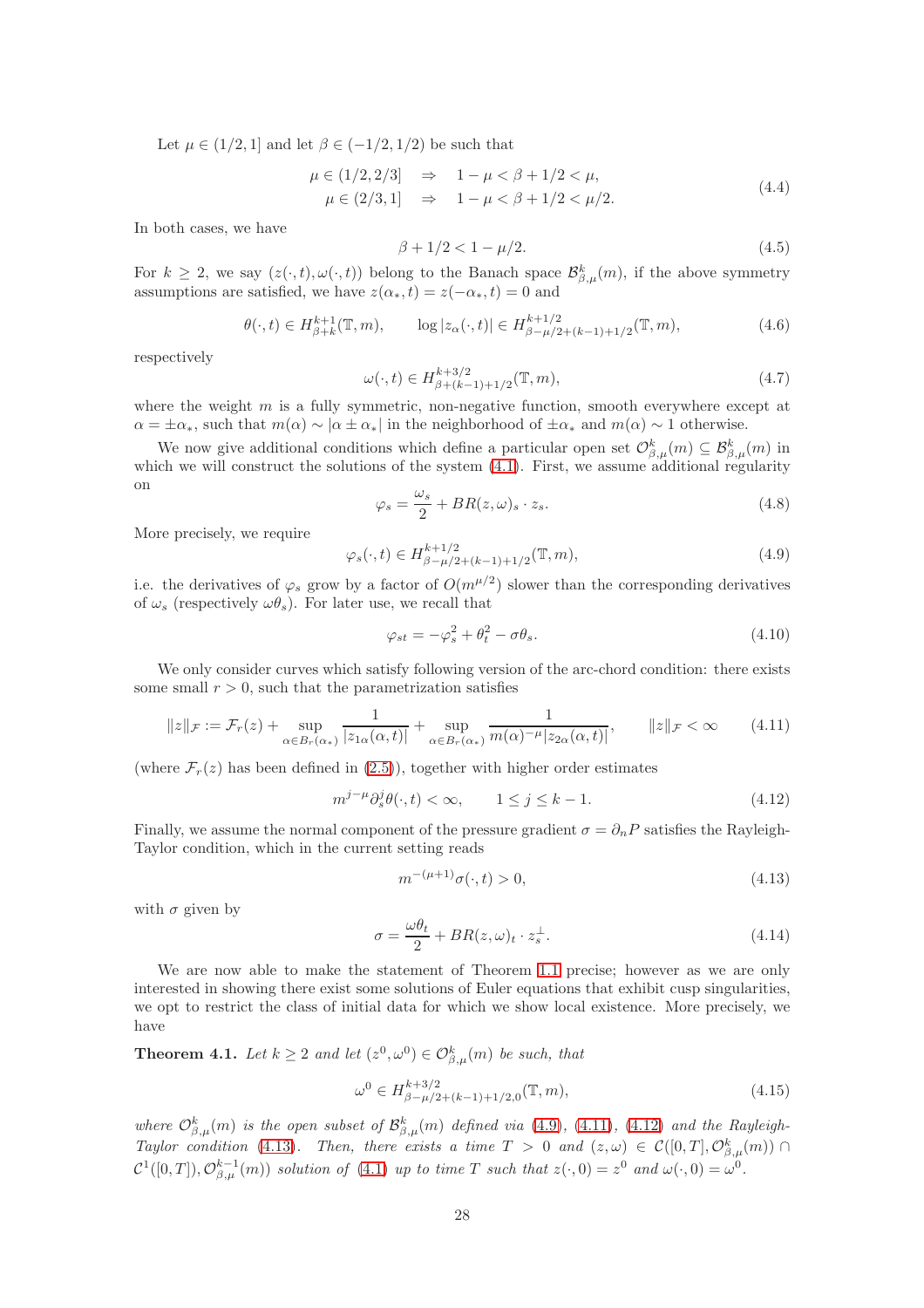Remark 4.2. The additional assumption [\(4.15\)](#page-27-5) on the regularity of the vorticity is chosen for convenience in the regularization part of the proof. In fact, in that case mollified initial data clearly also belong to  $\mathcal{O}_{\beta,\mu}^k(m)$ , which is a-priori not assured when the vorticity satisfies [\(4.7\)](#page-27-6) and [\(4.9\)](#page-27-1) at the same time (cf. Section [4.4](#page-44-0) below for more details).

**Remark 4.3.** There are indeed initial data  $(z, \omega) \in \mathcal{B}_{\beta,\mu}^k(m)$  that satisfy [\(4.13\)](#page-27-4). First, it is not difficult to verify that the Rayleigh-Taylor condition  $(4.13)$  holds if we initially have e.g.

$$
\omega_s(\alpha_*) = 0,
$$
\n $b_1(\omega) = \frac{1}{2\pi i} \int_{\Gamma} \frac{\omega(\alpha')}{z(\alpha')^2} ds_{\alpha'} \neq 0$ 

(where the imaginary part of  $b_1(\omega)$  vanishes by symmetry). In fact, the corresponding solution  $\omega_t \in H^2_{\beta,0}(m)$  of [\(4.31\)](#page-32-0) must satisfy

$$
\omega_{ts}(\alpha_*) - \Re b_1(\omega_t) = \Im b_1(\omega \theta_t) - \Re b_1(z_t D_s \omega) - (\Re b_1(\omega))^2.
$$

Setting  $b := \Re b_1(\omega)$ , we have

$$
\sigma = \Im(z_s z) \left( -\omega_{ts}(\alpha_*) + \Re b_1(\omega_t) + \Im b_1(\omega \theta_t) - \Re b_1(z_t D_s \omega) \right) - z \cdot z_s^{\perp} b^2 + O(m^{1 + \mu + \lambda})
$$
  
=  $b^2 \left( \Im(z_s z) - z \cdot z_s^{\perp} \right) + O(m^{1 + \mu + \lambda})$   
=  $b^2 z \cdot z_s \Im(z_s^2) + O(m^{1 + \mu + \lambda}).$ 

where  $\lambda = 1 - (\beta + 1/2)$ . In particular, in the neighborhood of the origin, we have

$$
m^{-(1+\mu)}\sigma \gtrsim b^2.
$$

We do this calculation in more detail in Lemma [5.6,](#page-48-1) Section [5](#page-46-0) when we consider domains with corners; however here we use Remark [3.12](#page-26-2) and we take into account that in general  $\omega_{te}(\alpha_{*}) \neq 0$ . If  $\omega_s(\alpha_*) \neq 0$ , a similar result can be shown using Lemma [3.9.](#page-22-0) We omit the details.

We first show that (time derivatives of) various quantities needed for the energy estimates belong to correct weighted Sobolev spaces with corresponding norms controlled by some power of

$$
\|\omega\|_{H^{k+1}_{\beta+(k-1)}(m)}+\|\varphi_s\|_{H^k_{\beta-\mu/2+(k-1)}(m)}+\|\theta_s\|_{H^k_{\beta+k}(m)}+\sup_{1\leq j
$$

<span id="page-28-0"></span>We then define the full energy functional and prove the corresponding a-priori energy estimate.

## 4.1 Preliminary estimates in the Lagrangian parametrization

**Lemma 4.4.** Let  $\varphi_s \in H^k_{\beta+(k-1)}(m)$  where  $k \geq 2$  and let  $\omega \in H^2_{\beta}(m)$ . Then, we have

$$
\omega \in H^{k+1}_{\beta + (k-1)}(m).
$$

*Proof.* The second order derivative of the vorticity  $\omega_{ss}$  satisfies the equation

$$
\frac{\omega_{ss}}{2} + BR(z, \omega_{ss}) \cdot z_s = F, \qquad F := BR(z, \omega_{ss}) \cdot z_s - (BR(z, \omega)_s \cdot z_s)_s + \varphi_{ss},
$$

where  $F \in H^1_{\beta+1}(m)$ . Indeed,  $\varphi_{ss}$  clearly satisfies this condition. On the other hand, we have

$$
(BR(z, \omega)_s \cdot z_s)_s - BR(z, \omega_{ss}) \cdot z_s = \Re \left( \frac{1}{2\pi i} \int_{\Gamma} \left( \frac{z_s(\alpha)^2}{z_s(\alpha')^2} - 1 \right) \omega_{ss}(\alpha') \frac{z_s(\alpha)}{z(\alpha) - z(\alpha')} ds_{\alpha'} \right) +
$$
  
+ 
$$
\Re \left( \frac{1}{2\pi i} \int_{\Gamma} \frac{z_s(\alpha)^2}{z_s(\alpha')^2} \left( (z_s^2 D_s^2 \omega)(\alpha') - \omega_{ss}(\alpha') \right) \frac{z_s(\alpha)}{z(\alpha) - z(\alpha')} ds_{\alpha'} \right) + 2\theta_s BR(z, \omega)_s \cdot z_s^{\perp}
$$

hence we control the derivative of the first integral in  $\mathcal{L}_{2,\beta+1}(m)$ , using the  $\mathcal{L}_{2,\beta}(m)$ -norm of  $\omega_{ss}$ only (cf. Lemma [3.7\)](#page-16-0). Recall also that we use the notation  $D_s \omega = \partial_s(\omega/z_s)$ . To show the claim for the second integral note that

$$
f := z_s^2 D_s^2 \omega - \omega_{ss} = -2\omega \theta_s^2 - i\omega \theta_{ss} - 3i\theta_s \omega_s \in H^1_{\beta+1}(m),
$$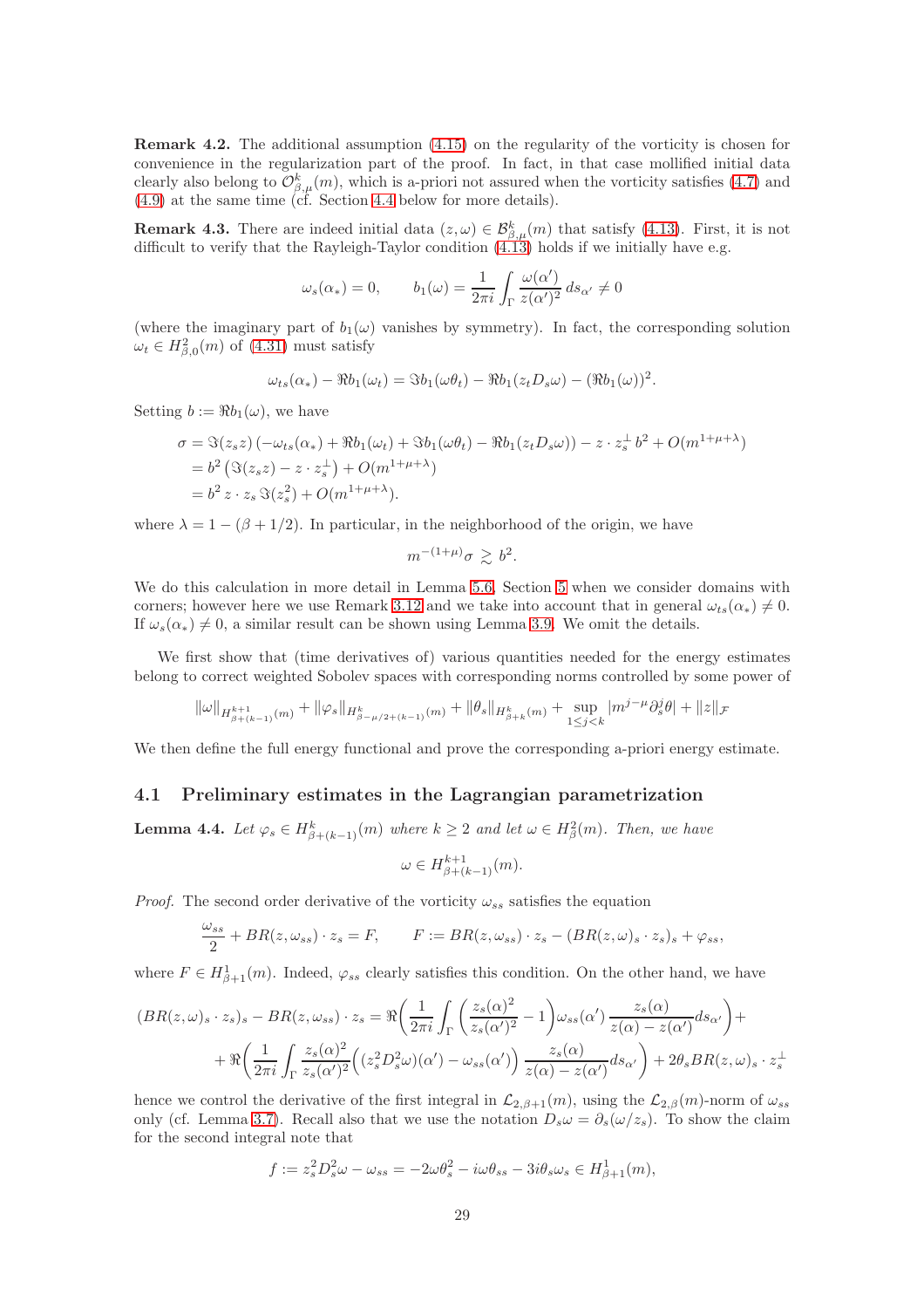hence, integrating by parts, we obtain

$$
BR(z, f)_{s}^{*} = z_{s}BR_{+1}(z, D_{s}f)^{*} \in \mathcal{L}_{2, \beta+1}(m)
$$

cf. [\(3.12\)](#page-10-1). Finally, it is not difficult to see that we also have  $\theta_s BR_s \cdot z_s^{\perp} \in H^1_{\beta+1}(m)$ . In particular, we can solve the Neumann problem

$$
\frac{\phi}{2} + BR(z, \phi) \cdot z_s = F, \qquad F \in H^1_{\beta+1}(m)
$$

for  $\phi \in H^1_{\beta+1}(m)$  even with respect to both axes (the solution exists by Theorem [6.1\)](#page-53-1) and by uniqueness, we must have  $\phi \equiv \omega_{ss}$  (cf. Proposition [6.2\)](#page-53-2).

To obtain higher order derivatives of the vorticity, we consider the following

$$
\frac{z_1\omega_{sss}}{2} - BR(z, z_1\omega_{sss}) \cdot z_s = z_1F_1, \quad F_1 = -((BR(z, \omega_{ss}) \cdot z_s)_s + \frac{1}{z_1}BR(z, z_1\omega_{sss}) \cdot z_s) + F_s + \varphi_{sss}.
$$

It is not difficult to see that  $F_1 \in H^1_{\beta+2}(m)$  (where we must use  $BR_{+1}$  when taking a derivative of the first BR integral) and we can proceed as before to find  $\phi \equiv z_1 \omega_{sss} \in H^1_{\beta+1}(m)$ . But then, we must have  $\omega_{sss} = \phi/z_1 \in H^1_{\beta+2}(m)$ .  $\Box$ 

For convenience, we state and prove all the remaining results for  $k = 2$ , the generalization to higher k being straightforward.

<span id="page-29-5"></span>Lemma 4.5. The time derivative of the parametrization satisfies

$$
z_t \in H^3_{\beta+1}(m), \qquad z_{1t} = O(m), \qquad z_{2t} = O(m^{1+\mu}) \tag{4.16}
$$

respectively

<span id="page-29-4"></span>
$$
\sup_{\alpha,\alpha'} \left| \frac{z_t(\alpha,t) - z_t(\alpha',t)}{z(\alpha,t) - z(\alpha',t)} \right| = O(1). \tag{4.17}
$$

Moreover, we have  $z_{ts}^* z_s = \varphi_s - i \theta_t$ , where

$$
\theta_t \in \mathcal{L}_{2,\beta+1}^2(m), \qquad \theta_t = O(m^{\mu}), \qquad \theta_{ts} = O(m^{\mu-1}).
$$

and

<span id="page-29-1"></span>
$$
\theta_{ts} = H(\varphi_{ss}) + \mathcal{R}, \qquad \mathcal{R} \in H^2_{\beta+2}(m). \tag{4.18}
$$

Proof. We first claim

<span id="page-29-0"></span>
$$
\theta_t = O(m^{\mu}).\tag{4.19}
$$

Indeed, it is not difficult to see that in complex notation we can write

<span id="page-29-2"></span>
$$
z_{ts}^* = \left(\frac{D_s \omega}{2} + z_s BR(z, D_s \omega)^*\right) = \frac{\varphi_s - i\theta_t}{z_s},\tag{4.20}
$$

where recall that  $D_s \omega := \partial_s(\frac{\omega}{z_s})$ . In particular, we have

$$
\theta_t = z_{1s} \Big( -\frac{\Im(D_s \omega)}{2} + BR(z, D_s \omega) \cdot z_s^{\perp} \Big) - z_{2s} \Big( \frac{\Re(D_s \omega)}{2} + BR(z, D_s \omega) \cdot z_s \Big).
$$

Since

$$
-\frac{\Im(D_s\omega)}{2} + BR(D_s\omega) \cdot z_s^{\perp} = BR(\Re D_s\omega) \cdot z_s^{\perp} - \left(\frac{\Im D_s\omega}{2} + BR(\Im D_s\omega) \cdot z_s\right)
$$

is  $O(m^{\mu})$  by Lemma [3.11](#page-26-3) (note that  $\Re(D_s\omega) = O(1)$  is odd, while  $\Im(D_s\omega) = O(m^{\mu})$  is even with respect to the x-axis and they both belong to  $H^2_{\beta+1}(m)$ , the estimate [\(4.19\)](#page-29-0) follows using that  $z_{2s} = O(m^{\mu}).$ 

In order to show [\(4.18\)](#page-29-1), we take a  $D_s$  derivative of [\(4.20\)](#page-29-2), which yields

<span id="page-29-3"></span>
$$
\frac{\varphi_{ss} - i\theta_{ts}}{z_s^2} - 2i\theta_s \frac{\varphi_s - i\theta_t}{z_s^2} = \frac{D_s^2 \omega}{2} + z_s BR(z, D_s^2 \omega)^*.
$$
 (4.21)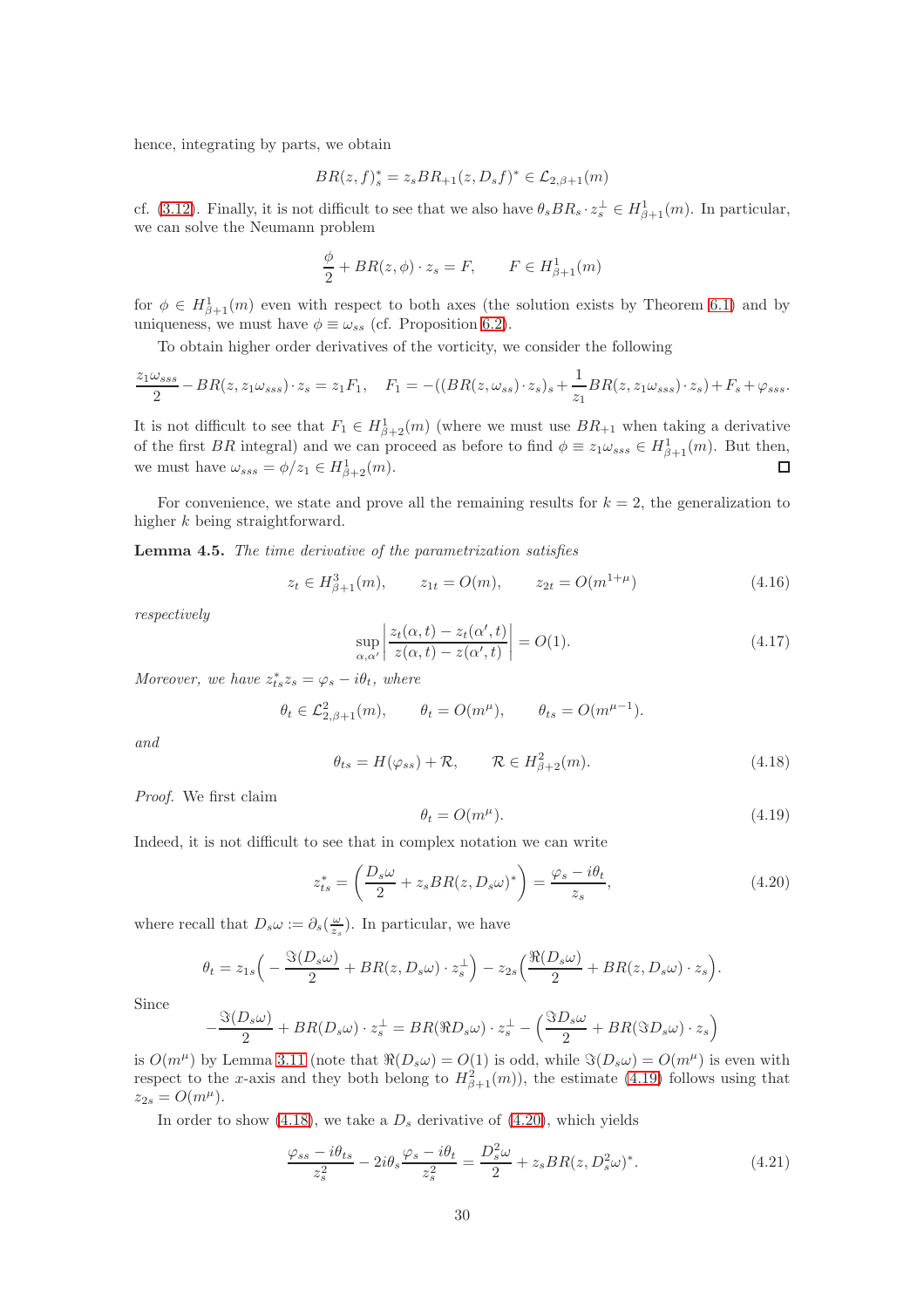In particular, it is not difficult to see that in the notation of Lemma [3.6](#page-15-1) we have

$$
\mathcal{R} := \mathcal{A}(z_s^2, D_s^2 \omega) - 2\theta_s \varphi_s - 2H(\theta_s \theta_t) \in H_{\beta+2}^2(m).
$$

It remains to show the additional regularity for  $\theta_{ts}$ , that is

<span id="page-30-0"></span>
$$
\theta_{ts} = O(m^{\mu - 1}).\tag{4.22}
$$

First note that taking the real part of [\(4.21\)](#page-29-3), then using  $\varphi_{ss} \in \mathcal{L}^1_{2,\beta-\mu/2+1}(m)$  together with  $\theta_t \in \mathcal{L}_{2,\beta+1}^2(m)$  and  $z_{2s} = O(m^{\mu})$ , we see that

$$
\frac{\Re(D_s^2\omega)}{2} + BR(z, D_s^2\omega) \cdot z_s \in \mathcal{L}_{2,\beta-\mu/2+1}^1(m)
$$

(note that  $\Re(D_s^2\omega)$  is odd, while  $\Im(D_s^2\omega)$  is even with respect to both axes and they both belong to  $H^1_{\beta+1}(m)$ ). In particular, we can solve

$$
\frac{\phi}{2} + BR(z, \phi) \cdot z_s = \frac{\Re(D_s^2 \omega)}{2} + BR(z, D_s^2 \omega) \cdot z_s
$$

for  $\phi \in \mathcal{L}^1_{2,\beta-\mu/2+1}(m)$  odd with respect to both axes (cf. Theorem [6.1,](#page-53-1) Section [6\)](#page-52-0). By uniqueness and symmetry, we must also have

$$
\frac{\Im(D_s^2\omega)}{2} - BR(z, D_s^2\omega) \cdot z_s^{\perp} = BR(z, \phi) \cdot z_s^{\perp} \in \mathcal{L}_{2, \beta - \mu/2 + 1}^1(m),
$$

which implies the right-hand side of [\(4.21\)](#page-29-3) belongs to  $\mathcal{L}^1_{2,\beta-\mu/2+1}(m)$  and therefore by Lemma [2.1](#page-6-1) must grow as  $O(m^{\mu/2-(\beta+1/2)})$ . In particular, since  $\beta + 1/2$  satisfies [\(4.5\)](#page-27-7), we have [\(4.22\)](#page-30-0).

Finally, Lemma [3.4](#page-11-1) and Corollary [3.11](#page-26-3) imply

$$
z_t \cdot z_s = O(m), \qquad z_t \cdot z_s^{\perp} = O(m^{\mu+1}).
$$

In order to prove [\(4.17\)](#page-29-4), it is enough to consider  $\alpha \in B_{\epsilon}(\alpha_*)$  and  $\alpha' \in B_{\epsilon}(-\alpha_*)$  (the remaining combinations are easily seen to be bounded since  $z_{t\alpha} = O(1)$ . There, we have

<span id="page-30-1"></span>
$$
z_t(\alpha) - z_t(\alpha') = z_t(\alpha) - z_t(-\alpha) + O(\alpha - |\alpha'|)
$$
\n(4.23)

where symmetry with respect to the  $x$ -axis implies

<span id="page-30-2"></span>
$$
z_t(\alpha) - z_t(-\alpha) = 2iz_{2t}(\alpha) = O(m(\alpha)^{\mu+1}).
$$
\n(4.24)

In particular, we have

$$
\frac{z_t(\alpha) - z_t(\alpha')}{z(\alpha) - z(\alpha')} = \frac{2iz_{2t}(\alpha)}{z(\alpha) - z(\alpha')} + O(1)
$$

The claim now follows using Lemma [A.2](#page-66-0) in the Appendix; we omit further details.

 $\Box$ 

We now give an auxiliary Lemma, which we will be used to estimate  $\sigma$  and for the existence of  $\omega_t$ .

### <span id="page-30-3"></span>Lemma 4.6. We have

$$
f \in H^2_{\beta,0}(m) \quad \Rightarrow \quad BR(z,f)^*_{t} - BR(z,f_{t})^* \in H^2_{\beta,0}(m). \tag{4.25}
$$

When f is odd with respect to both axes, we have

$$
[BR(z, f)_t - BR(z, f_t)] \cdot z_s^{\perp} = O(m^{\mu+1}). \tag{4.26}
$$

If, in addition, we have  $f \in H^3_{\beta+1}(m)$ , then

$$
[BR(z, f)_t - BR(z, f_t)]_s \cdot z_s^{\perp} = O(m^{\mu}) + \mathcal{L}_{2, \beta - \mu - 1}(m).
$$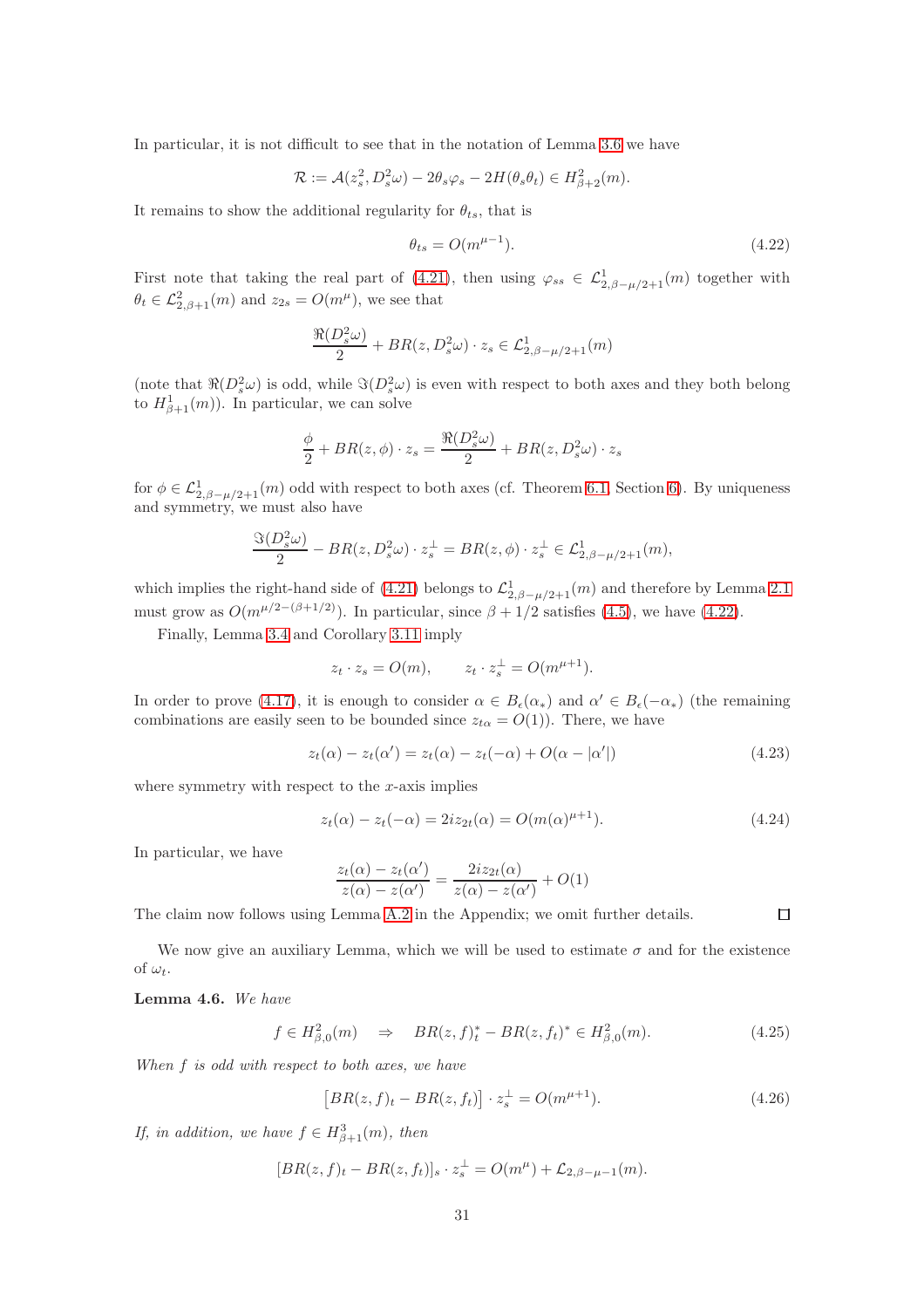*Proof.* We have (neglecting the time-dependence and recalling that  $\varphi_s = \frac{|z_{\alpha}|_t}{|z_{\alpha}|_t}$  $\frac{z_{\alpha\,|\,t}}{|z_{\alpha}|})$ 

$$
BR(z, f)_t^* - BR(z, f_t)^* = -\frac{1}{2\pi i} \int f(\alpha') \frac{z_t(\alpha) - z_t(\alpha')}{(z(\alpha) - z(\alpha'))^2} ds_{\alpha'} + BR(z, \varphi_s f)^*
$$
  
=  $z_t BR(z, D_s f)^* - BR(z, D_s(fz_t))^* + BR(z, \varphi_s f)^*.$ 

Using

$$
D_s(fz_t) = z_t D_s f + f \frac{z_{ts}}{z_s}, \qquad \frac{z_{ts}}{z_s} = \varphi_s + i\theta_t, \qquad D_s f = \partial_s \left(\frac{f}{z_s}\right)
$$

we conclude

$$
BR(z, f)_t^* - BR(z, f_t)^* = [z_t, BR(z, \cdot)^*]D_s f - iBR(z, f\theta_t)^*.
$$
\n(4.27)

We first consider the Birkhoff-Rott integral of  $f\theta_t$ . Lemma [4.5](#page-29-5) (together with  $f = O(m)$ ) implies

$$
f\theta_t \in \mathcal{L}_{2,\beta}^2(m), \qquad f\theta_t = O(m^{\mu+1}).
$$

In particular, Lemma [3.4](#page-11-1) combined with Corollary [3.11](#page-26-3) (when  $f$  is odd with respect to both axes; in which case  $f\theta_t$  is even with respect to both axes) implies

$$
BR(z, f\theta_t)^* \in H^2_{\beta}(m), \qquad BR(z, f\theta_t)^* = O(m), \qquad \frac{f\theta_t}{2} + BR(z, f\theta_t) \cdot z_s = O(m^{\mu+1}).
$$

The claim for the derivative follows from the appropriate estimates in Corollary [3.11](#page-26-3) (cf. proof of Lemma [4.5\)](#page-29-5). The details are standard.

As for the commutator

$$
[z_t, BR(z, \cdot)^*]D_s f = z_t BR(z, D_s f)^* - BR(z, z_t D_s f)^* \tag{4.28}
$$

we first show it belongs to  $H^2_\beta(m)$ . Indeed, taking the first derivative, we get

$$
\partial_s([z_t, BR(z, \cdot)^*]D_s f) = z_s[z_t, BR(z, \cdot)^*]D_s^2 f + iz_s[\theta_t, BR(z, \cdot)^*]D_s f + z_s[\varphi_s, BR(z, \cdot)^*]D_s f
$$
  
=  $z_s[z_t, BR(z, \cdot)^*]D_s^2 f + H_\beta^1(m).$ 

Using [\(4.17\)](#page-29-4) to estimate the first term, we conclude

$$
\partial_s([z_t, BR(z, \cdot)^*]D_sf\bigr)\in L^\infty.
$$

We can take one more derivative, since

$$
\partial_s[z_t, BR(z, \cdot)^*]D_s^2 f = \frac{1}{2\pi i} \int_{\Gamma} D_s^2 f(\alpha')(z_t(\alpha) - z_t(\alpha')) \partial_s \left(\frac{1}{z(\alpha) - z(\alpha')}\right) ds_{\alpha'} + z_{ts} BR(z, D_s^2 f)^*
$$

belongs to  $\mathcal{L}_{2,\beta}(m)$ . Indeed the claim is straightforward, except for the first integral when e.g.  $\alpha \in B_{\epsilon}(\alpha_*)$  and  $\alpha' \in B_{\epsilon}(-\alpha_*)$ . However, in that case, the most singular contribution to the kernel can be estimated as in the proof of Lemma [3.1,](#page-8-2) combining Lemma [A.2](#page-66-0) from the Appendix with estimates [\(4.23\)](#page-30-1)-[\(4.24\)](#page-30-2) for  $z_t(\alpha) - z_t(\alpha')$ . We omit further details.

We now show the required asymptotic estimate for the normal component of the commutator, i.e. we show

<span id="page-31-0"></span>
$$
\Re(iz_s[z_t, BR(z, \cdot)^*]D_s f) = O(m^{\mu+1})\tag{4.29}
$$

under the assumption that  $f$  is odd with respect to both axes. For later use, we write out the normal component of the commutator

<span id="page-31-1"></span>
$$
\Re(iz_s[z_t, BR(z, \cdot)^*]D_s f) = z_{1t} BR(z, D_s f) \cdot z_s^{\perp} - z_{2t} BR(z, D_s f) \cdot z_s - BR(z, z_{1t} D_s f) \cdot z_s^{\perp} + BR(z, z_{2t} D_s f) \cdot z_s,
$$
\n(4.30)

where  $\Re(z_tD_sf)=O(m)$  is odd and  $\Im(z_tD_sf)=O(m^{\mu+1})$  is even w.r.t both axes. In fact, we have  $z_{1t} = O(m)$  resp.  $z_{2t} = O(m^{\mu+1})$  by Lemma [4.5](#page-29-5) (as noted previously  $\Re D_s f = O(1)$  is odd with respect to the x-axis, but even with respect to the y-axis and vice-versa for  $\Im D_s f = O(m^{\mu})$ .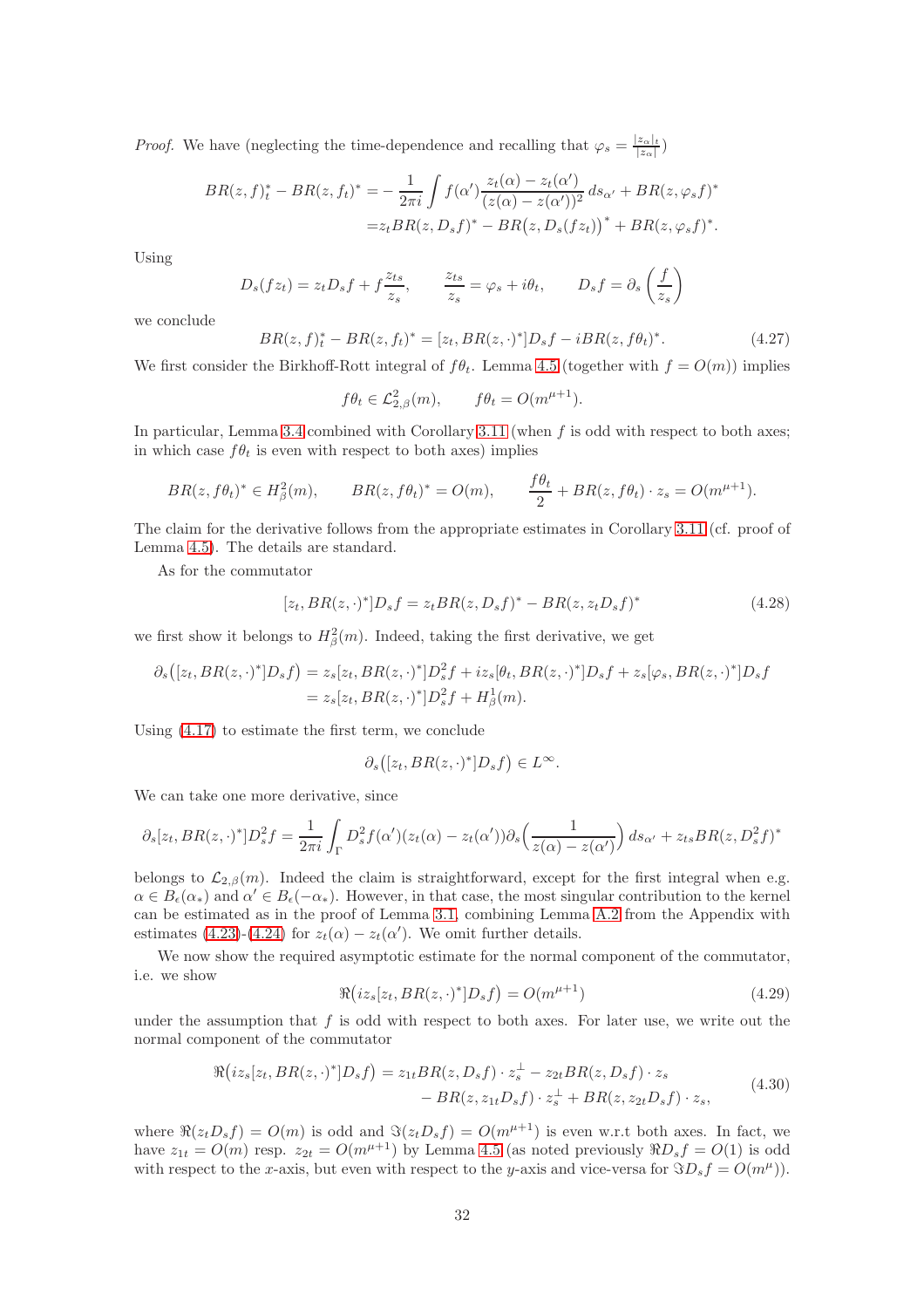If  $f \in H^3_{\beta+1,0}(m)$ , we can prove [\(4.29\)](#page-31-0) directly for each term using growth estimates on  $z_t$ and appropriate statements from Corollary [3.11.](#page-26-3) The claim for the derivative follows similarly. We omit the details and prove [\(4.29\)](#page-31-0) when  $f \in H^2_{\beta,0}(m)$ . First note that the above symmetry considerations imply terms with  $z_{1t}$  can be written in the form required by Lemma [3.10.](#page-24-0) In particular, we have

$$
z_{1t}BR(z, D_s f) \cdot z_s^{\perp} - BR(z, z_{1t} D_s f) \cdot z_s^{\perp} = O(m^{\mu+1})
$$

and clearly also

$$
z_{2t} BR(z, D_s f) \cdot z_s = O(m^{\mu+1}).
$$

As for the remaining term in [\(4.30\)](#page-31-1), we can write

$$
D_s f = f_s(\alpha_*) \frac{1}{z_s} + \frac{(f_s(\alpha) - f_s(\alpha_*)) + if\theta_s}{z_s},
$$

where

$$
\frac{1}{z_s} \in H_{\beta+1}^2(m), \qquad \widetilde{D_s f} := D_s f - f_s(\alpha_*) \frac{1}{z_s} \in \mathcal{L}_{2,\beta}^1(m).
$$

Since  $z_{2t}/z_s$  satisfies assumptions of Corollary [3.11,](#page-26-3) a [\(4.29\)](#page-31-0)-type estimate follows.

It remains to show

$$
BR(z, z_{2t}\widetilde{D_s f}) \cdot z_s = O(m^{\mu+1}).
$$

Indeed, we have

$$
g := z_{2t} \widetilde{D_s f} \in \mathcal{L}_{2,\beta-\mu-1}^1(m), \qquad D_s g \in \mathcal{L}_{2,\beta-\mu-1}(m)
$$

and therefore

$$
BR(z,g)^* = BR_{-3}(z,g)^* - \frac{1}{2\pi i} \int_{\Gamma} g(\alpha') \left( \frac{1}{z(\alpha')} + \frac{z(\alpha)}{z(\alpha')^2} + \frac{z(\alpha)^2}{z(\alpha')^3} \right) ds_{\alpha'},
$$

where only the imaginary part of the second correction integral is non-zero (all the others vanish by symmetry, since real/imaginary parts of  $g$  are even/odd with respect to both axes). More precisely, we have

$$
BR(z,g)^* = -iz(\alpha) \Im\left(\frac{1}{2\pi i} \int_{\Gamma} g(\alpha') \frac{1}{z(\alpha')^2} ds_{\alpha'}\right) + \mathcal{L}_{2,\beta-\mu-1}^1(m),
$$

where we have used that

$$
BR_{-3}(z,g)^* \in \mathcal{L}_{2,\beta-\mu-2}(m), \qquad \partial_s BR_{-3}(z,g)^* = z_sBR_{-2}(z,D_sg)^* \in \mathcal{L}_{2,\beta-\mu-1}(m)
$$

by Corollary [3.2.](#page-10-0) In particular, we have  $BR_{-3}(z, g)^* = O(m^{\mu+1})$  by Lemma [2.1,](#page-6-1) and the claim follows taking the tangential component.

We can proceed similarly to prove

$$
[z_t, BR(z, \cdot)^*]D_s f = O(m).
$$

In fact, when  $f \in H^3_{\beta+1,0}(m)$ , this follows from Lemma [3.4.](#page-11-1) If we only control two derivatives of  $f$ , then we can show

$$
[z_t, BR(z, \cdot)^*] \widetilde{D_s f} = O(m)
$$

as above, using one correction term less as we only have  $z_t D_s f \in \mathcal{L}_{2,\beta-1}^1(m)$ . We omit the details.  $\Box$ 

<span id="page-32-1"></span>**Lemma 4.7.** There exists a unique  $\omega_t \in H^2_{\beta}(m)$ , odd with respect to both axes, solution of

<span id="page-32-0"></span>
$$
\omega_t + 2BR(z, \omega_t) \cdot z_s = F,\tag{4.31}
$$

where the RHS is given by

$$
F := -2\big[BR(z,\omega)_t - BR(z,\omega_t)\big] \cdot z_s.
$$
\n(4.32)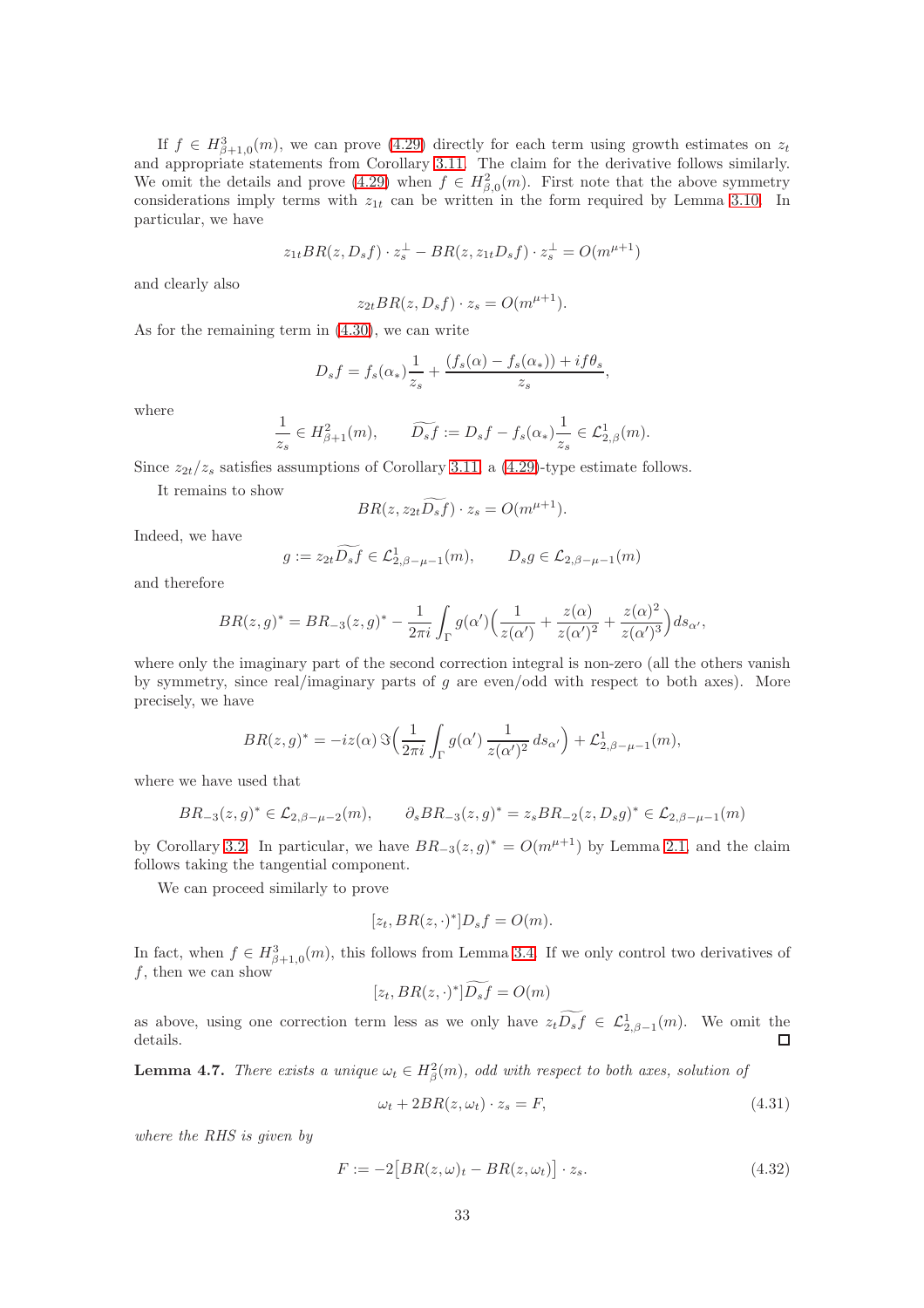*Proof.* We construct  $\omega_t$  in several steps. First note that  $F \in H^2_{\beta,0}(m)$  is odd with respect to both axes and  $F \equiv F(z, \omega)$  doesn't depend on time derivatives of  $\omega$  (cf. Lemma [4.6\)](#page-30-3). In particular, by Theorem [6.1](#page-53-1) below, there exists a unique  $\omega_t \in \mathcal{L}_{2,\beta}^1(m)$  odd with respect to to both axes solution of [\(4.31\)](#page-32-0). Its derivative  $\omega_{ts}$  must satisfy

$$
\omega_{ts} - 2BR(z, \omega_{ts}) \cdot z_s = F_s - F_1,
$$

where

$$
F_1 := 2\big[ (BR(z, \omega_t) \cdot z_s)_s + BR(z, \omega_{ts}) \cdot z_s \big]. \tag{4.33}
$$

We claim that given  $\omega_t \in \mathcal{L}_{2,\beta}^1(m)$ , we have  $F_1 \in H_{\beta+1}^1(m)$ . Indeed, we can write

$$
\begin{split} \left[ BR(z, \omega_t)_s + BR(z, \omega_{ts}) \right] \cdot z_s &= \Re \left( \frac{1}{2\pi i} \int \left( \frac{z_s(\alpha)}{z_s(\alpha')} + 1 \right) \omega_{ts}(\alpha') \frac{z_s(\alpha)}{z(\alpha) - z(\alpha')} ds_{\alpha'} \right) \\ &+ \Re \left( \frac{1}{2\pi i} \int \frac{z_s(\alpha)}{z_s(\alpha')} \left( (z_s D_s \omega_t)(\alpha') - \omega_{ts}(\alpha') \right) \frac{z_s(\alpha)}{z(\alpha) - z(\alpha')} ds_{\alpha'} \right). \end{split} \tag{4.34}
$$

The second integral clearly belongs to  $H^1_{\beta+1}(m)$ , since

$$
z_s D_s \omega_t - \omega_{ts} = -i\omega_t \theta_s \in H^1_{\beta+1-\lambda}(m) \subseteq H^1_{\beta+1}(m)
$$

where  $\lambda = 1 - (\beta + 1/2)$ . The same is true for the first integral by Lemma [3.7.](#page-16-0) In particular (by Theorem [6.1](#page-53-1) below) there exists  $\phi \in H^1_{\beta+1}(m)$  even with respect to both axes, solution of

$$
\phi - 2BR(z, \phi) \cdot z_s = \tilde{F}.\tag{4.35}
$$

By uniqueness, we must have  $\omega_{ts} = \phi$  and therefore  $\omega_t \in H^2_{\beta+1}(m)$ , cf. Proposition [6.2](#page-53-2) below. However, having control over an additional derivative of  $\omega_t$  implies  $F_1 \in H^1_{\beta+1-\lambda}(m)$ , cf. Lemma [3.7,](#page-16-0) which in turn implies  $\omega_t \in H^2_{\beta+1-\lambda}(m)$  by Theorem [6.1.](#page-53-1)

This argument can be iterated until  $\gamma := \beta + 1 - k\lambda$  satisfies  $\gamma + 1/2 < 1$  for some  $k \in \mathbb{N}$ , i.e. until we have  $F_1 \in H^1_\gamma(m)$ . If  $\gamma \leq \beta$ , then we are finished applying Theorem [6.1](#page-53-1) one more time to conclude  $\omega_t \in H_\beta^2(m)$ . Otherwise, we only have  $\omega_t \in H_\gamma^2(m)$ . However  $(\gamma - \lambda) + 1/2 =$  $(\beta+1-(k+1)\lambda)+1/2<\beta+1/2$  (and clearly also  $(\gamma-\mu)+1/2<\beta+1/2$ ) and we claim that  $F_{1s} \in \mathcal{L}_{2,\beta}(m)$ . In fact, when  $\omega_t \in H^2_{\gamma}(m)$ ,  $\omega_t = O(m)$  we have

$$
F_{1s} = \Re\left(\frac{1}{2\pi i}\int \left(\frac{z_s(\alpha)}{z_s(\alpha')} + 1\right)D_s\omega_{ts}(\alpha')\frac{z_s(\alpha)}{z(\alpha) - z(\alpha')}ds_{\alpha'}\right) + \mathcal{L}_{2,\beta}(m)
$$
  
= 
$$
\Re\left(\frac{1}{2\pi i}\int \left(\frac{z_s(\alpha)}{z_s(\alpha')} + 1\right)(z_{1s}\omega_{tss})(\alpha')\frac{z_s(\alpha)}{z(\alpha) - z(\alpha')}ds_{\alpha'}\right) + \mathcal{L}_{2,\beta}(m).
$$

hence the claim follows as in Lemma [3.7.](#page-16-0) We omit the details. In particular, we conclude  $\omega_t \in H^2_{\sigma}(m)$  by another application of Theorem 6.1.  $H^2_\beta(m)$  by another application of Theorem [6.1.](#page-53-1)

<span id="page-33-1"></span>**Lemma 4.8.** The normal derivative of the pressure  $\sigma$  satisfies

<span id="page-33-0"></span>
$$
\sigma \in \mathcal{L}_{2,\beta+1}^3(m), \qquad \sigma = O(m^{\mu+1}), \qquad \sigma_s = O(m^{\mu}) + \mathcal{L}_{2,\beta-\mu-1}(m). \tag{4.36}
$$

*Proof.* We first show the asymptotic part of [\(4.36\)](#page-33-0). Recall that  $\sigma$  is given by Equation [\(2.14\)](#page-5-3). We have

$$
BR(z,\omega)_t \cdot z_s^{\perp} = BR(z,\omega_t) \cdot z_s^{\perp} + [BR(z,\omega)_t - BR(z,\omega_t)] \cdot z_s^{\perp}.
$$
 (4.37)

Lemma [3.4](#page-11-1) and Corollary [3.11](#page-26-3) applied to  $f = \omega_t$  imply

$$
BR(z, \omega_t) \cdot z_s^{\perp} \in H_{\beta}^2(m), \qquad BR(z, \omega_t) \cdot z_s^{\perp} = O(m^{\mu+1}),
$$

while Lemma [4.6](#page-30-3) applied to  $f = \omega$  implies

$$
[BR(z,\omega)_t - BR(z,\omega_t)] \cdot z_s^{\perp} \in H_\beta^2(m), \qquad [BR(z,\omega)_t - BR(z,\omega_t)] \cdot z_s^{\perp} = O(m^{\mu+1}).
$$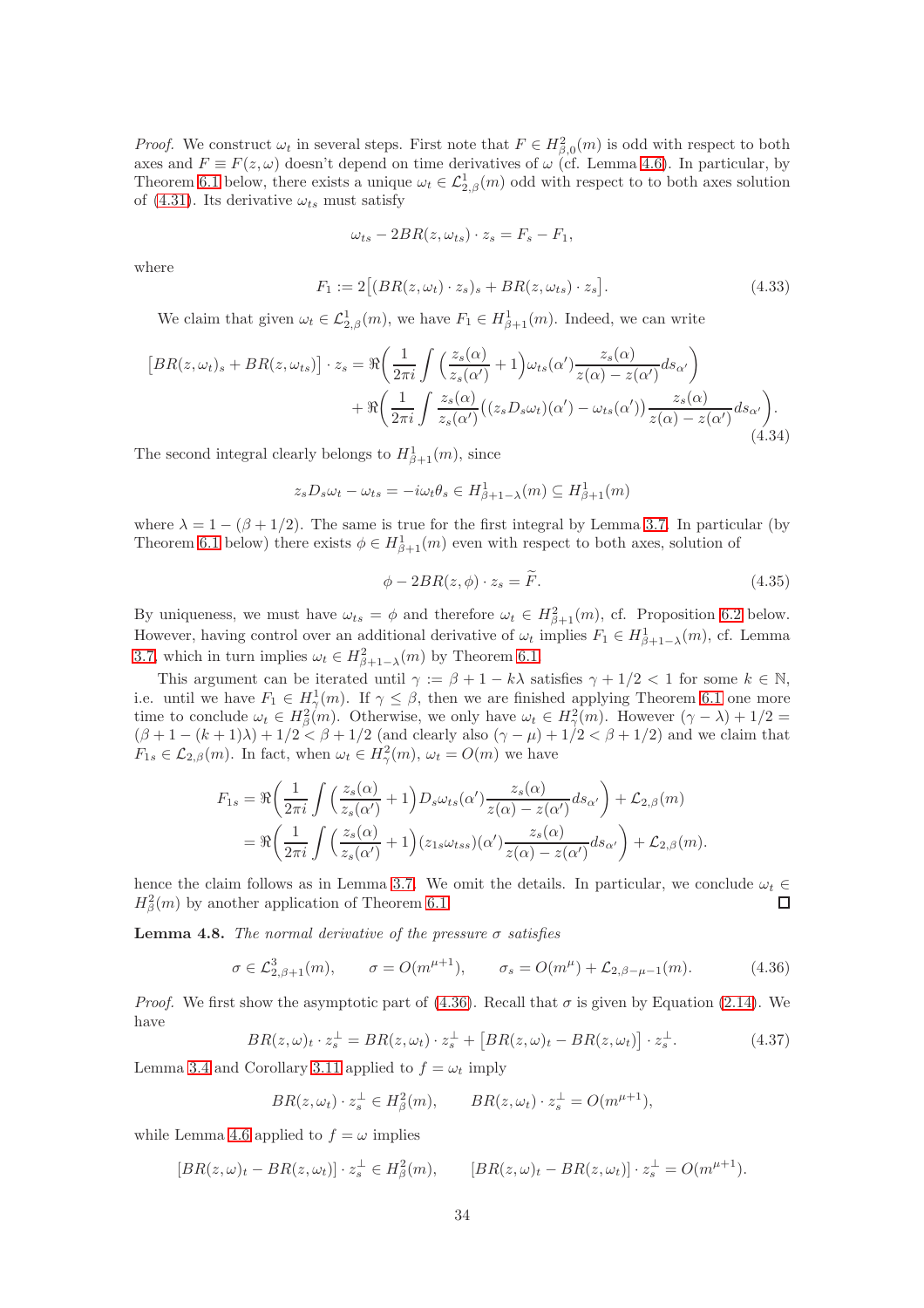Moreover, their derivatives are  $O(m^{\mu}) + \mathcal{L}_{2,\beta-\mu-1}(m)$ . In particular, all the statements from [\(4.36\)](#page-33-0) follow except the claim for  $\partial_s^3 \sigma$ .

As we do not control  $\partial_s^3 \omega_t$  and  $\partial_s^3 \theta_t$ , we need to use the 'cancellations' proven in Lemma [3.5](#page-12-0) to gain control over an additional derivative of  $\sigma$ . More precisely, from [\(2.14\)](#page-5-3) we subtract the Hilbert transform of [\(2.13\)](#page-5-4) corresponding to the tangential derivative of the pressure (cf. proof of Lemma [4.5,](#page-29-5) where Hilbert transform of  $\varphi_s := (\log |z_\alpha|)_t$  is substracted from  $\theta_t$ ). Indeed, we have

$$
\frac{\omega\theta_t}{2} + BR(z, \omega)_t \cdot z_s^{\perp} = BR(z, \omega_t) \cdot z_s^{\perp} + \left(\frac{\omega\theta_t}{2} + BR(z, \omega\theta_t) \cdot z_s\right) + \Re\left(iz_s[z_t, BR(z, \cdot)^*]D_s\omega\right)
$$
  

$$
\frac{\omega_t}{2} + BR(z, \omega)_t \cdot z_s = \left(\frac{\omega_t}{2} + BR(z, \omega_t) \cdot z_s\right) - BR(z, \omega\theta_t) \cdot z_s^{\perp} + \Re\left(z_s[z_t, BR(z, \cdot)^*]D_s\omega\right)
$$

cf. Lemma [4.6,](#page-30-3) where

$$
[z_t, BR(z, \cdot)^*]D_s \omega = z_t \Big(\frac{D_s \omega}{2z_s} + BR(z, D_s \omega)^*\Big) - \Big(\frac{z_t D_s \omega}{2z_s} + BR(z, z_t D_s \omega)^*\Big).
$$

Combining all the previous Lemmas of this section, we have

$$
\omega_t \in H^2_{\beta,0}(m), \quad \omega \theta_t \in \mathcal{L}^2_{2,\beta}(m), \quad z_t D_s \omega \in H^2_{\beta,0}(m).
$$

Note that

$$
\partial_s^2 \left( \frac{f}{2z_s} + BR(z, f)^* \right) = z_s^2 \left( \frac{D_s^2 f}{2z_s} + BR(z, D_s^2 f)^* \right) + i \theta_s z_s \left( \frac{D_s f}{2z_s} + BR(z, D_s f)^* \right)
$$

and therefore, when  $f \in H^2_{\beta,0}(m)$ , we have

$$
\partial_s^2 \left( \frac{f}{2} + BR(z, f)^* z_s \right) = z_s^2 \left( \frac{D_s^2 f}{2} + BR(z, D_s^2 f)^* z_s \right) + H_{\beta+1}^1(m).
$$

Some care is needed when considering the first term of the commutator with  $z_t$ . First note

$$
\partial_s^2 \left( \frac{D_s \omega}{2} + z_s BR(z, D_s \omega)^* \right) = z_s^2 \left( \frac{D_s^3 \omega}{2} + BR_{+1}(z, D_s^3 \omega)^* z_s \right) + H_{\beta+1}^1(m)
$$

and therefore

$$
\partial_s^2 \left( z_t \left( \frac{D_s \omega}{2} + z_s BR(z, D_s \omega)^* \right) \right) = z_s^2 z_t \left( \frac{D_s^3 \omega}{2} + BR_{+1}(z, D_s^3 \omega)^* z_s \right) + H_{\beta+1}^1(m)
$$

cf. [\(3.12\)](#page-10-1) for the definition of  $BR_{+1}(z,\omega)$ . In particular, the claim now follows from Lemma [3.6](#page-15-1) since  $\mathbb{R}^2$ 

$$
\sigma_{ss} = \sigma_{ss} - H\left(\partial_s^2 \left(\frac{\omega_t}{2} + BR(z,\omega)_t \cdot z_s\right)\right)
$$
  
=  $\mathcal{A}(z_s^2, D_s^2(\omega_t - i\theta_t\omega - z_tD_s\omega)) + \mathcal{A}\left(\frac{z_s^2 z_t}{z}, zD_s^3\omega\right) + H_{\beta+1}^1(m)$ 

where we use Lemma [A.6](#page-70-1) from the Appendix to estimate the Hilbert transform of a function in  $H^1_{\beta+1}(m)$ .  $\Box$ 

**Lemma 4.9.** The time derivative of  $\varphi_s$  satisfies

$$
\varphi_{st} \in L^{\infty}, \qquad \varphi_{sst} \in \mathcal{L}_{2,\beta-\mu/2}(m), \qquad \varphi_{ssst} \in \mathcal{L}_{2,\beta-\mu/2+1}(m).
$$

*Proof.* First note that Lemmas [4.5](#page-29-5) and [4.8](#page-33-1) imply  $\varphi_{st} \in L^{\infty}$ . On the other hand, we clearly have

$$
\varphi_{sst} = -3\varphi_s \varphi_{ss} - (\sigma \theta_s)_s + \theta_t \theta_{ts} \in \mathcal{L}_{2,\beta-\mu/2}(m)
$$

provided  $\varphi_{ss} \in \mathcal{L}_{2,\beta-\mu/2}(m)$ . Finally, we clearly have

$$
\varphi_{ssst} = -3\varphi_{ss}\varphi_{ss} - 4\varphi_s\varphi_{sss} - (\sigma\theta_s)_{ss} + (\theta_t\theta_{ts})_s \in \mathcal{L}_{2,\beta-\mu/2+1}(m).
$$

 $\Box$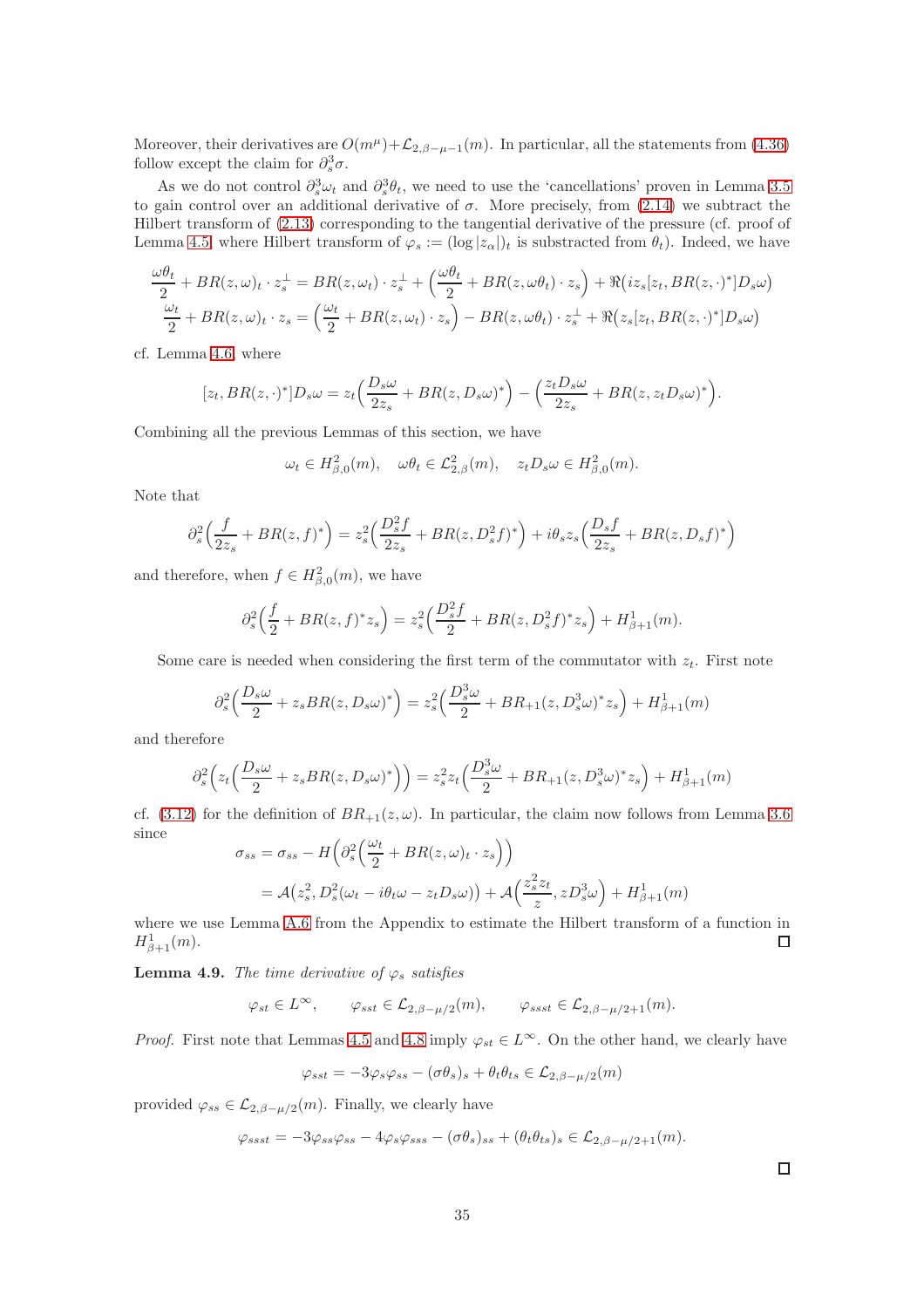In the next few Lemmas we consider second order time derivatives of z and  $\omega$ , with the goal of showing that  $\sigma_t$  has zeros of the same order as  $\sigma$  at the singular point, i.e. that  $\sigma_t = O(m^{\mu+1})$ .

#### Lemma 4.10. We have

$$
z_{tt} = \sigma z_s^{\perp}.
$$
\n<sup>(4.38)</sup>

In particular,

$$
z_{tt} \in H^3_{\beta+1}(m)
$$
,  $z_{1tt} = O(m^{2\mu+1})$ ,  $z_{2tt} = O(m^{\mu+1})$ .

Similarly,

$$
\theta_{tt} = \sigma_s - 2\varphi_s \theta_t \tag{4.39}
$$

and therefore

$$
\theta_{tt} \in H^2_{\beta+1}(m), \qquad \theta_{tt} = O(m^{\mu}) + \mathcal{L}_{2,\beta-\mu-1}(m).
$$

*Proof.* Taking a time derivative of the  $z_t$  equation, we see that

$$
z_{tt} = BR(z, \omega)_t + \frac{\omega_t}{2} z_s + \frac{\omega \theta_t}{2} z_s^{\perp} = \sigma z_s^{\perp},
$$

where we have used Equation [\(4.31\)](#page-32-0). In particular, all the results on the regularity of  $z_{tt}$  follow from the corresponding results for  $\sigma$  and properties of  $\theta_s$ . The same is true for  $\theta_{tt}$ , since

$$
z_{tts} = z_{tst} + \varphi_s z_{ts} = (\varphi_{st} + i\theta_{tt})z_s + (\varphi_s + i\theta_t)^2 z_s
$$

where we have used that  $z_{ts} = (\varphi_s + i\theta_t)z_s$ . In particular,

$$
\theta_{tt} + 2\varphi_s \theta_t = z_{tts} \cdot z_s^{\perp} = \sigma_s.
$$

 $\Box$ 

We now state an auxiliary Lemma, whose proof is postponed to the end of the present section, then give its consequences for the construction of  $\omega_{tt}$  and regularity of  $\sigma_t$ .

<span id="page-35-0"></span>Lemma 4.11. We have

$$
[BR(z, \omega)_{tt}^* - BR(z, \omega_t)_t^*] \in H_\beta^2(m).
$$

where

$$
[BR(z, f)_{tt} - BR(z, f_t)_t] \cdot z_s = O(m), \quad \frac{(f\theta_t)_t}{2} + [BR(z, f)_{tt} - BR(z, f_t)_t] \cdot z_s^{\perp} = O(m^{\mu+1}). \tag{4.40}
$$

**Lemma 4.12.** There exists a unique  $\omega_{tt} \in H^2_{\beta}(m)$  odd with respect to both axes, solution of

$$
\omega_{tt} + 2BR(z, \omega_{tt}) \cdot z_s = G,\tag{4.41}
$$

where

$$
G := -2[(BR(z, \omega_t) \cdot z_s)_t - BR(z, \omega_{tt}) \cdot z_s] + F_t
$$

and  $F$  as in  $(4.31)$ .

*Proof.* It suffices to show that  $G \in H^2_\beta(m)$ . The existence of  $\omega_{tt} \in H^2_\beta(m)$  then follows as in Lemma [4.7.](#page-32-1) Indeed, Lemma [4.6](#page-30-3) applied to  $f = \omega_t \in H^2_\beta(m)$ , together with Lemmas [3.11](#page-26-3) and [4.5](#page-29-5) implies

$$
(BR(z, \omega_t) \cdot z_s)_t - BR(z, \omega_{tt}) \cdot z_s = \theta_t BR(z, \omega_t) \cdot z_s^{\perp} + [BR(z, \omega_t)_t - BR(z, \omega_t)] \cdot z_s
$$

belongs to  $H^2_\beta(m)$ . On the other hand, we have

$$
\partial_t ([BR(z, \omega)_t - BR(z, \omega_t)] \cdot z_s) = [BR(z, \omega)_{tt} - BR(z, \omega_t)_t] \cdot z_s \n+ \theta_t [BR(z, \omega)_t - BR(z, \omega_t)] \cdot z_s^{\perp},
$$

hence Lemma [4.11](#page-35-0) applied to  $f = \omega \in H^2_{\beta}(m)$  imply

$$
\partial_t \big( BR(z, \omega)_t \cdot z_s - BR(z, \omega_t) \cdot z_s \big) \in H^2_{\beta}(m).
$$

In particular, we have  $G \in H^2_{\beta}(m)$ .

 $\Box$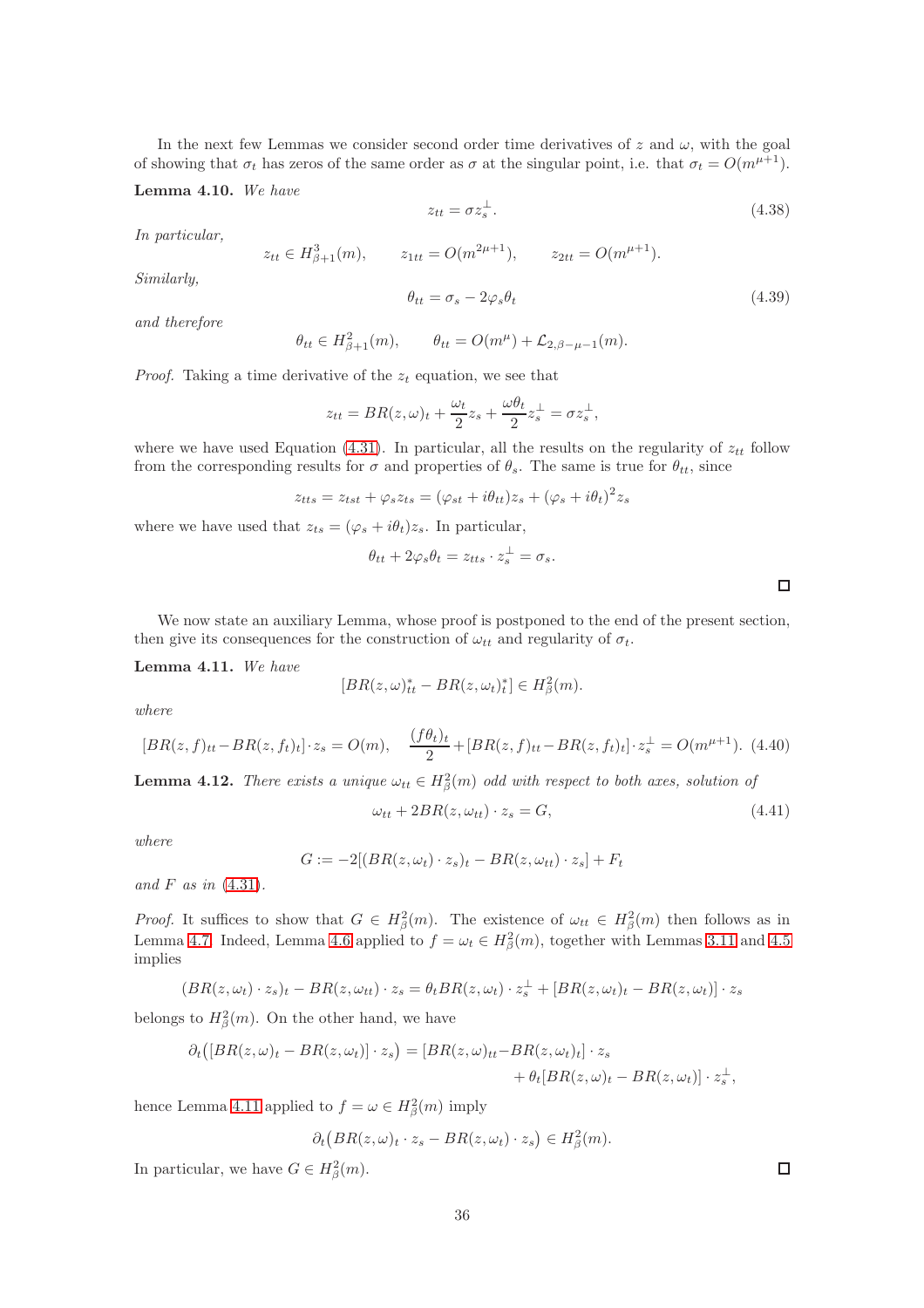<span id="page-36-3"></span>Lemma 4.13. We have

<span id="page-36-0"></span>
$$
\sigma_t \in H^2_{\beta}(m), \qquad \sigma_t = O(m^{\mu+1}). \tag{4.42}
$$

Proof. Taking a time derivative of [\(2.14\)](#page-5-0) we obtain

$$
\sigma_t = \frac{(\omega \theta_t)_t}{2} + BR(z, \omega)_{tt} \cdot z_s^{\perp} - \theta_t BR(z, \omega)_t \cdot z_s
$$

$$
= \frac{(\omega \theta_t)_t}{2} + \frac{\omega_t \theta_t}{2} + BR(z, \omega)_{tt} \cdot z_s^{\perp}
$$

where we have used that  $\omega_t + 2BR(z, \omega)_t \cdot z_s = 0$ . We can further write

$$
BR(z,\omega)_{tt} \cdot z_s^{\perp} = BR(z,\omega_{tt}) \cdot z_s^{\perp} + [BR(z,\omega_t)_t - BR(z,\omega_{tt})] \cdot z_s^{\perp} + [BR(z,\omega)_{tt} - BR(z,\omega_t)_t] \cdot z_s^{\perp}
$$

where Corollary [3.11](#page-26-0) and Lemma [4.6](#page-30-0) imply

$$
BR(z, \omega_{tt}) \cdot z_s^{\perp} = O(m^{\mu+1}), \qquad \frac{\omega_t \theta_t}{2} + [BR(z, \omega_t)_t - BR(z, \omega_{tt})] \cdot z_s^{\perp} = O(m^{\mu+1})
$$

(Lemma [4.12](#page-35-0) implies  $\omega_{tt} \in H^2_{\beta,0}(m)$ , while  $\omega_t \theta_t \in \mathcal{L}^2_{2,\beta}(m)$  by Lemmas [4.5](#page-29-0) and [4.7\)](#page-32-0). Moreover, Lemma [4.11](#page-35-1) implies

$$
\frac{(\omega \theta_t)_t}{2} + [BR(z, \omega)_{tt} - BR(z, \omega_t)_t] \cdot z_s^{\perp} = O(m^{\mu+1}).
$$

In particular, [\(4.42\)](#page-36-0) follows. The statement for the derivatives follows from the same Lemmas.  $\Box$ 

Proof of Lemma [4.11.](#page-35-1) Equation [\(4.27\)](#page-31-0) implies

<span id="page-36-2"></span>
$$
[BR(z,\omega)_t^* - BR(z,\omega_t)^*]_t = ([z_t, BR(z,\cdot)^*]D_s\omega)_t - iBR(z,\omega\theta_t)_t^*,\tag{4.43}
$$

where the time derivative of the commutator reads

$$
([z_t, BR(z, \cdot)^*]D_s \omega)_t = [z_{tt}, BR(z, \cdot)^*]D_s \omega + [z_t, BR(z, \cdot)^*](D_s \omega)_t + [z_t, BR(z, \cdot)^*](\varphi_s D_s \omega) - \frac{1}{2\pi i} \int D_s \omega(\alpha') \Big(\frac{z_t(\alpha) - z_t(\alpha')}{z(\alpha) - z(\alpha')}\Big)^2 ds_{\alpha'}.
$$

Note that we can integrate by parts to get

$$
\frac{1}{2\pi i} \int D_s \omega(\alpha') \left(\frac{z_t(\alpha) - z_t(\alpha')}{z(\alpha) - z(\alpha')}\right)^2 ds_{\alpha'} = -[z_t, [z_t, BR(z, \cdot)^*]] D_s^2 \omega + 2[z_t, BR(z, \cdot)^*] \left(\frac{z_{ts}}{z_s} D_s \omega\right)
$$

and

<span id="page-36-1"></span>
$$
[z_t, [z_t, BR(z, \cdot)^*]] D_s^2 \omega = \frac{1}{2\pi i} \int D_s^2 \omega(\alpha') \frac{(z_t(\alpha) - z_t(\alpha'))^2}{z(\alpha) - z(\alpha')} ds_{\alpha'}
$$
(4.44)

Taking into account  $(D_s\omega)_t = D_s\omega_t - iD_s(\omega\theta_t) - D_s(\varphi_s\omega) - \varphi_sD_s\omega$ , we finally obtain

$$
([z_t, BR(z, \cdot)^*]D_s \omega)_t = [z_t, [z_t, BR(z, \cdot)^*]]D_s^2 \omega + [z_{tt}, BR(z, \cdot)^*]D_s \omega + [z_t, BR(z, \cdot)^*]G
$$

where

$$
G := 2(\varphi_s + i\theta_t)D_s f + D_s((\varphi_s + i\theta_t)f) + D_s f_t \in H^1_{\beta}(m).
$$

It is not difficult to see that

$$
[z_{tt}, BR(z, \cdot)^*]D_s \omega \in H^2_\beta(m), \qquad [z_t, BR(z, \cdot)^*]G \in H^2_\beta(m)
$$

both satisfying estimates as in [\(4.40\)](#page-35-2). In fact, comparing Lemmas [4.5](#page-29-0) and [4.10](#page-35-3) we see that  $z_{tt}$ satisfies all the properties required from  $z_t$  when proving analogous claims for the commutator in Lemma [4.6](#page-30-0) and the same is true for G and  $D_s\omega$  (they satisfy the same symmetry properties and we can write G as a sum of a function in  $H^2_{\beta+1}(m)$  and a function in  $\mathcal{L}^1_{2,\beta}(m)$ ). In particular, we can proceed as in the proof of Lemma [4.6.](#page-30-0) We omit further details.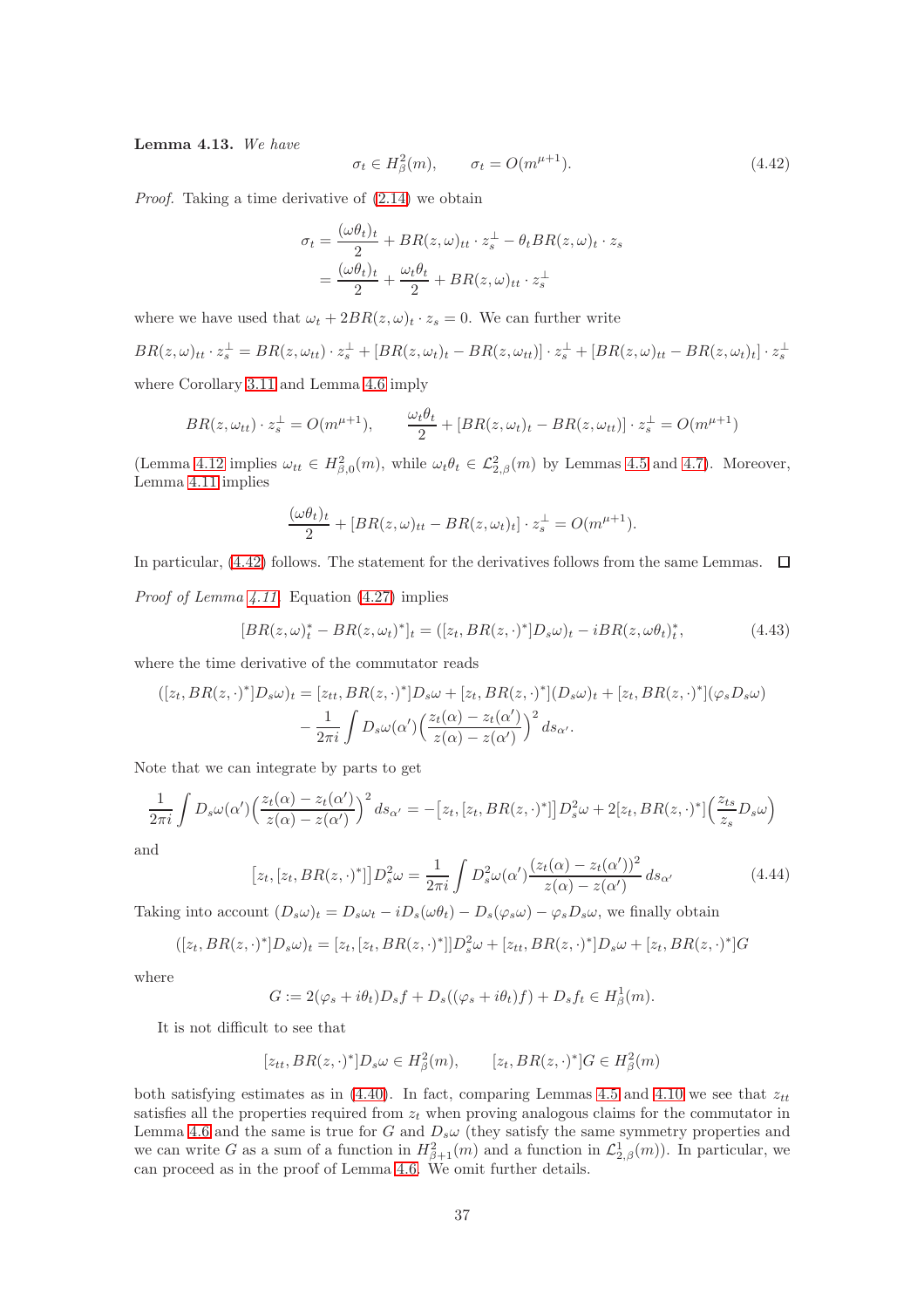It remains to consider the 'double' commutator [\(4.44\)](#page-36-1). Taking a derivative, we obtain

$$
\partial_s [z_t, [z_t, BR(z, \cdot)^*]] D_s^2 \omega = \frac{z_s}{2\pi i} \int_{\Gamma} D_s^2 \omega(\alpha') \left( \frac{2z_{ts}}{z_s} \frac{z_t(\alpha) - z_t(\alpha')}{z(\alpha) - z(\alpha')} - \left( \frac{z_t(\alpha) - z_t(\alpha')}{z(\alpha) - z(\alpha')} \right)^2 \right) ds_{\alpha'}
$$

which belongs to  $H^1_\beta(m)$ .

In order to show [\(4.40\)](#page-35-2)-type estimates for the double commutator, we write

$$
[z_t,[z_t, BR(z,\cdot)^*]]D_s^2\omega = z_t[z_t, BR(z,\cdot)^*]D_s^2\omega - [z_t, BR(z,\cdot)^*](z_tD_s^2\omega),
$$

where the second commutator can be estimated as the commutator term in Lemma [4.6.](#page-30-0) As for the first, estimate [\(4.17\)](#page-29-1) implies

$$
[z_t, BR(z, \cdot)^*]D_s^2 \omega = O(1)
$$

and it only remains to prove

<span id="page-37-0"></span>
$$
\Re(iz_s[z_t, BR(z, \cdot)^*]D_s^2\omega) = O(m^{\mu}).\tag{4.45}
$$

However, terms with  $z_{1t}$  satisfy the desired estimate by Lemma [3.10,](#page-24-0) i.e. we have

$$
z_{1t}BR(z, D_s^2\omega) \cdot z_s^{\perp} - BR(z, z_{1t}D_s^2\omega) \cdot z_s^{\perp} = O(m^{\mu})
$$

(since  $z_{1t}$  is even with respect to the x-axis, while  $D_s^2 \omega \in H^1_{\beta+1}(m)$  with the real part odd and the imaginary part even with respect to both axis). On the other hand, we have  $z_{2t}D_s^2\omega \in \mathcal{L}_{2,\beta-\mu}^1(m)$ , hence we can write

$$
BR(z, z_{2t}D_s^2\omega)^* = BR_{-1}(z, z_{2t}D_s^2\omega)^* - \frac{1}{2\pi i} \int_{\Gamma} \frac{z_t D_s^2 \omega(\alpha')}{z(\alpha')} ds_{\alpha'},
$$

where the real part of the correction term vanishes by symmetry. Since  $D_s(z_tD_s^2\omega)$  has even real and odd imaginary part with respect to both axes, we actually have

$$
BR_{-1}(z, z_{2t}D_s^2\omega)^* \in \mathcal{L}_{2,\beta-\mu}^1(m),
$$

and therefore, it is not difficult to see that

$$
-z_{2t}BR(z, D_s^2\omega) \cdot z_s = O(m^{\mu}), \quad BR(z, z_{2t}D_s^2\omega) \cdot z_s = O(m^{\mu})
$$

by Lemma [2.1.](#page-6-0) In particular, [\(4.45\)](#page-37-0) follows.

Finally, we consider the second term in [\(4.43\)](#page-36-2). We can write

$$
BR(z, \omega\theta_t)_t^* - BR(z, (\omega\theta_t)_t)^* = -iBR(z, \theta_t^2\omega)^* + [z_t, BR(z, \cdot)^*]D_s(\omega\theta_t).
$$

Since  $D_s(\omega \theta_t) \in \mathcal{L}_{2,\beta}^1(m)$  with  $\omega \theta_t$  even (when  $\omega$  is odd) it is not difficult to see the commutator term can be estimated as the commutator term in Lemma [4.6.](#page-30-0) On the other hand, we have  $(\omega \theta_t)_t$ even with respect to both axes, with Lemmas [4.5](#page-29-0) and [4.10](#page-35-3) implying  $(\omega \theta_t)_t \in \mathcal{L}_{2,\beta}^2(m)$ , which in turn implies that we can apply Corollary [3.11](#page-26-0) and Lemma [3.4](#page-11-0) to

$$
\frac{(\omega \theta_t)_t}{2z_s} + BR(z, (\omega \theta_t)_t)^*.
$$

The same is true for the Birkhoff-Rott integral of  $\omega \theta_t^2$ .

#### 4.2 The a priori energy estimate

To simplify the notation, we set

<span id="page-37-1"></span>
$$
\beta' := \beta - \mu/2 + 1. \tag{4.46}
$$

 $\Box$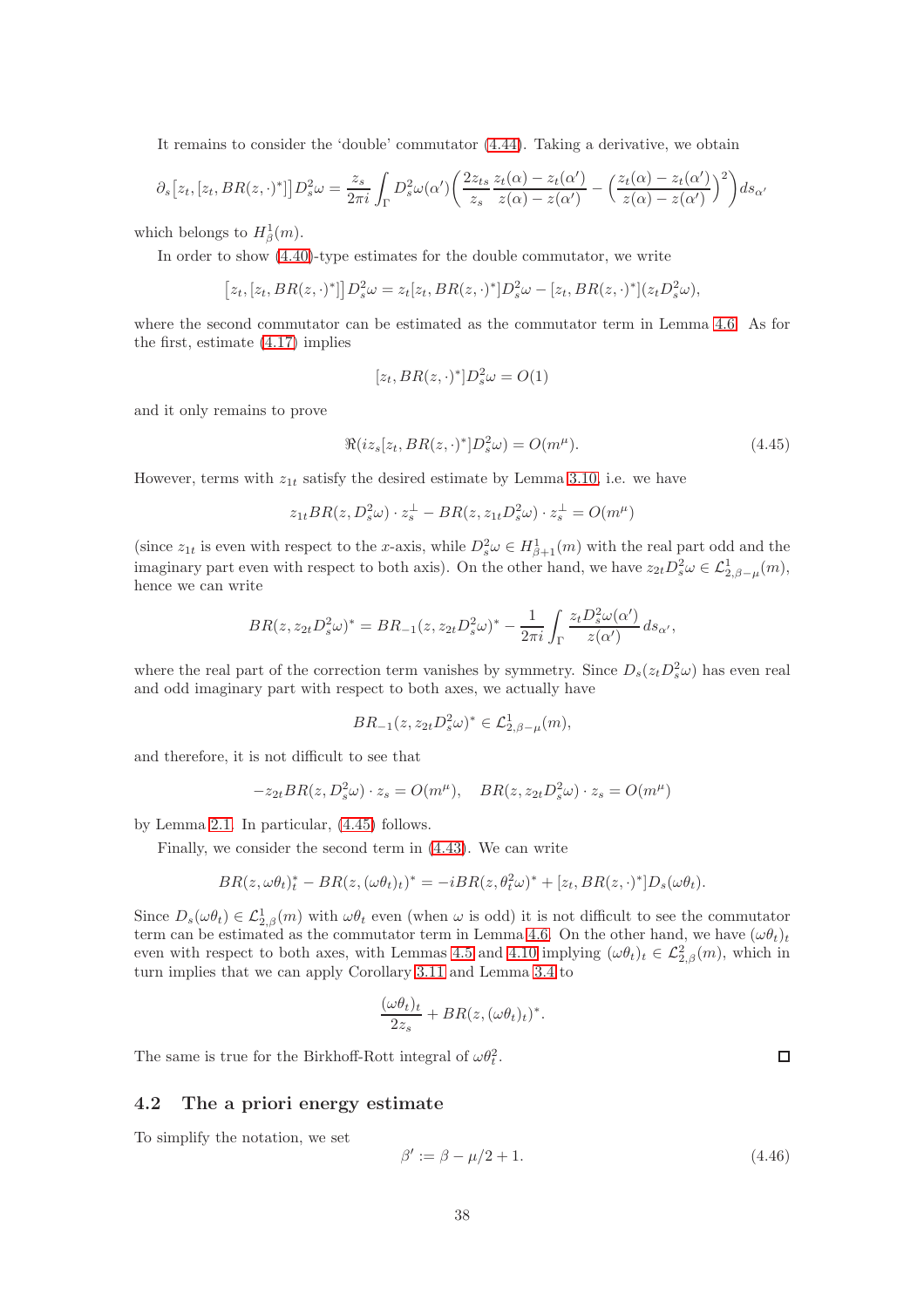The lower-order contributions to the energy read

$$
E_l(t)^2 := \|\theta\|_{H^2_{\beta+1}(m)}^2 + \|\log|z_\alpha|\|_{H^1_{\beta'}(m)}^2 + \|\omega\|_{H^2_{\beta}(m)}^2 + \|z\|_{\mathcal{F}}^2,\tag{4.47}
$$

with higher order contributions given by

<span id="page-38-1"></span>
$$
E_h^k(t)^2 := \|\sqrt{\sigma} \partial_s^{k+1} \theta\|_{2,\beta'+(k-3/2)}^2 + \|\Lambda^{1/2}(m^{\lambda+(k-2)} \partial_s^k \varphi_s)\|_{2,\beta'-\lambda+(k-3/2)}^2 + \|\partial_s^k \varphi_s\|_{2,\beta'+(k-2)}^2 + \|\partial_s^k \log |z_\alpha|\|_{2,\beta'+(k-2)}^2 + \sup_{\alpha \in [-\pi,\pi]} |m^{(k-1)-\mu} \partial_s^{k-1} \theta|,
$$
(4.48)

For  $k \geq 2$ , the energy functional is defined to be

$$
E_k(t)^2 = E_l(t)^2 + \sum_{i=2}^k E_h^i(t)^2.
$$

It generalizes the unweighted energy functional used when the interface satisfies the arc-chord condition, i.e. when  $\sup_{\alpha,\beta\in[-\pi,\pi]}\mathcal{F}(z)(\alpha,\beta)<\infty$  with  $\mathcal{F}(z)$  as defined in [\(2.6\)](#page-4-0) (cf. [\[9\]](#page-77-0), [\[17\]](#page-78-0)). Note that we consider the interface with respect to the Lagrangian parametrization as opposed to the arc-length parametrization used there. When the Rayleigh-Taylor condition [\(4.13\)](#page-27-0) is satisfied we have  $\partial_s^{k+1}\theta \in \mathcal{L}_{2,\beta+k}(m)$  as required. Also note that the norm of  $\partial_s^k\omega_s$  can be replaced by the norm of the corresponding  $\partial_s^k \varphi_s$  by Lemma [4.4.](#page-28-0)

Let us comment on the value of  $\lambda$  in the definition of the fractional derivative. As discussed in Section [2.2,](#page-5-1) we require that both  $(\beta' - \lambda) + 1/2$  and  $(\beta' - \lambda) + 1$  satisfy Muckenhaupt condition, i.e. that

$$
-1/2 < (\beta' - \lambda) + 1/2 < 0,
$$

Depending on the value of  $\mu$ , we distinguish between two cases:

- When  $\mu \in (1/2, 2/3]$ , bounds for  $\beta + 1/2$  imply  $\beta' + 1/2$  has values in the interval  $(1, 4/3)$ . In this case  $1 < \lambda < 2$ .
- When  $\mu \in (2/3, 1]$ , we have  $\lambda < 1$ , since  $\beta' + 1/2$  has values in the interval  $(1/2, 1)$ .

We are now ready to prove:

<span id="page-38-3"></span>**Lemma 4.14.** Let  $(z, \omega)$  be a sufficiently regular solution of  $(4.1)$  so that

$$
a(t) := \min_{\alpha \in [-\pi, \pi]} m(\alpha)^{-(\mu+1)} \sigma(\alpha, t) > 0
$$

and let  $k \geq 2$ . Then, the energy functional  $E_k(t)$  satisfies the a-priori energy estimate

<span id="page-38-2"></span>
$$
\frac{d}{dt}E_k(t)^p \lesssim \frac{1}{a(t)} \exp CE_k(t)^p \tag{4.49}
$$

for some  $p \in \mathbb{N}$  and some constant  $C > 0$ .

*Proof.* We prove the claim for  $k = 2$ ; the proof for higher k is completely analogous. We only need to consider time derivatives of the highest order terms in  $\theta$  and  $\varphi_s$ , all of the remaining terms follow from the corresponding Lemmas in Section [4.1.](#page-28-1) We first show

<span id="page-38-0"></span>
$$
\frac{1}{2}\frac{d}{dt}\left\|\sqrt{\sigma}\partial_s^3\theta\right\|_{2,\beta'+1/2}^2 = \int_{\Gamma} m^{2(\beta'+1/2)}\sigma \partial_s^3\theta \,\partial_s H(\partial_s^2\varphi_s)ds + \mathcal{R}_1(t),\tag{4.50}
$$

with the remainder  $\mathcal{R}_1(t)$  bounded by (at most) the exponential of some power of the energy. Indeed, we have

$$
\frac{1}{2}\frac{d}{dt}\left\|\sqrt{\sigma}\partial_s^3\theta\right\|_{2,\beta'+1/2}^2 = \int_{\Gamma} m^{2(\beta'+1/2)}\sigma \partial_s^3\theta \, (\partial_s^3\theta)_t \, ds + \int_{\Gamma} m^{2(\beta'+1/2)}\left(\frac{\sigma_t}{\sigma} + \varphi_s\right) \sigma |\partial_s^3\theta|^2 ds.
$$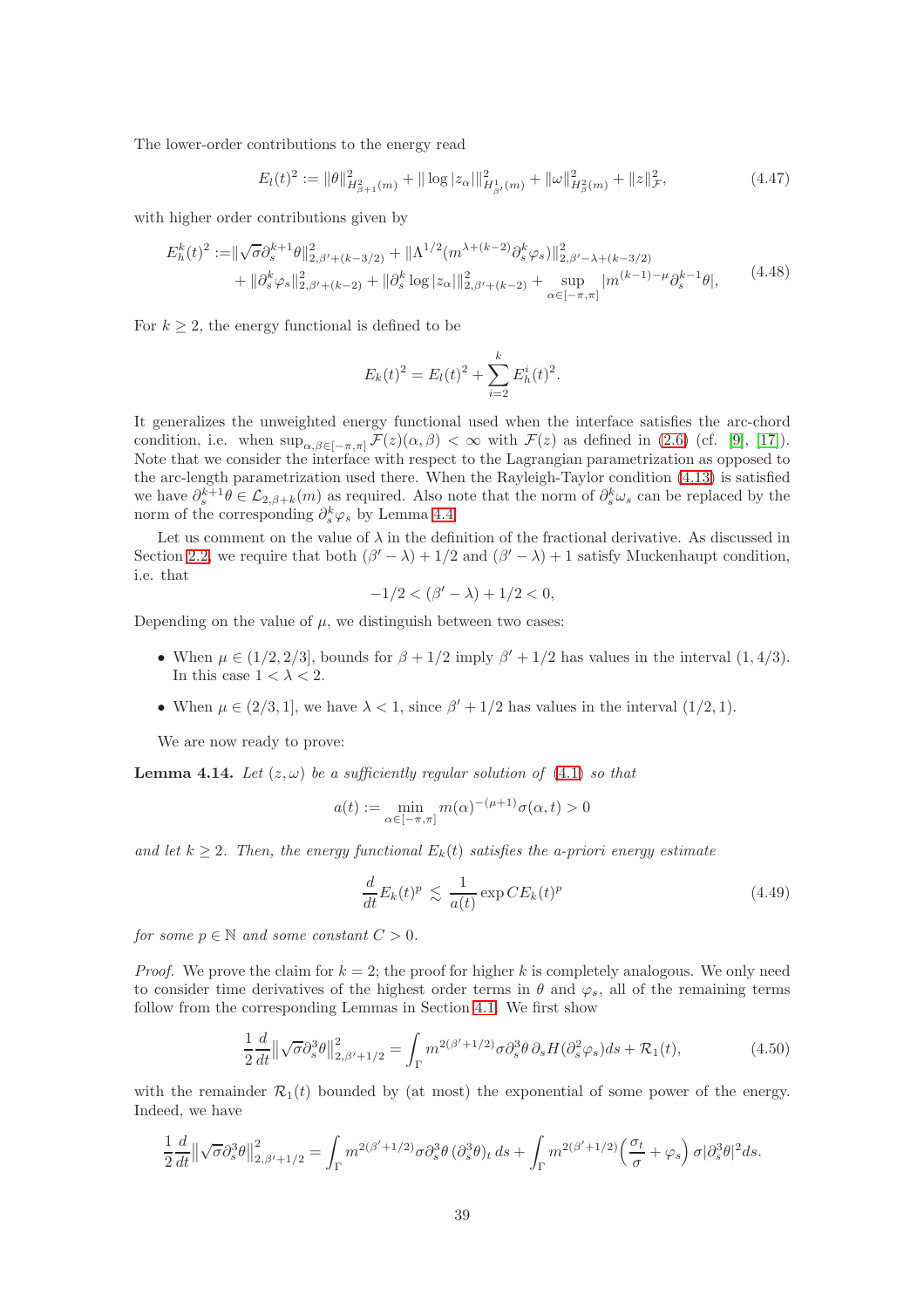The last two terms clearly satisfy the desired estimate, since

$$
\frac{\sigma_t}{\sigma} = O(1), \qquad \varphi_s = O(1).
$$

As for  $(\partial_s^3 \theta)_t$ , successively interchanging  $\partial_t$  with  $\partial_s = \frac{1}{|z_\alpha|} \partial_\alpha$ , then using Lemma [4.5,](#page-29-0) we obtain

$$
(\partial_s^3 \theta)_t = \partial_s^3 \theta_t - \partial_s^2 (\varphi_s \theta_s) - \partial_s (\varphi_s \partial_s^2 \theta) - \varphi_s \partial_s^3 \theta = \partial_s^2 H \varphi_{ss} + \mathcal{L}_{2,\beta+2}(m).
$$

It remains to rewrite the Hilbert transform term. When e.g.  $\mu \in (2/3, 1]$ , we have  $0 < \beta' + 1/2 < 1$ and

<span id="page-39-0"></span>
$$
\partial_s H \varphi_{ss} = \frac{1}{|z_{\alpha}|} H(|z_{\alpha}| \partial_s^2 \varphi_s) = H \partial_s^2 \varphi_s + \frac{1}{|z_{\alpha}|} [H, |z_{\alpha}|] \partial_s^2 \varphi_s.
$$
 (4.51)

However, by assumption  $|z_{\alpha}| \in H_{\beta'}^2(m)$ , hence

$$
\partial_s \left( \frac{1}{|z_{\alpha}|} [H, |z_{\alpha}|] \partial_s^2 \varphi_s \right) \in \mathcal{L}_{2,\beta'+1}(m) \subseteq \mathcal{L}_{2,\beta+2}(m)
$$

by an argument similar to that of Lemma [A.7](#page-71-0) in the Appendix. When  $\mu \in (1/2, 2/3]$ , we have  $0 < (\beta' - 1) + 1/2 < 1$ , hence the claim follows applying Lemma [A.6](#page-70-0) twice. We omit the details. In particular, we have [\(4.50\)](#page-38-0).

On the other hand, we claim

<span id="page-39-4"></span>
$$
\frac{d}{dt} \left\| \Lambda^{1/2} \left( m^{\lambda} \partial_s^2 \varphi_s \right) \right\|_{2, \beta' - \lambda + 1/2}^2 = - \int m^{2(\beta' + 1/2)} \sigma \partial_s^3 \theta \, \partial_s H \partial_s^2 \varphi_s ds + \mathcal{R}_2(t) \tag{4.52}
$$

with the remainder  $\mathcal{R}_2(t)$  bounded by at most the exponential of some power of the energy. Indeed, taking the time derivative, we have

$$
\frac{1}{2}\frac{d}{dt}\left\|\Lambda^{1/2}(m^{\lambda}\partial_{s}^{2}\varphi_{s})\right\|^{2}_{2,\beta'-\lambda+1/2}=\int_{-\pi}^{\pi}m^{2(\beta'-\lambda+1/2)}\Lambda^{1/2}(m^{\lambda}(\partial_{s}^{2}\varphi_{s})_{t})\Lambda^{1/2}(m^{\lambda}\partial_{s}^{2}\varphi_{s})d\alpha
$$

and we first claim

<span id="page-39-2"></span>
$$
\begin{split} (\partial_s^2 \varphi_s)_t &= -(\varphi_{ss})^2 - 2\varphi_s \partial_s^2 \varphi_s + \partial_s^2 (-\sigma \theta_s + \theta_t^2) \\ &= -2\varphi_s \partial_s^2 \varphi_s + 2\theta_t \partial_s H \varphi_{ss} - \sigma \partial_s^3 \theta + H_{\beta'+1}^1(m). \end{split} \tag{4.53}
$$

Indeed, by assumption, the first term clearly satisfies  $(\varphi_{ss})^2 \in H^1_{\beta'}(m)$ . On the other hand, Lemma [4.5](#page-29-0) together with [\(4.51\)](#page-39-0) implies

$$
\frac{1}{2}\partial_s^2(\theta_t^2) = (\theta_{ts})^2 + \theta_t \partial_s^2 \theta_t = \theta_t \partial_s H \varphi_{ss} + H^1_{\beta'+1}(m).
$$

Finally, using that  $\sigma \in H^3_{\beta+1}(m)$  by Lemma [4.8,](#page-33-0) we conclude

<span id="page-39-1"></span>
$$
\partial_s^2(\sigma \theta_s) - \sigma \partial_s^3 \theta = 2\sigma_s \theta_{ss} + \sigma_{ss} \theta_s \in H^1_{\beta'+1}(m). \tag{4.54}
$$

Some care is needed here, though. If we had asymptotic estimates  $\theta_{ss} = O(m^{\mu-2})$  or  $\sigma_{ss} =$  $O(m^{\mu-1})$  (we do have corresponding asymptotic estimates for lower order derivatives) we could prove the right-hand side of [\(4.54\)](#page-39-1) actually belongs to  $H^1_{\beta-\mu+2}(m)$ . However, we only have

$$
\theta_{ss} \in \mathcal{L}_{2,\beta+1}(m), \quad \sigma_{ss} = O(m^{-(\beta+1/2)}) \qquad \Rightarrow \qquad \sigma_{ss} \theta_{ss} \in \mathcal{L}_{2,\beta'+1}(m)
$$

provided

$$
\beta+1/2\leq 1-\mu/2
$$

which is indeed satisfied for all  $(1/2, 1]$  (cf.  $(4.5)$ ). In particular,  $(4.53)$  follows.

We claim

<span id="page-39-3"></span>
$$
\Lambda^{1/2}(m^{\lambda}(\partial_s^2 \varphi_s)_t) = \Lambda^{1/2}(m^{\lambda} \sigma \partial_s^3 \theta) + \mathcal{L}_{2,\beta'-\lambda+1/2}(m). \tag{4.55}
$$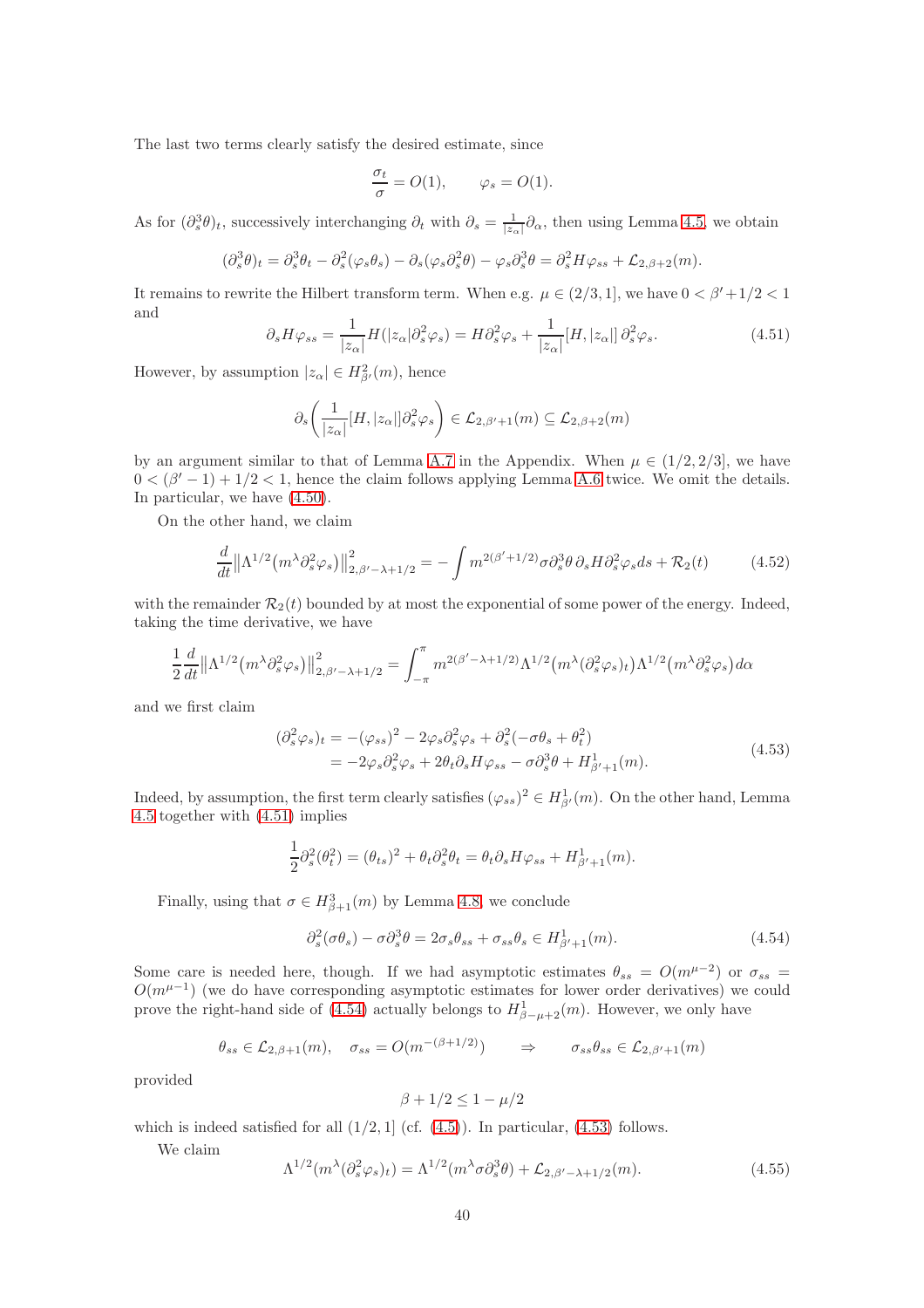Indeed, the part of  $(\partial_s^2 \varphi_s)_t$  which belongs to  $H^1_{\beta'+1}(m)$  satisfies the desired estimate by Lemma [A.10.](#page-72-0) On the other hand, by Lemma [A.11,](#page-73-0) we have

$$
\Lambda^{1/2}(m^{\lambda}\varphi_s\partial_s^2\varphi_s) = \varphi_s\Lambda^{1/2}(m^{\lambda}\partial_s^2\varphi_s) + \left[\Lambda^{1/2},\varphi_s\right](m^{\lambda}\partial_s^2\varphi_s) \in \mathcal{L}_{2,\beta'-\lambda+1/2}(m),
$$

since  $(\beta' - \lambda)$  satisfies Muckenhaupt condition by construction.

As for the remaining term, when  $\mu \in (2/3, 1]$ , by [\(4.51\)](#page-39-0) and Lemma [A.10](#page-72-0) it is enough to show

$$
\Lambda^{1/2}(m^{\lambda}\theta_t H \partial_s^2 \varphi_s) = \theta_t \Lambda^{1/2}(m^{\lambda} H \partial_s^2 \varphi_s) + \left[\Lambda^{1/2}, \theta_t\right](m^{\lambda} H \partial_s^2 \varphi_s) \in \mathcal{L}_{2, \beta'-\lambda+1/2}(m).
$$

The commutator is bounded in  $\mathcal{L}_{2,\beta'-\lambda+1/2}(m)$  by Lemma [A.11](#page-73-0) (we have  $\theta_{ts} = O(m^{\mu-1})$ ), while Lemma [A.7](#page-71-0) applied with  $\gamma = \beta'$  implies

$$
\partial_s[m^\lambda, H]\partial_s^2\varphi_s \in \mathcal{L}_{2,\beta'-\lambda+1}(m),
$$

hence

$$
\Lambda^{1/2}(m^{\lambda}H\partial_s^2\varphi_s) = H\Lambda^{1/2}(m^{\lambda}\partial_s^2\varphi_s) + \Lambda^{1/2}([m^{\lambda},H]\partial_s^2\varphi_s) \in \mathcal{L}_{2,\beta'-\lambda+1/2}(m)
$$

by Lemma [A.10.](#page-72-0) In particular, [\(4.55\)](#page-39-3) follows.

On the other hand, when  $\mu \in (1/2, 2/3]$ , we have

$$
m^{\lambda} \partial_s H \varphi_{ss} = \partial_s H(m^{\lambda} \varphi_{ss}) + H^1_{\beta' - \lambda + 1}(m)
$$

by Lemmas [A.6](#page-70-0) and [A.7](#page-71-0) (recall that  $\lambda > 1$  in this case). Since  $m^{\lambda} \varphi_{ss} \in H^1_{\beta'-\lambda}(m)$  with  $\beta'-\lambda$ Muckenhaupt by construction we can proceed as in [\(4.51\)](#page-39-0) to conclude

$$
m^{\lambda} \partial_s H \varphi_{ss} = H((m^{\lambda} \partial_s^2 \varphi_s)) + H^1_{\beta' - \lambda + 1}(m).
$$

In particular, we have

$$
\Lambda^{1/2}(m^{\lambda}\theta_t \partial_s H \varphi_{ss}) = \theta_t \Lambda^{1/2}(H(m^{\lambda}\partial_s^2 \varphi_s)) + \mathcal{L}_{2,\beta'-\lambda+1/2}(m)
$$

where, as in the case  $\mu \in (2/3, 1]$ , we have used Lemma [A.10.](#page-72-0)

It remains to consider the term containing  $\sigma$ . We have

$$
\begin{split} \int_{-\pi}^{\pi} m^{2(\beta'-\lambda+1/2)} \Lambda^{1/2} \big( m^{\lambda} \sigma \partial_s^3 \theta \big) \Lambda^{1/2} \big( m^{\lambda} \partial_s^2 \varphi_s \big) d\alpha = \\ = \int_{-\pi}^{\pi} m^{\lambda} \sigma \partial_s^3 \theta \Lambda^{1/2} \big( m^{2(\beta'-\lambda+1/2)} \Lambda^{1/2} \big( m^{\lambda} \partial_s^2 \varphi_s \big) \big) d\alpha, \end{split}
$$

where we can write

$$
\Lambda^{1/2}\left(m^{2(\beta'-\lambda+1/2)}\Lambda^{1/2}\left(m^{\lambda}\partial_s^2\varphi_s\right)\right) = m^{2(\beta'-\lambda+1/2)}\Lambda\left(m^{\lambda}\partial_s^2\varphi_s\right) + \left[\Lambda^{1/2},m^{2(\beta'-\lambda+1/2)}\right]\Lambda^{1/2}\left(m^{\lambda}\partial_s^2\varphi_s\right).
$$

Since  $\sigma \partial_s^3 \theta \in \mathcal{L}_{2,\beta-\mu+1}(m) \subseteq \mathcal{L}_{2,\beta'}(m)$  and Lemma [A.12](#page-73-1) implies

$$
m^{\lambda} \left[ \Lambda^{1/2}, m^{2(\beta' - \lambda + 1/2)} \right] \Lambda^{1/2} \left( m^{\lambda} \partial_s^2 \varphi_s \right) \in \mathcal{L}_{2, -\beta'}(m),
$$

we are left with

$$
\int_{-\pi}^{\pi} m^{2(\beta'+1/2)} \sigma \partial_s^3 \theta(m^{-\lambda} \Lambda(m^{\lambda} \partial_s^2 \varphi_s)) d\alpha.
$$

Using  $\Lambda = \partial_{\alpha} H$ , we can write

$$
\begin{split} m^{-\lambda}\Lambda\big(m^{\lambda}\partial_{s}^{2}\varphi_{s}\big) &= m^{-\lambda}\partial_{\alpha}[H,m^{\lambda}]\partial_{s}^{2}\varphi_{s} + m^{-\lambda}\partial_{\alpha}(m^{\lambda}H\partial_{s}^{2}\varphi_{s}) \\ &= \partial_{\alpha}H\partial_{s}^{2}\varphi_{s} + \lambda\frac{m_{\alpha}}{m}H\partial_{s}^{2}\varphi_{s} + m^{-\lambda}\partial_{\alpha}[H,m^{\lambda}]\partial_{s}^{2}\varphi_{s}, \end{split}
$$

where by assumption and the discussion above we know

$$
m^{-\lambda}\partial_{\alpha}[H,m^{\lambda}]\partial_s^2\varphi_s \in \mathcal{L}_{2,\beta'+1}(m), \qquad \frac{1}{m}H\partial_s^2\varphi_s \in \mathcal{L}_{2,\beta'+1}(m).
$$

In particular, we have shown [\(4.52\)](#page-39-4).

 $\Box$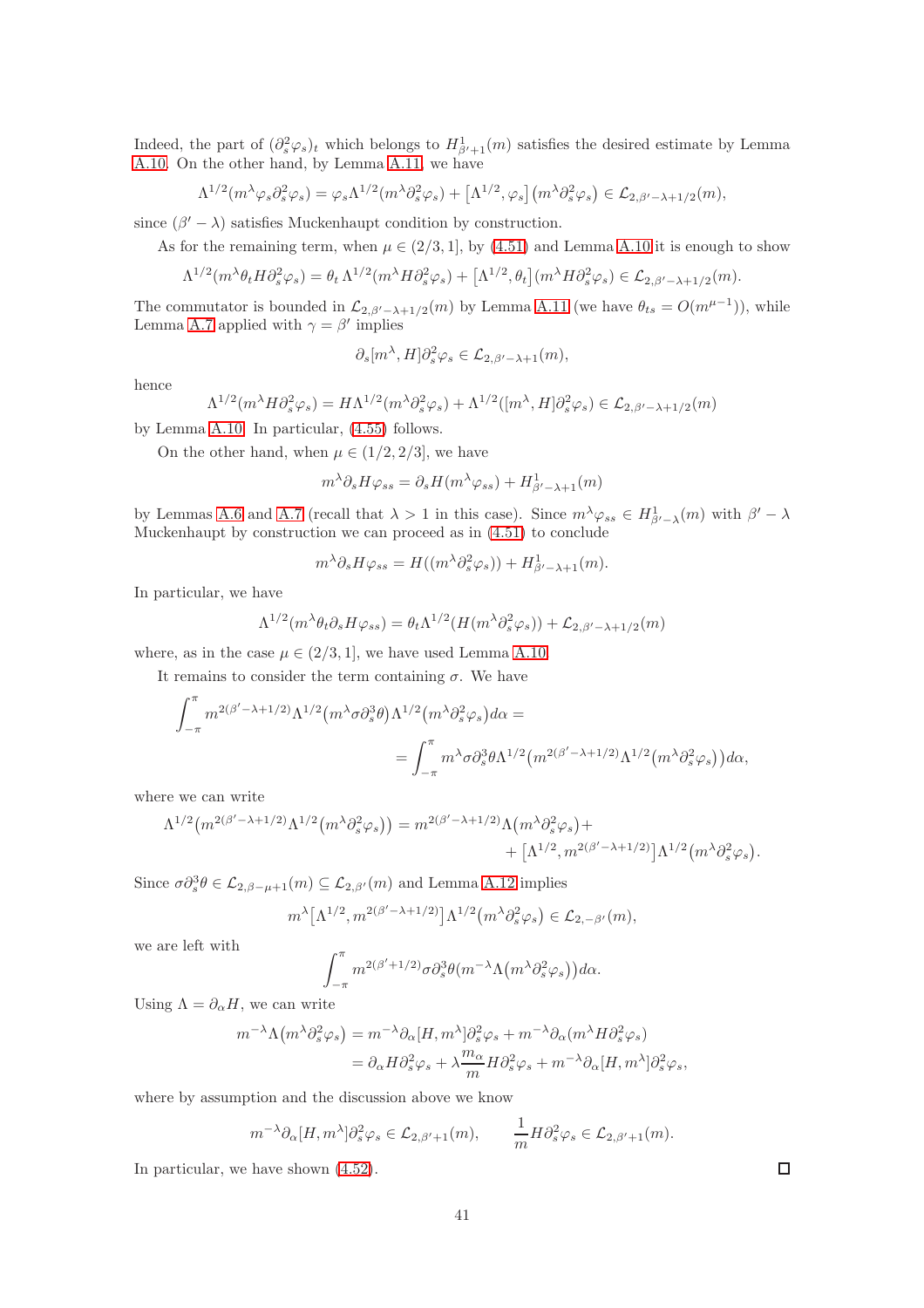### <span id="page-41-7"></span>4.3 Regularization of the evolution equations

In this section, we show existence of solutions to the regularized evolution equations. We first add a 'viscosity'-term to the  $\omega_t$  equation, which renders the system well-posed regardless of the sign of  $\sigma$  (cf. [\[17\]](#page-78-0)). More precisely, we consider the following modification of the system [\(4.1\)](#page-26-1):

<span id="page-41-0"></span>
$$
(\log |z_{\alpha}|)_{t} = \varphi_{s},
$$
  
\n
$$
\theta_{t} = H\varphi_{s} + \mathcal{R},
$$
  
\n
$$
\frac{\omega_{t}}{2} + BR(z, \omega)_{t} \cdot z_{s} = \epsilon m^{2} \varphi_{ss}.
$$
\n(4.56)

Here  $\varphi_s$  is defined via [\(4.8\)](#page-27-2) and we have set

<span id="page-41-2"></span>
$$
\mathcal{R} := \frac{\omega \theta_s}{2} + BR(z, \omega)_s \cdot z_s^{\perp} - H\left(\frac{\omega_s}{2} + BR(z, \omega)_s \cdot z_s\right). \tag{4.57}
$$

It will be convenient to append the (corresponding) evolution equation for  $\varphi_s$ , i.e.

<span id="page-41-1"></span>
$$
\varphi_{st} = -\varphi_s^2 + \theta_t^2 - \sigma \theta_s + \epsilon (m^2 \varphi_{ss})_s \tag{4.58}
$$

to the system of equations [\(4.56\)](#page-41-0). We call (4.56) together with [\(4.58\)](#page-41-1) the  $(\epsilon)$ -system. We assume the solutions satisfy  $(4.11)$ – $(4.12)$ , and we require an additional half-derivative on  $\varphi_s$  (and therefore on  $\log |z_\alpha|$ , i.e.

<span id="page-41-6"></span>
$$
\theta \in H_{\beta+k}^{k+1}(m), \quad \log|z_{\alpha}| \in H_{\beta'+(k-1)}^{k+1}(m), \quad \varphi_s \in H_{\beta'+(k-1)}^{k+1}(m), \quad \omega \in H_{\beta}^2(m) \tag{4.59}
$$

(recall that  $\beta'$  has been defined in [\(4.46\)](#page-37-1)).

<span id="page-41-4"></span>**Lemma 4.15.** Let  $k \geq 2$  and let  $(z, \omega)$  be a sufficiently regular solution of the  $(\epsilon)$ -system for some  $\epsilon > 0$  fixed. Then, there exists  $p \in \mathbb{N}$  such that the energy functional

$$
\tilde{E}_k(t)^2 := \|\log |z_\alpha|\|_{H^{k+1}_{\beta' + (k-1)}}^2 + \|\theta\|_{H^{k+1}_{\beta+k}}^2 + \|\varphi_s\|_{H^{k+1}_{\beta' + (k-1)}}^2 + \|\omega\|_{H^2_\beta}^2 + \|z\|_{\mathcal{F}}^2
$$

satisfies the a priori energy estimate

<span id="page-41-3"></span>
$$
\frac{d\tilde{E}_k(t)^p}{dt} \le C(\epsilon) \exp(C\tilde{E}_k^p(t)),\tag{4.60}
$$

where  $C(\epsilon) = O(\epsilon^{-1}).$ 

*Proof.* We show the claim for  $k = 2$ . Generalizing the results of Section [4.1](#page-28-1) to solutions of the system [\(4.56\)](#page-41-0) is straightforward. Compared to our original system we control an additional derivative of  $\varphi_s$ , hence  $\theta_t$  belongs to  $H^3_{\beta+2}(m)$  with the norm controlled in terms of  $\tilde{E}_2(t)$ .

Since  $m^2\partial_s\varphi_s \in H^2_{\beta}(m)$ , the estimate for  $\omega_t$  remains valid. The only interesting part is the time derivative of  $\varphi_s$ . We have

$$
\frac{1}{2}\frac{d}{dt}\|\partial_s^3\varphi_s\|_{2,\beta'+1}^2 = -\int_{-\pi}^{\pi} m^{2(\beta'+1)}\partial_s^3\varphi_s\partial_s^3(\sigma\theta_s)ds + \epsilon \int_{-\pi}^{\pi} m^{2(\beta'+1)}\partial_s^3\varphi_s\partial_s^4(m^2\varphi_{ss})ds
$$
  
+ 'bounded terms'.

We denote the integrals on the r.h.s. of the above equation by  $I_1$  and  $I_2$  respectively. For  $I_2$ , it is not difficult to see that integration by parts yields

$$
I_2 = -\epsilon \int_{-\pi}^{\pi} m^{2(\beta'+2)} |\partial_s^4 \varphi_s|^2 ds + \text{ 'bounded terms' }.
$$

For  $I_1$  on the other hand, we have

<span id="page-41-5"></span>
$$
I_1 = \int_{-\pi}^{\pi} \partial_s(m^{2(\beta'+1)} \partial_s^3 \varphi_s) \partial_s^2 (\sigma \theta_s) ds
$$
  
= 
$$
\int_{-\pi}^{\pi} m^{2(\beta'+1)} \partial_s^4 \varphi_s \partial_s^2 (\sigma \theta_s) ds + 2(\beta'+1) \int_{-\pi}^{\pi} m^{2(\beta'+1)} m' \partial_s^3 \varphi_s \partial_s^2 (\sigma \theta_s) ds.
$$
 (4.61)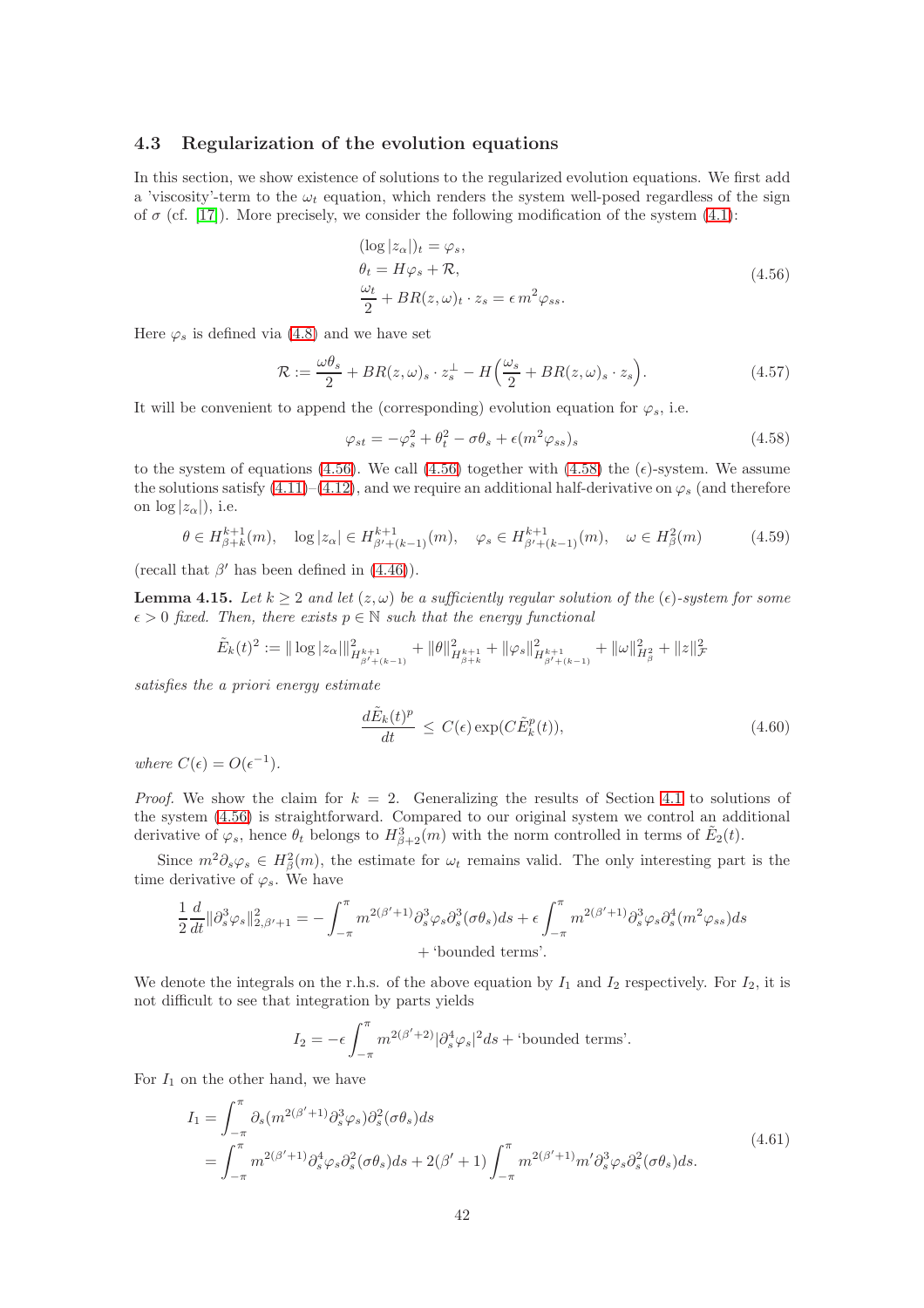The second integral is clearly bounded in terms of  $\tilde{E}_2(t)$ , while for the first one we have the estimate

<span id="page-42-2"></span>
$$
\int_{-\pi}^{\pi} m^{2(\beta'+1)} \partial_s^4 \varphi_s \partial_s^2 (\sigma \theta_s) ds \leq \frac{\epsilon}{2} \int_{-\pi}^{\pi} m^{2(\beta'+2)} |\partial_s^4 \varphi_s|^2 ds + \frac{1}{2\epsilon} \int_{-\pi}^{\pi} m^{2\beta'} |\partial_s^2 (\sigma \theta_s)|^2 ds. \tag{4.62}
$$

 $\Box$ 

This concludes the proof, since the most singular terms from  $I_1$  and  $I_2$  cancel out.

In order to prove the local existence of solutions to the  $(\epsilon)$ -system when  $\epsilon > 0$ , we introduce an additional δ-dependent regularization such that the resulting  $(\epsilon, \delta)$ -system can be written as an ODE on an open set of a suitable Banach space. This is accomplished applying a convolution operator  $A^{\delta}$  to the highest order derivative terms. Then, we can use the abstract Picard theorem to find a sequence of solutions whose subsequence converges to a solution of the  $(\epsilon)$ -system by compactness. The argument is standard, we therefore omit most of the details and only indicate the differences due to weights (the interpolation inequalities are to be replaced by their weighted counterparts, cf. [\[43\]](#page-79-0)).

We first specify the convolution operator  $A^{\delta}$ . Let  $\phi$  be a positive, symmetric mollifier, i.e. a smooth function  $\phi : \mathbb{R} \to \mathbb{R}$  such that

$$
\phi(\alpha) \ge 0
$$
,  $\phi(\alpha) = \phi(-\alpha)$ ,  $\text{supp }\phi \subseteq B_1(0)$ ,  $\int_{\mathbb{R}} \phi = 1$ ,

and let  $\chi_{2\delta} : [-\pi, \pi] \to [0, 1]$  be a smooth, symmetric cut-off function, such that

$$
\chi_{2\delta}(\alpha) \equiv 1, \quad |\alpha \pm \alpha_*| \le 2\delta, \qquad \chi_{2\delta}(\alpha) \equiv 0, \quad |\alpha \pm \alpha_*| > 4\delta.
$$

We extend f periodically to R (for e.g.  $\alpha \in [\pi, 2\pi]$ , we set  $f(\alpha) = f(\alpha - 2\pi)$ ) and define

$$
A^{\delta}(f) := (1 - \chi_{2\delta}) \phi_{\delta} * \phi_{\delta} * ((1 - \chi_{2\delta})f) \qquad \phi_{\delta}(\alpha) := \frac{1}{\delta} \phi\left(\frac{\alpha}{\delta}\right).
$$

It is not difficult to see the restriction of  $A^{\delta}$  to  $[-\pi, \pi]$  respects both symmetries and  $A^{\delta}(f)(\pi) =$  $A^{\delta}(f)(-\pi)$ . We will also use the notation

$$
B_{\delta}(f) := \phi_{\delta} * ((1 - \chi_{2\delta})f), \qquad A^{\delta}(f) = B_{\delta}^* B_{\delta}(f),
$$

where  $B_{\delta}^*$  denotes the adjoint of the operator  $B_{\delta}$ . We have  $A^{\delta}: \mathcal{L}_{2,\gamma}(m) \to \mathcal{L}_{2,\gamma}(m)$  for any  $\gamma \in \mathbb{R}$ . Moreover, we can take any number of derivatives on the kernel of  $A^{\delta}$  (cf. Appendix, Lemma [A.17\)](#page-75-0).

When defining the  $(\epsilon, \delta)$ -system, it will be convenient to introduce an additional variable  $\Phi_s$ which basically satisfies the same evolution equation as  $\varphi_s$ , the only difference being the convolution operator applied to the  $\sigma \theta_s$  term. More precisely, for  $\epsilon > 0$ , we consider

<span id="page-42-0"></span>
$$
(\log |z_{\alpha}|)_{t} = \Phi_{s},
$$
  
\n
$$
\theta_{t} = H\Phi_{s} + \mathcal{R},
$$
  
\n
$$
\frac{\omega_{t}}{2} + BR(z, \omega)_{t} \cdot z_{s} = \epsilon m^{2} \Phi_{ss},
$$
  
\n
$$
\varphi_{st} = -\Phi_{s}\varphi_{s} + \theta_{t}^{2} - \sigma\theta_{s} + \epsilon(m^{2}A^{\delta}(\Phi_{ss}))_{s},
$$
  
\n
$$
\Phi_{st} = -\Phi_{s}^{2} + \theta_{t}^{2} - A^{\delta}(\sigma\theta_{s}) + \epsilon(m^{2}A^{\delta}(\Phi_{ss}))_{s},
$$
\n(4.63)

where R is defined by [\(4.57\)](#page-41-2) and  $\varphi_s$  via [\(4.8\)](#page-27-2). For the initial data, we take

<span id="page-42-1"></span>
$$
\theta(\cdot,0) = \theta^0, \qquad \log|z_\alpha(\cdot,0)| = \log|z_\alpha^0|, \qquad \Phi_s(\cdot,0) = \varphi_s(\cdot,0) = \varphi_s^0, \qquad \omega(\cdot,0) = \omega^0. \tag{4.64}
$$

When  $\delta = 0$ , these initial data ensure  $\Phi_s(\cdot, t) = \varphi_s(\cdot, t)$  and we recover solutions of the  $(\epsilon)$ -system. Let  $\tilde{\mathcal{B}}_{\beta,\mu}^k(m)$  for  $k \geq 2$ , denote the Banach space of all  $(\theta, \log |z_\alpha|, \varphi_s, \Phi_s, \omega)$  satisfying the appropriate symmetry assumptions such that

$$
(\theta, \log |z_\alpha|) \in H^{k+1}_{\beta+k}(m) \times H^{k+1}_{\beta'+(k-1)}(m),
$$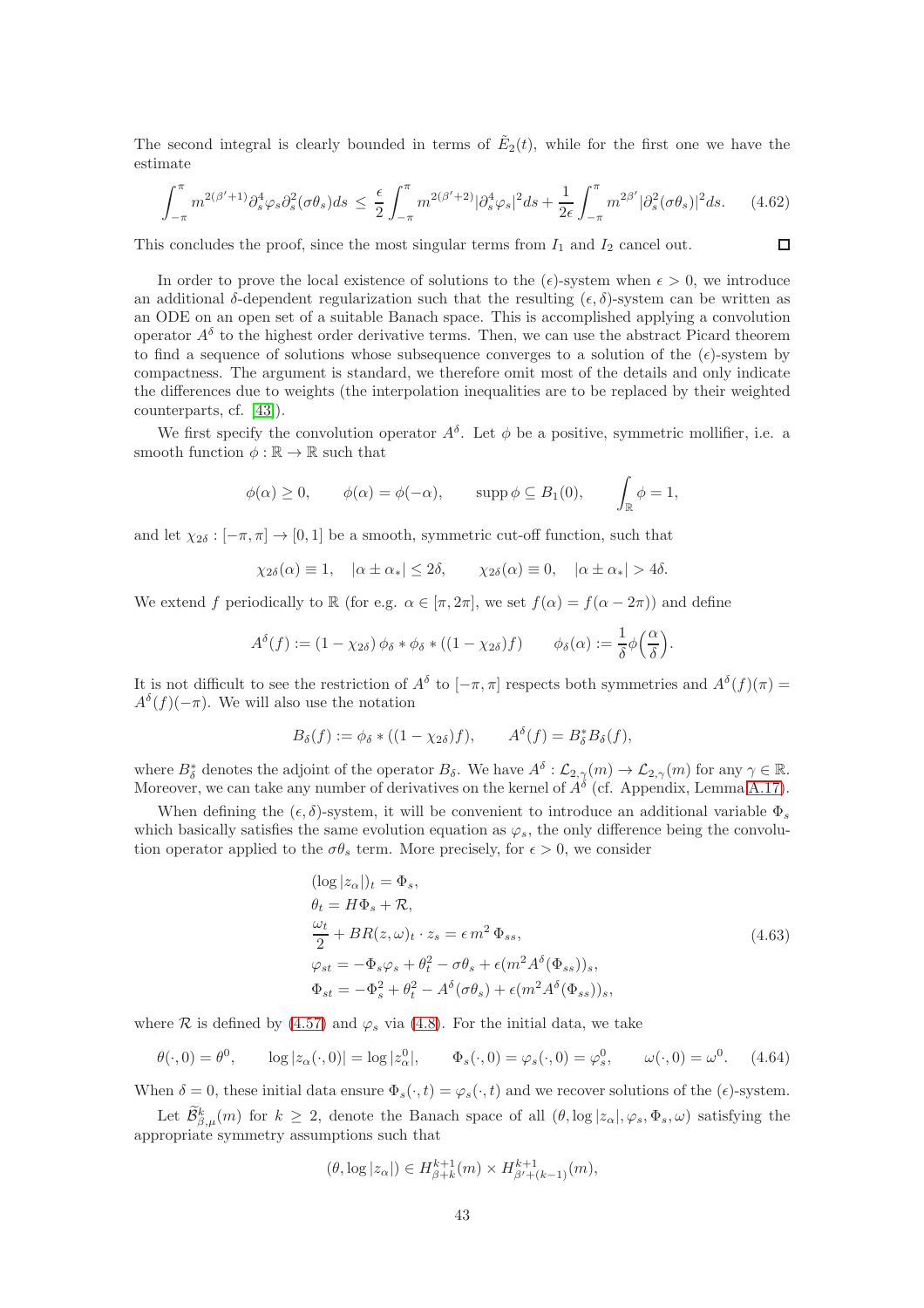respectively

$$
(\varphi_s, \Phi_s) \in H^k_{\beta'+(k-2)}(m) \times H^{k+1}_{\beta'+(k-1)}(m), \qquad \omega \in H^2_{\beta}(m).
$$

Let  $\tilde{\mathcal{O}}_{\beta,\mu}^{k}$  be the open set of all elements of  $\tilde{\mathcal{B}}_{\beta,\mu}^{k}(m)$  which satisfy  $(4.11)-(4.12)$  $(4.11)-(4.12)$ .

The results of Section [4.1](#page-28-1) readily generalize to the present case. The right-hand side of [\(4.63\)](#page-42-0) has values in  $\tilde{\mathcal{B}}_{\beta,\mu}^k(m)$  if the conditions [\(4.11\)](#page-27-3) on the arc-chord are satisfied. The existence of  $\omega \in H^{k+1}_{\beta+(k-1)}(m)$  follows from Lemma [4.4.](#page-28-0) We can then show  $\mathcal{R} \in H^{k+1}_{\beta+k}(m)$  and the same is true for  $\theta_t$  given  $\Phi_s \in H^{k+1}_{\beta'+(k-1)}(m)$ . Moreover, it is not difficult to see that higher-order asymptotic estimates (of type [\(4.12\)](#page-27-4)) must hold as well. To control k derivatives of  $\omega_t$  we need control over  $k+1$  derivative of  $\Phi_s$ . In order to show  $\varphi_{st} \in H^k_{\beta' + (k-2)}(m)$ , it is enough to control  $\theta \in H^{k+1}_{\beta+k}(m)$ . In particular, there is no need for a convolution operator on the corresponding term. Finally, the r.h.s. of [\(4.63\)](#page-42-0) is actually Lipschitz on  $\tilde{\mathcal{O}}_{\beta,\mu}^k(m)$ . The estimates would be similar to those handling the difference  $z_t(\alpha) - z_t(\alpha')$ . We omit the details.

In particular, by the abstract Picard theorem, there exists  $T^{\epsilon,\delta} > 0$  and  $(z^{\epsilon,\delta}, \varphi_s^{\epsilon,\delta}, \Phi_s^{\epsilon,\delta}, \omega^{\epsilon,\delta}) \in$  $\mathcal{C}^1([0,T^{\epsilon,\delta}], \tilde{\mathcal{O}}_{\beta,\mu}^k)$  solutions of the corresponding initial value problem  $(4.63)-(4.64)$  $(4.63)-(4.64)$ . These can be extended until the solution leaves the open set  $\tilde{\mathcal{O}}^k_{\beta,\mu}.$ 

**Lemma 4.16.** Let  $k \geq 2$  and let  $\epsilon > 0$  fixed. Then, there exists  $T^{\epsilon} > 0$  independent of  $\delta$  such that  $(z^{\epsilon,\delta}, \varphi_s^{\epsilon,\delta}, \Phi_s^{\epsilon,\delta}, \omega^{\epsilon,\delta})$  exist on  $[0, T^{\epsilon}]$  for all small enough  $\delta > 0$ .

Proof. We claim the time derivative of the extended energy functional

$$
\tilde{E}_k(t)^2 := \|\log |z_\alpha|\|_{H^{k+1}_{\beta' + (k-1)}}^2 + \|\theta\|_{H^{k+1}_{\beta+k}}^2 + \|\Phi_s\|_{H^{k+1}_{\beta' + (k-1)}}^2 + \|\varphi_s\|_{H^{k}_{\beta' + (k-2)}}^2 + \|\omega\|_{H^2_\beta}^2 + \|z\|_{\mathcal{F}}^2
$$

satisfies estimate [\(4.60\)](#page-41-3) uniformly for all  $\delta > 0$  (for simplicity, we keep the same notation as in Lemma [4.15\)](#page-41-4). By integration, we then obtain an upper bound on  $T^{\epsilon} > 0$  in terms of  $\tilde{E}_k(0)$ .

Without loss of generality, take  $k = 2$ . It is enough to consider terms with  $\partial_s^2 \varphi_s$  and  $\partial_s^3 \Phi_s$  (cf. the proof of Lemma [4.15\)](#page-41-4). We have

$$
\frac{1}{2}\frac{d}{dt}\|\partial_s^2\varphi_s\|_{2,\beta'}^2 = \epsilon \int_{-\pi}^{\pi} m^{2\beta'} \partial_s^2 \varphi_s \partial_s^3(m^2 A^\delta(\Phi_{ss}))ds + \text{ 'bounded terms' }.
$$

We denote this integral by I. Since we control two derivatives of  $\sigma \theta_s$ , there is no need to single out the corresponding integral (cf.  $(4.61)$ ). We concentrate on the most singular contribution to I. We have

$$
I = \epsilon \int_{-\pi}^{\pi} m^{2(\beta'+1)} \partial_s^2 \varphi_s \partial_s^3 A^\delta (\Phi_{ss}) ds + \text{'bounded terms'}
$$
  
\n
$$
= \epsilon \int_{-\pi}^{\pi} B_\delta \left( m^{2(\beta'+1)} \frac{1}{|z_\alpha|^3} \partial_\alpha \varphi_{ss} \right) \partial_\alpha B_\delta (\partial_\alpha^2 \Phi_{ss}) d\alpha + \text{'bounded terms'}
$$
  
\n
$$
\leq \frac{\epsilon}{2} \int_{-\pi}^{\pi} m^{2(\beta'+2)} \frac{1}{|z_\alpha|^4} |\partial_\alpha B_\delta (\partial_\alpha^2 \Phi_{ss})|^2 d\alpha + \text{'bounded terms'}
$$
.

As in Lemma [4.15,](#page-41-4) there are two terms we need to consider when estimating the time derivative of  $\|\partial_s^3 \Phi_s\|_{2,\beta'+1}^2$ . We have

$$
I_1 = \epsilon \int_{-\pi}^{\pi} m^{2(\beta'+2)} \partial_s^3 \Phi_s \partial_s^4 A^\delta (\Phi_{ss}) ds + \text{'bounded terms'}
$$
  
=  $-\epsilon \int_{-\pi}^{\pi} \partial_\alpha B_\delta \left( m^{2(\beta'+2)} \frac{1}{|z_\alpha|^4} \partial_\alpha^2 \Phi_{ss} \right) \partial_\alpha B_\delta (\partial_\alpha^2 \Phi_{ss}) d\alpha + \text{'bounded terms'}$ .

Since

$$
\partial_{\alpha} [B_{\delta}, m^{2(\beta'+2)}/|z_{\alpha}|^4] (\partial_{\alpha}^2 \Phi_{ss}) \in \mathcal{L}_{2, -(\beta'+2)}(m),
$$

(cf. Lemma [A.17](#page-75-0) in the Appendix), we conclude

$$
I_1 = -\epsilon \int_{-\pi}^{\pi} m^{2(\beta'+2)} \frac{1}{|z_{\alpha}|^4} |\partial_{\alpha} B_{\delta}(\partial_{\alpha}^2 \Phi_{ss})|^2 d\alpha + \text{ 'bounded terms' }.
$$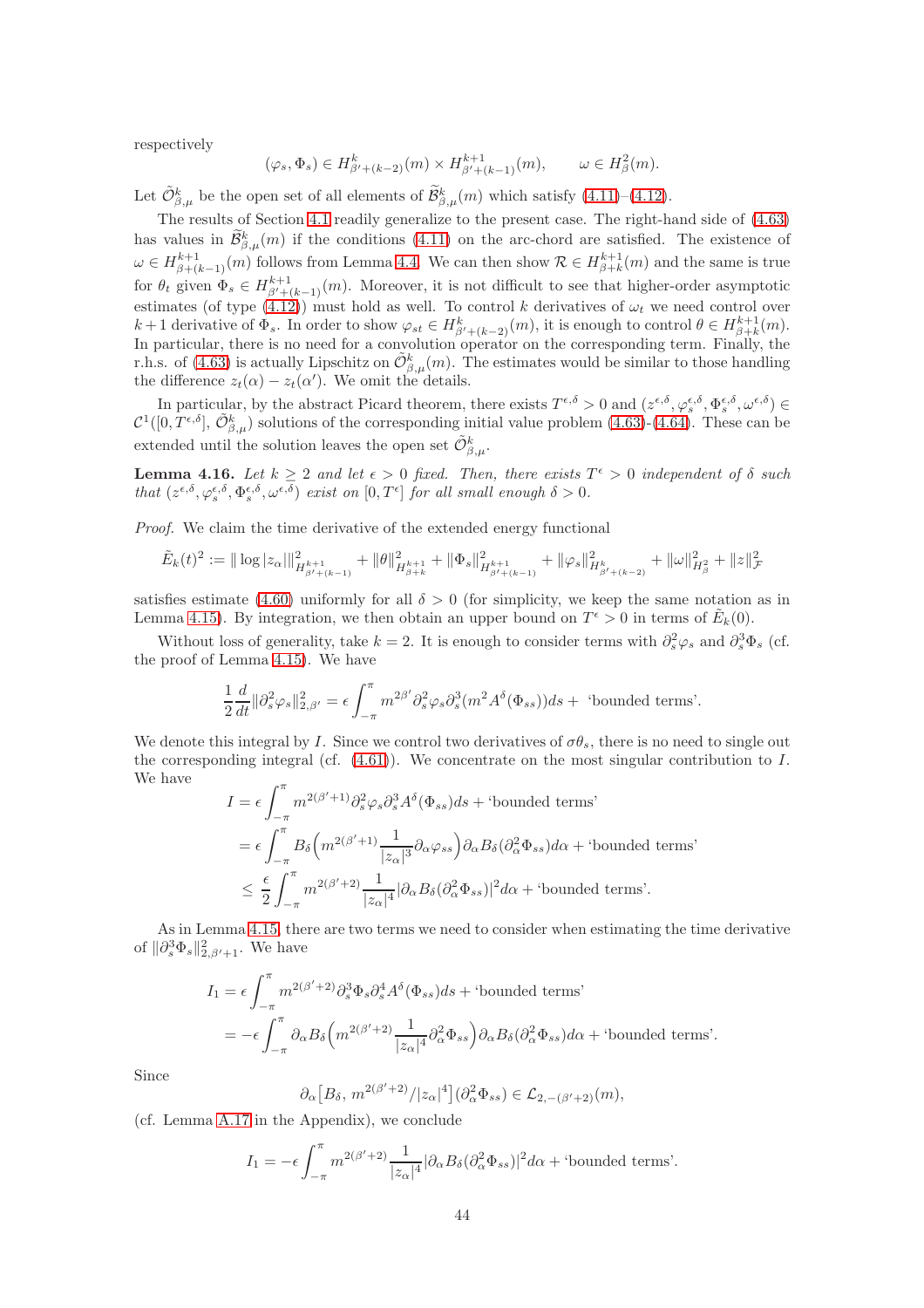The remaining term reads

$$
I_2 = -\int_{-\pi}^{\pi} m^{2(\beta'+1)} \partial_s^3 \Phi_s \partial_s^3 A^\delta (\sigma \theta_s) ds
$$
  
= 
$$
\int_{-\pi}^{\pi} \partial_\alpha B_\delta \left( m^{2(\beta'+1)} \frac{1}{|z_\alpha|^4} \partial_\alpha^2 \Phi_{ss} \right) \partial_\alpha^2 B_\delta (\sigma \theta_s) d\alpha + \text{ bounded terms'}
$$

Again, we have

$$
\partial_\alpha \big[ B_\delta, \, m^{2(\beta'+1)}/|z_\alpha|^2 \big] (\partial_\alpha^2 \Phi_{ss}) \in \mathcal{L}_{2,-\beta'}(m)
$$

and we can conclude the argument as in Lemma [4.15.](#page-41-4) In particular, estimate [\(4.60\)](#page-41-3) follows since  $I + I_1 + I_2$  are bounded in terms of  $\tilde{E}_k(t)$ . П

#### <span id="page-44-1"></span>4.4 Existence of solutions to the original system

In the previous section, we have shown how to construct  $(z^{\epsilon}, \omega^{\epsilon})$  a solution of the  $(\epsilon)$ -system to the initial data [\(4.59\)](#page-41-6). It remains to show these solutions actually exist on some common time interval for all  $\epsilon \geq 0$ . In order to do so, we consider the natural generalization  $E_{k,\epsilon}(t)$  of the energy functional  $E_k(t)$  to the  $(\epsilon)$ -system which involves

$$
E_{h,\epsilon}^k(t)^2 := \epsilon \left( \|\partial_s^{k+1} \varphi_s\|_{2,\beta'+(k-1)}^2 + \|\partial_s^{k+1} \log |z_\alpha| \|_{2,\beta'+(k-1)}^2 \right) + E_h^k(t)^2, \qquad k \ge 2,
$$

with  $E_h^k(t)$  as in [\(4.48\)](#page-38-1).

Let us specialize to the case  $k = 2$ . To prove the estimate  $\sigma_t = O(m^{\mu+1})$ , we require  $\omega_{tt} \in$  $H^2_\beta(m)$  (cf. Lemma [4.13\)](#page-36-3), which in turn depends on  $\epsilon^2 \partial_s^5 \varphi_s$  and we only control  $\partial_s^3 \varphi_s$ . We therefore mollify the original initial data, solve the corresponding initial value problem for a sufficiently high k, then prove an a-priori estimate for a higher order energy functional  $E_{2,\epsilon}(t)$ which satisfies  $E_{2,\epsilon}(0) \leq E_2(0)$  uniformly in  $\epsilon$ , with  $E_{2,\epsilon}(0)$  corresponding to the mollified initial data and  $E_2(0)$  to the original initial data. We set

$$
E_{2,\epsilon}(t)^{2} = E_{l}(t)^{2} + \sum_{i=2}^{4} (\sqrt{\epsilon})^{(i-2)} E_{h,\epsilon}^{i}(t)^{2}.
$$

It is not difficult to see this scales correctly if we take  $\epsilon^{1/4}$  as the mollification parameter, i.e. we mollify using  $B_{\epsilon^{1/4}}$ . However, this mollification operator does not preserve the growth estimates such as e.g. [\(4.12\)](#page-27-4) (in fact the mollified function is always identically equal to zero in a neighborhood of  $\pm \alpha_*$ , cf. Lemma [A.17\)](#page-75-0). We therefore use a variable step convolution operator  $\tilde{B}_{\epsilon^{1/4}}$ whose properties we give in Lemma [A.18.](#page-76-0)

<span id="page-44-0"></span>**Lemma 4.17.** Let  $k = 2$  and let  $(z^0, \omega^0) \in \mathcal{B}_{\beta,\mu}^k(m)$  be the initial data to the system of equations [\(4.1\)](#page-26-1) as in Theorem [4.1.](#page-27-5) Let furthermore  $(z^{\epsilon}, \omega^{\epsilon})$  be the solution of the ( $\epsilon$ )-system [\(4.56\)](#page-41-0) with  $k = 4$  and mollified initial data  $(z^{0,\epsilon}, \omega^{0,\epsilon})$ , which written out read

$$
(\tilde{B}_{\epsilon^{1/4}}(\theta_s^0), \tilde{B}_{\epsilon^{1/4}}(\log |z_\alpha^0|), \tilde{B}_{\epsilon^{1/4}}(\omega^0))
$$

with  $\tilde{B}_{\epsilon^{1/4}}$  defined as in [\(A.26\)](#page-76-1). Then, there exists a time  $T > 0$ , independent of  $\epsilon$ , such that  $(z^{\epsilon}, \omega^{\epsilon})$  exist on  $[0, T]$  for all small  $\epsilon > 0$ .

*Proof of Lemma [4.17.](#page-44-0)* We need to show the inequality [\(4.49\)](#page-38-2) from Lemma [4.14](#page-38-3) holds for  $E_{2,\epsilon}(t)$ . Note that  $E_{2,\epsilon}(0) \lesssim E_2(0)$  as required. Consider the time derivative of  $E_{h,\epsilon}^2(t)^2$ . We claim it can be estimated in terms of  $E_{h,\epsilon}^2(t)^2 + E_l(t)^2$ , except for the term requiring  $\sigma_t = O(m^{\mu+1})$ , for which we need higher order  $E_{h,\epsilon}^i(t)$  as noted above. Indeed, the time derivative of  $\epsilon ||\partial_s^3 \varphi_s||_{2,\beta'+1}^2$  can be estimated as in the proof of Lemma [4.15.](#page-41-4) The extra  $\epsilon$  removes the  $1/\epsilon$  from the r.h.s. of [\(4.62\)](#page-42-2). On the other hand, to estimate the term with  $\sqrt{\sigma} \partial_s^3 \theta$  we proceed as in Lemma [4.14,](#page-38-3) where the most singular term will be canceled by the corresponding term from  $\Lambda^{1/2}(\partial_s^2 \varphi_s)$ .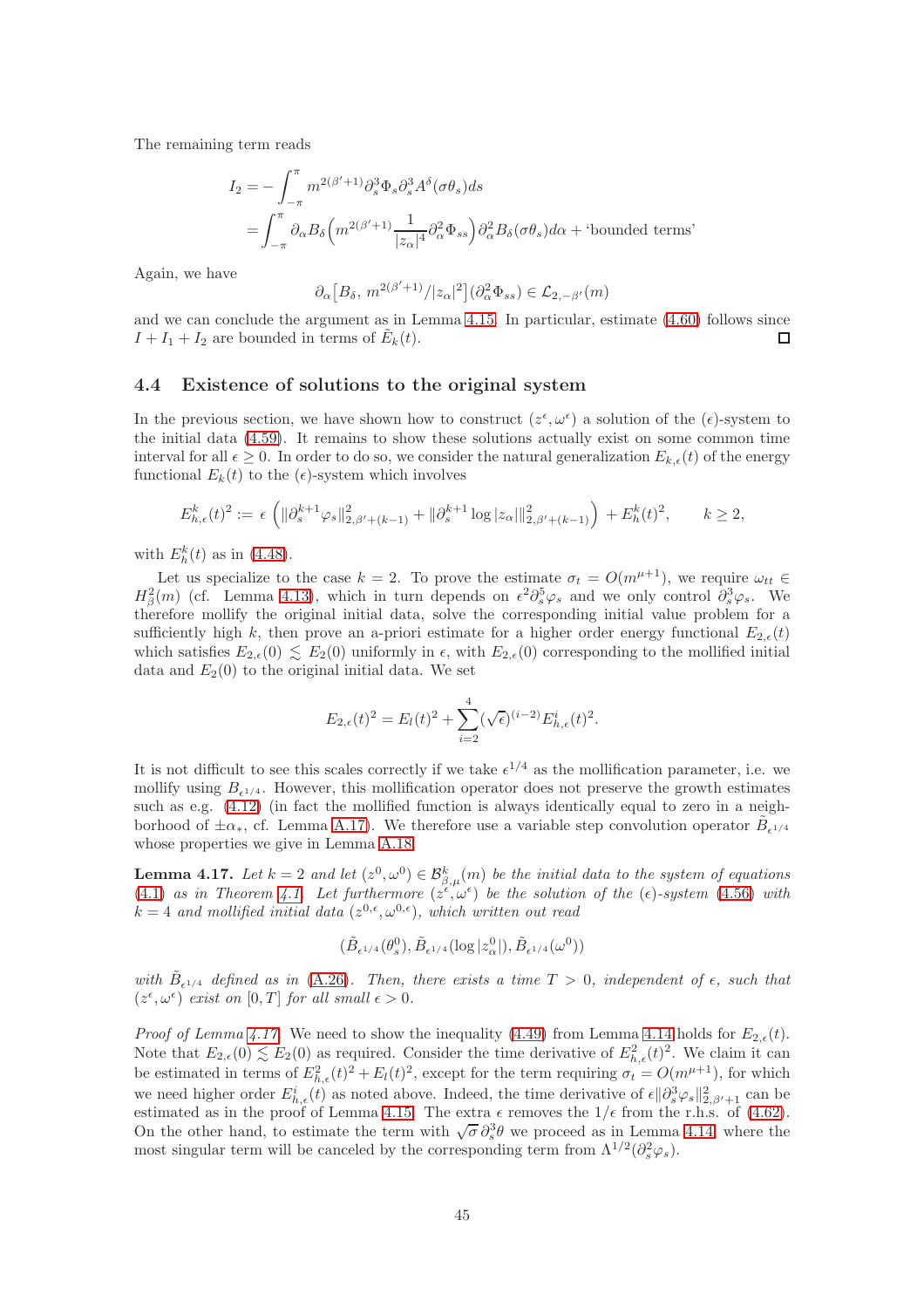It remains to consider

$$
\frac{d}{dt} \|\Lambda^{1/2} (m^{\lambda} \partial_s^2 \varphi_s)\|_{2,\beta'-\lambda+1/2}^2.
$$

Let us consider the 'viscosity' term from  $\partial_s^2 \varphi_{st}$  first. We have

<span id="page-45-0"></span>
$$
m^{\lambda} \partial_s^3(m^2 \varphi_{ss}) = \partial_\alpha(g_2 \partial_\alpha(m^{\lambda} \partial_s^2 \varphi_s)) + g_1 \partial_\alpha(m^{\lambda} \partial_s^2 \varphi_s) + \mathcal{L}_{2,(\beta'-\lambda)+1}^1(m),\tag{4.65}
$$

where  $g_i = O(m^i)$ ,  $g'_i = O(m^{i-1})$  for  $i = 1, 2$ . Using that

$$
\partial_s(m^{\lambda}\partial_s^2\varphi_s) \in \mathcal{L}_{2,(\beta'-\lambda)+1}(m),
$$

it is not difficult to adapt the proof of Lemma [A.11](#page-73-0) to conclude

$$
\Lambda^{1/2}(g_1 \partial_\alpha (m^\lambda \partial_s^2 \varphi_s)) = g_1 \partial_\alpha \Lambda^{1/2}(m^\lambda \partial_s^2 \varphi_s) \in \mathcal{L}_{2,(\beta'-\lambda)+1/2}(m),
$$

hence an integration by parts shows the corresponding term satifies the required estimate. Note that we use the control over  $\partial_s^3 \varphi_s$  in order to estimate derivatives of the lower order terms in  $(4.65).$  $(4.65).$ 

In particular, it remains to consider the most singular term

$$
I_1 = \epsilon \int_{-\pi}^{\pi} m^{2(\beta'-\lambda)+1} \Lambda^{1/2} (m^{\lambda} \partial_s^2 \varphi_s) \Lambda^{1/2} (\partial_\alpha (g_2 \partial_\alpha (m^{\lambda} \partial_s^2 \varphi_s))) d\alpha
$$
  
= 
$$
\epsilon \int_{-\pi}^{\pi} m^{2(\beta'-\lambda)+1} \Lambda^{1/2} (m^{\lambda} \partial_s^2 \varphi_s) \partial_\alpha \Big( [\Lambda^{1/2}, g_2] \partial_\alpha (m^{\lambda} \partial_s^2 \varphi_s) + g_2 \partial_\alpha \Lambda^{1/2} (m^{\lambda} \partial_s^2 \varphi_s) \Big) d\alpha.
$$

Note that

$$
\partial_\alpha\Big([\Lambda^{1/2},g_2]\partial_\alpha(m^\lambda\partial_s^2\varphi_s)\Big)=-\frac{1}{2}\partial_\alpha g_2\,\partial_\alpha\Lambda^{1/2}(m^\lambda\partial_s^2\varphi_s)+\mathcal{L}_{2,(\beta'-\lambda)+1/2}(m),
$$

where we have used  $g_2'' = O(1)$ . In particular, we have

$$
I_1 = \epsilon \int_{-\pi}^{\pi} m^{2(\beta'-\lambda)+1} \Lambda^{1/2} (m^{\lambda} \partial_s^2 \varphi_s) \left(\frac{1}{2} \partial_{\alpha} g_2 \partial_{\alpha} \Lambda^{1/2} (m^{\lambda} \partial_s^2 \varphi_s) + g_2 \partial_{\alpha}^2 \Lambda^{1/2} (m^{\lambda} \partial_s^2 \varphi_s)\right) d\alpha + \text{'ok'}= -\epsilon \int_{-\pi}^{\pi} m^{2(\beta'-\lambda)+1} g_2 |\partial_{\alpha} \Lambda^{1/2} (m^{\lambda} \partial_s^2 \varphi_s)|^2 d\alpha + \text{'bounded terms'}
$$

where we have repeatedly integrated by parts. Since we actually have  $g_2 = m^2/|z_\alpha|^2$ , the claim follows.

Compared to the proof of Lemma [4.14,](#page-38-3) there is one more interesting term. There, we used that  $\partial_s^2(\sigma \theta_s) = \sigma \partial_s^3 \theta + \mathcal{L}_{2,\beta+1}^1(m)$ , which relies on the control of  $\partial_s^3 \sigma$ . However, for the ( $\epsilon$ )-system [\(4.56\)](#page-41-0), the equivalent of Lemma [4.8](#page-33-0) implies

$$
\sigma_{ss} = \epsilon H(\partial_s^2(m^2 \varphi_{ss})) + \mathcal{L}_{2,\beta+1}^1(m).
$$

We can further rewrite this as in [\(4.65\)](#page-45-0), which amounts to estimating

$$
I_2 = -\epsilon \int_{-\pi}^{\pi} m^{2(\beta'-\lambda)+1} \Lambda^{1/2} (m^{\lambda} \partial_s^2 \varphi_s) \Lambda^{1/2} (m^{\lambda} \theta_s H(m^{2-\lambda} \partial_\alpha (m^{\lambda} \partial_s^2 \varphi_s))) d\alpha
$$
  
= 
$$
-\epsilon \int_{-\pi}^{\pi} m^{2(\beta'-\lambda)+1} \theta_s H \partial_\alpha (m^{\lambda} \partial_s^2 \varphi_s) m^{\lambda} H(m^{2-\lambda} \partial_\alpha (m^{\lambda} \partial_s^2 \varphi_s)) d\alpha + \text{'bounded terms'}. \math>
$$

An appropriate commutator of the type considered in Lemma [A.7](#page-71-0) implies everything is controlled by  $\epsilon \|\partial_s^3 \varphi_s\|_{2,\beta'+1}^2$ . Higher order  $E^i_{h,\epsilon}$  follow analogously. We omit further details.  $\Box$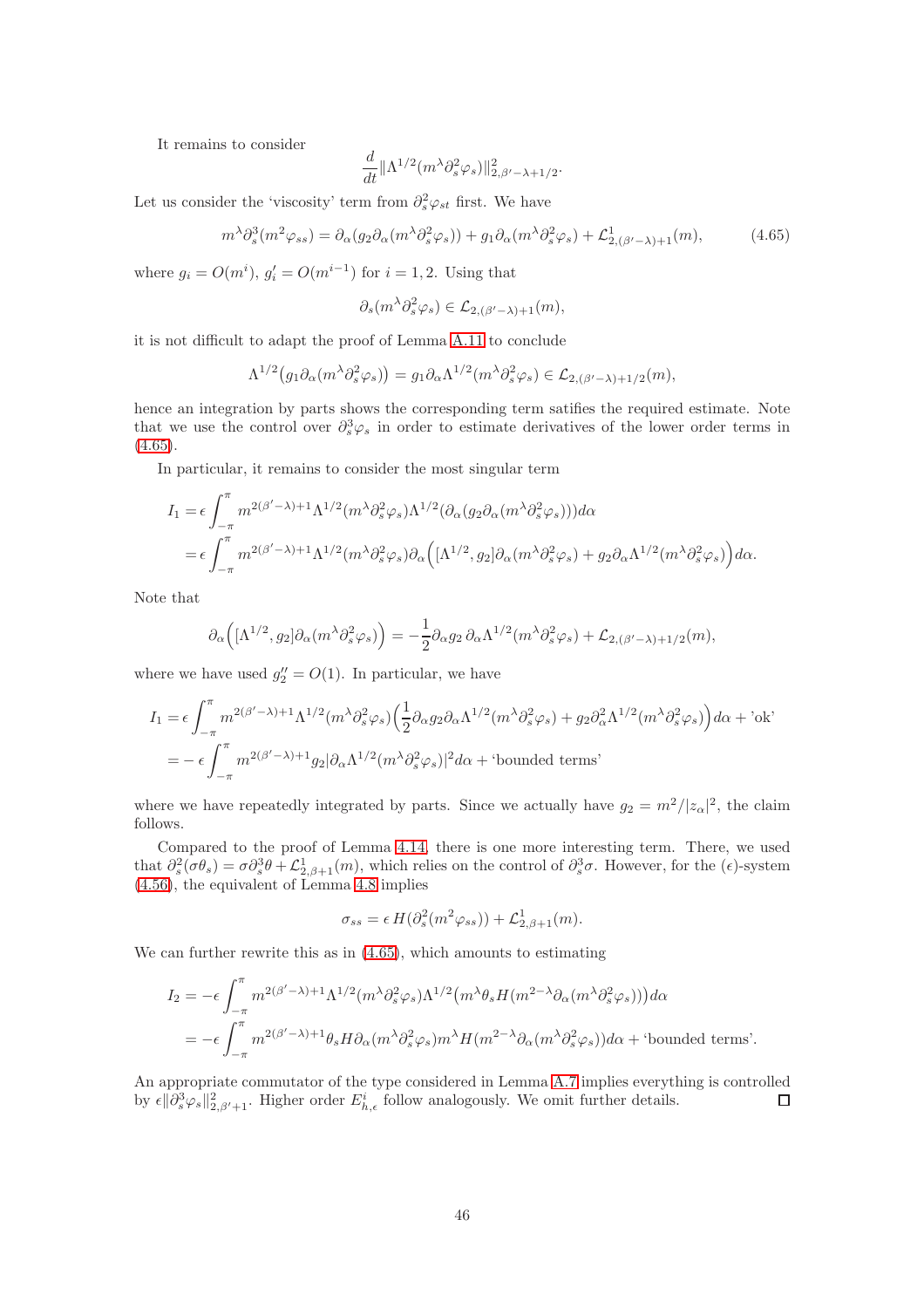## 5 The local existence theorem domain with corner

In this section, we indicate how to modify the argument in Sections [3](#page-7-0) and [4](#page-26-2) in order to prove the local existence theorem when outward cusps are replaced by corners of opening  $2\nu > 0$ . As it turns out, the estimates simplify considerably.

As in Section [4,](#page-26-2) we consider the system of evolution equations [\(4.1\)](#page-26-1) for  $(\log |z_\alpha|, \theta, \omega)$  under the same symmetry assumptions. The tangent angle  $\theta$  still satisfies [\(2.10\)](#page-4-1), that is

$$
\theta(\alpha, t) = \pi - \theta(-\alpha, t), \qquad \theta(\alpha_* - \alpha, t) = -\theta(\alpha_* + \alpha, t),
$$

however it is not continuous at  $\pm \alpha_*$ ; at  $\alpha = \alpha_*$  it has a jump of size  $2\nu(t) \in (0, \frac{\pi}{2})$ , i.e.

$$
\lim_{\alpha \nearrow \alpha_*} \theta(\alpha, t) = -\nu(t), \qquad \lim_{\alpha \searrow \alpha_*} \theta(\alpha, t) = \nu(t)
$$

and the size of the jump at  $\alpha = -\alpha_*$  is determined by symmetry. The length  $|z_\alpha|$  of the tangent vector is well-behaved throughout (it is even w.r.t. both axis and therefore continuous). Again, we recover the parametrization of the interface from  $(\theta, \log |z_{\alpha}|)$  via integration with fixed integration constant

$$
z(\alpha_*,t)=0
$$

i.e. via [\(4.2\)](#page-26-3)–[\(4.3\)](#page-26-4).

Let  $0 < \beta + \frac{1}{2} < 1$ . Under current symmetry assumptions, we say that  $(z(\cdot,t), \omega(\cdot,t))$  belong to the Banach space  $\mathcal{B}_{\beta}^{k}(m)$  with  $k \geq 2$ , if

$$
\theta(\cdot, t) \in H_{\beta+k}^{k+1}(m), \qquad \log|z_{\alpha}(\cdot, t)| \in H_{\beta+(k-1)}^{k}(m), \tag{5.1}
$$

respectively

$$
\omega(\cdot, t) \in \mathcal{L}_{\beta + (k-2) + 1/2}^{k+3/2}(m)
$$
\n(5.2)

with the weight function defined as in Section [4.](#page-26-2) As the interface is only piecewise smooth, recall that e.g.  $H^1_\beta(m)$  is embedded in the space of piecewise continuous functions only, cf. Section [2.2.](#page-5-1) For instance, by Hardy inequalities, we have

$$
\theta(\alpha, t) \mp \nu(t) = \int_{\alpha_*}^{\alpha} \theta_s(\alpha', t) ds_{\alpha'} \in \mathcal{L}_{2, \beta + k}^{k+1}(m), \qquad \alpha \gtrless \alpha_*.
$$

Note also how we assume  $\omega_s(\alpha_*, t) = 0$  in addition to  $\omega(\alpha_*, t) = 0$ . As we will see in Lemma [5.4](#page-48-0) further down, this assumption is important when taking derivatives of the Birkhoff-Rott integral in this setting.

The parametrization is assumed to satisfy the following version of the arc-chord condition:

<span id="page-46-2"></span>
$$
||z||_{\mathcal{F}} := \mathcal{F}_r(z) + \sup_{\alpha \in B_r(\alpha_*)} \frac{1}{|z_{1\alpha}(\alpha, t)|} + \sup_{\alpha \in B_r(\alpha_*)} \frac{1}{|z_{2\alpha}(\alpha, t)|} < \infty \tag{5.3}
$$

for some small  $r > 0$ , with  $\mathcal{F}_r(z)$  as in [\(2.5\)](#page-4-2). We also assume that the normal component of the pressure gradient  $\sigma = \partial_n P$  satisfies the following version of the Rayleigh-Taylor condition:

<span id="page-46-0"></span>
$$
\inf m(\cdot)^{-1}\sigma(\cdot,t) > 0. \tag{5.4}
$$

Remark 5.1. As we will see in Lemma [5.6](#page-48-1) below, under current assumptions the opening angle  $\nu$  must change with time and the Rayleigh-Taylor condition [\(5.4\)](#page-46-0) is satisfied provided certain continuous linear functional b does not vanish. More precisely, we have

<span id="page-46-1"></span>
$$
b(t) := \frac{1}{2\pi i} p.v. \int_{\Gamma} \omega(\alpha', t) \frac{1}{z(\alpha', t)^2} ds_{\alpha'} \neq 0
$$
\n(5.5)

(i.e.  $b \equiv b_1(\omega)$  is the second moment of  $\omega$  in the sense of definition [\(3.11\)](#page-10-0)). Note that  $\Im b(t) = 0$ by symmetry. In fact, both the value of  $\theta_t$  at the singular points and the lower bound in [\(5.4\)](#page-46-0) are directly proportional to  $b(t)$ .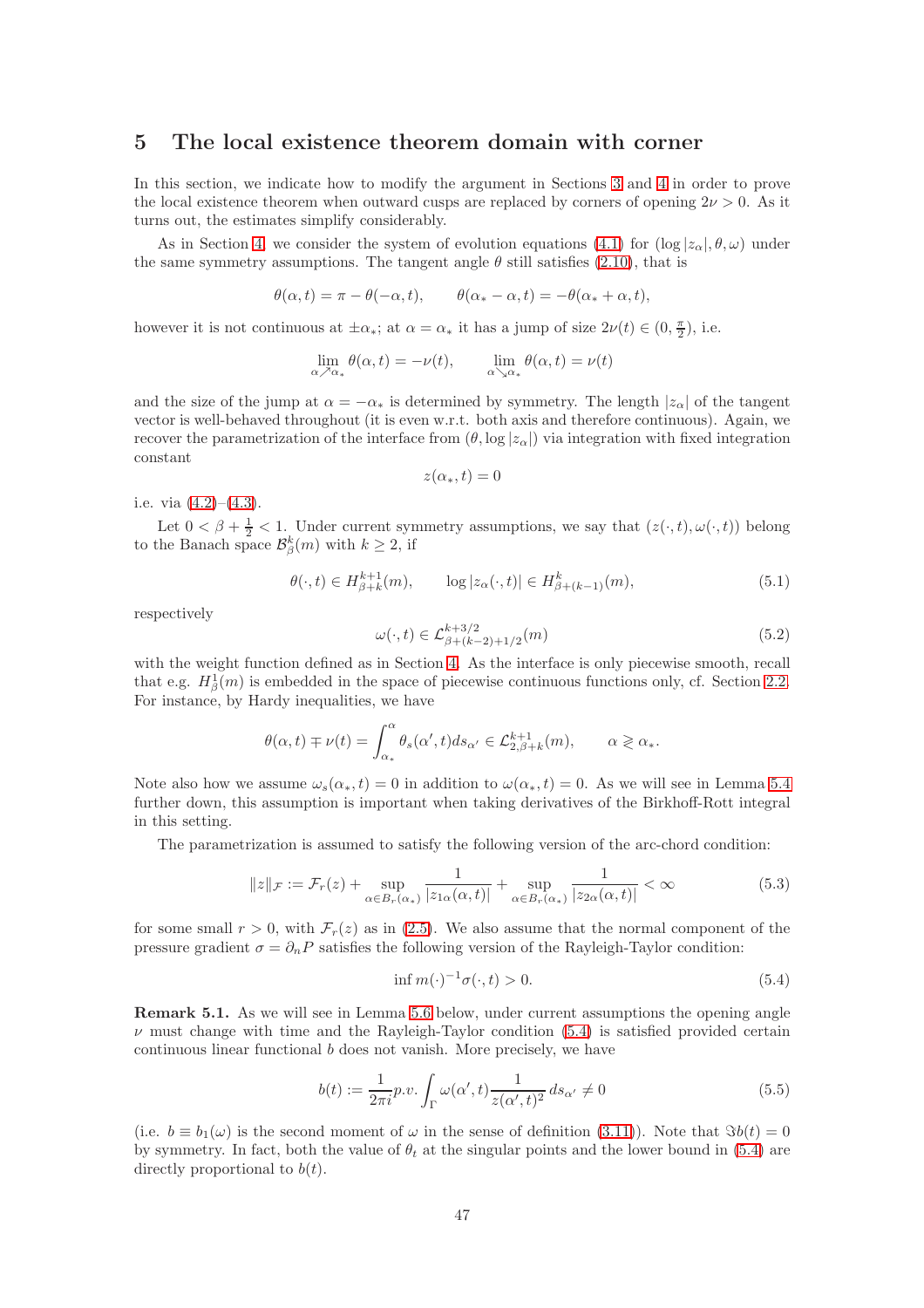**Theorem 5.2.** Let  $k \geq 2$  and let  $(z^0, \omega^0) \in \mathcal{O}_{\beta}^k(m)$ , where  $\mathcal{O}_{\beta}^k(m) \subseteq \mathcal{B}_{\beta}^k(m)$  is the open set defined via [\(5.5\)](#page-46-1), the arc-chord condition [\(5.3\)](#page-46-2) and

<span id="page-47-3"></span>
$$
2\nu(t) \in \left(0, \frac{\pi}{2}\right), \qquad \max\left\{3 - \frac{\pi}{2\nu(t)}, 3 - 2\frac{\pi}{2\overline{\nu}(t)}\right\} < \beta + \frac{1}{2}, \qquad \beta + \frac{1}{2} \neq 2 - \frac{\pi}{2\overline{\nu}(t)},\tag{5.6}
$$

where we have set  $2\overline{\nu}(t) = \pi - 2\nu(t)$ . Then, there exists a time  $T > 0$  and  $(z, \omega) \in \mathcal{C}([0, T], \mathcal{O}_{\beta}^k(m)) \cap$  $\mathcal{C}^1([0,T],\mathcal{O}_{\beta}^{k-1}(m))$  solution of [\(4.1\)](#page-26-1) up to time T such that  $z(\cdot,0) = z^0$  and  $\omega(\cdot,0) = \omega^0$ .

We first give some general properties of the Birkhoff-Rott integral when cusps ( $\nu = 0$ ) are replaced by corners  $(\nu > 0)$ . These correspond to results of Section [3.1.](#page-8-0)

<span id="page-47-2"></span>Lemma 5.3. Let  $0 < \beta + 1/2 < 1$ . Then, we have

$$
BR(z,\cdot)^{*}:\mathcal{L}_{2,\beta}(m)\to\mathcal{L}_{2,\beta}(m)
$$

and the same is true for  $BR(z, \cdot)^* z_s$ . In addition, we have

<span id="page-47-1"></span>
$$
f \in \mathcal{L}_{2,\beta}(m) \quad \Rightarrow \quad BR(z,f)^{*}iz_{s} - Hf \in \mathcal{L}_{2,\beta+1}^{1}(m), \tag{5.7}
$$

In particular, the conclusions of Corollary [3.2](#page-10-1) and Lemmas [3.5](#page-12-0) and [3.6](#page-15-0) remain true.

*Proof.* As before, we pass to the graph parametrization  $x \pm i\kappa(x, t)$  in the neighborhood of the origin, where now

$$
\partial_x \kappa(x,t) = \tan \theta(x,t), \qquad \partial_x \kappa(x,t) = \pm \tan \nu(t) + O(|x|^\lambda), \qquad x \geq 0,
$$

with  $\lambda = 1 - (\beta + 1/2)$ . By integration, we then have

$$
\kappa(x,t) = \tan \nu(t)|x| + O(|x|^{1+\lambda}), \qquad |x| < 2\delta.
$$

In particular, in a sufficiently small neighborhood of the origin, we have

<span id="page-47-0"></span>
$$
\partial_x \kappa(x, t) \sim \text{sign}(x) \tan \nu(t), \qquad \kappa(x, t) \sim |x| \tan \nu(t). \tag{5.8}
$$

Assume  $f \in \mathcal{L}_{2,\beta}(m)$ . We claim that  $BR(z, f)^* \in \mathcal{L}_{2,\beta}(m)$ . The proof is completely analogous to the proof of Lemma [3.1.](#page-8-1) Keeping the same notation, for a given  $z = z_+ \in \Gamma^+$  the only difference is the region  $q = q_-\in \Gamma^-$  with  $u \in I_c(x)$ . In fact, we have

$$
\frac{z'_+}{z_+ - q_-} = s(x, u) + r(x, u), \qquad s(x, u) = \frac{1}{(x - u) + i\rho(u)}, \qquad r(x, u) = O(x^{-1})
$$

(cf. [\(3.8\)](#page-9-0) and recall the notation  $\rho(x) = 2\kappa(x,t)$ ). However, using [\(5.8\)](#page-47-0), we see that

$$
s(x, u) = O(x^{-1}), \qquad x \in I_{\delta}, u \in I_c(x).
$$

In particular, the corresponding integral is bounded in  $\mathcal{L}_{2,\beta}(m)$  by Hardy's inequality. Moreover, we now have

$$
\partial_x s(x, u) = O(x^{-2}), \qquad \partial_x r(x, u) = O(x^{-2}), \qquad x \in I_\delta, u \in I_c(x),
$$

(Lemma [A.2](#page-66-0) can be easily adapted to the present case) and we therefore lose  $O(m)$  when we put a derivative on the kernel of  $BR(z, f)^* iz_s - Hf$ . In particular, we have  $BR(z, f)^* iz_s - Hf \in$  $\mathcal{L}^1_{2,\beta+1}(m)$  (more details can be found in the first part of the proof of Lemma [3.5](#page-12-0) up to equation  $(3.17)$ ; it applies word-for-word to the present case).

In particular, the conclusions of Lemmas [3.5](#page-12-0) and [3.6](#page-15-0) are an easy consequence of [\(5.7\)](#page-47-1) combined with Lemmas [A.6](#page-70-0) and [A.7](#page-71-0) from the Appendix.  $\Box$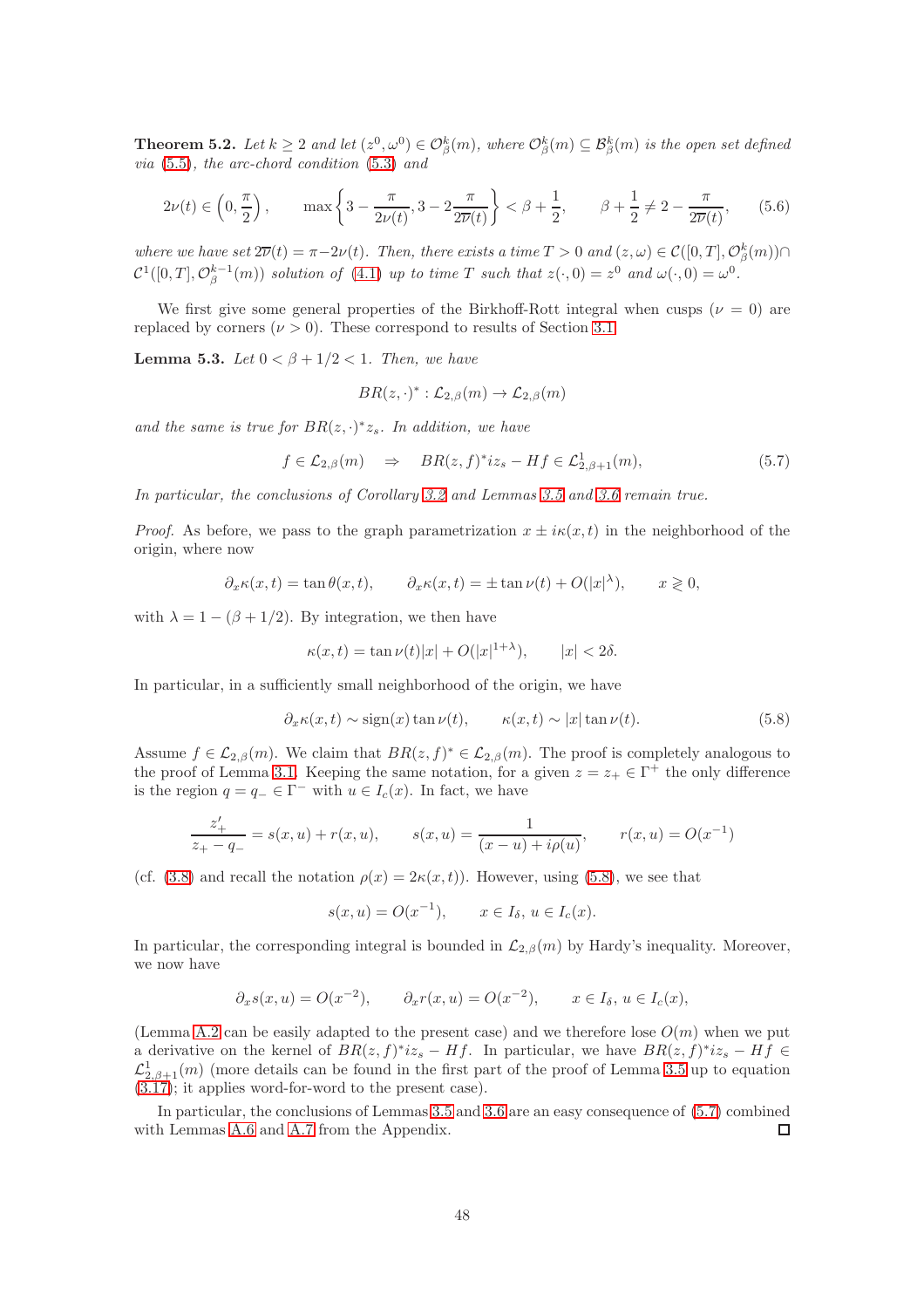<span id="page-48-0"></span>**Lemma 5.4.** Let  $0 < \beta + 1/2 < 1$ . In general, when  $f \in H^1_\beta(m)$ , we only have

 $BR(z, f)^* \in \mathcal{L}^1_{2,\beta+1}(m).$ 

However, when  $f \in \mathcal{L}^1_{2,\beta}(m)$  we have

$$
BR_{-1}(z, f)^* \in \mathcal{L}_{2,\beta}^1(m), \qquad BR(z, f)^* \in H_{\beta}^1(m).
$$

More generally, we have  $BR_{-k}(z, f)^* \in \mathcal{L}_{2,\beta}^k(m)$  provided  $f \in \mathcal{L}_{2,\beta}^k(m)$  where

$$
\partial_s BR_{-k}(z, f)^* = z_s BR_{-k+1}(z, D_s f)^*, \qquad k \ge 1.
$$

Similarly, when  $f \in \mathcal{L}_{2,\beta+k}^k(m)$ , we have  $BR(z, f)^* \in \mathcal{L}_{2,\beta+k}^k(m)$ .

Proof. Integration by parts gives

$$
BR(z,f)_{s}^{*} = z_{s} BR(z, D_{s} f)^{*} + \frac{z_{s}(\alpha)}{2\pi i z(\alpha)} \left( \frac{f(-\alpha_{*}^{-})}{z_{s}(-\alpha_{*}^{-})} - \frac{f(\alpha_{*}^{+})}{z_{s}(\alpha_{*}^{+})} + \frac{f(\alpha_{*}^{-})}{z_{s}(\alpha_{*}^{-})} - \frac{f(-\alpha_{*}^{+})}{z_{s}(-\alpha_{*}^{+})} \right),
$$

where we have used the notation  $f(\alpha^+_{*}) := \lim_{\alpha \nearrow \alpha_{*}} f(\alpha)$  resp.  $f(\alpha^+_{*}) := \lim_{\alpha \searrow \alpha_{*}} f(\alpha)$  etc.

Assume e.g. that  $f$  is odd w.r.t.  $x$ -axis. Then, we have

$$
\left(\frac{f(-\alpha_*^-)}{z_s(-\alpha_*^-)} - \frac{f(\alpha_*^+)}{z_s(\alpha_*^+)}\right) + \left(\frac{f(\alpha_*^-)}{z_s(\alpha_*^-)} - \frac{f(-\alpha_*^+)}{z_s(-\alpha_*^+)}\right) = 2i(f(\alpha_*^+) + f(\alpha_*^-))\sin\nu
$$

where we have used that

 $z_s(-\alpha_*^{\pm}) = -e^{\pm i\nu}, \qquad z_s(\alpha_*^{\pm}) = e^{\pm i\nu}.$ 

In particular, the remaining term vanishes if and only if  $f(\alpha^+_*) + f(\alpha^-_*) = 0$  or  $\nu = 0$ .

In particular, when  $f \in \mathcal{L}_{2,\beta}^1(m)$ , boundary terms coming from the integration limits vanish regardless of any symmetry assumptions as  $f = O(m^{1-(\beta+1/2)})$ . The same is true when  $f \in$  $\mathcal{L}_{2,\beta+1}^1(m)$ , since a correction (cf. equation [\(3.14\)](#page-11-1)) is necessary when integrating by parts and  $zf \in \mathcal{L}_{2,\beta}^{1}(m).$  $\Box$ 

**Remark 5.5.** Assume  $\omega \in H^2_{\beta,0}(m)$ . Then, using symmetry and the proof of Lemma [5.4,](#page-48-0) it is not difficult to see that

$$
BR(z,\omega)_{ss}^* = 4\omega_s(\alpha_*)\sin 2\nu\frac{z_s^2}{2\pi z} + \mathcal{L}_{2,\beta}(m),
$$

which without further cancellations only implies  $\theta_{ts} \in \mathcal{L}_{2,\beta+1}(m)$ . This is why the additional assumption  $\omega_s(\alpha_*) = 0$  (i.e.  $\omega \in \mathcal{L}_{2,\beta}^2(m)$ ) is necessary.

The results of Section [4.1](#page-28-1) can be summarized in the following lemma:

<span id="page-48-1"></span>**Lemma 5.6.** Let  $k \geq 2$  and let

$$
\|\omega\|_{\mathcal{L}_{2,\beta+\left(k-1\right)}^{k+1}(m)} + \|\theta\|_{H_{\beta+k}^{k+1}(m)} + \|\log|z_{\alpha}|\|_{H_{\beta+k-1}^{k}(m)} + \|z\|_{\mathcal{F}} < \infty
$$

Then, we have  $z_t \in H^{k+1}_{\beta+(k-1),0}(m)$  and the relation [\(4.17\)](#page-29-1) holds. More precisely, we can write

$$
z_t^* = -zb + \mathcal{L}_{2,\beta+(k-1)}^{k+1}(m),
$$

where  $b$  is the continuous linear functional defined in  $(5.5)$ . In particular, we have

$$
\theta_t = \Im(z_s^2)b + \mathcal{L}_{2,\beta+(k-1)}^k(m), \qquad \varphi_s = -\Re(z_s^2)b + \mathcal{L}_{2,\beta+(k-1)}^k(m). \tag{5.9}
$$

In other words  $\theta_t$  and  $\varphi_s = (\log |z_\alpha|)_t$  belong to  $H^k_{\beta+(k-1)}(m)$  and we can write

<span id="page-48-2"></span>
$$
\theta_{ts} = H(\varphi_{ss}) + \mathcal{R}, \qquad \mathcal{R} \in H^k_{\beta+k}(m). \tag{5.10}
$$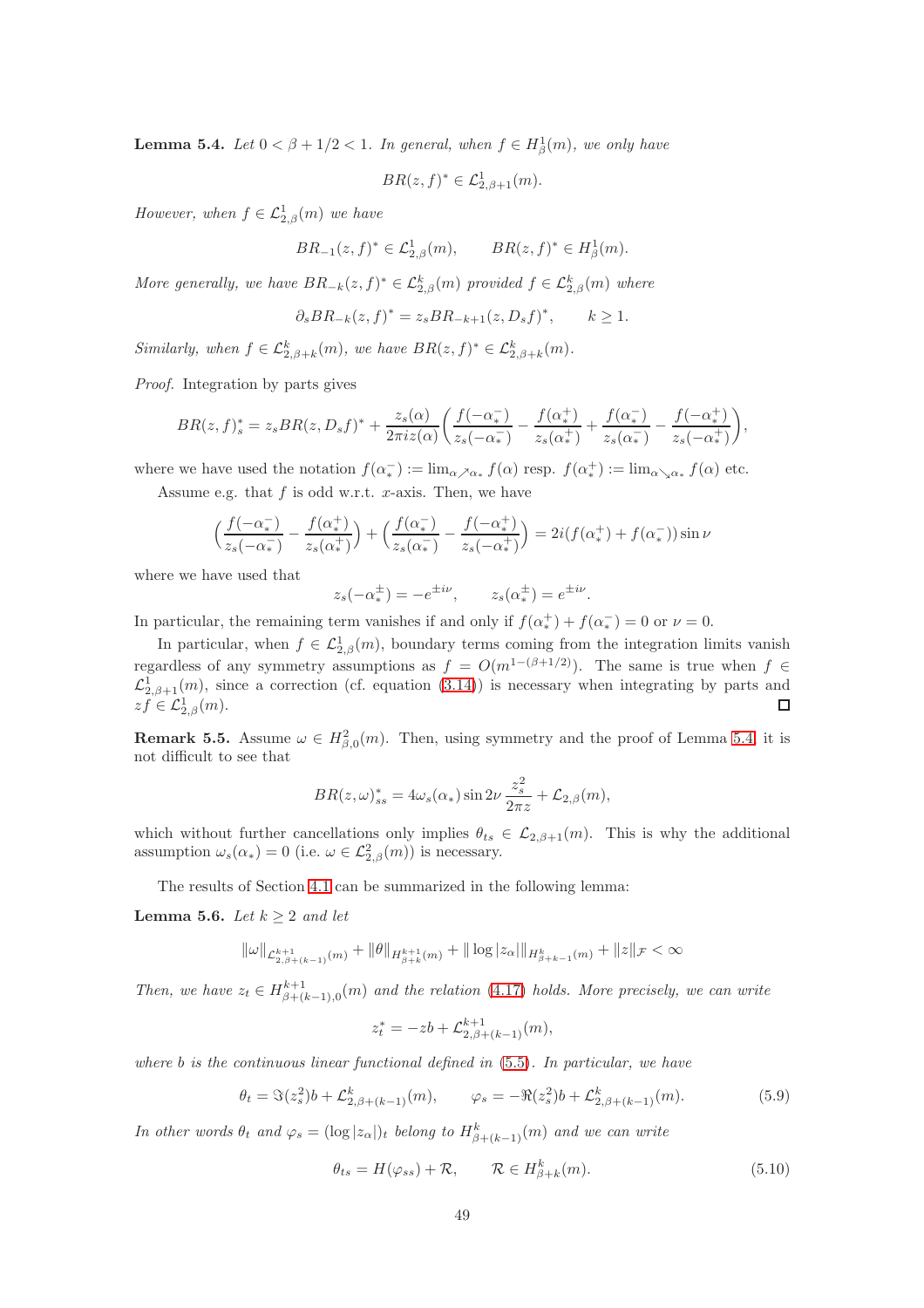Moreover, there exists a unique  $\omega_t \in \mathcal{L}_{2,\beta+(k-2)}^k(m)$  solution of [\(4.31\)](#page-32-1), which further implies

$$
\sigma \in H^{k+1}_{\beta+(k-1),0}(m), \qquad \sigma \sim m,
$$

where the lower bound holds if and only if  $b \neq 0$ . Furthermore, we have  $\varphi_{st} \in H^k_{\beta+(k-1)}(m)$  and

$$
\sigma_t = O(m).
$$

*Proof.* Let  $k = 2$ . Since  $\omega \in \mathcal{L}_{2,\beta+1}^3(m)$ , we use formula [\(3.10\)](#page-10-2) to write

$$
z_t^* = -b_0(\omega) - zb_1(\omega) + BR_{-2}(z, \omega)^*,
$$

where complex-valued continuous linear functionals  $b_i(\omega)$  have been defined in [\(3.11\)](#page-10-0). By symmetry, we have  $b_0(\omega) = 0$  and  $b := b_1(\omega) \in \mathbb{R}$ , hence

<span id="page-49-0"></span>
$$
z_t^* = -zb + \mathcal{L}_{2,\beta+1}^3(m) \tag{5.11}
$$

as required. Since  $z_{ts}^* z_s = \varphi_s - i\theta_t$ , we have

$$
\theta_t = \Im(z_s^2)b + \mathcal{L}_{2,\beta+1}^2(m), \qquad \varphi_s = -\Re(z_s^2)b + \mathcal{L}_{2,\beta+1}^2(m).
$$

In particular,  $\theta_t$  has a jump when crossing  $\alpha = \pm \alpha_*$  whenever  $b \neq 0$ . On the other hand, formula [\(5.10\)](#page-48-2) follows as in the proof of Lemma [4.5](#page-29-0) (see also Lemma [5.3\)](#page-47-2).

To find  $\omega_t$ , we need to invert

<span id="page-49-3"></span>
$$
\omega_t + 2BR(z, \omega_t) \cdot z_s = F,\tag{5.12}
$$

where recall that  $F \equiv F(z, \omega)$  is given by  $F(z, \omega) = -2[(BR(z, \omega)_t - BR(z, \omega_t)] \cdot z_s$  and that

$$
BR(z, \omega)_t^* - BR(z, \omega_t)^* = [z_t, BR(z, \cdot)^*]D_s \omega - iBR(z, \omega \theta_t)^*
$$

cf. [\(4.27\)](#page-31-0). We claim that

<span id="page-49-4"></span>
$$
F = c\Re(z_s z) + \mathcal{L}_{2,\beta}^2(m). \tag{5.13}
$$

Indeed, since  $\omega \theta_t \in \mathcal{L}_{2,\beta}^2(m)$  we can write

<span id="page-49-1"></span>
$$
-iz_s BR(z, \omega \theta_t)^* = izz_s b_1(\omega \theta_t) + z_s BR_{-2}(z, \omega \theta_t)^* z_s
$$
  
= 
$$
-zz_s \Im b_1(\omega \theta_t) + \mathcal{L}_{2,\beta}^2(m)
$$
 (5.14)

(the first-order correction term  $b_0(\omega\theta_t)$  and the real part of  $b_1(\omega\theta_t)$  vanish by symmetry since  $\omega\theta_t$ is even w.r.t. both axes). As for the commutator, we have

$$
BR(z, D_s\omega)^* = -b_0(D_s\omega) + BR_{-1}(z, D_s\omega)^*,
$$

respectively

$$
BR(z, ztDs\omega)^* = -b0(ztDs\omega) - zb1(ztDs\omega) + BR-2(z, ztDs\omega)^*,
$$

where by symmetry we have  $b_0(z_tD_s\omega) = 0$  and  $\Im b_1(z_tD_s\omega) = 0$  (recall that the real part of  $z<sub>t</sub>D<sub>s</sub>\omega$  is odd, while the imaginary is even w.r.t. both axis). In particular, using [\(5.11\)](#page-49-0) and the fact that  $b = b_1(\omega) = b_0(D_s\omega)$ , we obtain

<span id="page-49-2"></span>
$$
z_s[z_t, BR(z, \cdot)^*]D_s \omega = z^* z_s |b_1(\omega)|^2 + z z_s b_1(z_t D_s \omega) + \mathcal{L}_{2,\beta}^2(m), \tag{5.15}
$$

since  $\omega \in \mathcal{L}_{2,\beta+1}^3(m)$ . Taking the real part of [\(5.14\)](#page-49-1) resp. [\(5.15\)](#page-49-2), we obtain

$$
\frac{F}{2} = \Re(z_s z)(\Im b_1(\omega \theta_t) - \Re b_1(z_t D_s \omega)) - z \cdot z_s |b_1(\omega)|^2 + \mathcal{L}_{2,\beta}^2(m).
$$

Since

<span id="page-49-5"></span>
$$
z_{s}z = (z \cdot z_{s})z_{s}^{2} + (z \cdot z_{s}^{\perp})iz_{s}^{2}, \qquad z_{s}z^{*} = z \cdot z_{s} - iz \cdot z_{s}^{\perp}, \qquad z \cdot z_{s}^{\perp} \in \mathcal{L}_{2,\beta}^{2}(m) \tag{5.16}
$$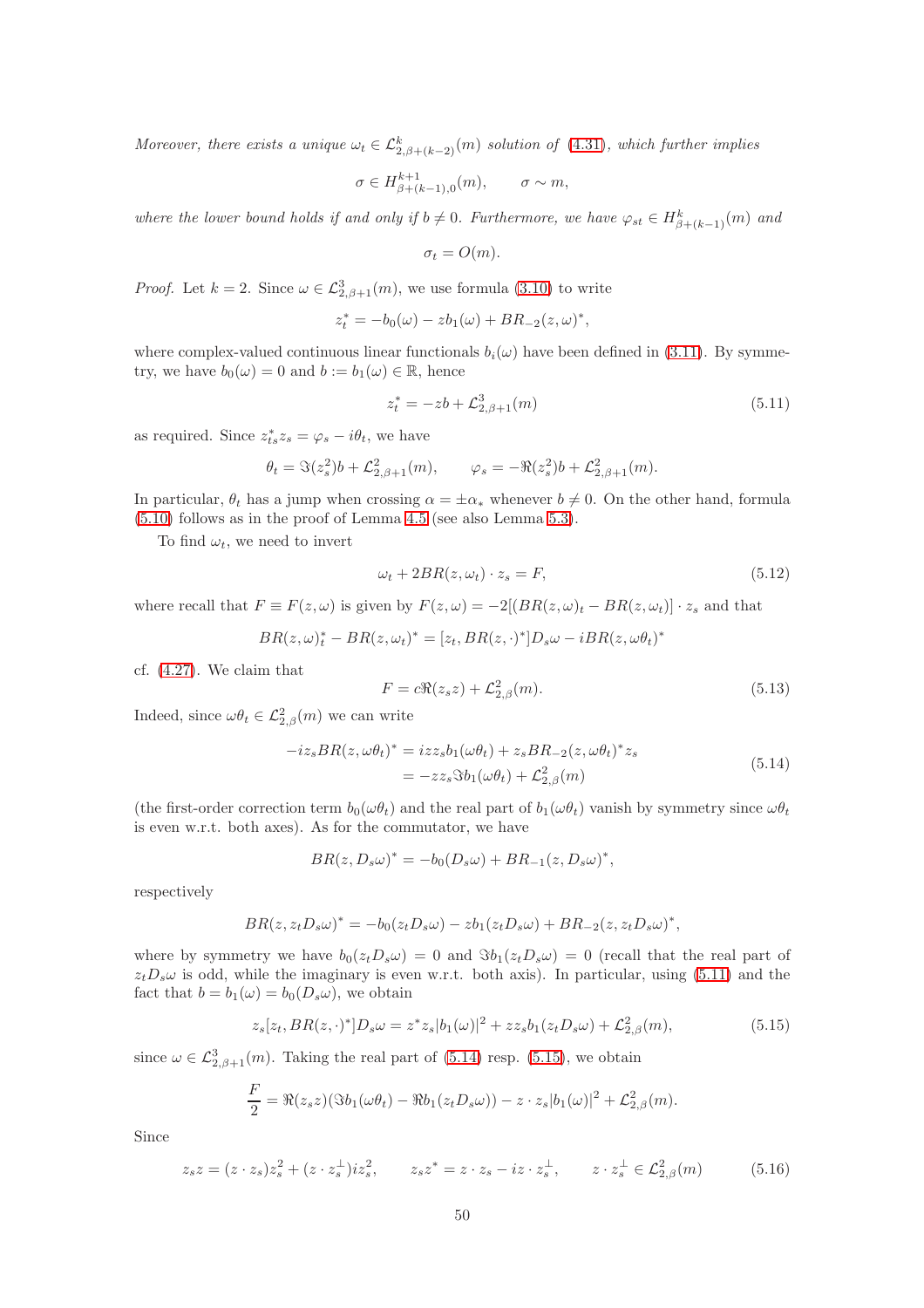we can further write

<span id="page-50-0"></span>
$$
z \cdot z_s = \Re(z_s z) \frac{1}{\cos 2\nu} + \frac{z \cdot z_s}{\cos 2\nu} (\cos 2\nu - \Re(z_s^2)) + \mathcal{L}_{2,\beta}^2(m). \tag{5.17}
$$

Noting that  $\Re(z_s^2)$  is continuous with value cos 2ν at  $\alpha = \pm \alpha_*,$  we conclude that

$$
\frac{c}{2} = \Im b_1(\omega \theta_t) - \Re b_1(z_t D_s \omega) - \frac{1}{\cos 2\nu} b^2
$$

In particular, by Theorem [6.7](#page-62-0) below, there exists  $\omega_t \in \mathcal{L}^1_{2,\beta-1}(m)$  a unique solution of [\(5.12\)](#page-49-3). Moreover, we must have

$$
-\Re b_1(\omega_t) = \frac{c}{2}
$$

(this follows from [\(5.12\)](#page-49-3), since  $BR(z, \omega_t) \cdot z_s = -\Re(zz_s)b_1(\omega_t) + \mathcal{L}_{2,\beta-1}^1(m)).$ 

The derivative of  $\omega_t$  satisfies

$$
\omega_{ts} - 2BR(z, \omega_{ts}) \cdot z_s = F_s - F_1,
$$

with  $F_1$  as in [\(4.33\)](#page-33-1). Since  $\omega_{ts} \in \mathcal{L}_{2,\beta-1}(m)$  is even w.r.t. both axis, we have  $b_0(\omega_{ts}) = 0$  and therefore

$$
F_1 = -\Re b_0(D_s \omega_t)\Re(z_s^2) + \mathcal{L}_{2,\beta-1}(m).
$$

In order to show that  $\partial_s F_1 \in \mathcal{L}_{2,\beta}(m)$ , we write  $F_1 = I_1 + I_2$ , with  $I_1$ ,  $I_2$  as in [\(4.34\)](#page-33-2). We have

$$
I_1 = \Re\left(\frac{1}{2\pi i}\int_{-\pi}^{\pi} \left(\frac{z_s(\alpha)}{z_s(\alpha')} + 1\right) \omega_{ts}(\alpha') \left(\frac{z_s(\alpha)}{z(\alpha) - z(\alpha')} - \frac{1}{\alpha - \alpha'}\right) ds_{\alpha'}\right) + \frac{1}{2\pi} \int_{-\pi}^{\pi} \Im\left(\frac{z_s(\alpha)}{z_s(\alpha')} + 1\right) \frac{\omega_{ts}(\alpha')}{\alpha - \alpha'} ds_{\alpha'},
$$

where we can put a derivative on the kernel of the first term to conclude  $\mathcal{L}_{2,\beta}(m)$  provided  $\omega_{ts} \in \mathcal{L}_{2,\beta-1}(m)$ . Similarly, the derivative of the second term belongs to  $\mathcal{L}_{2,\beta}(m)$ . In fact, the only problematic region is  $\alpha \sim \alpha'$ , but there

$$
\Im\left(\frac{z_s(\alpha)}{z_s(\alpha')}+1\right) = \Im(z_s(\alpha)z_s^*(\alpha')) = \Im((z_s(\alpha)-z_s(\alpha'))z_s^*(\alpha'))
$$

$$
= \theta_\alpha(\alpha')(\alpha-\alpha') + O(m(\alpha)^{-(\lambda+2)}|\alpha-\alpha'|^2)
$$

where  $\lambda = 1 - (\beta + 1/2)$  and we are finished. As for  $I_2$ , we have  $z_s D_s \omega_t - \omega_{ts} = -i \omega_t \theta_s$  $\mathcal{L}^1_{2,\beta-\lambda}(m) \subseteq \mathcal{L}^1_{2,\beta}(m)$ , hence  $\partial_s I_2 \in \mathcal{L}^1_{2,\beta}(m)$ .

In particular, we have  $F_s - F_1 \in \mathcal{L}_{2,\beta}^1(m)$  and therefore there exists a  $\phi \in \mathcal{L}_{2,\beta}^1(m)$  such that

$$
\phi + 2BR(z, \phi) \cdot z_s = F_s - F_1.
$$

By uniqueness, we have  $\phi = \omega_{ts}$  and we are done.

Once  $\omega_t \in \mathcal{L}_{2,\beta}^2(m)$  has been constructed, it is not difficult to see that  $\sigma \in H_{\beta,0}^2(m)$ ; in fact combining equation [\(2.14\)](#page-5-0) with [\(4.27\)](#page-31-0) and [\(4.37\)](#page-33-3), then taking the negative of the imaginary part of  $(5.14)$  resp.  $(5.15)$  we conclude

$$
\sigma = \Im(z_s z) \left( \Re b_1(\omega_t) + \Im b_1(\omega \theta_t) - \Re b_1(z_t D_s \omega) \right) - z \cdot z_s^{\perp} b^2 + \mathcal{L}_{2,\beta}^2(m)
$$
  
\n
$$
= b^2 \left( \frac{1}{\cos 2\nu} \Im(z_s z) - z \cdot z_s^{\perp} \right) + \mathcal{L}_{2,\beta}^2(m)
$$
  
\n
$$
= b^2 z \cdot z_s \frac{\Im(z_s^2)}{\cos 2\nu} + b^2 z \cdot z_s^{\perp} \left( \frac{\Re(z_s^2)}{\cos 2\nu} - 1 \right) + \mathcal{L}_{2,\beta}^2(m)
$$
\n(5.18)

In particular, we have

$$
\sigma = b^2 z \cdot z_s \frac{\Im(z_s^2)}{\cos 2\nu} + O(m^{1+\lambda}), \qquad \lambda = 1 - (\beta + 1/2).
$$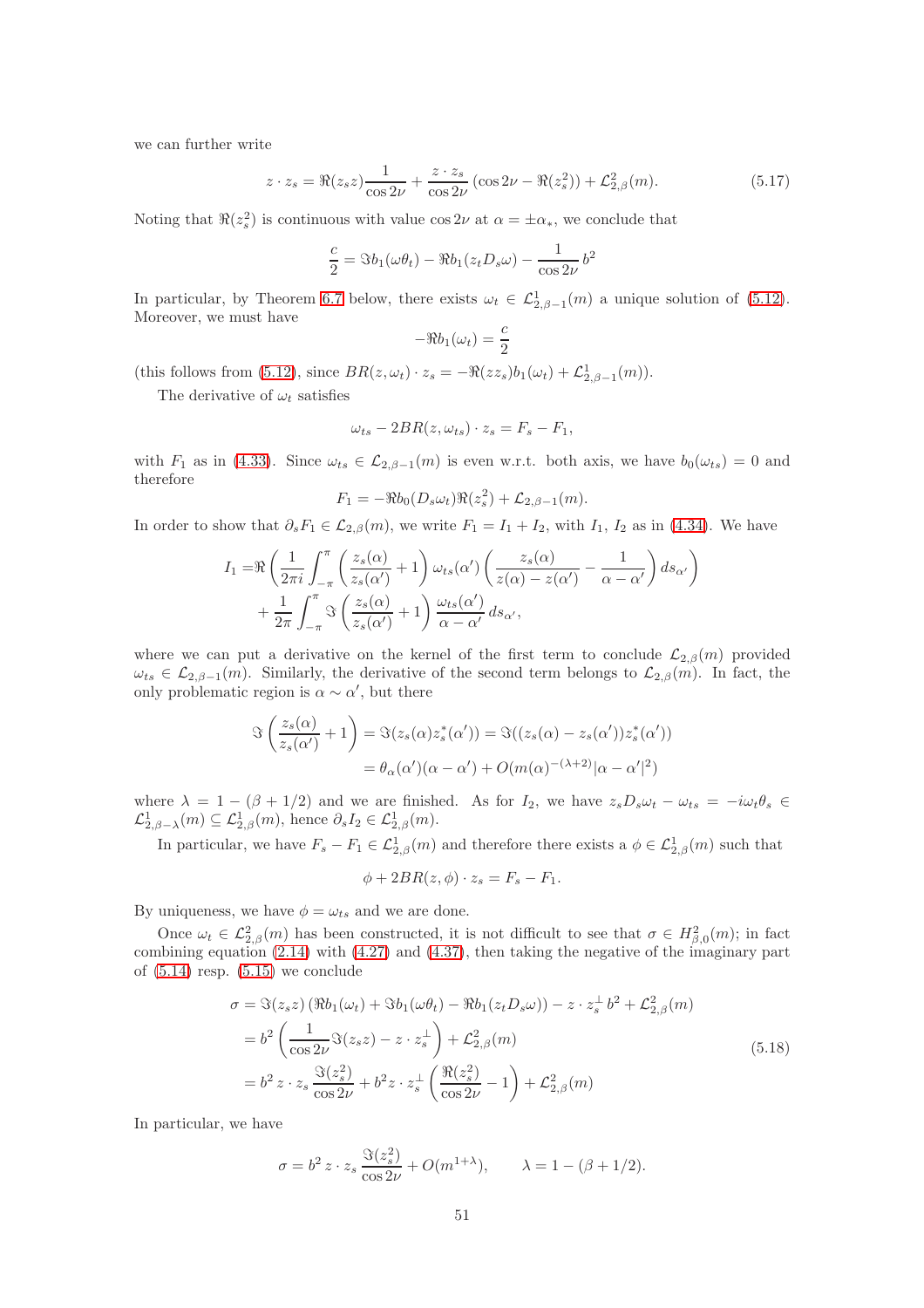In order to show  $\partial_s^3 \sigma \in \mathcal{L}_{2,\beta+1}(m)$ , we can proceed as in Lemma [4.8.](#page-33-0) We omit the details.

Moreover, it is a matter of straightforward calculation to show that  $\varphi_{st} \in H^2_{\beta+1}(m)$  holds (recall that the time derivative of  $\varphi_s$  is given by [\(4.10\)](#page-27-6)).

It remains to show that

<span id="page-51-0"></span>
$$
\sigma_t = O(m). \tag{5.19}
$$

First note that

$$
z_{tt} = \sigma z_s^{\perp} \in H^3_{\beta+1,0}(m), \qquad \theta_{tt} = \sigma_s - 2\varphi_s \theta_t \in H^2_{\beta+1}(m).
$$

(cf. proof of Lemma [4.10](#page-35-3) for the details on the derivation of the formulas). In these formulas, using the equation for  $\sigma$ , it is not difficult to see that we can write

<span id="page-51-3"></span>
$$
z_{tt} = izb^2 \frac{\Im(z_s^2)}{\cos 2\nu} + \mathcal{L}_{2,\beta}^2(m). \tag{5.20}
$$

If we can show the following version of the auxiliary Lemma [4.11](#page-35-1)

<span id="page-51-1"></span>
$$
[BR(z, \omega)_{tt}^* - BR(z, \omega_t)_{t}^*] = O(m), \qquad (5.21)
$$

with the tangential component continuous and of the form

<span id="page-51-2"></span>
$$
[BR(z,\omega)_{tt}^* - BR(z,\omega_t)_{t}^*] \cdot z_s = c\Re(z_s z) + \mathcal{L}_{2,\beta-1}^1(m)
$$
\n(5.22)

for some  $c \in \mathbb{R}$ , Theorem [6.7](#page-62-0) below implies there exists  $\omega_{tt} \in \mathcal{L}^1_{2,\beta-1}(m)$ , a solution of

$$
\omega_{tt} + 2BR(z, \omega_{tt}) \cdot z_s = G,
$$

where

$$
G = -2[(BR(z, \omega_t) \cdot z_s)_t - BR(z, \omega_{tt}) \cdot z_s] + F_t
$$
  
= -2\theta\_t \sigma + \omega \theta\_t^2 - 2[BR(z, \omega\_t)\_t - BR(z, \omega\_{tt})] \cdot z\_s - 2[BR(z, \omega)\_t - BR(z, \omega\_t)]\_t \cdot z\_s \t (5.23)  
= c\Re(z\_s z) + \mathcal{L}\_{2,\beta-1}^1(m)

for some (possibly different)  $c \in \mathbb{R}$ , cf. the proof of Lemma [4.12.](#page-35-0)

Once  $\omega_{tt} \in \mathcal{L}_{2,\beta-1}^1(m)$  has been constructed, the estimate [\(5.19\)](#page-51-0) follows combining the proof of Lemma [4.13](#page-36-3) with the estimate [\(5.21\)](#page-51-1), then using the formula [\(3.10\)](#page-10-2) together with symmetry assumptions on  $BR(z, \omega_{tt})^*$ . Note that any function that belongs to  $\mathcal{L}_{2,\beta-1}^1(m)$  must be  $O(m^{1+\lambda})$ . We omit further details.

Finally, let us give some details on [\(5.21\)](#page-51-1) and [\(5.22\)](#page-51-2). Writing the left hand-side of [\(5.21\)](#page-51-1) as in the proof of Lemma [4.11,](#page-35-1) it is not difficult to see that

$$
BR(z,\omega)_{tt}^* - BR(z,\omega_t)_t^* = z_{tt} BR(z,D_s\omega)^* + c_1 z^* + c_2 z + \mathcal{L}_{2,\beta-1}^1(m).
$$

In particular, the estimate  $(5.21)$  is straightforward. As for the estimate  $(5.22)$ , we proceed as in the proof of [\(5.13\)](#page-49-4) to conclude

$$
[BR(z,\omega)_{tt}^* - BR(z,\omega_t)_{t}^*] \cdot z_s = -\Re(izz_s)b^3 \frac{\Im(z_s^2)}{\cos 2\nu} + c\Re(z_s^2) + \mathcal{L}_{2,\beta-1}^1(m),
$$

for some  $c \in \mathbb{R}$ , where we have used [\(5.20\)](#page-51-3). However, using [\(5.16\)](#page-49-5) and [\(5.17\)](#page-50-0) we see that actually

$$
-\Re(izz_s)\frac{\Im(z_s^2)}{\cos 2\nu} = \Re(z_s z)(\tan 2\nu)^2 + \mathcal{L}_{2,\beta-1}^1(m)
$$

and we are finished.

The lower-order contributions to the energy now read

$$
E_l(t)^2 := \|\theta\|_{H^2_{\beta+1}(m)}^2 + \|\log|z_\alpha|\|_{H^1_{\beta}(m)}^2 + \|\omega\|_{\mathcal{L}^2_{2,\beta}(m)}^2 + \|z\|_{\mathcal{F}}^2,
$$

 $\Box$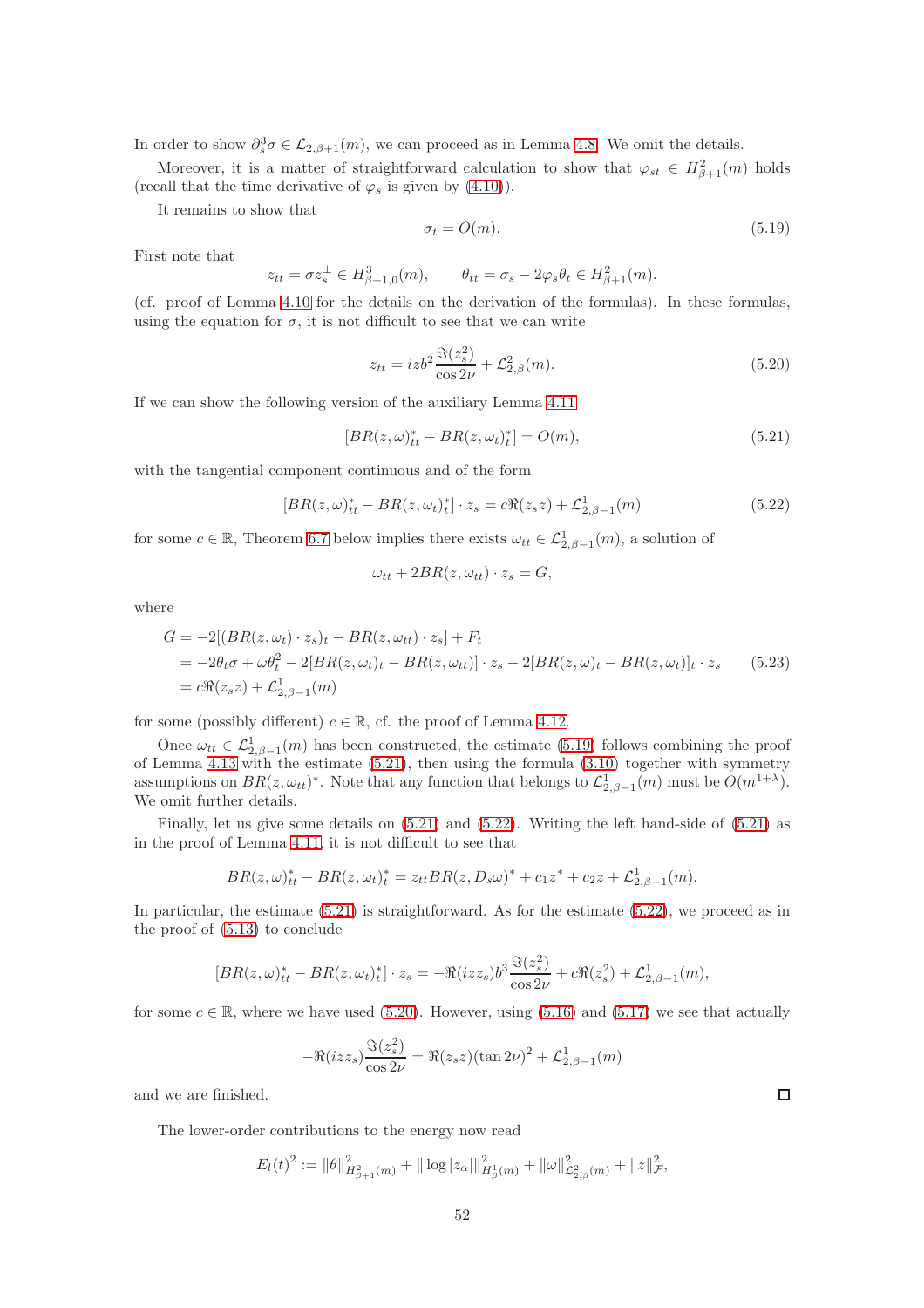with the higher order contributions being given by

$$
E_h^k(t)^2 := ||\sqrt{\sigma} \partial_s^{k+1} \theta||_{2,\beta+(k-1/2)}^2 + ||\Lambda^{1/2}(m^{\lambda+(k-1)} \partial_s^k \varphi_s)||_{2,\beta-\lambda+(k-1/2)}^2 + ||\partial_s^k \varphi_s||_{2,\beta+(k-1)}^2 + ||\partial_s^k \log |z_\alpha||_{2,\beta+(k-1)}^2,
$$

and  $\lambda$  chosen in such a way that  $-1/2 < (\beta - \lambda) + 1/2 < 0$ .

Given a sufficiently regular solution  $(z, \omega)$  of [\(4.1\)](#page-26-1) such that [\(5.6\)](#page-47-3) is satisfied, the energy functional defined as

$$
E_k(t)^2 = E_l(t)^2 + \sum_{i=2}^k E_h^i(t)^2, \qquad k \ge 2.
$$

satisfies an a-priori energy estimate of the type [\(4.49\)](#page-38-2). The proof is very similar to the proof of Lemma [4.14.](#page-38-3) Note that the analog of Lemma [4.4](#page-28-0) holds as well, i.e. we can replace the norm of  $\partial_s^k \omega_s$  by the norm of the corresponding  $\partial_s^k \varphi_s$ . The regularization of the evolution equations and the existence of solutions follow as in Sections [4.3](#page-41-7) and [4.4.](#page-44-1) We omit further details.

## 6 The inverse operator

In this section, we consider the invertibility properties of the singular integral operators

<span id="page-52-0"></span>
$$
\phi \mapsto \phi \pm 2BR(z, \phi) \cdot z_s \tag{6.1}
$$

in various weighted Sobolev spaces when the interface has cusps or corners. These correspond to solving the interior respectively exterior Neumann problem in  $\Omega$ . Indeed, let us introduce the notation

$$
S\phi := 2BR(z, \phi) \cdot z_s
$$

and let  $V\phi$  be the single-layer potential

$$
V\phi(z) := \frac{1}{\pi} \int_{\Gamma} \phi(\alpha) \log |z - z(\alpha)|^{-1} ds_{\alpha}, \quad z \in \mathbb{R}^2 \setminus \Gamma.
$$

It is known that  $V\phi$  is continuous when crossing the boundary, while its normal derivative exhibits a jump. More precisely, for  $z \in \Gamma \setminus \{z_*\}$  we have

$$
(I \pm S)\phi = \pm \partial_{n^{\pm}} V \phi,
$$

where  $\partial_{n^{\pm}}$  denotes the normal derivative of  $V\phi$  approaching Γ from the interior of  $\Omega$  or, respectively, of its complement  $\Omega^c$ , with the unit normal vector chosen to be inward directed. In particular, we have

$$
\partial_{n+}V\phi - \partial_{n-}V\phi = 2\phi.
$$

#### 6.1 Domain with cusp singularity

The invertibility properties of operators [\(6.1\)](#page-52-0) associated to a bounded, connected domain with exterior (or interior) cusp can be found in [\[39\]](#page-79-1). No symmetry assumptions are made and, using conformal maps, the operators [\(6.1\)](#page-52-0) are shown to be one-to-one and onto from  $\mathcal{L}_{p,\gamma+1}(m)$  to a strictly smaller subspace of  $\mathcal{L}_{p,\gamma+1}(m)$ , where the operator S is to be replaced by the correction

$$
S_{+1}\phi := 2BR_{+1}(z,\phi) \cdot z_s.
$$

To get some intuition about what the additional restrictions on the image look like see Lemma [3.8.](#page-18-0) For the necessary modifications to the conformal maps in the present setting (i.e. when  $\Omega$  is a union of two domains each with an outward cusp smoothly connected through the common tip) see [\[19\]](#page-78-1), where the operator, corresponding to the exterior Neumann problem here, is inverted on the subspace of  $\mathcal{L}_{p,\gamma}(m)$ -functions which are even with respect to the x-axis. Here, although not in full generality, we extend these results to  $H^1_{\gamma+k}(m)$  where  $k = 0, 1, 2$ . More precisely, we have: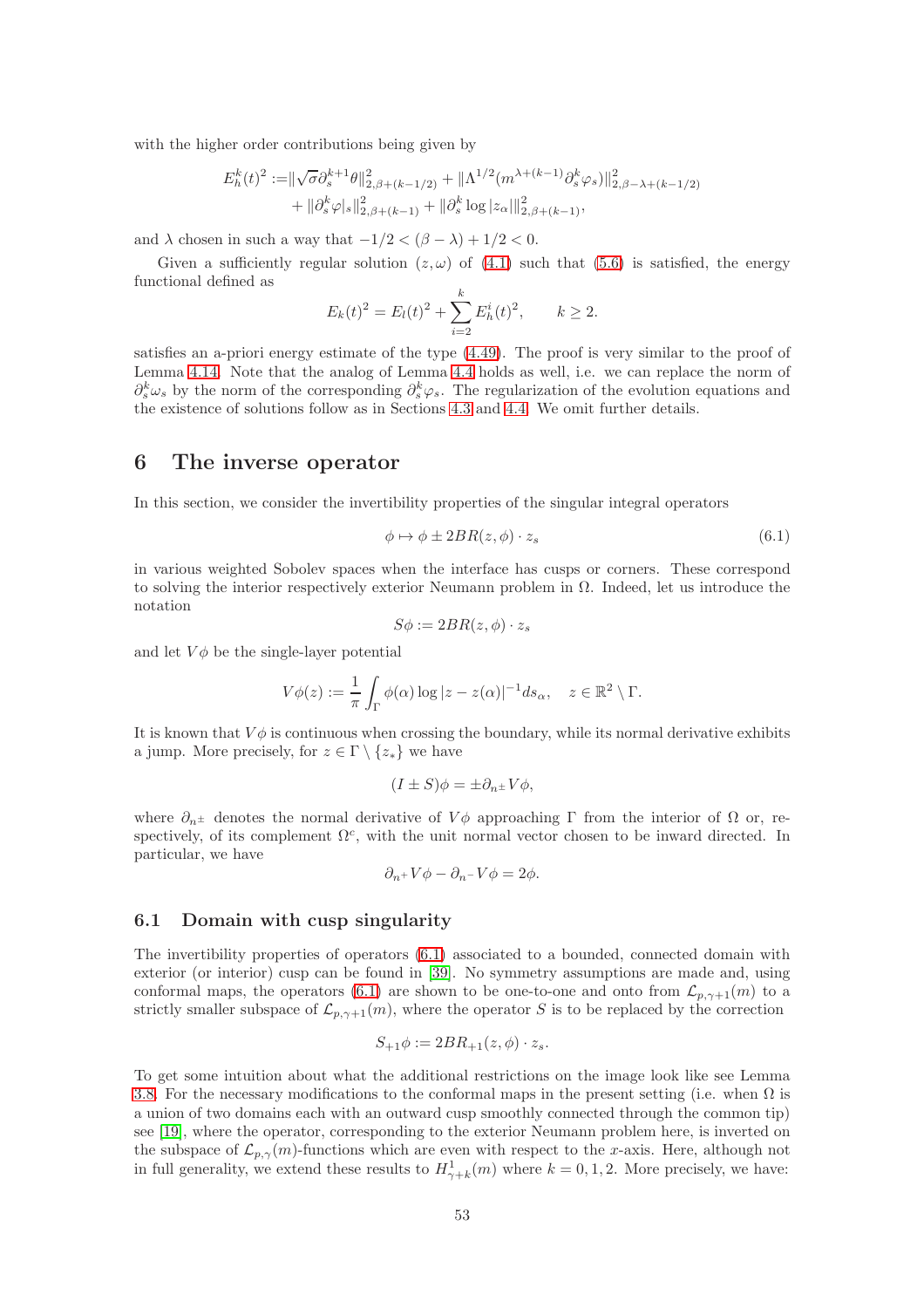<span id="page-53-0"></span>**Theorem 6.1.** Let  $0 < \gamma + 1/2 < 1$  where  $\gamma + 1/2 \neq \mu$ . Let  $c \in \mathbb{R}$  and let  $\psi \in \mathcal{L}^1_{2,\gamma}(m)$  odd or  $\psi \in H^1_\gamma(m)$  even with respect to both axes. Then, there exists a unique  $\phi \in \mathcal{L}^1_{2,\gamma}(m)$  odd respectively  $\phi \in H^1_\gamma(m)$  even with respect to both axes, solution of the interior resp. exterior Neumann problem, that is

$$
(I \pm S)\phi = \psi.
$$

Similarly, given  $\psi \in \mathcal{L}^1_{2,\gamma+k}(m)$  odd/even with respect to the x-axis with  $k=1,2$ , there exists a unique  $\phi \in \mathcal{L}^1_{2,\gamma+k}(m)$  of the same parity, solution of  $(I \pm S)\phi = \psi$ , where the operator S is to be replaced by  $S_{+1}$ , when  $k = 2$ . As long as it makes sense (i.e. for  $k = 0, 1$ ), we assume  $\int_{\Gamma} \psi ds = 0$ .

All the conclusions (under the corresponding assumptions) remain true if  $\psi \in \mathcal{L}_{2,\gamma+k-1}(m)$ (instead of  $\mathcal{L}_{2,\gamma+k}^1(m)$ ) and if  $\psi \in \mathbb{R} \oplus \mathcal{L}_{2,\gamma-1}(m)$  (instead of  $H^1_\gamma(m)$ ).

For brevity, we omit most of the details of the proof and refer the reader to [\[39\]](#page-79-1) (see also [\[19\]](#page-78-1)) instead. The uniqueness part is a consequence of the following Proposition, which we state without proof:

**Proposition 6.2.** Let  $0 < \gamma + 1/2 < 1$ . Then, the operators  $I \pm S$  are injective on  $\mathcal{L}_{2,\gamma}(m)$ . Similarly,  $I \pm S_{+1}$  are injective on  $\mathcal{L}_{2,\gamma+1}(m)$ .

Sketch of the proof of Theorem [6.1.](#page-53-0) The existence (and continuity of the inverse) part is based on the construction of suitable harmonic functions on  $\Omega$  respectively  $\Omega^c$ . More precisely, for say the exterior Neumann problem, we construct  $u^i, u^e$  such that  $u^e$  is harmonic at infinity and such that

$$
\begin{cases} \Delta u^e = 0 & \text{in } \Omega^c \\ \partial_n u^e = \psi & \text{on } \Gamma \setminus \{z_*\} \end{cases} \qquad \qquad \begin{cases} \Delta u^i = 0 & \text{in } \Omega \\ u^i = u^e & \text{on } \Gamma \setminus \{z_*\} \end{cases}
$$

In both cases, the normal derivatives  $\partial_n u^e$  and  $\partial_n u^i$  are considered with respect to to the outer unit normal of  $\Omega^c$  and  $\Omega$  respectively. By considering complex conjugates, it is enough to solve the corresponding Dirichlet problem. The details of the construction can be found in Propositions [6.3](#page-53-1) and [6.6](#page-60-0) below. Once  $u^i$  and  $u^e$  have been constructed, we set

$$
\phi := \frac{1}{2}(\psi + \partial_n u^i)
$$

and consider the harmonic mapping in  $\mathbb{R}^2 \setminus \Gamma$  defined via  $V\phi - u^e$  in  $\Omega^c$  respectively  $V\phi - u^i$  in Ω. This mapping can be harmonically extended to all of  $\mathbb{R}^2$  which proves that

$$
(I-S)\phi=\psi.
$$

We omit further details.

 $\Box$ 

#### 6.1.1 Construction of harmonic functions on Ω

<span id="page-53-1"></span>**Proposition 6.3.** Let  $0 < \gamma + 1/2 < 1$ . Then, for any  $\phi \in \mathcal{L}^2_{2,\gamma+k}(m)$  even with respect to the x-axis with  $k = 0, 1, 2$ , there exists a harmonic extension U of  $\phi$  to  $\Omega$ , i.e. a solution of

<span id="page-53-2"></span>
$$
\Delta U = 0, \qquad U\big|_{\Gamma} = \phi,\tag{6.2}
$$

such that

<span id="page-53-3"></span>
$$
\|\partial_n U\|_{\mathcal{L}^1_{2,\gamma+k}(m)} \lesssim \|\phi\|_{\mathcal{L}^2_{2,\gamma+k}(m)}.\tag{6.3}
$$

Before we prove Proposition [6.3,](#page-53-1) we define diffeomorphisms which map the connected components  $\Omega^{\pm} := \Omega \cap \mathbb{R}^2_{\pm}$  of  $\Omega$  to the unbounded strip-like domain  $\mathcal{G}$ , on which we subsequently solve the resulting elliptic problem (cf. [\[40\]](#page-79-2)). More precisely, we construct

$$
H_{\pm}^{-1}:\Omega^{\pm}\to\mathcal{G},
$$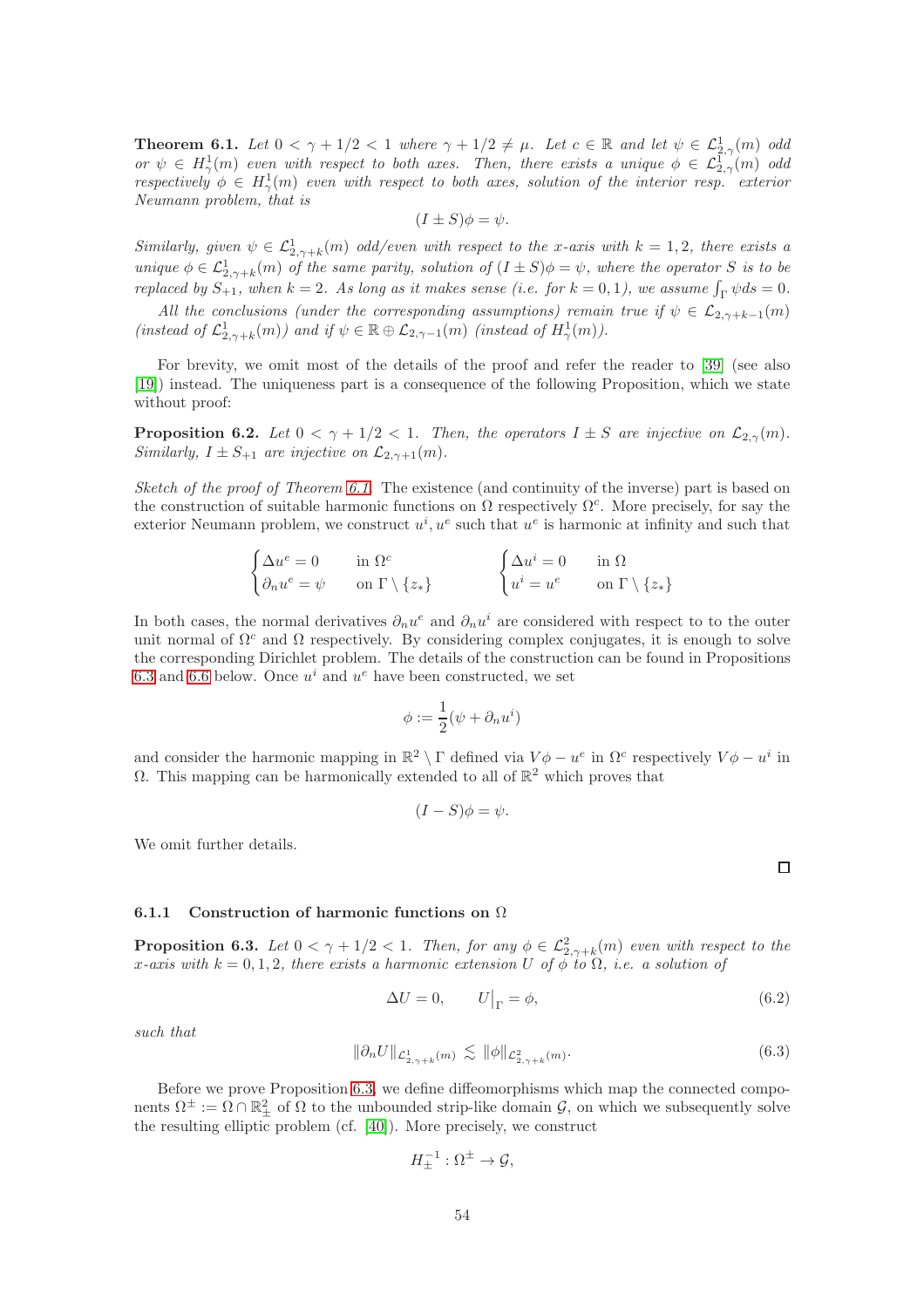where  $\mathcal{G} \cap \mathbb{R}^2$  is of class  $C^{3,\lambda}$  for some  $\lambda \in (0,1)$  and

$$
\mathcal{G} \cap \mathbb{R}^2_+ = \{ \tilde{x} + i\tilde{y} \, : \, \tilde{x} > 0, \, |\tilde{y}| < 1/2 \}.
$$

The same can be accomplished using conformal maps (cf. [\[39\]](#page-79-1)); first map  $\Omega$  to a bounded domain via the mapping  $z \to z^{-\mu}$ , then go over to G (basically) via an exponential map. However, these are too rigid for our purposes. Higher order boundary regularity requires control over a sufficient number of derivatives of  $x^{-(\mu+1)}\kappa(x)$ , which our current regularity assumptions [\(3.4\)](#page-8-2)-[\(3.5\)](#page-8-3) do not provide (in general we do not even have  $C^{1,\lambda}$ -boundary; to see how exactly these conditions come into play, cf. [\[19\]](#page-78-1)).

By possibly making  $\delta$  smaller, we may assume the interface can be parametrized as  $(x, \pm \kappa(x))$ for  $|x| < 4\delta$ . We concentrate on the left connected component  $\Omega^-$  and drop the subscript –. Let

$$
\Omega_{\delta} := \{ (x, y) \in \mathbb{R}^2 \, : \, -\delta < x < 0, \ |y| < \kappa(x) \}.
$$

On  $\Omega_{2\delta}$ , we define

$$
h^{-1}(x):=\int_{-2\delta}^x\frac{ds}{\rho(s)},\qquad h_2^{-1}(x,y):=\frac{y}{\rho(x)}
$$

and we set

$$
H^{-1}(x,y) := (h^{-1}(x), h_2^{-1}(x,y)), \quad (x,y) \in \Omega_{\delta}.
$$

More on the properties of the mapping  $h^{-1}$  and its inverse can be found in the Appendix following definition [\(A.9\)](#page-67-0) (where it is defined for the right connected component  $\Omega^+$ ).

Let  $\chi : \mathbb{R} \to [0, 1]$  be a smooth cut-off such that  $\chi \equiv 1$  when  $x \le -2\delta$  and  $\chi \equiv 0$  when  $x \ge -\delta$ . On  $\Omega \setminus \Omega_{\delta}$ , we define  $H^{-1}(x, y) := \chi(x)(x, y) + (1 - \chi(x))(h^{-1}(x), h^{-1}(x, y))$ . The first component of  $H^{-1}$  is then strictly monotonically increasing on its domain of definition (note that  $\chi' < 0$  on  $(-2\delta, -\delta)$ ). Moreover,  $H^{-1}$  is one-to-one and  $DH^{-1}(x, y)$  is invertible for all  $(x, y) \in \Omega$ .

It is a matter of straightforward calculation to see that under diffeomorphisms the Laplace operator transforms as

$$
(\Delta U)\circ H\quad\Rightarrow\quad \mathrm{div}(\mathbb{A}\nabla(U\circ H)),
$$

where

$$
\mathbb{A} \circ H^{-1} = \frac{1}{|\det DH^{-1}|} \; DH^{-1} (DH^{-1})^T
$$

is symmetric and positive definite. In fact, on  $\Omega_{\delta}$  we have

$$
DH^{-1}(x,y) = \frac{1}{\rho(x)} \begin{pmatrix} 1 & 0 \\ -\frac{\rho'(x)}{\rho(x)}y & 1 \end{pmatrix}, \qquad DH^{-1} \circ H(\tilde{x},\tilde{y}) = \frac{1}{h'(\tilde{x})} \begin{pmatrix} 1 & 0 \\ -\frac{h''(\tilde{x})}{h'(\tilde{x})}\tilde{y} & 1 \end{pmatrix}
$$

and therefore

$$
\mathbb{A}(\tilde{x}, \tilde{y}) = I + \frac{h''(\tilde{x})}{h'(\tilde{x})} \tilde{y} \begin{pmatrix} 0 & -1 \\ -1 & \frac{h''(\tilde{x})}{h'(\tilde{x})} \tilde{y} \end{pmatrix},
$$

where  $I$  is the identity matrix and the eigenvalues read

$$
\lambda_{\pm}(X(\tilde{x},\tilde{y})) = \left(\frac{X(\tilde{x},\tilde{y})}{2} \pm \sqrt{\frac{X(\tilde{x},\tilde{y})^2}{4} + 1}\right)^2, \quad X(\tilde{x},\tilde{y}) := \frac{h''(\tilde{x})}{h'(\tilde{x})}\tilde{y}.
$$

Since  $|X(\tilde{x}, \tilde{y})| = |\rho'(h(\tilde{x}))\tilde{y}| \le X_0 := \frac{1}{2}|\rho'(-\delta)|$ , we have

$$
\lambda_{-}(X_0)|u|^2 \le \langle u, \mathbb{A}u \rangle \le \lambda_{+}(X_0)|u|^2
$$

for any vector field u on  $\Omega_\delta$ . A similar estimate can be proved for  $\Omega \setminus \Omega_\delta$  as well (note that  $\mathbb{A} = I$ on  $\Omega \setminus \Omega_{2\delta}$ , we omit the details.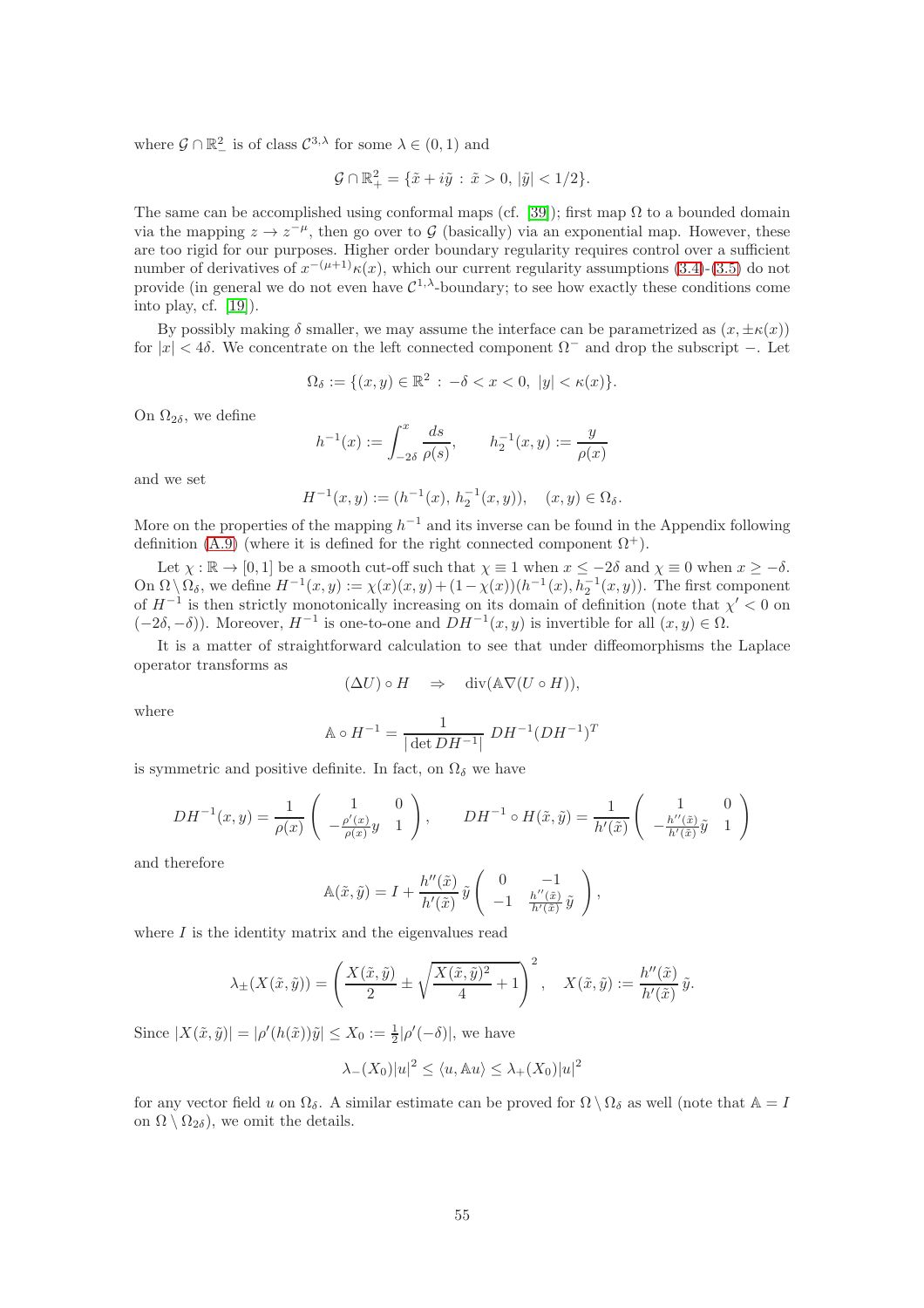#### Variational solutions on  $\mathcal G$

We look for weak solutions of the elliptic equation

<span id="page-55-3"></span>
$$
-div(\mathbb{A}\nabla u) = f \t\t in \mathcal{G}
$$
  
 
$$
u = 0 \t\t on \partial \mathcal{G}
$$
 (6.4)

in suitable weighted Sobolev spaces. Let  $\tilde{x}_0 \geq 1$  be fixed and let  $\tilde{m}$  be a smooth function on R such that

$$
\tilde{m}(\tilde{x}) = 1 + \tilde{x}_0, \quad \tilde{x} \le \tilde{x}_0, \qquad \tilde{m}(\tilde{x}) = 1 + \tilde{x}, \quad \tilde{x} \ge 2\tilde{x}_0
$$

and such that

$$
\tilde{m}(\tilde{x}_0) \le \tilde{m}(\tilde{x}), \qquad |\tilde{m}'(\tilde{x})| \le c, \qquad \forall \tilde{x} \in \mathbb{R}
$$

where  $c > 0$  is some absolute constant independent of  $\tilde{x}_0$ . We set

$$
\tilde{m}(\tilde{x}, \tilde{y}) := \tilde{m}(\tilde{x}), \qquad \forall (\tilde{x}, \tilde{y}) \in \mathcal{G},
$$

where we abuse the notation and use  $\tilde{m}$  to denote the resulting weight function on G as well. Let

$$
u \in H^{1,\gamma}(\mathcal{G}) \quad \Leftrightarrow \quad \tilde{m}^{\gamma} u \in H^1(\mathcal{G}), \quad \gamma \in \mathbb{R}
$$

and let  $H_0^{1,\gamma}(\mathcal{G})$  denote the closure of  $\mathcal{C}_c^{\infty}(\mathcal{G})$  in  $H^{1,\gamma}(\mathcal{G})$ . Then, it is not difficult to see that the Poincare inequality holds on  $H_0^{1,\gamma}(\mathcal{G})$ . More precisely, we have

$$
\|\tilde{u}\|_{L^2(\mathcal{G})} \lesssim \|\nabla \tilde{u}\|_{L^2(\mathcal{G})}, \quad \forall u \in H_0^{1,\gamma}(\mathcal{G}), \tag{6.5}
$$

where we have set  $\tilde{u} := \tilde{m}^{\gamma}u$  and the constant can be controlled in terms of  $\tilde{y}_0 := \sup_{(\tilde{x}, \tilde{y}) \in \mathcal{G}} |\tilde{y}|$ .

<span id="page-55-2"></span>**Lemma 6.4.** Let  $\gamma \in \mathbb{R}$ . Then, for suitably chosen  $\tilde{x}_0$  depending only on  $\gamma$  and the coefficients of A, the bilinear form

$$
a: H_0^{1,\gamma}(\mathcal{G}) \times H_0^{1,-\gamma}(\mathcal{G}) \to \mathbb{R}
$$

$$
a(u, v) := \int_{\mathcal{G}} A \nabla u \cdot \nabla v
$$

satisfies the assumptions of the Lax-Milgram Lemma (cf. Appendix, Lemma [A.15\)](#page-75-1). In particular, for any  $f \in (H_0^{1,-\tilde{\gamma}}(\mathcal{G}))'$ , there exists a unique  $u \in H_0^{1,\tilde{\gamma}}(\mathcal{G})$  such that

$$
a(u,v) = \langle f, v \rangle, \quad \forall v \in H_0^{1,-\gamma}(\mathcal{G}).
$$

Moreover, for  $k = 0, 1$  we have

<span id="page-55-1"></span>
$$
||u||_{H^{k+2,\gamma}(\mathcal{G})} \lesssim ||f||_{H^{k,\gamma}(\mathcal{G})}.
$$
\n(6.6)

*Proof.* We first show that  $a: H^{1,\gamma}(\mathcal{G}) \times H^{1,-\gamma}(\mathcal{G}) \to \mathbb{R}$  is continuous. Indeed, setting

$$
\tilde{u} := \tilde{m}^{\gamma} u, \qquad \tilde{v} = \tilde{m}^{-\gamma} v,
$$

we have, by definition  $\tilde{u}, \tilde{v} \in H^1(\mathcal{G})$  and

$$
||u||_{H^{1,\gamma}} = ||\tilde{u}||_{H^1}, \qquad ||v||_{H^{1,-\gamma}} = ||\tilde{v}||_{H^1}.
$$

Moreover, we have

<span id="page-55-0"></span>
$$
\mathbb{A}\nabla u \cdot \nabla v = \mathbb{A}\nabla \tilde{u} \cdot \nabla \tilde{v} + a_{11}\partial_{\tilde{x}}\tilde{m}^{\gamma}\partial_{\tilde{x}}\tilde{m}^{-\gamma}\tilde{u}\tilde{v} + \tilde{m}^{-\gamma}\partial_{\tilde{x}}\tilde{m}^{\gamma}\left(\vec{a}\cdot\nabla\tilde{u}\right)\tilde{v} + \tilde{m}^{\gamma}\partial_{\tilde{x}}\tilde{m}^{-\gamma}\tilde{u}\,\vec{a}\cdot\nabla\tilde{v},\tag{6.7}
$$

where we have set  $\vec{a} = (a_{11}, a_{12})$  and we have used that A is symmetric. Since

$$
a_{ij} \in L^{\infty}, \qquad \partial_{\tilde{x}} \tilde{m}^{\gamma} \partial_{\tilde{x}} \tilde{m}^{-\gamma} = -\gamma^2 \frac{\tilde{m}_{\tilde{x}}^2}{\tilde{m}^2} \in L^{\infty} \qquad \tilde{m}^{\mp \gamma} \partial_{\tilde{x}} \tilde{m}^{\pm \gamma} = \pm \gamma \frac{\tilde{m}_{\tilde{x}}}{\tilde{m}} \in L^{\infty},
$$

the estimate [\(A.22\)](#page-75-2) follows from Lemma [A.15](#page-75-1) in the Appendix.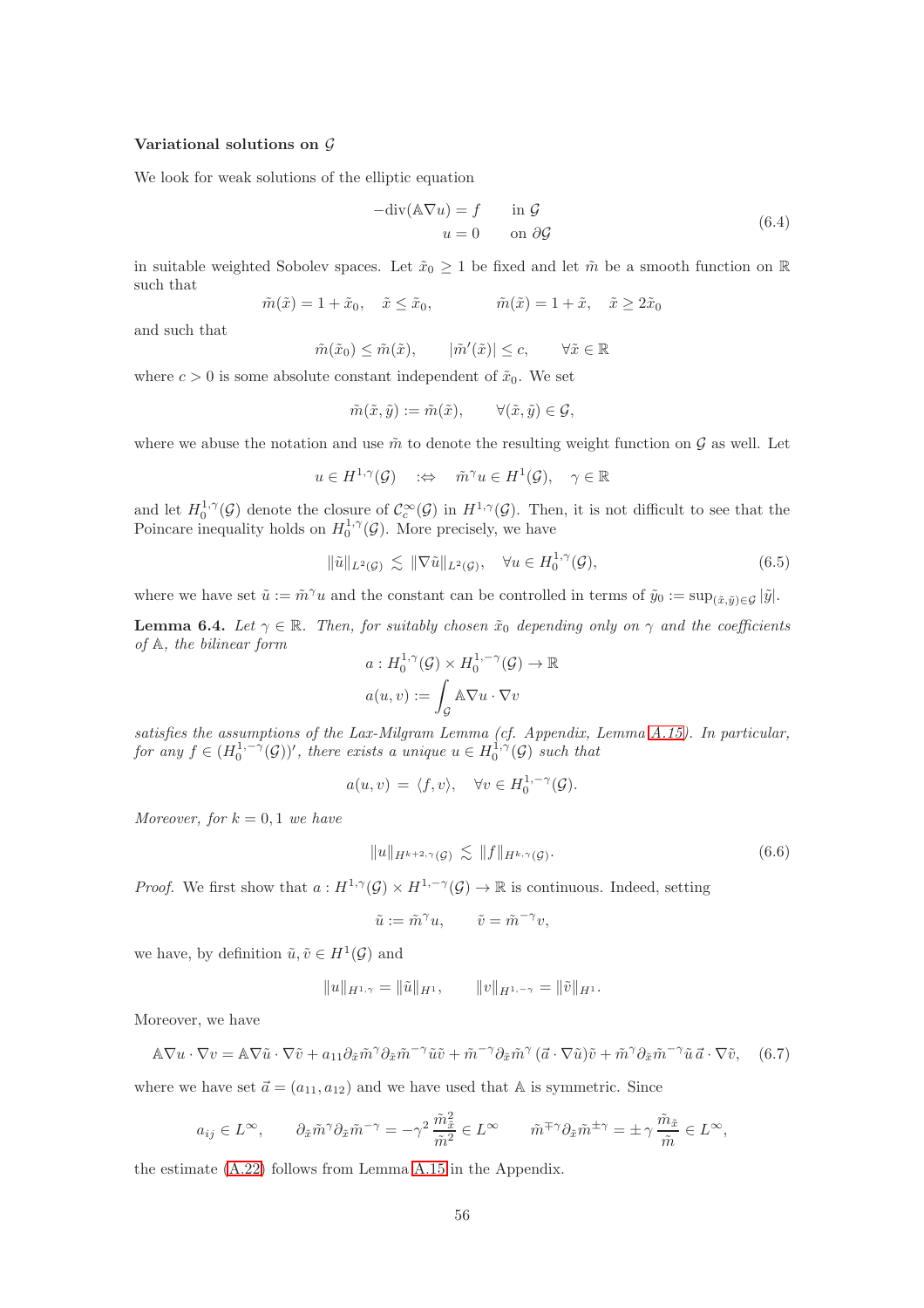We now show that  $a: H_0^{1,\gamma}(\mathcal{G}) \times H_0^{1,-\gamma}(\mathcal{G}) \to \mathbb{R}$  is coercive. More precisely, we only prove estimate [\(A.23\)](#page-75-3) in Lemma [A.15,](#page-75-1) and the other one follows analogously. Let  $u \in H_0^{1,\gamma}(\mathcal{G})$  be fixed and let

$$
v := \tilde{m}^{2\gamma} u \in H_0^{1,-\gamma}(\mathcal{G}).
$$

Then  $\tilde{v} = \tilde{u}$ , the mixed terms in [\(6.7\)](#page-55-0) cancel out and

$$
a(u, v) = a(\tilde{u}, \tilde{u}) - \gamma^2 \int_{\mathcal{G}} \frac{1}{\tilde{m}^2} \tilde{m}_{\tilde{x}}^2 a_{11} |\tilde{u}|^2.
$$

Since A is symmetric and positive-definite, we know

$$
a(\tilde{u}, \tilde{u}) \ge \min_{(\tilde{x}, \tilde{y}) \in \mathcal{G}} \lambda(\tilde{x}, \tilde{y}) \|\nabla \tilde{u}\|_{L^2(\mathcal{G})}^2
$$

while, by construction of the weight function, we have

$$
\int_{\mathcal{G}} \frac{1}{\tilde{m}^2} \, \tilde{m}_{\tilde{x}}^2 \, a_{11} |\tilde{u}|^2 \: \lesssim \: \frac{1}{\tilde{m}(\tilde{x}_0)^2} \int_{\mathcal{G} \cap \{\tilde{x} > \tilde{x}_0\}} \tilde{u}^2 \: \lesssim \: \frac{1}{\tilde{m}(\tilde{x}_0)^2} \, \| \nabla \tilde{u} \|^2_{L^2(\mathcal{G})},
$$

where in the last step we have used the Poincare inequality on the half strip  $\mathcal{G}_0 := \mathcal{G} \cap {\{\tilde{x} > \tilde{x}_0\}}$ . At this point, we finally determine  $\tilde{x}_0$ . In fact, choosing  $\tilde{x}_0 \geq 1$  such that

$$
\frac{\gamma^2}{\tilde{m}(\tilde{x}_0)^2} \lesssim \frac{1}{2} \min_{(\tilde{x}, \tilde{y}) \in \mathcal{G}} \lambda(\tilde{x}, \tilde{y}),
$$

we have

$$
a(u,v) \geq \frac{1}{2} \min_{(\tilde{x},\tilde{y}) \in \mathcal{G}} \lambda(\tilde{x},\tilde{y}) \|\nabla \tilde{u}\|_{L^2(\mathcal{G})}^2 \gtrsim \|u\|_{H^{1,\gamma}(\mathcal{G})}^2
$$

where in the last step we have used the Poincare inequality on  $G$  once again. In particular, estimate [\(A.23\)](#page-75-3) follows.

Finally  $(6.6)$  follows by standard elliptic estimates. The coefficients of A are two times continuously differentiable up to the boundary of  $\mathcal{G}$  (which is of class  $\mathcal{C}^{3,\lambda}$ ).  $\Box$ 

#### Variational solutions of the original problem

<span id="page-56-2"></span>**Lemma 6.5.** Let  $\gamma \in \mathbb{R}$  and let  $g \in \mathcal{L}_{2,\gamma}^2(\partial \mathcal{G})$  be even. Then, there exists an extension  $G \in \mathcal{L}_{2,\gamma}^2(\mathcal{G})$ of g such that

<span id="page-56-0"></span>
$$
-\operatorname{div}(\mathbb{A}\nabla G) \in H^{1,\gamma}(\mathcal{G}).\tag{6.8}
$$

*Proof.* First note that it is enough to consider  $\gamma = 2$ . Indeed, given  $g \in \mathcal{L}_{2,\gamma}^2(\partial \mathcal{G})$  with  $\gamma \neq 2$ , we have  $\tilde{g} := \tilde{m}^{\gamma-2} g \in \mathcal{L}_{2,2}^2(\partial \mathcal{G})$ . Then, assuming  $\tilde{G} \in \mathcal{L}_{2,2}^2(\mathcal{G})$  is an extension of  $\tilde{g}$  such that [\(6.8\)](#page-56-0) is satisfied with  $\gamma = 2$ , it is not difficult to see that

$$
G := \tilde{m}^{2-\gamma} \tilde{G} \in \mathcal{L}^2_{2,\gamma}(\mathcal{G})
$$

is the required extension of  $q$ .

So let  $\gamma = 2$ . To simplify notation, we drop the tilde and denote coordinates by  $(x, y)$  instead of  $(\tilde{x}, \tilde{y})$  and assume  $g \equiv 0$ , when  $x < 0$ . On the half-strip  $\mathcal{G} \cap \mathbb{R}^2_+$ , we have

$$
-\text{div}(\mathbb{A}\nabla G) = \partial_x^2 G + (1 + X^2)\partial_y^2 G - 2X\partial_x \partial_y G - \partial_y X \partial_x G + (\partial_y X^2 - \partial_x X)\partial_y G,
$$

where recall that

$$
X(x, y) = F(x)y
$$
,  $F(x) := \frac{h''(x)}{h'(x)}$ .

The assumptions [\(3.4\)](#page-8-2) on the regularity of the interface imply  $F \in \mathcal{L}^3_{2,2+(1/2+\lambda/\mu)}(\mathbb{R}_+)$ , where we have set  $\lambda := 1 - (\beta + 1/2)$ . Moreover, we have

<span id="page-56-1"></span>
$$
F(x) = O(\langle x \rangle^{-1}), \qquad F'(x) = O(\langle x \rangle^{-2}), \qquad F''(x) = O(\langle x \rangle^{-\lambda/\mu-2}),
$$
 (6.9)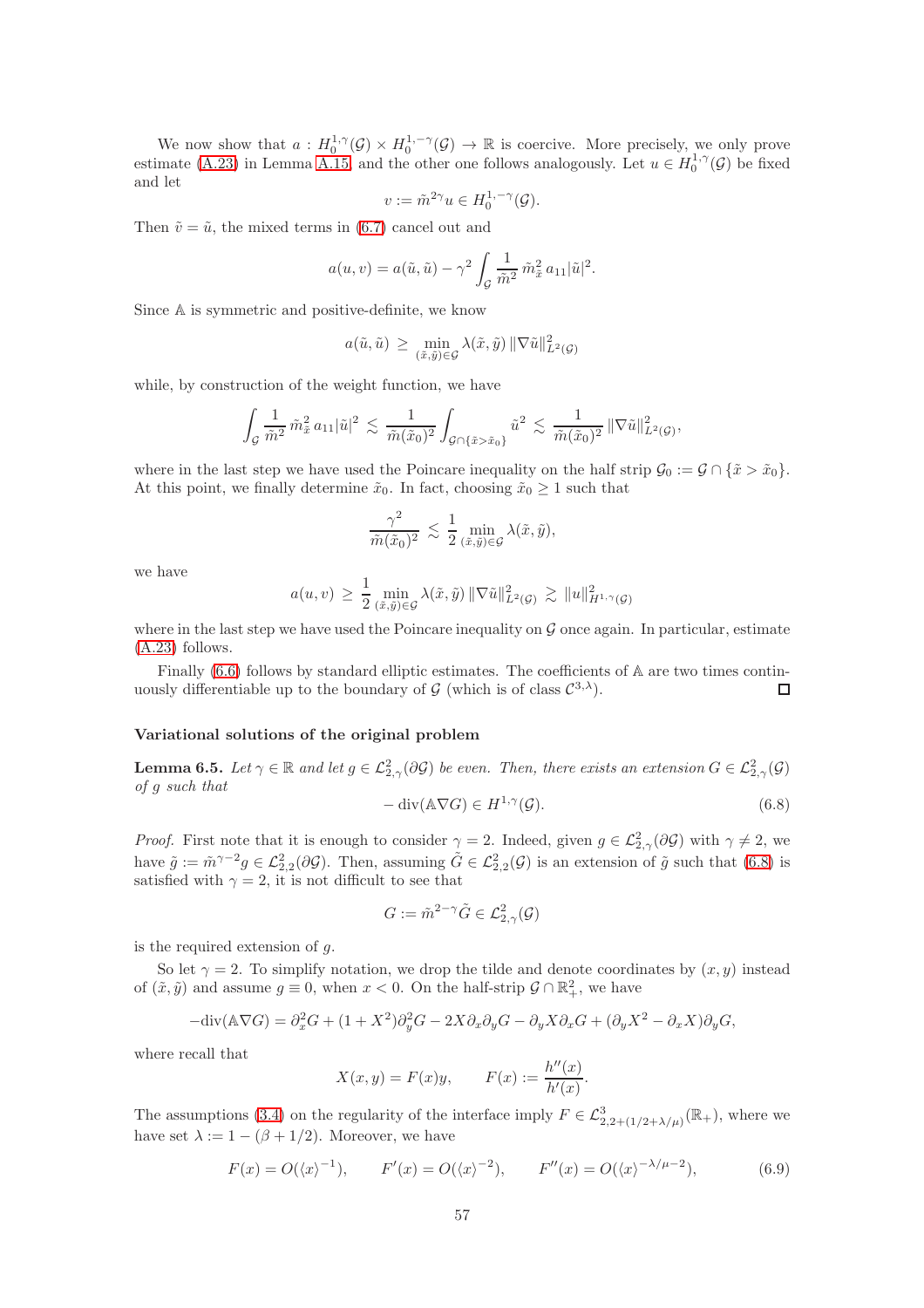where  $\langle x \rangle := (1 + x^2)^{1/2}$  and we have used that  $\tilde{m}(x) \sim \langle x \rangle$  when  $x > 0$ . To see this, note that  $F(x) = \rho'(h(x))$  and use properties of the mapping h given in the Appendix following definition  $(A.9)$ . We extend F by zero to the negative real line, smooth it out in a small neighborhood of zero and consider the operator

$$
L = \partial_x^2 + (1 + F(x)^2 y^2) \partial_y^2 - 2F(x) y \partial_x \partial_y.
$$

as defined on the horizontal strip  $\Pi = \{(x, y) : |y| < 1/2\}$ . We consider all of the weighted Sobolev spaces on  $\Pi$  with respect to the weight  $m(x, y) := \langle x \rangle$ , e.g.

$$
G \in \mathcal{L}_{2,2}^2(\Pi) \quad \Leftrightarrow \quad \langle x \rangle^k \nabla^k G \in L^2(\Pi), \quad k = 0, 1, 2.
$$

For given  $g \in \mathcal{L}_{2,2}^2(\mathbb{R}) \subseteq H^2(\mathbb{R})$ , we look for  $G \in \mathcal{L}_{2,2}^2(\Pi)$  in the form of an oscillatory integral

$$
G(x,y) := \int_{\mathbb{R}} e^{ix\xi} a(y;x,\xi) \hat{g}(\xi) d\xi,
$$

where  $\hat{g}$  is the Fourier transform of g and  $a(\pm \frac{1}{2}; x, \xi) = 1$ . We split G as a sum  $G_1 + G_2$ , where the symbol of  $G_1$  does not depend on x and has compact support with respect to the  $\xi$ , while the symbol of  $G_2$  decays exponentially as  $|\xi| \to \infty$ , but is identically equal to zero in the neighborhood of the origin.

Let  $\chi$  be a smooth cut-off such that  $\chi(\xi) = 1$  if  $|\xi| \leq 1/8$  and  $\chi(\xi) = 0$  if  $|\xi| \geq 1/4$ . We will use the same cut-off further down for the y-variable. We start with  $G_1$ . We freeze the coefficients of L at  $y = 0$ , then apply the Fourier transform with respect to the x and solve the resulting ordinary differential equation

$$
a_{yy} - \xi^2 a = 0
$$
,  $a(\pm 1/2; \xi) = \chi(\xi)$ ,  $|y| \le 1/2$ .

A short calculation yields

$$
a(y; \xi) := \chi(\xi) \frac{\cosh(\xi y)}{\cosh(\frac{\xi}{2})}.
$$

Note that modulo a cut-off this is the symbol of the Laplace operator on the strip. We claim the corresponding oscillatory integral  $G_1$  satisfies

$$
G_1 \in \mathcal{L}_{2,2}^2(\Pi), \qquad LG_1 \in H^{1,2}(\Pi). \tag{6.10}
$$

The first claim is straightforward. Let us consider a typical term

$$
x\partial_y G_1(x,y) = \int_{\mathbb{R}} x e^{ix\xi} \partial_y a(y;\xi) \hat{g}(\xi) d\xi = \int_{\mathbb{R}} x e^{ix\xi} \tanh(\xi y) a(y;\xi) \xi \hat{g}(\xi) d\xi
$$

$$
= \int_{\mathbb{R}} e^{ix\xi} \partial_\xi \left( \tanh(\xi y) a(y;\xi) \hat{g}'(\xi) \right) d\xi,
$$

but  $\hat{g}(\xi) \in L^2(\mathbb{R}), \partial_{\xi} \hat{g}(\xi) \sim \hat{x}g(\xi) \in L^2(\mathbb{R})$  and  $\xi \mapsto \tanh(\xi y)a(y;\xi)$  is a compactly supported, smooth function, with derivatives uniformly bounded in y, for all  $|y| \leq 1/2$ . In particular, it belongs to  $L^2(\mathbb{R})$  with respect to x uniformly in y and the claim follows. On the other hand, we have

$$
LG_1(x,y) = \int_{\mathbb{R}} e^{ix\xi} \left( F(x)^2 y^2 a_{yy} - 2i\xi F(x) y a_y \right) \hat{g}(\xi) d\xi
$$

and we need to show that  $\langle x \rangle^2 LG_1 \in H^1(\Pi)$ . Since  $\langle x \rangle^2 = 1 + x^2$ , it is enough to consider

$$
x^2 LG_1(x,y) = -\int_{\mathbb{R}} e^{ix\xi} \partial_{\xi}^2 \left( (y^2 F(x)^2 a_{yy}(y;\xi) - 2i\xi y F(x) a_{y}(y;\xi)) \hat{g}(\xi) \right) d\xi
$$
  
= 
$$
-y^2 F(x)^2 \int_{\mathbb{R}} e^{ix\xi} \partial_{\xi}^2 (a(y;\xi) \hat{g''}(\xi)) d\xi + 2iy F(x) \int_{\mathbb{R}} e^{ix\xi} \partial_{\xi}^2 \left( \tanh(\xi y) a(y;\xi) \hat{g''}(\xi) \right) d\xi
$$

where we have used that  $a_{yy}(y;\xi)\hat{g}(\xi) = a(y;\xi)\hat{g}(\xi)$ . By assumption, we control  $\partial_{\xi}^{2}\hat{g}(\xi) \sim$  $\widehat{x^2g''}(\xi) \in L^2(\mathbb{R})$  and  $a(y; \cdot)$  is smooth, of compact support, with derivatives uniformly bounded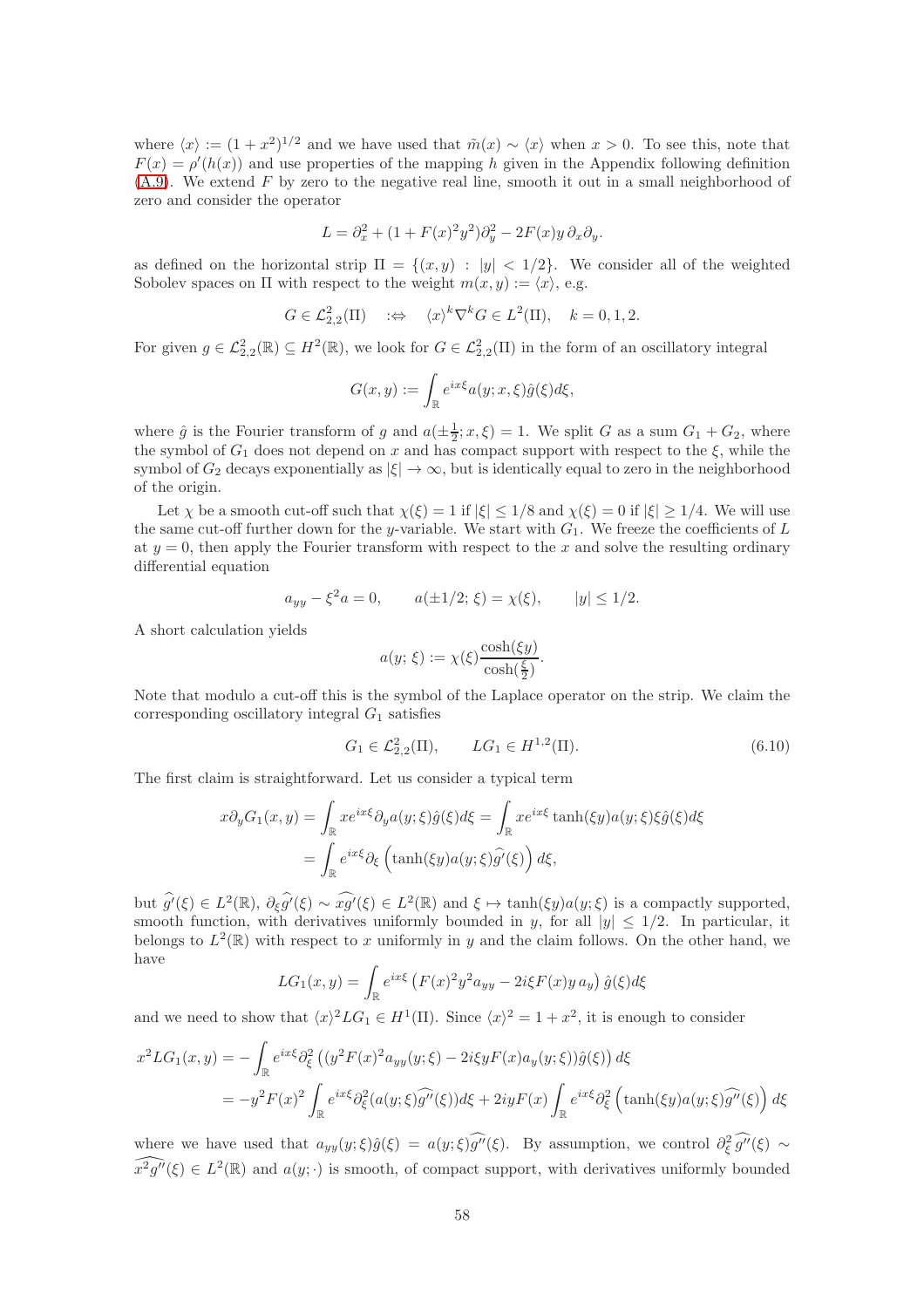with respect to y. In particular, we can absorb any additional  $\xi$  coming from the derivatives of  $a(y;\xi)$  in the symbol, hence the claim follows using [\(6.9\)](#page-56-1) as before.

We now pass to the construction of  $G_2$ . It will be convenient to consider  $G_2$  and the operator L as defined on the upper half-plane  $\mathbb{H}$  (after preforming a translation  $y \to y + 1/2$ ). More precisely, we construct

$$
G_3 \in \mathcal{L}_{2,2}^2(\mathbb{H}), \qquad LG_3 \in H^{1,2}(\mathbb{H}), \qquad G_3(x,y) = 0, \quad |y| \ge 1/4,
$$
 (6.11)

where setting

$$
A(x, y) := 1 + F(x)^{2}(y - 1/2)^{2}, \quad B(x, y) := -2F(x)(y - 1/2)
$$

(for  $x \in \mathbb{R}$  and  $y \ge 0$ ) we have

$$
L = \partial_x^2 + A(x, y)\partial_y^2 + B(x, y)\partial_x\partial_y.
$$

To determine the symbol of  $G_3$ , we again freeze the coefficients at  $y = 0$ , apply the Fourier transform with respect to x and look for a solution of

$$
A(x,0)\tilde{a}_{yy} + 2i\xi B(x,0)\tilde{a}_y - \xi^2 \tilde{a} = 0, \qquad \tilde{a}(0;x,\xi) = 1 - \chi(\xi), \qquad y \ge 0,
$$

which decays as  $|\xi| \to \infty$ . It is not difficult to see that

$$
\tilde{a}(y; x, \xi) := (1 - \chi(\xi)) \exp(b(x, \xi)y), \qquad b(x, \xi) := \frac{-\text{sgn}(\xi) + i\frac{F(x)}{2}}{1 + \frac{F(x)^2}{4}} \xi
$$

has the required properties. We define

$$
a(y; x, \xi) := \chi(y)\tilde{a}(y; x, \xi)
$$

and denote the corresponding oscillatory integrals by  $G_3$  and  $\tilde{G}_3$  respectively. In other words we have  $G_3(x, y) = \chi(y)\tilde{G}_3(x, y)$ . We first show  $G_3 \in \mathcal{L}_{2,2}^2(\mathbb{H})$ . In fact, we can say more. We actually have  $\langle x \rangle^2 G_3(x, y) \in H^2(\mathbb{H})$  by Theorem [A.16](#page-75-4) from the Appendix. Indeed, integration by parts gives

$$
x^2 G_3(x,y) = \chi(y) \int_{\mathbb{R}} e^{ix\xi} \, \partial_{\xi}^2 \left( \frac{1 - \chi(\xi)}{\xi^2} e^{b(x,\xi)y} \widehat{g''}(\xi) \right) d\xi.
$$

In particular, the symbol can be multiplied by up to  $\xi^2$  for the estimate [\(A.25\)](#page-75-5) required by Theorem [A.16](#page-75-4) to remain true for every fixed  $y$ . Since these are uniform when  $y$  ranges in a compact subset of  $\mathbb{R}_+$ , the claim follows (as taking x or y derivative may result in multiplication with a factor of order  $\xi$ ). Similarly, one can show  $\langle x \rangle^2 \nabla G_3(x, y) \in H^1(\mathbb{H})$  and  $\langle x \rangle^2 \nabla^2 G_3(x, y) \in L^2(\mathbb{H})$ .

It remains to show

$$
LG_3 = \chi(y)L\tilde{E} + A(x,y)(\chi''(y)\tilde{G}_3 + 2\chi'(y)\partial_y\tilde{G}_3) + B(x,y)\chi'(y)\partial_x\tilde{G}_3 \in H^{1,2}(\mathbb{H}).
$$

By the previous step (and using [\(6.9\)](#page-56-1)) it is enough to consider

$$
L\tilde{G}_3 = \int_{\mathbb{R}} e^{ix\xi} \left( \tilde{a}_{xx} + F(x)^2 y (y-1) \tilde{a}_{yy} - 2i\xi F(x) y \tilde{a}_y + i\xi \tilde{a}_x - 2F(x) (y-1/2) \tilde{a}_{xy} \right) \hat{g}(\xi) d\xi
$$

on a neighborhood of  $y = 0$ . Except for the first term which contains second order derivatives of F, all of the remaining terms are similar, they are of the form  $O(y\xi^2/\langle x\rangle)$  (or better in terms of powers of y or  $1/\langle x \rangle$ ). Multiplying by  $\langle x \rangle^2$ , integrating by parts and taking  $\partial_x$  or  $\partial_y$ , the terms which may pose problems are of the form

$$
I(x,y) = \int_{\mathbb{R}} e^{ix\xi} c(x)\tilde{a}(y;x,\xi)y\xi \hat{f}(\xi)d\xi, \quad f = x^k g'', \quad k = 0, 1, 2,
$$

where  $c(x) = O(\langle x \rangle^{-1})$  is a rational function of  $F(x)$  possibly multiplied by some polynomial in  $F'(x)$  and  $F''(x)$  (there are also terms of order  $y^2$  or  $y^3$ , but as we will see in a moment these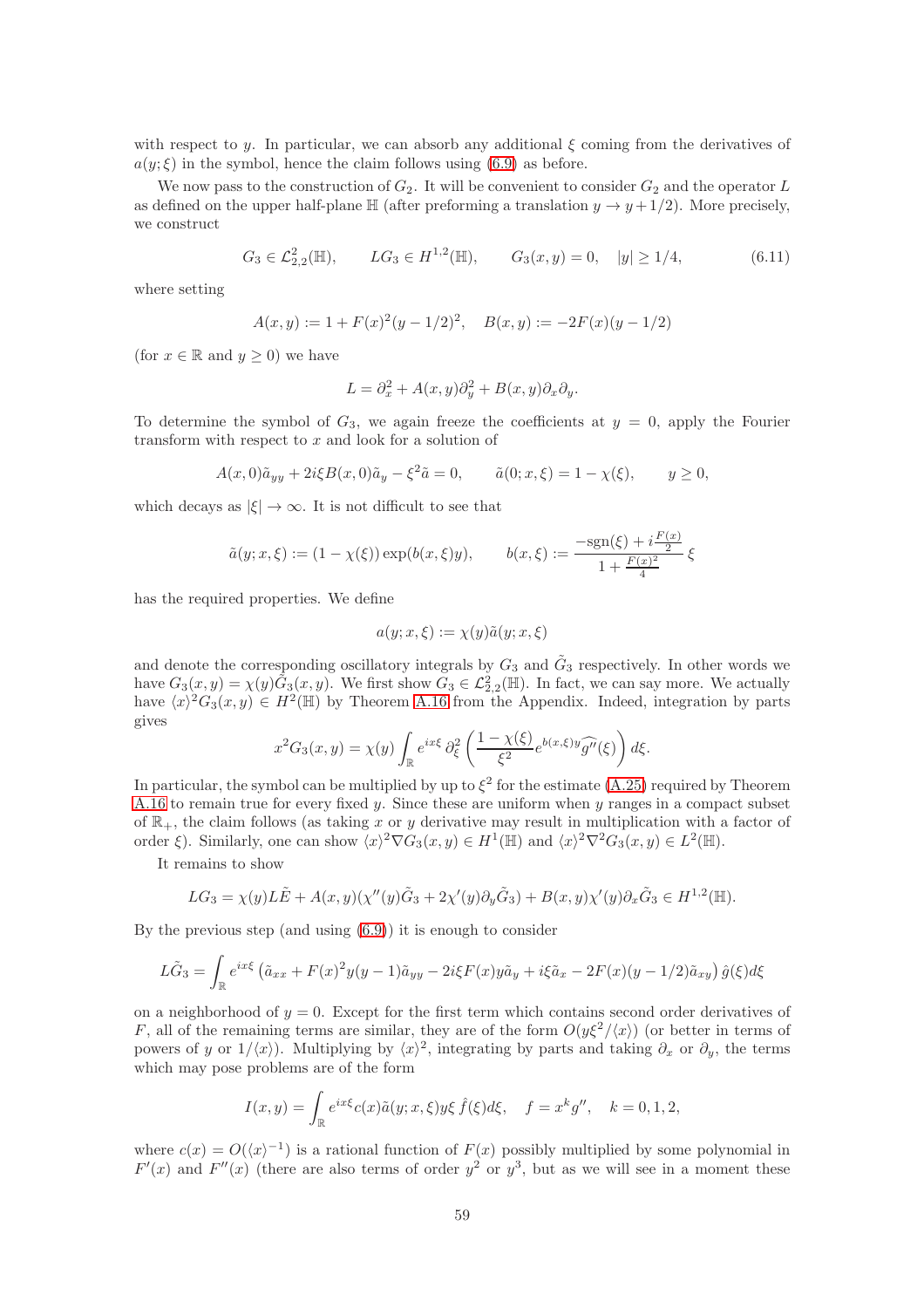actually behave even better). There are also terms not multiplied by any power of  $y$ , but as these appear after taking the  $\partial_y$  derivative, there will not be an additional  $\xi$ , hence these can be estimated using Theorem [A.16](#page-75-4) as before. To show that  $I \in L^2(\mathbb{H})$  whenever  $f \in L^2(\mathbb{R})$ , we write

$$
\begin{aligned} ||I||_{L^2(\mathbb{H})}^2 &= \int_0^\infty \int_{\mathbb{R}} \Big| \int_{\mathbb{R}} e^{ix\xi} c(x) \tilde{a}(y; x, \xi) y \xi \, \hat{f}(\xi) d\xi \Big|^2 dx dy \\ &\leq \int_{\mathbb{R}} \int_{\mathbb{R}} |c(x)|^2 \left( \int_0^\infty y^2 |\tilde{a}(y; x, \xi)|^2 dy \right) |\xi|^2 |\hat{f}(\xi)|^2 d\xi dx. \end{aligned}
$$

Since

$$
|\tilde{a}(y; x, \xi)|^2 = (1 - \chi(\xi))^2 e^{2\Re b(x, \xi)y},
$$

we obtain

$$
\int_0^\infty y^2 e^{2\Re b(x,\xi)y} dy = -\frac{1}{4} \frac{1}{(\Re b(x,\xi))^3} = \frac{1}{4} \left( \frac{1 + \frac{F(x)^2}{4}}{|\xi|} \right)^3
$$

(where we have used that  $\int_0^\infty y^2 e^{\lambda y} dy = \frac{d^2}{dx^2}$  $\frac{d^2}{d\lambda^2} \int_0^\infty e^{\lambda y} dy = -2\frac{1}{\lambda^3}$  if  $\lambda < 0$ ). Collecting all the x dependent terms in  $c(x) = \tilde{O}(\langle x \rangle^{-1})$  and interchanging the integrals we can write

$$
||I||_{L^{2}(\mathbb{H})}^{2} \leq \int_{\mathbb{R}} \left( \int_{\mathbb{R}} |c(x)|^{2} dx \right) \frac{1 - \chi(\xi)^{2}}{|\xi|} |\widehat{f}(\xi)|^{2} d\xi \lesssim \int_{\mathbb{R}} \frac{1}{\langle \xi \rangle} |\widehat{f}(\xi)|^{2} d\xi \lesssim ||f||_{2}^{2}
$$

by Plancherel's theorem as required.

Finally, we comment on the term with maximal number of derivatives of F. We have  $a_{xx}$  =  $(yb_{xx} + (yb_x)^2)a$ , hence (by the previous step)

$$
\partial_x \left( \langle x \rangle^2 \chi(y) \int_{\mathbb{R}} e^{ix\xi} \tilde{a}_{xx}(y; x, \xi) \hat{g}(\xi) d\xi \right) = \langle x \rangle^2 \chi(y) y \int_{\mathbb{R}} e^{ix\xi} \partial_x^3 b(x, \xi) \tilde{a}(y; x, \xi) \hat{g}(\xi) d\xi + L^2(\mathbb{H})
$$
  

$$
= \langle x \rangle^2 F'''(x) \chi(y) y \int_{\mathbb{R}} e^{ix\xi} c(x, \xi) \tilde{a}(y; x, \xi) \hat{g}(\xi) d\xi + L^2(\mathbb{H}),
$$

where  $c(x, \xi)$  is a nice bounded function of  $F(x)$  and its derivatives up to order 2 which depends linearly on  $|\xi|$ . In particular, the absolute value of the integral is controlled by the  $L^2$ -norm of  $\hat{g'}$ . Since  $\langle x \rangle^{2+(1/2+\lambda/\mu)} F''' \in L^2(\mathbb{R})$  cf. discussion preceding [\(6.9\)](#page-56-1), we are finished.

Once we have  $G_3$  on the upper half-plane  $\mathbb{H}$ , we obtain  $G_2$  on the horizontal strip  $\Pi$  as

$$
G_2(x, y) = G_3(x, y + 1/2) + G_3(x, -y + 1/2)
$$

and we are finished.

*Proof of Proposition* [\(6.3\)](#page-53-1). Let  $\phi \in \mathcal{L}_{2,\gamma+k}^2(\Gamma)$  be given. As noted above, under the action of  $H^{-1}$ the problem [\(6.2\)](#page-53-2) transforms to

<span id="page-59-0"></span>
$$
\operatorname{div}(\mathbb{A}\nabla u) = 0 \qquad \text{in } \mathcal{G},
$$
  
 
$$
u = g \qquad \text{on } \partial \mathcal{G}, \tag{6.12}
$$

where we have set  $u = U \circ H$  and  $g := \phi \circ h$ . It is not difficult to see that

$$
\phi \in \mathcal{L}^2_{2,\gamma+k}(\Gamma_{\pm}) \quad \Leftrightarrow \quad g := \phi \circ h \in \mathcal{L}^2_{2,\gamma'}(\mathbb{R}_+),
$$

where

$$
\gamma' := -\tilde{\gamma} + (2 - k)\mu^{-1} + 2,
$$
\n $\tilde{\gamma} = \mu^{-1}(\gamma + 1/2) + 1/2$ 

(cf. the discussion following definition [\(A.9\)](#page-67-0) in the Appendix). The normal derivative transforms as

$$
(\nabla U \cdot \vec{n}) \circ h = \frac{1}{|DH\vec{t}|} (\mathbb{A} \nabla u) \cdot \vec{n},
$$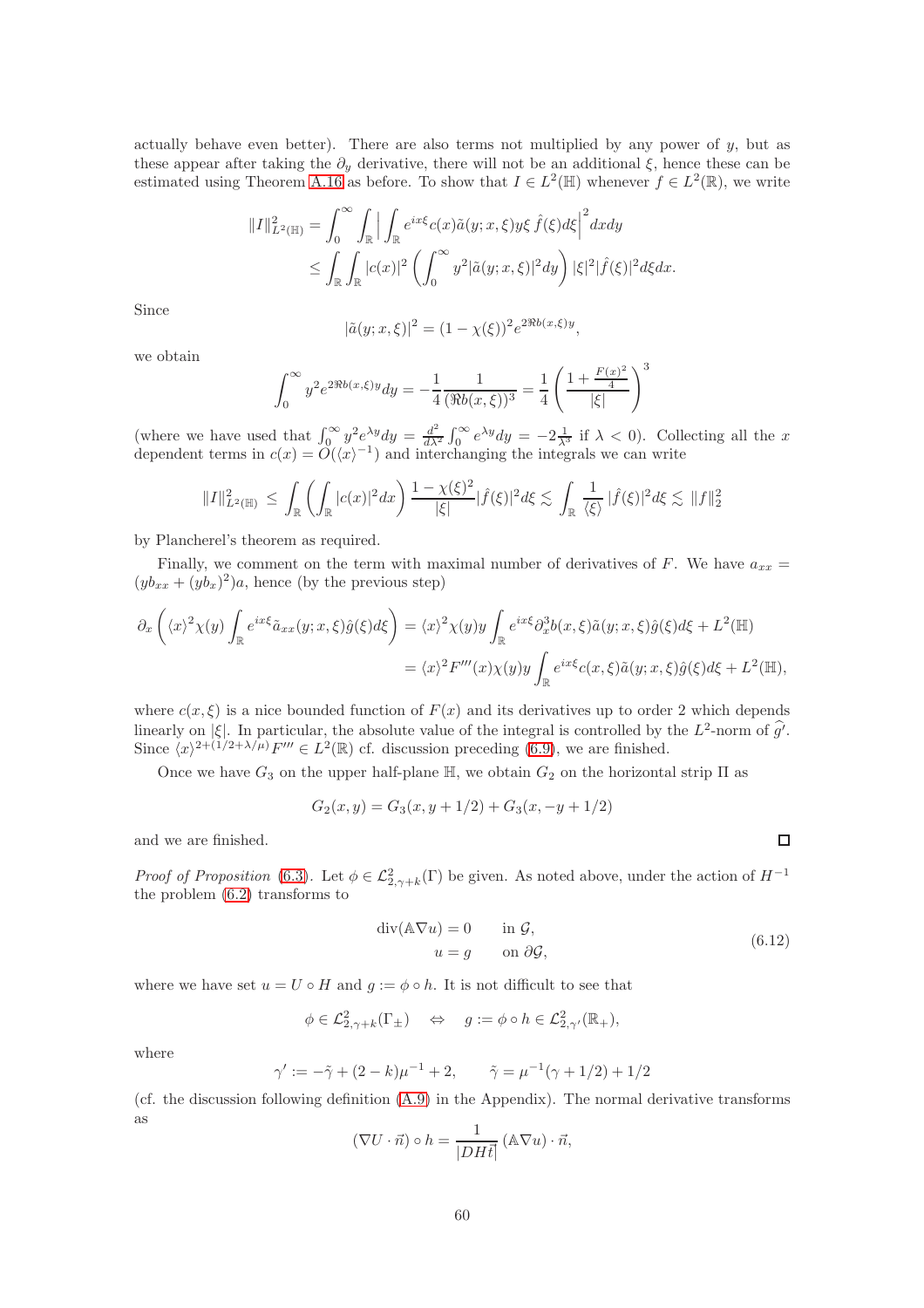and therefore [\(6.3\)](#page-53-3) is equivalent to proving

$$
(\mathbb{A}\nabla u)\cdot\vec{n}\in\mathcal{L}^1_{2,\gamma'}(\partial\mathcal{G})
$$

(note that  $|DH\vec{t}| = O(|h'(\tilde{x})|)$ ). By Lemma [6.5,](#page-56-2) there exists an extension G of g such that

$$
f = -\text{div}(\mathbb{A}\nabla G) \in H^{1,\gamma'}(\mathcal{G})
$$

and by Lemma [6.4](#page-55-2) there exists a solution  $v$  of the boundary value problem [\(6.4\)](#page-55-3) with the r.h.s.  $f = -\text{div}(\mathbb{A}\nabla G)$  such that  $v \in H^{3,\gamma'}(\mathcal{G})$ . The solution of  $(6.12)$  is then given by  $u = v + G$ .

It is now not difficult to verify that the estimate [\(6.3\)](#page-53-3) holds. Indeed, by construction we have  $\nabla G \in \mathcal{L}^1_{2,\gamma'}(\partial \mathcal{G})$ , while  $v \in H^{2,\gamma'}(\partial \mathcal{G})$  implies  $\nabla v \in \mathcal{L}^1_{2,\gamma'}(\partial \mathcal{G})$ . The claim now follows using  $(6.9)$ , since

$$
(\mathbb{A}\nabla u)\cdot\vec{n}=(1+X^2)u_y-Xu_x.
$$

 $\Box$ 

### 6.1.2 Construction of harmonic functions on  $\Omega^c$

<span id="page-60-0"></span>**Proposition 6.6.** Let  $0 < \gamma + 1/2 < 1$  and let  $\phi \in \mathcal{L}^2_{2,\gamma+k}(m)$  where  $k = 0,1,2$ . Then there exists a harmonic extension U of  $\phi$  to the exterior domain  $\Omega^c$  such that U vanishes at infinity and such that

<span id="page-60-1"></span>
$$
\|\partial_n U\|_{H^1_{\gamma+k}(m)} \lesssim \|\phi\|_{\mathcal{L}^2_{2,\gamma+k}(m)}.\tag{6.13}
$$

Let  $\phi$  be odd with respect to the y-axis. If  $\phi \in H^1_{\gamma,0}(m)$ , the normal derivative is locally near the origin given by  $\partial_n U = c_{\pm} \text{sign}(z_2) z_{2s} + \mathcal{L}_{2,\gamma}^1(m)$  where  $c_{\pm} = \phi_s(\pm \alpha_*)$ . In particular, when  $\phi \in \mathcal{L}^2_{2,\gamma}(m)$ , we have  $\partial_n U \in \mathcal{L}^1_{2,\gamma}(m)$ .

The proof closely follows [\[19\]](#page-78-1), where the harmonic extension of  $\phi \in \mathcal{L}^1_{2,\gamma}(m)$  is constructed using conformal maps. We therefore leave some of the details out and only indicate the necessary changes due to the extra derivative.

*Proof.* Without loss of generality we may assume  $\Omega^c$  is bounded. In fact, for any  $a \in \Omega \setminus \{0\}$ , the function  $z \mapsto 1/(z - a)$  maps  $\Omega^c$  to a bounded domain which contains the origin.

We now sketch how to construct a conformal bijection from  $\Omega^c$  to the horizontal strip  $\Pi$  :=  ${\tau+i\nu}$ :  ${\tau \in \mathbb{R}}$ ,  $|\nu| < \pi/2$ . First, translate  $\Omega^c$  so that the origin be in the interior of the bounded component of  $\Omega$ , then apply the complex square root with the branch cut chosen along the negative real axis. The singular point  $z(\pm \alpha_*)$  is thereby mapped to some  $\pm iy_0$  on the imaginary axes and the boundary of the resulting domain  $\tilde{\Omega}^c$  satisfies the arc-chord condition and is of class  $C^{1,\lambda'}$  for some  $\lambda' \in (0,1)$ . By the Riemann mapping theorem, there exists a conformal bijection  $\tilde{f} : \mathbb{D} \to \tilde{\Omega}^c$ which can be extended to a homeomorphism up to the boundary. Let  $f : \mathbb{D} \to \Omega^c$  denote  $\tilde{f}^2$  modulo an appropriate translation. Then we define  $F : \Pi \to \Omega^c$  to be  $F(w) := f \circ (i \tanh(w/2))$ .

This construction does not respect symmetry with respect to the  $y$ -axis. However, by the uniqueness part of the Riemann mapping theorem, choosing  $f(0)$  so that  $f(0) = 0$  ensures the resulting mapping from  $\mathbb D$  to the original unbounded (fully symmetric)  $\Omega^c$  respects both symmetries. In this case, we must have  $\tilde{f}(\pm i) = \pm i y_0$ .

We now give estimates on the derivatives of these conformal maps. The Kellog-Warschawski theorem implies that  $\tilde{f} \in C^{1,\lambda'}(\overline{\mathbb{D}})$  for some  $\lambda' \in (0,1)$  and that

<span id="page-60-2"></span>
$$
|\tilde{f}'(\zeta)| \sim 1, \qquad \forall \zeta \in \overline{\mathbb{D}}.\tag{6.14}
$$

In particular, we have

$$
\frac{|F'(w)|}{|1 - \tanh^2(w/2)|} \sim 1, \qquad \frac{|F(w)|}{|1 - \tanh^2(w/2)|} \sim 1, \qquad \forall w \in \overline{\Pi}.
$$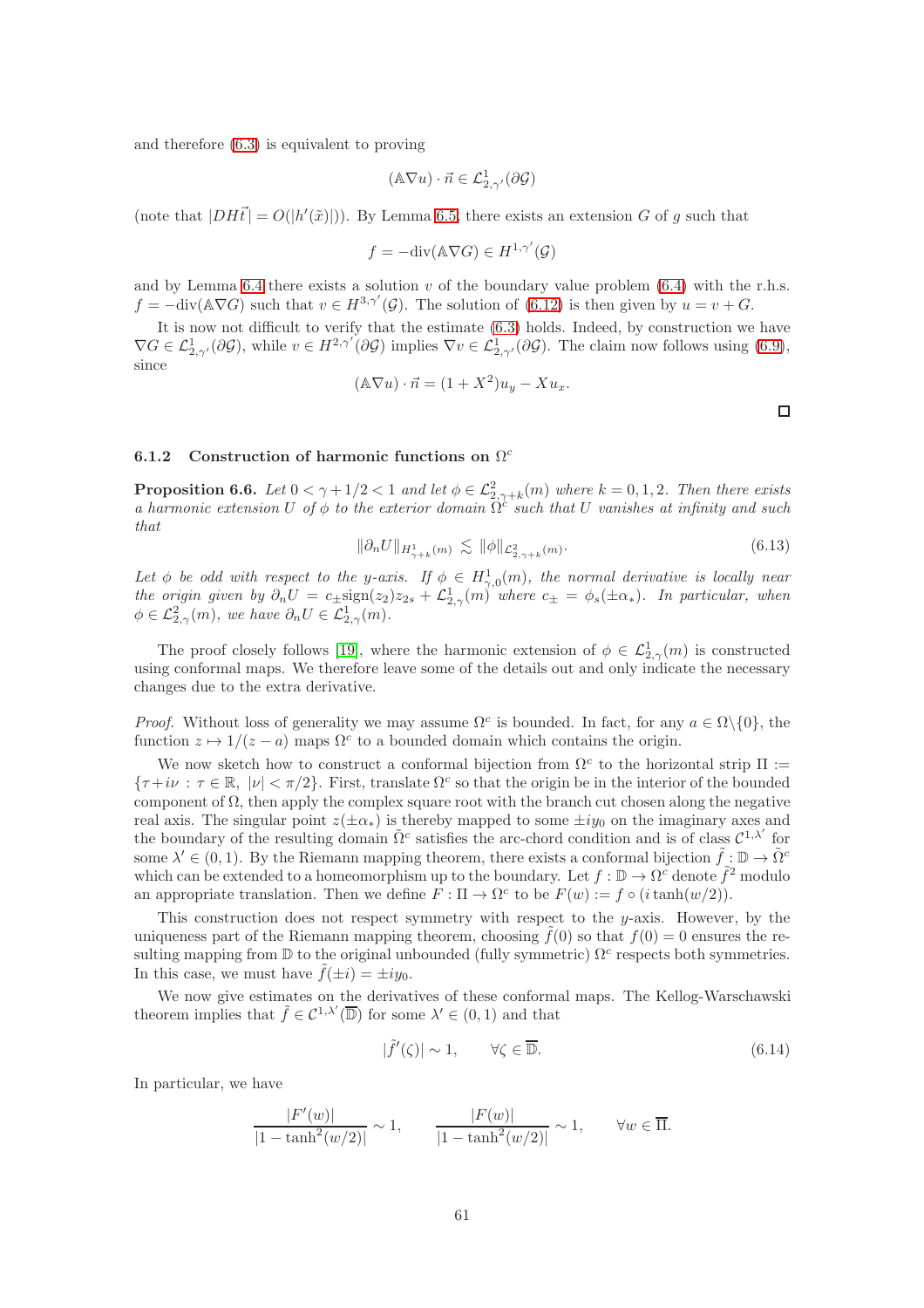In order to obtain estimates on the second order derivatives, we use the Schwarz integral formula on the holomorphic map  $\log \tilde{f}'$ . More precisely, we have

<span id="page-61-1"></span>
$$
\log \tilde{f}'(\zeta) = \log |\tilde{f}'(0)| + \frac{i}{2\pi} \int_0^{2\pi} \frac{e^{i\vartheta} + \zeta}{e^{i\vartheta} - \zeta} \arg \tilde{f}'(e^{i\vartheta}) d\vartheta, \quad \forall \zeta \in \mathbb{D}.
$$
 (6.15)

where  $\arg \tilde{f}'(e^{i\vartheta}) = \tilde{\theta}(\vartheta) - \vartheta - \pi/2$  and  $\tilde{\theta}(\vartheta)$  is the tangent angle at  $\tilde{f}(e^{i\vartheta})$  by the Lindelöf theorem, see e.g. [\[42\]](#page-79-3). It is not difficult to see that  $\tilde{\theta}'$  belongs to  $\mathcal{L}_{2,\beta}(\partial \mathbb{D}, \tilde{m})$  with respect to  $\tilde{m}(\zeta) \sim |\zeta \mp i|$ (when  $\zeta$  is near  $\pm i$ ), hence we can take a complex derivative of the above formula and integrate by parts to obtain

$$
\zeta \frac{\tilde{f}''(\zeta)}{\tilde{f}'(\zeta)} = \frac{i}{2\pi} \int_0^{2\pi} \frac{e^{i\vartheta} + \zeta}{e^{i\vartheta} - \zeta} \tilde{\theta}'(\vartheta) d\vartheta, \quad \forall \zeta \in \mathbb{D}.
$$

Thus, the angular limit of  $\tilde{f}''$  on  $\partial \mathbb{D}$  exists and belongs to  $\mathcal{L}_{2,\beta}(\partial \mathbb{D}, \tilde{m})$ , i.e. we have  $\tilde{f} \in H_\beta^2(\partial \mathbb{D}, \tilde{m})$ .

Setting  $g_{\pm}(\tau) := \phi \circ F(\tau \pm i\pi/2)$ , it is not difficult to see that

$$
\phi \in \mathcal{L}^2_{2,\gamma+k}(\Gamma) \quad \Leftrightarrow \quad g_{\pm} \in H^2_{-\tilde{\gamma}+k-1}(\mathbb{R},\hat{m}),
$$

where  $\hat{\gamma} := 1 - (\gamma + 1/2)$  and

$$
\hat{m}(\tau) := \frac{1}{\cosh \tau} \sim \left| 1 - \tanh^2\left(\frac{w}{2}\right) \right|, \qquad w = \tau + i\nu, \qquad |\nu| \le \pi/2.
$$

Let  $\Phi$  denote the harmonic extension of  $g_{\pm}$  to  $\Pi$ . Then, the Fourier transform of its normal derivative reads (modulo constant factors in front of each term)

<span id="page-61-0"></span>
$$
\widehat{\partial_{\nu}\Phi}(\xi) \sim \widehat{g_{\epsilon}'}(\xi) \tanh(\pi\xi/2) \pm \widehat{g_{o}'}(\xi) \left( \coth(\pi\xi/2) - \frac{2}{\pi\xi} \right) \pm \widehat{g_{o}}(\xi),\tag{6.16}
$$

where we have set  $g_e := (g_+ + g_-)/2$  and  $g_o := (g_+ - g_-)/2$ .

When  $|k-\tilde{\gamma}-1| < 1$ , both  $\tanh(\pi \xi/2)$  and  $\coth(\pi \xi/2) - \frac{2}{\pi \xi}$  are Fourier multipliers for weighted Lebesgue spaces with respect to the 'exponential' weight  $\hat{m}(\tau)^{-\tilde{\gamma}+k-1}$  (cf. [\[19\]](#page-78-1) and references therein for proof), hence

$$
\partial_{\nu}\Phi, \, \partial_{\tau}\partial_{\nu}\Phi \in \mathcal{L}_{2,-\tilde{\gamma}+k-1}(\mathbb{R},\tilde{m}).
$$

In particular, when  $k = 1$  or  $k = 2$ , the estimate [\(6.13\)](#page-60-1) follows setting  $U := \Phi \circ F^{-1}$ .

When  $k = 0$ , the above condition is not satisfied. However, applying the inverse Fourier transform to [\(6.16\)](#page-61-0), we have (modulo constant factors)

$$
\partial_{\nu} \Phi(\xi) \sim \int_{\mathbb{R}} g'_e(\tau) \frac{1}{\sinh(\xi - \tau)} d\tau \pm \int_{\mathbb{R}} g'_o(\tau) \left( \coth(\xi - \tau) - \text{sgn}(\xi - \tau) \right) d\tau \pm g_o(\xi),
$$

where for the symmetric part we can write

$$
\int_{-\infty}^{\infty} g'_e(\tau) \frac{1}{\sinh(\xi - \tau)} d\tau = \hat{m}(\xi) \int_{-\infty}^{\infty} \frac{g'_e(\tau)}{\hat{m}(\tau)} \frac{1}{\sinh(\xi - \tau)} d\tau - \int_{-\infty}^{\infty} \frac{g'_e(\tau)}{\hat{m}(\tau)} \frac{\hat{m}(\xi) - \hat{m}(\tau)}{\sinh(\xi - \tau)} d\tau.
$$

The first integral belongs to  $\mathcal{L}_{2,-(1+\tilde{\gamma})}(\mathbb{R},\hat{m})$  by the Fourier multiplier theorem.

As for the second, we assume without loss of generality that  $\xi > 0$  and claim

$$
\int_{-\infty}^{\infty} g'_e(\tau) k_e(\xi, \tau) d\tau = -e^{-\xi} \tanh \xi \int_{-\infty}^{\infty} g'_e(\tau) e^{\tau} d\tau + \mathcal{L}_{2, -(1+\tilde{\gamma})}(\mathbb{R}, \hat{m}),
$$

where we have set

$$
k_e(\xi,\tau) := \frac{1}{\hat{m}(\tau)} \frac{\hat{m}(\xi) - \hat{m}(\tau)}{\sinh(\xi - \tau)}.
$$

Indeed, using the definition of  $\hat{m}$ , we can write

$$
k_e(\xi, \tau) = \frac{1}{\cosh \xi} \frac{(e^{\tau} - e^{\xi}) + (e^{-\tau} - e^{-\xi})}{e^{\xi - \tau} - e^{-\xi + \tau}} \\
= -\frac{1}{\cosh \xi} \frac{\sinh \xi + \sinh \tau}{(e^{\xi} + e^{\tau})(e^{-\xi} + e^{-\tau})} = -\frac{e^{-\xi + \tau}}{(1 + e^{-\xi + \tau})^2} \frac{\sinh \xi + \sinh \tau}{\cosh \xi}.
$$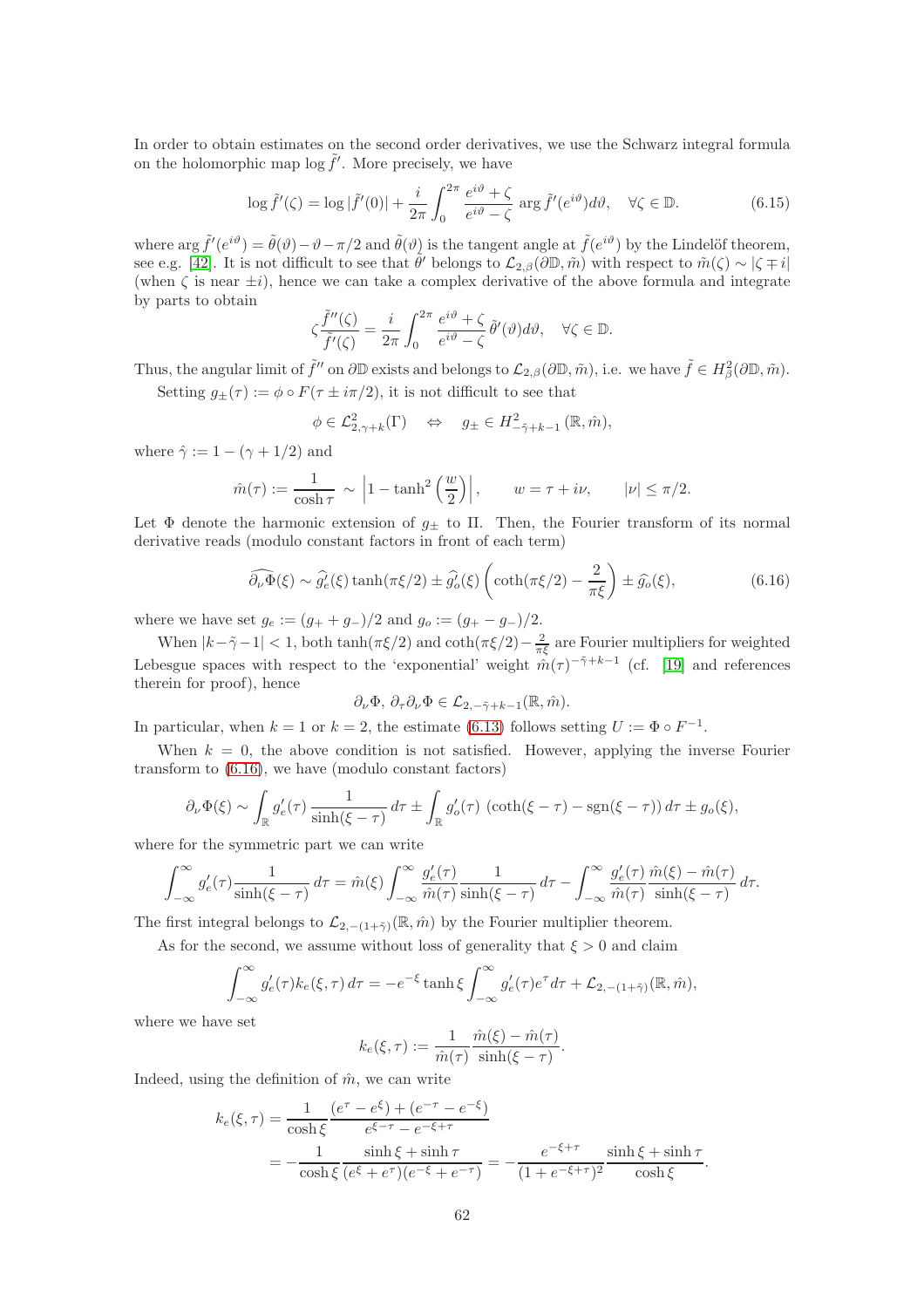The claim now follows using the corresponding Hardy inequalities for exponential weights (cf. Theorem [A.13\)](#page-74-0). In fact, choosing, in the notation of Theorem [A.13,](#page-74-0) the weight functions  $m_1(\tau) \sim$  $e^{\alpha \tau}$  and  $m_2(\tau) \sim e^{\beta \tau}$  defined on  $(0, \infty)$ , it is not difficult to see that condition [\(A.20\)](#page-74-1) from Theorem [A.13](#page-74-0) holds if  $\alpha \leq \beta, \alpha < 0$ , while condition [\(A.21\)](#page-74-2) holds if  $\alpha \leq \beta, \beta > 0$ . We have  $\alpha = \beta = \tilde{\gamma} + 1$ (since  $\hat{m}(\tau) \sim e^{-|\tau|}$ ). By the above, the kernel  $k_e(\xi, \tau)$  satisfies the estimates

$$
k_e(\xi, \tau) = e^{-\xi + \tau} \tanh \xi + O(e^{-2\xi + 2\tau}), \quad |\tau| < \xi, \qquad k_e(\xi, \tau) = O(1), \quad |\tau| > \xi.
$$

Since  $g'_e(\tau)e^{|\tau|} \in \mathcal{L}_{2,-\tilde{\gamma}}(\mathbb{R},\tilde{m}) \subseteq L^1(\mathbb{R})$ , the corresponding term contributes a constant to the normal derivative of  $U := \Phi \circ F^{-1}$ .

The anti-symmetric part does not contribute any constants. Proceeding as above, we are led to consider

$$
k_o(\xi, \tau) := \frac{\hat{m}(\xi) - \hat{m}(\tau)}{\hat{m}(\tau)} (\coth(\xi - \tau) - \text{sgn}(\xi - \tau))
$$
  
=  $\frac{1}{2} k_e(\xi, \tau) (e^{\xi - \tau} + e^{-\xi + \tau} - \text{sgn}(\xi - \tau) (e^{\xi - \tau} - e^{-\xi + \tau}))$ ,

which implies

$$
k_o(\xi, \tau) = O(e^{-2\xi + 2\tau}), \quad |\tau| < \xi, \qquad k_o(\xi, \tau) = O(1), \quad |\tau| > \xi
$$

and the corresponding integrals belong to  $\mathcal{L}_{2,-(1+\tilde{\gamma})}(\mathbb{R},\hat{m})$  by Hardy inequalities as above.

In particular, when  $\phi \in \mathcal{L}_{2,\gamma}^2(m)$  is odd with respect to the y-axis, we have  $g_e = 0$  and therefore  $\partial_{\nu}\Phi \in \mathcal{L}_{2,-(\tilde{\gamma}+1)}(\hat{m})$  as required. The same is clearly true for  $\partial_{\tau}\partial_{\nu}\Phi$  as well.

Finally, let  $\phi \in H^2_{\gamma,0}(m)$  be odd with respect to both axis. Then, locally we can write  $\phi =$  $\mp c_{\pm}\chi(z)\Re(z)+\mathcal{L}_{2,\gamma}^2(m)$ , where  $c_{\pm}:=\phi'(\pm\alpha_*)$  and  $\chi$  is a smooth, symmetric cut-off identically equal to 1 on an open ball centered at the origin and identically equal to zero outside a larger ball. By the previous step, it is enough to consider  $\phi = \pm c_{\pm} \chi(z) \Re(z)$ . We extend  $\phi$  to  $\Omega^c$  in an obvious manner. Its harmonic extension is then given by  $U := V - c_{\pm} sign(z_2)\chi(z)\Re(z)$ , with V a solution of the Poisson equation

$$
\Delta V = G, \qquad G = \Delta(c_{\pm} \text{sign}(z_2) \chi(z) \Re(z)), \qquad V\big|_{\Gamma} = 0
$$

in  $\Omega^c$ . If  $\partial_n V \in \mathcal{L}_{2,\gamma}^1(m)$ , then  $\partial_n U = c_{\pm} sign(z_2) \chi(z) z_{2s} + \mathcal{L}_{2,\gamma}^1(m)$ . As above, we map  $\Omega^c$  to the horizontal strip Π. Then  $\tilde{V} = V \circ F$  satisfies the Poisson equation on Π with the right hand side  $\tilde{G} = G \circ F[F']$  where  $\tilde{G}$  is a bounded, smooth, compactly supported function on  $\Pi$ . The solution  $\Phi$  is given by the Green's function on the strip, with the normal derivative at e.g.  $w = \xi + i\pi/2$ given by

$$
\partial_n \Phi(w) = \frac{1}{\pi} \int_{\Pi} \tilde{G}(w') \coth(w - w') dw' = \frac{1}{2\pi} \int_{-\pi/2}^{\pi/2} \int_{-\infty}^{\infty} \tilde{G}(\tau, \nu) \frac{\sinh 2(\xi - \tau)}{\sinh^2(\xi - \tau) + \cos^2 \nu} d\tau d\nu.
$$

We need to show  $\partial_n \Phi \in \mathcal{L}_{2,-(\tilde{\gamma}+1)}(\mathbb{R},\hat{m})$ . Since  $\tilde{G}$  is compactly supported, it is enough to consider ξ large so that  $ξ \gg τ$ . Then, we can write

$$
\frac{1}{2} \frac{\sinh 2(\xi - \tau)}{\sinh^2(\xi - \tau) + \cos^2 \nu} = \coth(\xi - \tau)(1 + O(e^{-2\xi + 2\tau})), \quad \coth(\xi - \tau) = 1 + O(e^{-2\xi + 2\tau})
$$

However, since  $\tilde{G}$  is odd with respect to  $\nu \leftrightarrow -\nu$ , we have  $\int_{\Pi} \tilde{G} = 0$  and the claim follows.  $\Box$ 

#### 6.2 Domain with a corner singularity

Next we consider the case when our domain exhibits an angled crest:

<span id="page-62-0"></span>**Theorem 6.7.** Let  $\max\left\{3-\frac{\pi}{2\nu},3-2\frac{\pi}{2\nu}\right\} < \beta+\frac{1}{2} < 1$  with  $\beta+\frac{1}{2} \neq 2-\frac{\pi}{2\nu}$ , where  $2\overline{\nu} := \pi-2\nu$ and  $2\nu \in (0, \frac{\pi}{2})$ .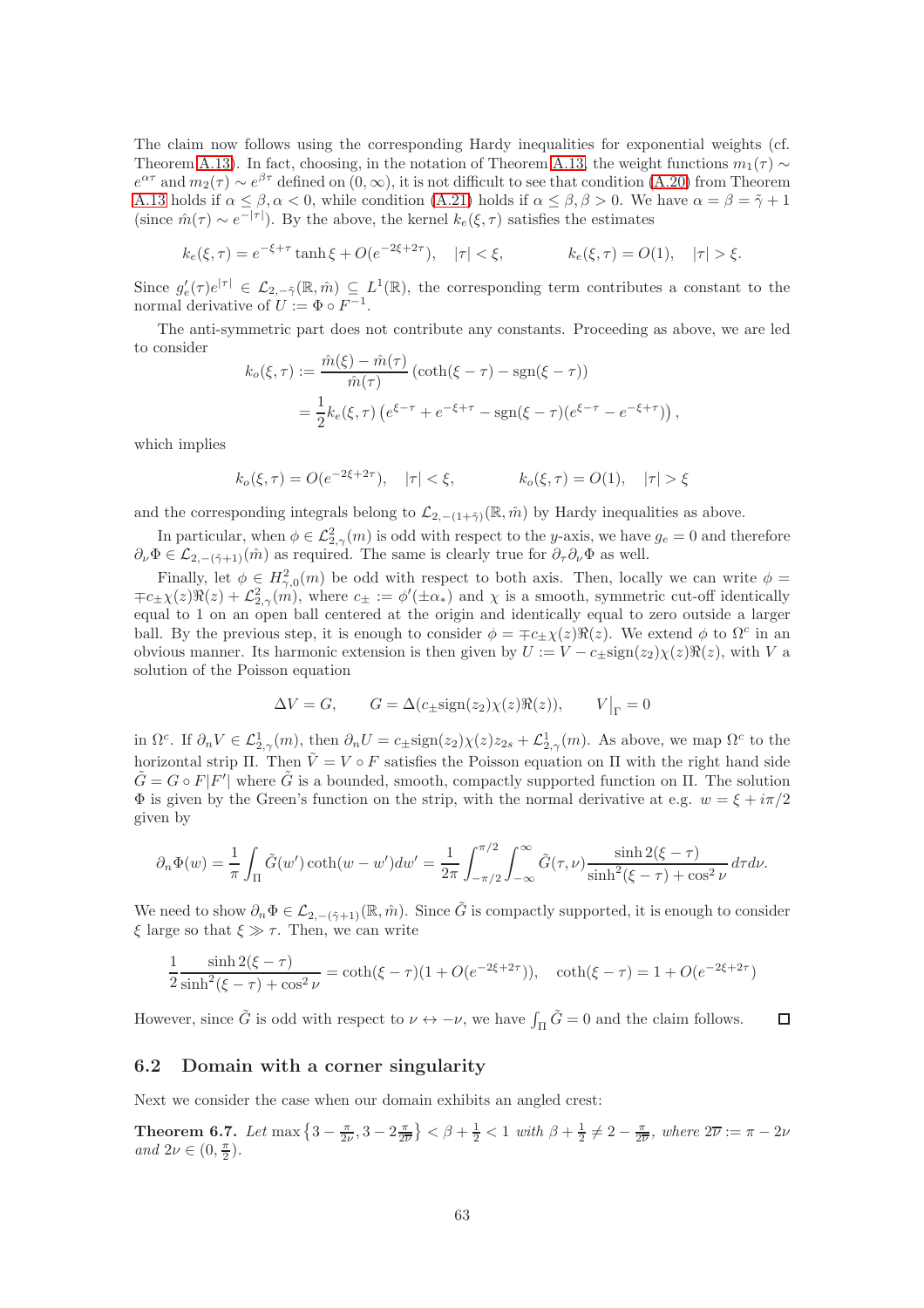Let  $c \in \mathbb{R}$  and let  $\psi = c\partial_s \Re(z^2) + \mathcal{L}_{2,\beta-1}^1(m)$  odd with respect to both axis. Then there exists a unique solution  $\phi \in \mathcal{L}_{2,\beta-1}^1(m)$ , odd with respect to both axes, of

$$
(I + S)\phi = \psi.
$$

Let  $\psi \in L^1_{2,\beta}(m)$  be even with respect to both axes. Then, there exists a unique solution  $\phi \in$  $\mathcal{L}_{2,\beta}^1(m)$ , even with respect to both axes, of

$$
(I-S)\phi = \psi.
$$

Finally, given  $\psi \in \mathcal{L}^1_{2,\beta+1}(m)$ , there exists a unique solution  $\phi \in \mathcal{L}^1_{2,\beta+1}(m)$  of  $(I \pm S)\phi = \psi$ .

Throughout, for the exterior Neumann problem, we assume  $\int_{\Gamma} \psi ds = 0$ , while for the interior Neumann problem, we need  $\int \psi ds = 0$  on each component of the boundary separately.

#### 6.2.1 Construction of harmonic functions on  $\Omega$

**Proposition 6.8.** Let  $2\nu \in (0, \frac{\pi}{2})$ . If  $\max\left\{3-\frac{\pi}{2\nu}, 0\right\} < \gamma+\frac{1}{2} < 1$  and  $\phi = c\Re(z^2) + \mathcal{L}_{2,\gamma-1}^2(m)$ for some  $c \in \mathbb{R}$ , there exists a harmonic extension U of  $\phi$  to  $\tilde{\Omega_{\pm}} := \Omega \cap \mathbb{R}_{\pm}$  such that

$$
\partial_n U = -c \partial_s \Im(z^2) + \mathcal{L}_{2, \gamma - 1}^1(m).
$$

When  $\phi \in \mathcal{L}_{2,\gamma+k}^2(m)$ , with  $k = 0,1$ , we have  $\partial_n U \in \mathcal{L}_{2,\gamma+k}^1(m)$  for all  $0 < \gamma + \frac{1}{2} < 1$ .

*Proof.* Assume first  $\phi = c \Re(z^2)$ . Then  $U = c \Re(z^2)$  contributes  $c \Re(z_s^{\perp} z) = -c \partial_s \Im(z^2)$  to the normal derivative.

Let now  $\phi \in \mathcal{L}_{2,\gamma-1}^2(m)$ . We can write  $\phi = \chi \phi + (1-\chi)\phi = \phi_1 + \phi_2$ , where  $\chi$  is a smooth cut-off identically equal to one in the neighborhood of the singular point. We construct the harmonic extensions U of  $\phi_1$  respectively  $\phi_2$  separately and we claim that  $\partial_n U \in \mathcal{L}^1_{2,\gamma-1}(m)$ .

Let  $\Omega$  temporarily denote the right component  $\Omega \cap \mathbb{R}^2_+$ . It is not difficult to see that  $z \to z^{\frac{\pi}{2\nu}}$ maps  $\Omega$  to a bounded domain  $\tilde{\Omega}$  with  $C^{1,\lambda'}$ -boundary  $\tilde{\Gamma}$  for some  $\lambda' \in (0,1)$ . More precisely, the corresponding tangent angle  $\tilde{\theta}$  is continuous (in fact  $\tilde{\Omega}$  has a vertical tangent at the origin) and the curvature satisfies  $\tilde{\theta}_s \in H^2_{\beta+2}(m)$ . By the Riemann mapping theorem there exists a conformal bijection  $\tilde{f} : \mathbb{D} \to \tilde{\Omega}$  such that  $\tilde{f}(-1) = 0$  and, by the Kellog-Warschawski theorem, we must have  $\tilde{f} \in C^{1,\lambda'}(\overline{\mathbb{D}})$  with  $\tilde{f}'$  satisfying a [\(6.14\)](#page-60-2)-type estimate. The second order derivative of  $\tilde{f}$  exists almost everywhere up to the boundary and can be estimated in terms of the parametrization of  $\Gamma := \partial \Omega$  via the Schwartz integral formula (cf. [\(6.15\)](#page-61-1)). Let  $f : \mathbb{D} \to \Omega$  denote the composition of these two mappings, then

$$
|f(\zeta)| \sim |\zeta + 1|^{\frac{2\nu}{\pi}}, \qquad |f'(\zeta)| \sim |\zeta + 1|^{\frac{2\nu}{\pi} - 1}, \qquad \forall \zeta \in \overline{\mathbb{D}} \cap B_{\delta}(-1)
$$

for some small  $\delta > 0$ . Let  $\Phi$  be the harmonic extension of  $\phi_1 \circ f \in H^2(\mathbb{T})$  to  $\mathbb D$  given by the Poisson formula. Then, we have

$$
\partial_n \Phi(e^{i\vartheta}) = \frac{1}{2\pi} p.v. \int_{-\pi}^{\pi} \frac{d}{d\kappa} \phi_1(f(e^{i\kappa})) \cot\left(\frac{\vartheta - \kappa}{2}\right) d\kappa \in H^1(\mathbb{T}).
$$

Setting  $U := \Phi \circ f^{-1}$ , it is not difficult to see that

$$
\partial_n U \in \mathcal{L}^1_{2,\gamma-1}(m) \quad \Leftrightarrow \quad \partial_n \Phi \in \mathcal{L}^1_{2,\frac{2\nu}{\pi}\gamma'+\frac{3}{2}}(\tilde{m}),
$$

where  $\gamma' = (\gamma + 1/2) - 3$  and  $\tilde{m}(\zeta) \sim |\zeta + 1|$ . Since

$$
\left(\frac{2\nu}{\pi}\gamma'+\frac{1}{2}\right)+\frac{1}{2}>0 \quad \Leftrightarrow \quad \gamma+\frac{1}{2}>3-\frac{\pi}{2\nu}
$$

(where  $2\nu < \frac{\pi}{2}$  is equivalent to  $3 - \frac{\pi}{2\nu} < 1$ ), we conclude  $0 < (\frac{2\nu}{\pi}\gamma' + \frac{1}{2}) + \frac{1}{2} < 1$ . In particular, we have  $H^1(\mathbb{T}) \subseteq \mathcal{L}^1_{2, \frac{2\nu}{\pi}\gamma' + \frac{3}{2}}(\mathbb{T}, \tilde{m})$  and the claim follows.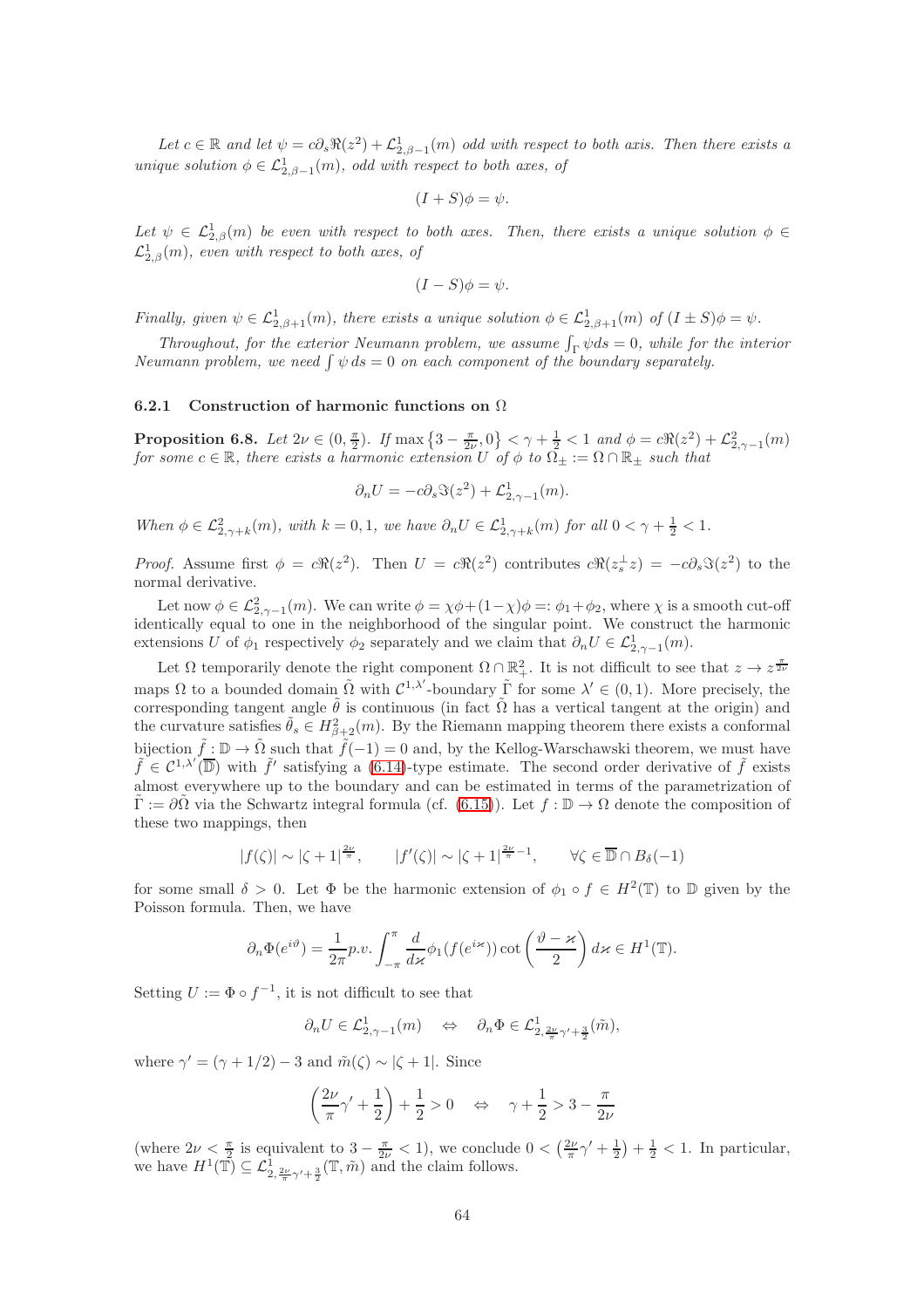It remains to consider  $\phi_2$ . Let F be the conformal bijection from the upper half-plane H to  $\Omega$ such that  $F(0) = 0$  (F is just the composition of f with a suitable Möbius transformation). Then, near the origin

$$
|F(\tilde{z})| \sim |\tilde{z}|^{\frac{2\nu}{\pi}}, \qquad |F'(\tilde{z})| \sim |\tilde{z}|^{\frac{2\nu}{\pi}-1}, \qquad \forall \tilde{z} \in \overline{\mathbb{H}}, \quad |\tilde{z}| \lesssim 1,
$$

while far away

$$
|F(\tilde{z})| \sim |\tilde{z}|^{-1}, \qquad |F'(\tilde{z})| \sim |\tilde{z}|^{-2}, \qquad \forall \tilde{z} \in \overline{\mathbb{H}}, \quad |\tilde{z}| >> 1
$$

As above, we have  $\phi_2 \circ F \in \mathcal{L}_{2, \frac{2\nu}{\pi}\gamma' + \frac{3}{2}}^2(\mathbb{R}, m)$ , where  $\tilde{m}(\tilde{x}) \sim |\tilde{x}|$  in a neighborhood of the origin and  $\tilde{m}(\tilde{x}) \sim |\tilde{x}|^{-1}$  otherwise. Let  $\Phi$  denote the harmonic extension of  $\phi_2 \circ F$  given by the Poisson kernel for the upper half-plane, then

$$
\partial_n \Phi(\tilde{x}) = \frac{1}{\pi} p.v. \int_{-\infty}^{\infty} \tilde{\phi}'(t) \, \frac{1}{\tilde{x} - t} \, dt \in \mathcal{L}^1_{2, \frac{2\nu}{\pi} \gamma' + \frac{3}{2}}(\mathbb{R}, \tilde{m})
$$

as required, since by assumption  $\frac{2\nu}{\pi}\gamma' + \frac{1}{2}$  satisfies the Mückenhaupt condition.

When  $\phi \in \mathcal{L}_{2,\gamma+k}^2(m)$ , with  $k=0,1$  the conclusion is straightforward.

### 6.2.2 Construction of harmonic functions on  $\Omega^c$

**Proposition 6.9.** Let  $2\overline{\nu} \in \left[\frac{\pi}{2}, \pi\right)$  and let  $0 < \beta + \frac{1}{2} < 1$ . If  $3 - 2\frac{\pi}{2\nu} < \beta + \frac{1}{2}$  and  $\phi =$  $cS(z^2) + \mathcal{L}_{2,\beta-1}^2(m)$  is odd with respect to y-axis, the normal derivative of its harmonic extension U to the exterior domain  $\Omega^c$  reads

$$
\partial_n U = c \Re(z^2) + \mathcal{L}_{2,\beta-1}^1(m).
$$

Similarly, if  $2 - 2\frac{\pi}{2v} < \beta + \frac{1}{2}$ , where  $\beta + \frac{1}{2} \neq 2 - \frac{\pi}{2v}$  and  $\phi \in \mathcal{L}_{2,\beta}^2(m)$ , we have  $\partial_n U \in \mathcal{L}_{2,\beta}^1(m)$ , where we need to assume that  $\phi$  is odd with respect to y-axis if  $\beta + \frac{1}{2} < 2 - \frac{\pi}{2\overline{\nu}}$ .

Finally, given  $\phi \in \mathcal{L}_{2,\beta+1}^2(m)$ , no symmetry assumptions on  $\phi$  or additional restrictions on  $\beta + \frac{1}{2}$  are necessary to conclude that  $\partial_n U \in \mathcal{L}^1_{2,\beta+1}(m)$ .

*Proof.* By the Riemann mapping theorem there exists a conformal bijection  $f : \Omega^c \to \tilde{\Omega}^c$ , with  $\tilde{\Omega}^c$  as in Proposition [6.6](#page-60-0) (i.e.  $\tilde{\Omega}$  has two connected components, each with an outward cusp and a common tip situated at the origin). By the Kellog-Warschawski theorem (and assuming that  $f(0) = 0$ , we must have

$$
f(z) \sim (\mp iz)^{\frac{\pi}{2\nu}}, \qquad z \in \Omega^c \cap B_\delta(0), \qquad \Im z \geqslant 0
$$

for some small  $\delta > 0$ . Parametrizing the boundary of  $\partial \tilde{\Omega}$  as  $\tilde{z}(\alpha) = f(z(\alpha))$  where  $\alpha \in [-\pi, \pi]$ , it is not difficult to check that the corresponding tangent angle satisfies  $\tilde{\theta}(\alpha_*) = 0$  resp.  $\theta(-\alpha_*) = \pi$ and that  $\tilde{\theta}_s \in H^2_{\beta+2}(m)$ .

Assume first that  $\phi \in \mathcal{L}^2_{2,\beta-1}(m)$ . As before, we have

$$
\phi \in \mathcal{L}^2_{2,\beta-1}(m) \quad \Leftrightarrow \quad \phi \circ f^{-1} \in \mathcal{L}^2_{2,\frac{2\overline{\nu}}{\pi}\beta'+\frac{3}{2}}(m),
$$

where  $\beta' = (\beta + 1/2) - 3$  and by assumption  $0 < (\frac{2\overline{\nu}}{\pi} \beta' + \frac{3}{2}) + \frac{1}{2} < 1$ . In fact, we have

$$
0<\left(\frac{2\overline{\nu}}{\pi}\beta'+\frac{3}{2}\right)+\frac{1}{2}<1\quad\Leftrightarrow\quad 3-2\frac{\pi}{2\overline{\nu}}<\beta+\frac{1}{2}<3-\frac{\pi}{2\overline{\nu}},
$$

where by assumption  $2\overline{\nu} \ge \pi/2$  and therefore  $3 - \frac{\pi}{2\overline{\nu}} \ge 1$ . In particular, by Proposition [6.6,](#page-60-0) there exists a harmonic extension  $\tilde{U}$  of  $\phi \circ f^{-1}$  to  $\tilde{\Omega}^c$  such that  $\partial_n \tilde{U} \in \mathcal{L}^1_{2, \frac{2\pi}{\pi} \beta' + \frac{3}{2}}(m)$ . The claim now follows going back to the original domain.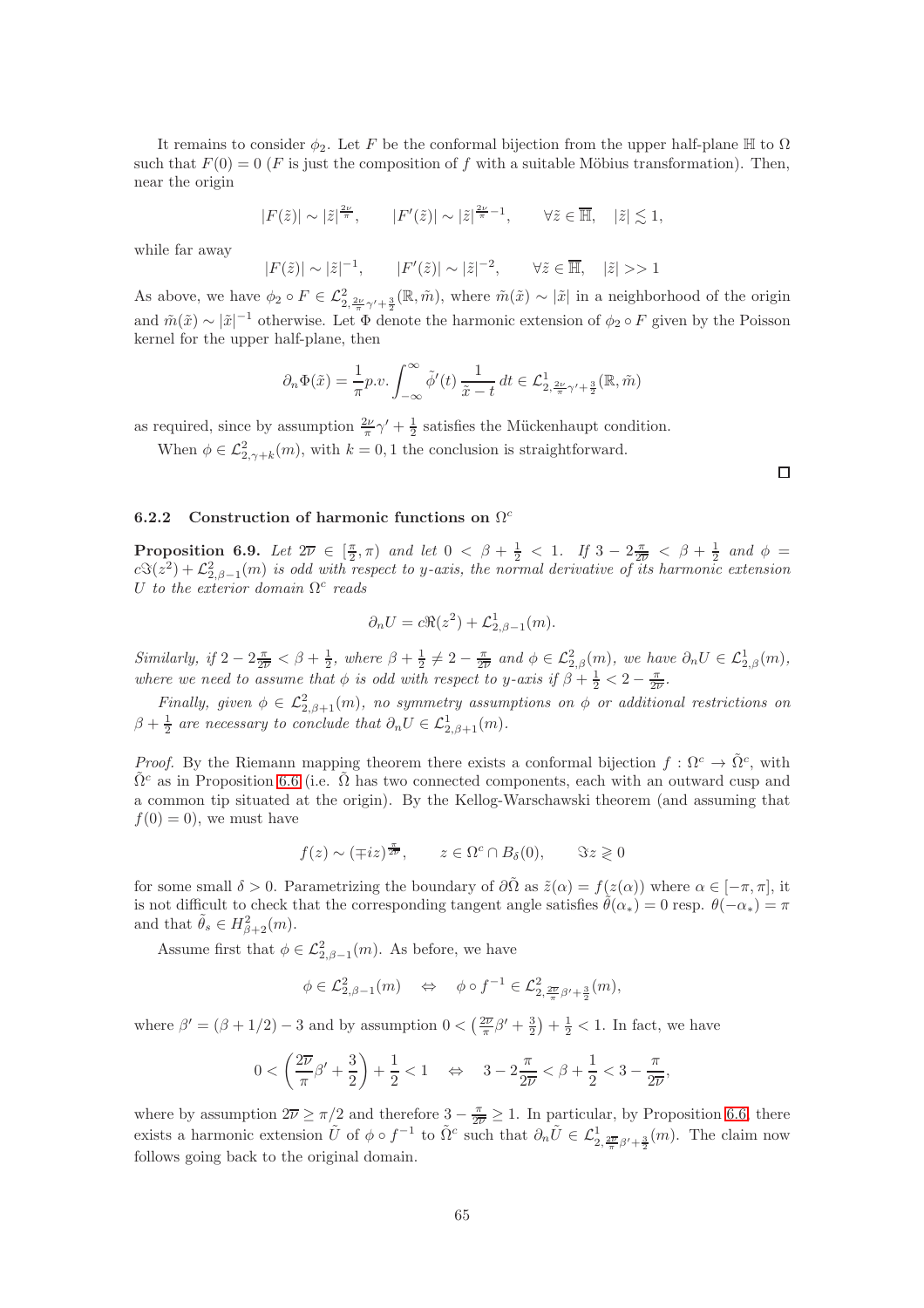Let now  $\phi = c\Im(z^2)$  and let  $\chi$  be a smooth symmetric cut-off identically equal to 1 on a sufficiently large open ball centered at the origin (so that  $\Omega$  is a proper subset) and identically equal to zero outside of some larger ball. The obvious extension  $G := c\chi(z)\Im(z^2)$  to the exterior of  $\Omega$  leads to the Poisson problem

$$
\Delta V = -\Delta G, \qquad V\big|_{\Gamma} = 0,
$$

with  $U = V + G$  the required harmonic extension of  $\phi$ . However, by the last part of the proof of Proposition [6.6,](#page-60-0) we know that  $V \in \mathcal{L}^1_{2,\beta-1}(m)$ , hence  $\partial_n U = c \partial_s \Re(z^2) + \mathcal{L}^1_{2,\beta-1}(m)$  as required.

The remaining cases follow similarly; note that

$$
\phi \in \mathcal{L}^2_{2,\beta+k}(m) \quad \Leftrightarrow \quad \phi \circ f^{-1} \in \mathcal{L}^2_{2,\frac{2\overline{\nu}}{\pi}(\beta'+1+k)+\frac{3}{2}}(m)
$$

where our assumptions on  $\beta + 1/2$  when  $k = 0$  ensure

$$
0<\left(\frac{2\overline{\nu}}{\pi}(\beta'+1)+\frac{3}{2}\right)+\frac{1}{2}<1 \quad \Leftrightarrow \quad 2-2\frac{\pi}{2\overline{\nu}}<\beta+\frac{1}{2}<2-\frac{\pi}{2\overline{\nu}}
$$

respectively

$$
1 < \left(\frac{2\overline{\nu}}{\pi}(\beta'+1) + \frac{3}{2}\right) + \frac{1}{2} < 2 \quad \Leftrightarrow \quad 2 - \frac{\pi}{2\overline{\nu}} < \beta + \frac{1}{2} < 2
$$

In both cases, the claim follows from Proposition [6.6,](#page-60-0) but only in the former do we need the  $y$ -axis symmetry assumption. Note that  $2 - \frac{\pi}{2\nu} \leq 1$ , whenever  $2\nu \leq \pi$ . Finally, when  $k = 1$  for any  $0 < \beta + 1/2 < 1$ , we have  $1 < (\frac{2\overline{\nu}}{\pi}(\beta' + 2) + \frac{3}{2}) + \frac{1}{2} < 2$ .

## Acknowledgements

This project has received funding from the European Research Council (ERC) under the European Union's Horizon 2020 research and innovation program through the grant agreements 788250 (D.C.) and 633152 (A.E.). This work is supported in part by the ICMAT-Severo Ochoa grant CEX2019-000904-S.

# Appendix A Auxiliary estimates

In the following sections, we will estimate

<span id="page-65-0"></span>
$$
F(\phi)(x, u) := \frac{\phi(x) - \phi(u)}{x - u}.
$$
\n(A.1)

Using the Taylor development of  $\phi$ , we can write

<span id="page-65-2"></span>
$$
\partial_x^k F(\phi)(x, u) = \frac{1}{(x - u)^{k+1}} \int_x^u \partial_\tau^{k+1} \phi(\tau) \frac{(u - \tau)^k}{k!} d\tau
$$
\n(A.2)

provided we control a sufficient number of derivatives of  $\phi$ . Finally, note that

<span id="page-65-1"></span>
$$
\partial_u F(\phi) + \partial_x F(\phi) = F(\phi'). \tag{A.3}
$$

#### A.1 The kernel on the singular set

Here, we study the additional 'singular' kernel which appears in the Birkhoff-Rott integral as a consequence of the failure of the arc-chord condition at the cusp tip. More precisely, we isolate the most singular part and give estimates on the error terms. Then we describe the variable change taking the cusp tip to infinity (separately for each cusp) and give estimates on the remaining kernel and its derivatives.

 $\Box$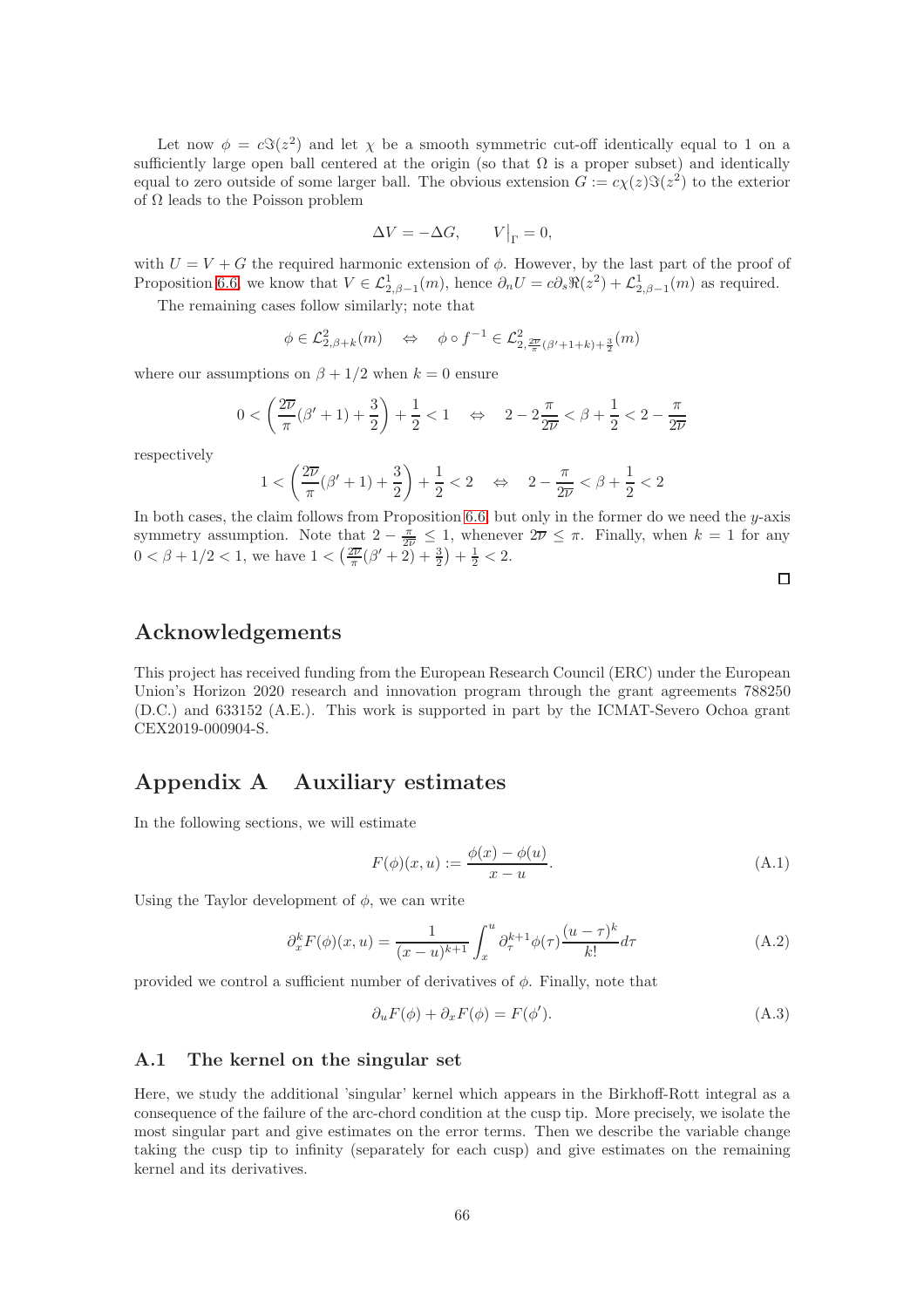**Lemma A.1.** Let  $q_* = u - i\kappa(x)$ . For  $k \in \mathbb{N}$ , we have the following recursive formula

<span id="page-66-1"></span>
$$
\frac{z'_{+}}{z_{+}-q_{-}} - \frac{1}{z_{+}-q_{*}} = K_{0}(x,u) \sum_{j=0}^{k-1} K(x,u)^{j} + K(x,u)^{k} \left(\frac{z'_{+}}{z_{+}-q_{-}} - \frac{1}{z_{+}-q_{*}}\right), \tag{A.4}
$$

where  $\Delta \kappa(x, u) := \kappa(x) - \kappa(u)$  and

$$
K_0(x, u) := \frac{i\kappa'(x)}{z_+ - q_*} + \frac{i\Delta\kappa(x, u)}{(z_+ - q_*)^2} \qquad K(x, u) := \frac{i\Delta\kappa(x, u)}{z_+ - q_*}.
$$

For  $x \in I_{\delta}$ ,  $u \in I_c(x)$ , we have the estimates

<span id="page-66-2"></span>
$$
K(x,u)^{k} \left( \frac{z'_{+}}{z_{+} - q_{-}} - \frac{1}{z_{+} - q_{*}} \right) = O\big(m(x)^{k\mu - 1}\big)
$$
 (A.5)

respectively,

<span id="page-66-3"></span>
$$
\left|\tilde{K}_0(x,u)K(x,u)^j\right| \lesssim m(x)^{(j+1)\mu}\Big(\frac{1}{m(x)} + \frac{\rho(x)}{(x-u)^2 + \rho(x)^2}\Big), \quad 0 \le j \le k-1,
$$
 (A.6)

where

$$
\tilde{K}_0(x, u) := K_0(x, u) - \frac{i\rho'(x)}{z_+ - q_*}.
$$

Proof. To see that [\(A.4\)](#page-66-1) holds, we have

$$
\frac{z'_+}{z_+-q_-} - \frac{1}{z_+-q_*} = \frac{i\kappa'(x)}{z_+-q_*} + \frac{z'_+}{z_+-q_-} \frac{i\Delta\kappa(x,u)}{z_+-q_*} \n= \frac{i\kappa'(x)}{z_+-q_*} + \frac{i\Delta\kappa(x,u)}{(z_+-q_*)^2} + \frac{i\Delta\kappa(x,u)}{z_+-q_*} \left(\frac{z'_+}{z_+-q_-} - \frac{1}{z_+-q_*}\right)
$$

which proves the claim for  $k = 1$ . Formula [\(A.4\)](#page-66-1) now follows by induction. To see that [\(A.5\)](#page-66-2) holds, let e.g.  $x > 0$  and  $u \in I_c(x)$ . Then  $x \sim u$  and

$$
\kappa'(x) = O(x^{\mu}), \qquad \frac{\Delta \kappa(x, u)}{x - u} = O(x^{\mu}), \qquad |K(x, u)|^j = O(x^{j\mu}).
$$

The first line in the above calculation then implies

$$
\left| \frac{z'_+}{z_+ - q_-} - \frac{1}{z_+ - q_*} \right| \: \lesssim \: \frac{x^{\mu}}{|z_+ - q_*|} \: \lesssim \: \frac{1}{x}
$$

(using that  $\rho(x) \sim x^{\mu+1}$ ) and the claim follows. It remains to show [\(A.6\)](#page-66-3). However, note that

$$
K_0(x, u) = \frac{i\rho'(x)}{z_+ - q_*} + \kappa'(x)\frac{\rho(x)}{(z_+ - q_*)^2} + i\partial_x F(\kappa)(x, u)\frac{(x - u)^2}{(z_+ - q_*)^2},
$$

then use  $\partial_x F(\kappa)(x, u) = O(x^{\mu-1}).$ 

<span id="page-66-0"></span>**Lemma A.2.** Let  $z_* := x + i\kappa(u)$ . Then, we can write

$$
\frac{z'_{+}}{z_{+} - q_{-}} = \frac{1}{z_{*} - q_{-}} + r(x, u),
$$
\n(A.7)

where the remainder  $r(x, u)$  satisfies

$$
|r(x, u)| \lesssim \frac{1}{m(x)}, \qquad |\partial_x r(x, u)| \lesssim \frac{1}{m(x)} \left( \frac{1}{m(x)} + \frac{\rho(u)}{(x - u)^2 + \rho(u)^2} \right),
$$
 (A.8)

when  $u \in I_c(x)$  uniformly for  $x \in I_\delta$ .

 $\Box$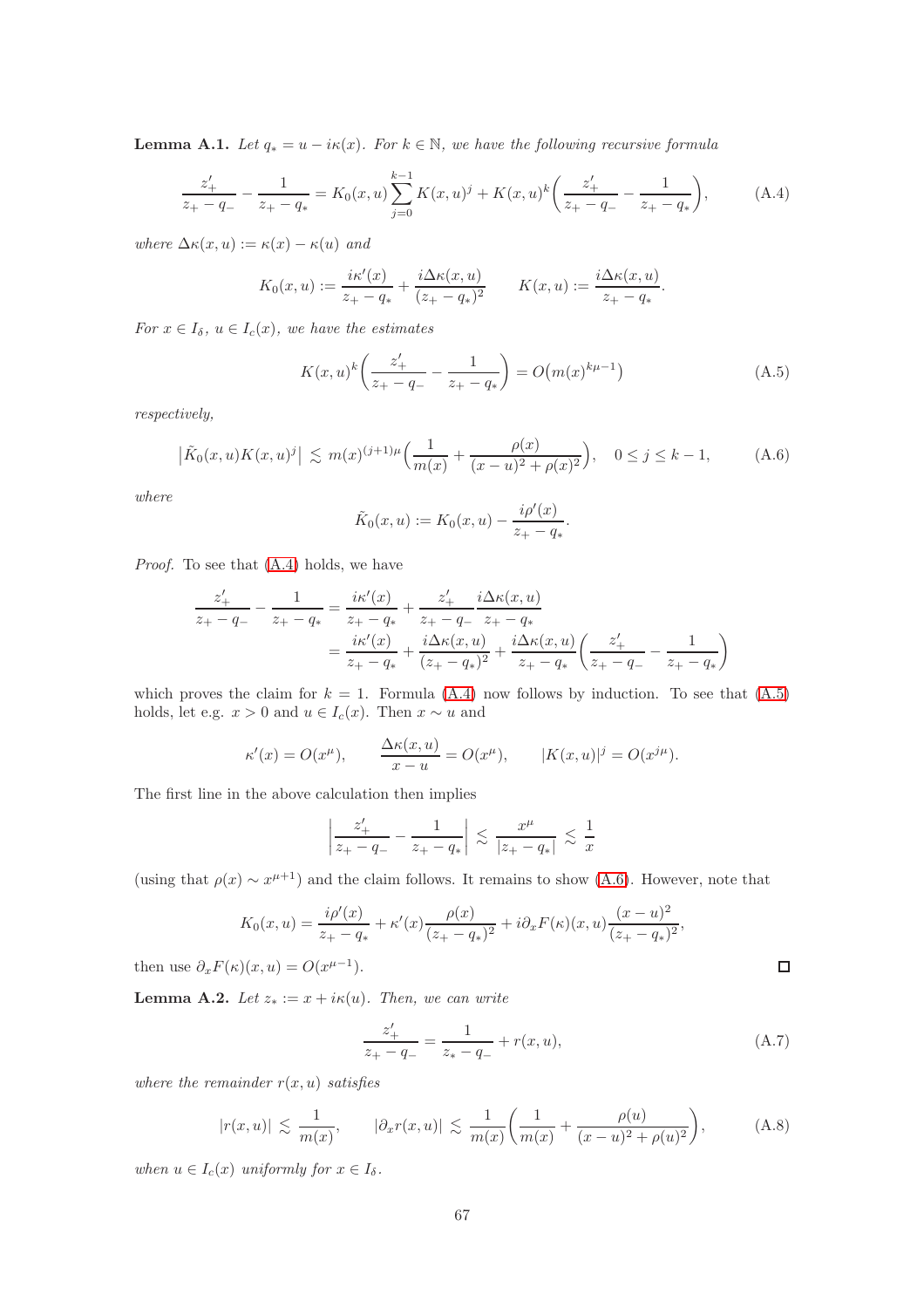Proof. We can proceed as in the derivation of formula  $(A.4)$  to obtain

$$
\frac{z'_+}{z_+-q_-} = \frac{1}{z_*-q_-} + K_0(x,u) + K(x,u) \left( \frac{z'_+}{z_+-q_-} - \frac{1}{z_*-q_-} \right),
$$

where now

$$
K(x, u) = -iF(\kappa)\frac{x - u}{z_* - q_-}, \qquad K_0(x, u) = \frac{i\kappa'(x)}{z_* - q_-} - iF(\kappa)\frac{x - u}{(z_* - q_-)^2}
$$

(cf. [\(A.1\)](#page-65-0) for the definition of  $F(\kappa)$ ). W.l.o.g. let  $x > 0$  and  $u \in I_c(x)$ . Then  $x \sim u$  and

$$
F(\kappa)(x, u) = O(x^{\mu}), \qquad \partial_x F(\kappa)(x, u) = O(x^{\mu - 1}).
$$

A short calculation then yields

$$
|\partial_x^m K(x, u)| \lesssim \frac{1}{x} |x - u|^{1 - m}, \qquad \left| \partial_x^m \left( \frac{z_+'}{z_+ - q_-} - \frac{1}{z_* - q_-} \right) \right| \lesssim \frac{1}{x} \frac{1}{|x - u|^m},
$$

for  $m = 0, 1$ . In particular,

$$
\partial_x K(x, u) \left( \frac{z'_+}{z_+ - q_-} - \frac{1}{z_* - q_-} \right) + K(x, u) \partial_x \left( \frac{z'_+}{z_+ - q_-} - \frac{1}{z_* - q_-} \right) = O\left(\frac{1}{x^2}\right).
$$

It remains to consider  $K_0(x, u)$ . Since

$$
\kappa'(x) = \kappa'(u) + F(\kappa')(x - u), \qquad F(\kappa) = \kappa'(u) + \partial_u F(\kappa)(x - u)
$$

we can write

$$
K_0(x, u) = \frac{i\kappa'(u)}{z_* - q_-} - i\kappa'(u)\frac{x - u}{(z_* - q_-)^2} + iF(\kappa')\frac{x - u}{z_* - q_-} - i\partial_u F(\kappa)\frac{(x - u)^2}{(z_* - q_-)^2}
$$

and we claim that

$$
|\partial_x K_0(x,u)| \lesssim \frac{1}{x} \bigg( \frac{1}{x} + \frac{\rho(u)}{(x-u)^2 + \rho(u)^2} \bigg).
$$

Indeed, the first two terms combined give

$$
s_1(x, u) := -\kappa'(u) \frac{\rho(u)}{(z_* - q_-)^2}.
$$

Its derivative clearly satisfies the desired estimate. As for the remaining two terms note that

$$
\partial_x \left( \frac{x - u}{z_* - q_-} \right) = \frac{i \rho(u)}{(z_* - q_-)^2}, \qquad |\partial_x F(\kappa')(x, u)| \lesssim x^{\lambda - 2}, \qquad |\partial_x^2 F(\kappa)(x, u)| \lesssim x^{\lambda - 2}
$$

where we have set  $\lambda := 1 - (\beta + 1/2)$  (assumption  $\kappa'' \in H^2_{\beta+2}(I_\delta)$  implies  $\kappa''' = O(x^{\lambda-2})$  by Lemma [2.1\)](#page-6-0). Using this and [\(A.3\)](#page-65-1) the claim follows.  $\Gamma$ 

### The change of variables  $\tau \mapsto h(\tau)$

We implicitly define

<span id="page-67-0"></span>
$$
h_+^{-1}(u) := \int_u^{2\delta} \frac{d\nu}{\rho(\nu)}, \quad u \in (0, 2\delta), \qquad h_-^{-1}(u) := \int_{-2\delta}^u \frac{d\nu}{\rho(\nu)}, \quad u \in (-2\delta, 0). \tag{A.9}
$$

By making  $\delta$  smaller if necessary, we may assume  $\rho(\nu)$  is strictly monotonically increasing on  $(0, 2\delta)$  respectively decreasing on  $(-2\delta, 0)$  and therefore  $h_{\pm}^{-1}$  can be inverted on their domains of definition. For simplicity we drop the subscript  $\pm$  and consider  $h^{-1} \equiv h^{-1}$  only. Its inverse mapping  $h$  satisfies

$$
u = h(\tau), \quad h'(\tau) = -\rho(h(\tau)),
$$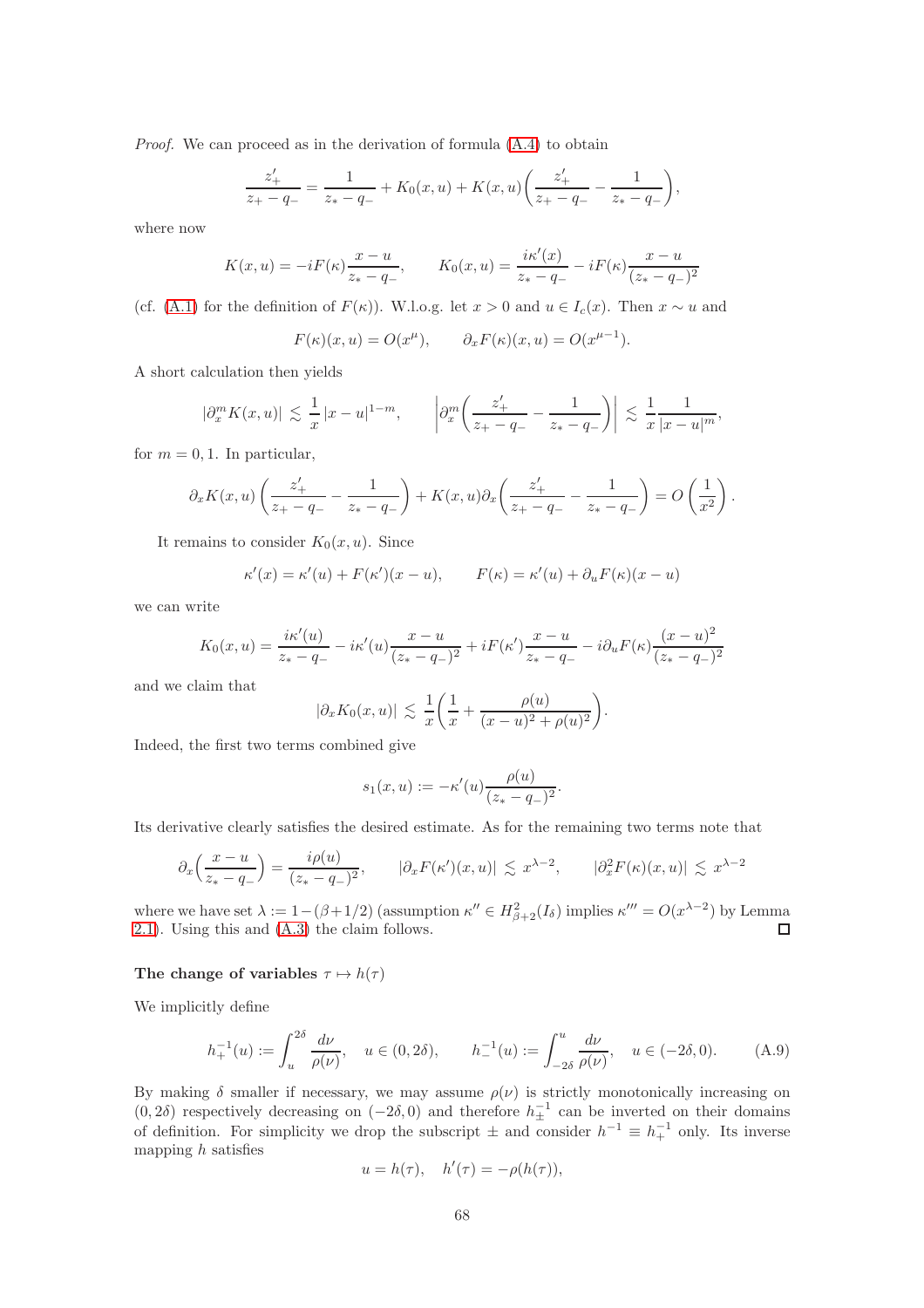hence using  $\rho(u) \sim u^{\mu+1}$ , it is not difficult to see that  $h^{-1} : (0, 2\delta) \to (0, \infty)$  and

$$
h^{-1}(u) \sim u^{-\mu} - (2\delta)^{-\mu}, \quad u \in (0, 2\delta) \qquad \Leftrightarrow \qquad h(\tau) \sim (1+\tau)^{-1/\mu}, \quad \tau \in \mathbb{R}_+.
$$

This asymptotic expansion can be differentiated three times (cf. estimate [\(3.2\)](#page-7-1)), i.e. setting

$$
\tilde{m}(\tau):=1+\tau,\quad \tau\in\mathbb{R}_+,
$$

we can write

<span id="page-68-0"></span>
$$
|\partial^j_\tau h(\tau)| \sim \tilde{m}(\tau)^{-j-1/\mu}, \quad j = 0, 1 \qquad |\partial^j_\tau h(\tau)| \lesssim \tilde{m}(\tau)^{-j-1/\mu} \quad j = 2, 3. \tag{A.10}
$$

Note that we also have lower bounds on  $\partial_{\tau}^j h$  when  $j = 0, 1$ . We will typically apply h to the Hilbert transform and the ' singular' kernel from the previous section in the region

$$
x \in (0, \delta), \quad u \in I_c(x) \quad \Leftrightarrow \quad \xi \in \widetilde{I}_{\delta} := h^{-1}((0, \delta)), \quad \tau \in \widetilde{I}_c(\xi) := h^{-1}(I_c(x)) \quad x = h(\xi).
$$

It is not difficult to see that there exist small  $\varepsilon_{\pm} > 0$  such that

$$
\{\tau : |\tau - \xi| < \varepsilon_{-} \xi\} \subseteq \widetilde{I}_{c}(\xi) \subseteq \{\tau : |\tau - \xi| < \varepsilon_{+} \xi\}, \quad \forall \xi \in \widetilde{I}_{\delta}.\tag{A.11}
$$

Let us e.g. show the existence of  $\varepsilon_+$ . Setting  $\xi_{\pm} := h^{-1}((1 \mp \varepsilon)x)$ , we have, by definition

$$
\xi_{+} - \xi_{-} = \int_{(1-\varepsilon)x}^{(1+\varepsilon)x} \frac{d\nu}{\rho(\nu)} \sim \varepsilon h(\xi)^{-\mu}
$$

and the claim follows using [\(A.10\)](#page-68-0) (use that  $\xi > h^{-1}(\delta) = O(\delta^{-\mu})$ , when  $\xi \in I_{\delta}$ ). Note that  $\varepsilon_{+}$ can be made arbitrarily small by making  $\varepsilon$  in the definition of  $I_c(x)$  smaller. We then control  $\varepsilon^{-1}$ by some polynomial depending on the norm of  $\rho$ . The existence of  $\varepsilon_-\$  follows similarly.

**Lemma A.3.** Let  $\epsilon > 0$ . Then, we can write

$$
\frac{h'(\tau)}{h(\xi) - h(\tau)} = \frac{1}{\xi - \tau} + r(\xi, \tau),
$$

where the remainder satisfies

$$
|r(\xi,\tau)| \lesssim \frac{1}{\tilde{m}(\tau)}, \qquad |\partial_{\xi}r(\xi,\tau)| \lesssim \frac{1}{\tilde{m}(\tau)^2}.
$$
 (A.12)

for all  $|\tau - \xi| < \epsilon \xi$ .

Proof. Indeed, we can write

<span id="page-68-1"></span>
$$
\frac{h'(\tau)}{h(\xi) - h(\tau)} - \frac{1}{\xi - \tau} = \frac{1}{\xi - \tau} \left( \frac{h'(\tau)}{F(h)} - 1 \right) = -\frac{\partial_{\tau} F(h)}{F(h)}.
$$
\n(A.13)

 $\Box$ 

The claim follows using [\(A.2\)](#page-65-2) and [\(A.10\)](#page-68-0) to conclude

$$
|F(h)| \sim \tilde{m}(\tau)^{-1/\mu}, \qquad |\partial_{\tau}^{j} F(h)| \lesssim \tilde{m}(\tau)^{-(j+1)-1/\mu}, \qquad j = 1, 2,
$$

whenever  $\tau \sim \xi$ .

<span id="page-68-3"></span>**Lemma A.4.** Let  $\epsilon > 0$ . Then, we can write

$$
\frac{h'(\tau)}{(h(\xi) - h(\tau)) - ih'(\tau)} = \frac{1}{(\xi - \tau) - i} + r(\xi, \tau),
$$

where the remainder  $r(\xi, \tau)$  satisfies

<span id="page-68-2"></span>
$$
|r(\xi,\tau)| \lesssim \frac{1}{\tilde{m}(\tau)}, \qquad |\partial_{\xi}r(\xi,\tau)| \lesssim \frac{1}{\tilde{m}(\tau)} \Big(\frac{1}{\tilde{m}(\tau)} + \frac{1}{(\xi-\tau)^2+1}\Big) \tag{A.14}
$$

for all  $|\tau - \xi| < \epsilon \xi$ .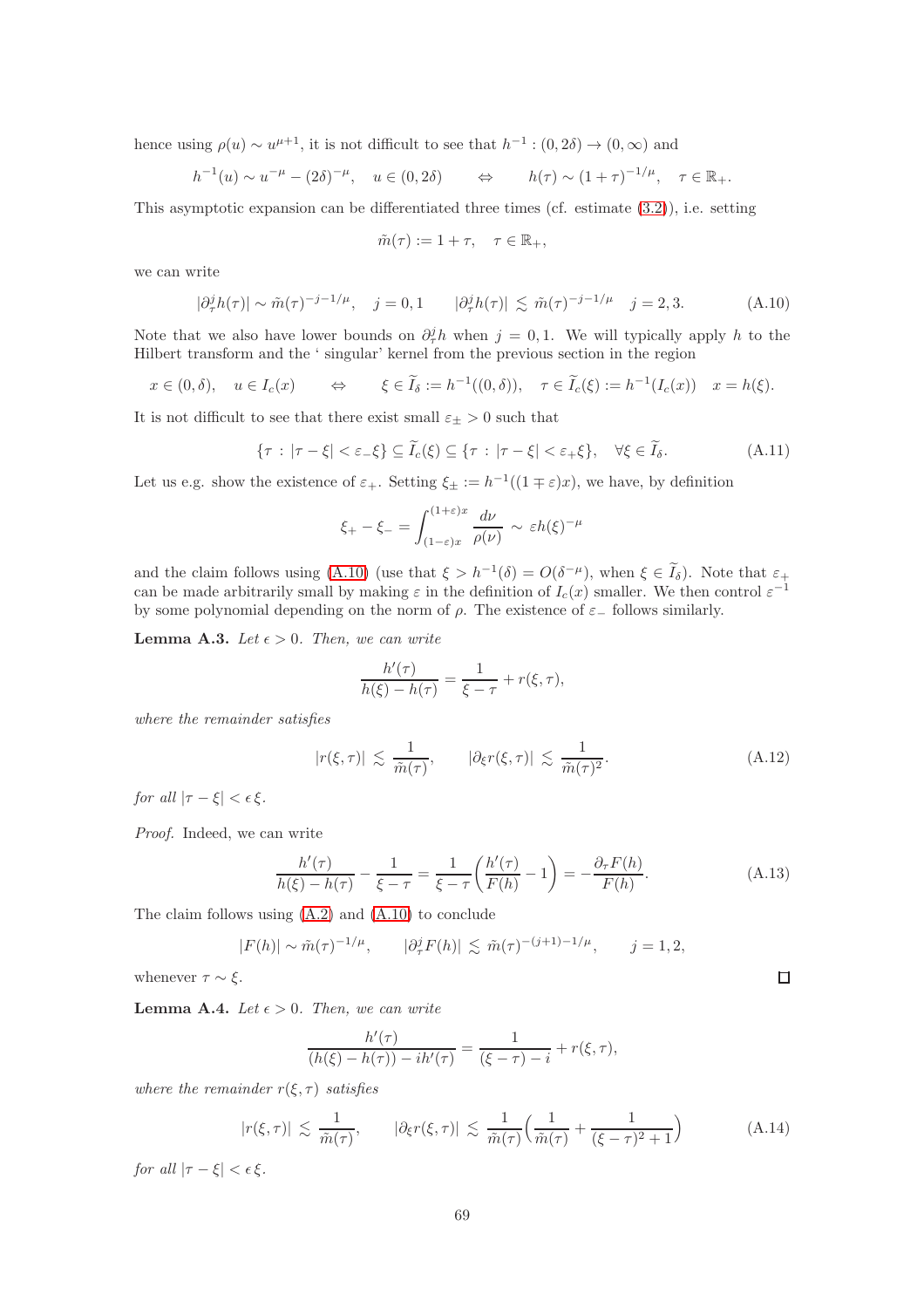Proof. Let

$$
k(\xi,\tau) := \frac{h'(\tau)}{(h(\xi)-h(\tau)) - ih'(\tau)} = \frac{h'(\tau)}{F(h)} \frac{1}{((\xi-\tau)-i) + i\left(1 - \frac{h'(\tau)}{F(h)}\right)}.
$$

Then, it is not difficult to see that

$$
r(\xi,\tau) = \left(\frac{h'(\tau)}{F(h)} - 1\right) \frac{1}{(\xi - \tau) - i} - \frac{i\left(1 - \frac{h'(\tau)}{F(h)}\right)}{(\xi - \tau) - i} k(\xi,\tau) =: r_1(\xi,\tau) + r_2(\xi,\tau).
$$

Since  $\xi \sim \tau$ , we have by assumption

$$
\frac{h'(\tau)}{F(h)} - 1 = O\left(\frac{\xi - \tau}{\tilde{m}(\tau)}\right)
$$

cf. [\(A.13\)](#page-68-1) and the zero order estimate is straightforward. To show the claim for  $\partial_{\xi}r_1(\xi, \tau)$ , we write

$$
\partial_{\xi}r_{1}(\xi,\tau) = \partial_{\xi}\left(\frac{h'(\tau)}{F(h)}\right)\frac{1}{(\xi-\tau)-i} - \left(\frac{h'(\tau)}{F(h)}-1\right)\frac{1}{((\xi-\tau)-i)^{2}}
$$
  
\n
$$
= \partial_{\xi}\left(\frac{h'(\tau)}{F(h)}\right)\frac{1}{(\xi-\tau)-i} - \partial_{\xi}\left(\frac{h'(\tau)}{F(h)}\right)\Big|_{\xi=\tau}\frac{(\xi-\tau)}{((\xi-\tau)-i)^{2}} + O\left(\frac{1}{\tilde{m}(\tau)^{2}}\right)
$$
  
\n
$$
= \partial_{\xi}\left(\frac{h'(\tau)}{F(h)}\right)\frac{-i}{((\xi-\tau)-i)^{2}} + O\left(\frac{1}{\tilde{m}(\tau)^{2}}\right),
$$

where in the second line, we have used the Taylor development of the function

$$
\xi \to g(\xi;\tau) := \frac{h'(\tau)}{F(h)(\xi,\tau)}
$$

around  $\xi = \tau$  up to order 2, i.e.

$$
g(\xi;\tau) = 1 + \partial_{\xi} \left(\frac{h'(\tau)}{F(h)}\right)\Big|_{\xi=\tau} (\xi-\tau) + O\left(\frac{(\xi-\tau)^2}{\tilde{m}(\tau)^2}\right), \qquad \partial_{\xi} \left(\frac{h'(\tau)}{F(h)}\right)\Big|_{\xi=\tau} = -\frac{1}{2} \frac{h''(\tau)}{h'(\tau)}.
$$

This relation can be differentiated (using up to three derivatives of  $h$ ), which is used to pass to the third line. Since we also have

$$
\Big|\partial_\xi\Big(\frac{h'(\tau)}{F(h)}\Big)\Big| \,\lesssim\, \frac{1}{\tilde{m}(\tau)},
$$

we conclude  $\partial_{\xi}r_1(\xi,\tau)$  satisfies estimate [\(A.14\)](#page-68-2). In order to show a similar estimate for  $r_2(\xi,\tau)$ , note that we can write

$$
r_2(\xi,\tau) = -i\frac{h'(\tau)}{F(h)} \left(1 - \frac{h'(\tau)}{F(h)}\right) \frac{1}{((\xi-\tau)-i)^2} - \frac{\left(1 - \frac{h'(\tau)}{F(h)}\right)^2}{((\xi-\tau)-i)^2} k(\xi,\tau).
$$

Taking the derivative and using

$$
|k(\xi,\tau)| = O(1), \qquad |(\xi-\tau)k(\xi,\tau)| = O(1), \qquad |\partial_{\xi}^{j}k(\xi,\tau)| \lesssim |k(\xi,\tau)|^{2},
$$

when  $\xi \sim \tau$  it is not difficult to see the claim follows.

**Lemma A.5.** Let  $\epsilon > 0$ . Then, we can write

$$
\frac{h'(\tau)}{(h(\xi)-h(\tau))-ih'(\xi)} - \frac{h'(\tau)}{h(\xi)-h(\tau)} = \frac{1}{(\xi-\tau)-i} - \frac{1}{\xi-\tau} + r(\xi,\tau),
$$

where the remainder  $r(\xi, \tau)$  satisfies the estimate

<span id="page-69-0"></span>
$$
|r(\xi,\tau)| \lesssim \frac{1}{\tilde{m}(\tau)} \Big( \frac{1}{\tilde{m}(\tau)} + \frac{1}{1 + (\xi - \tau)^2} \Big) \tag{A.15}
$$

for all  $|\tau - \xi| < \epsilon \xi$ .

 $\Box$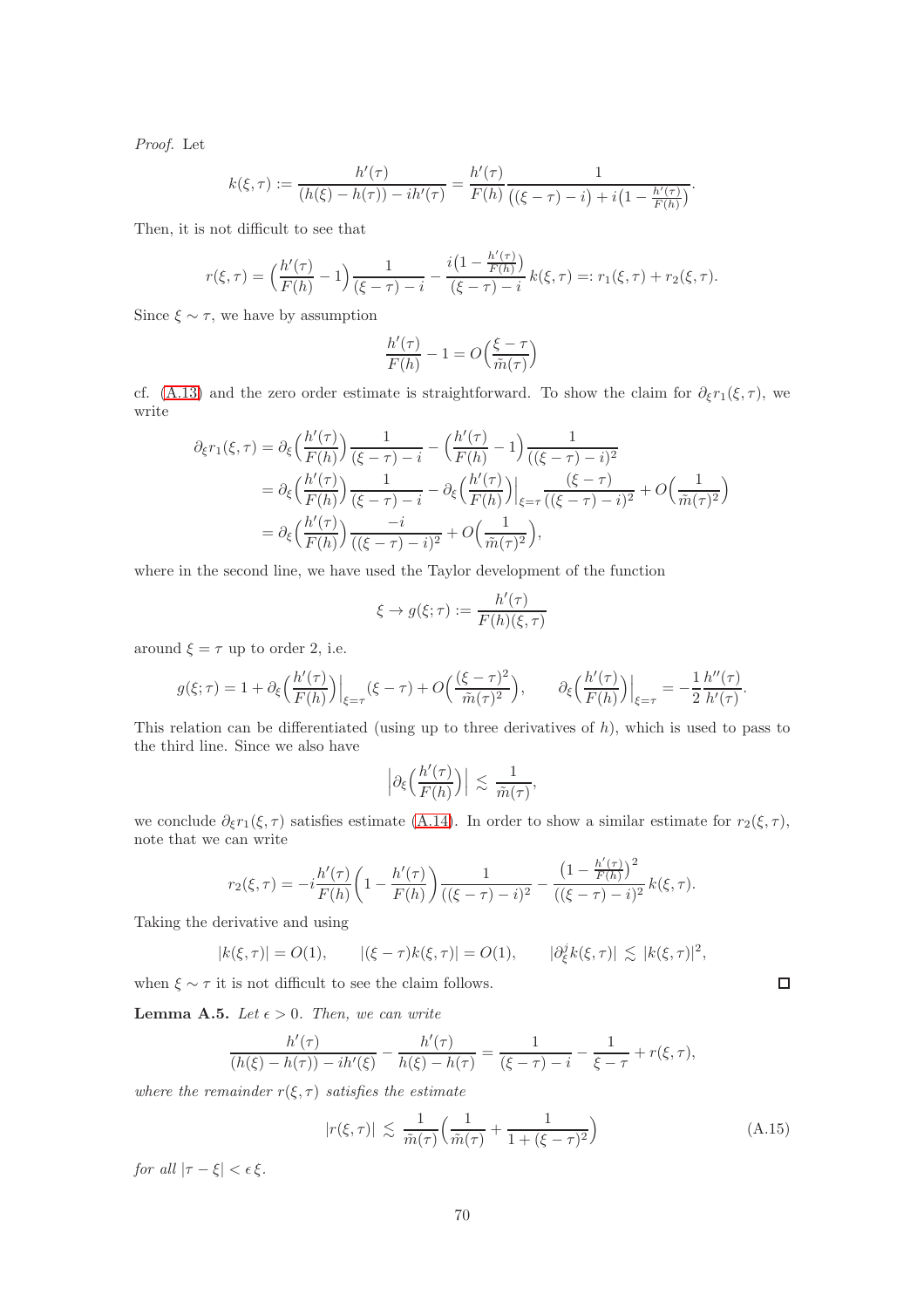Proof. Writing

$$
\frac{h'(\tau)}{(h(\xi)-h(\tau))-ih'(\xi)} = \frac{\frac{h'(\tau)}{F(h)}}{(\xi-\tau)-i\frac{h'(\tau)}{F(h)}}, \qquad \frac{h'(\tau)}{h(\xi)-h(\tau)} = \frac{\frac{h'(\tau)}{F(h)}}{\xi-\tau},
$$

then taking the difference, we have

$$
r(\xi,\tau) = \frac{1}{\xi-\tau} \frac{i(\frac{h'(\xi)h'(\tau)}{F(h)^2} - 1)}{(\xi-\tau) - i\frac{h'(\xi)}{F(h)}} + \frac{\frac{1}{\xi-\tau}(\frac{h'(\xi)}{F(h)} - 1)}{((\xi-\tau) - i)((\xi-\tau) - i\frac{h'(\xi)}{F(h)})} =: r_1(\xi,\tau) + r_2(\xi,\tau).
$$

The kernel  $r_1(\xi, \tau)$  satisfies [\(A.15\)](#page-69-0), since

$$
\frac{h'(\xi)h'(\tau)}{F(h)^2} - 1 = O\Big(\frac{(\xi-\tau)^2}{\tilde{m}(\tau)^2}\Big),
$$

when  $\xi \sim \tau$ . Indeed, we have

$$
\begin{aligned} \left(\frac{h'(\xi)h'(\tau)}{F(h)^2} - 1\right) &= \left(\frac{h'(\xi)}{F(h)} - 1\right) + \left(\frac{h'(\tau)}{F(h)} - 1\right) + \left(\frac{h'(\xi)}{F(h)} - 1\right) \left(\frac{h'(\tau)}{F(h)} - 1\right) \\ &= \left(\frac{h''(\xi)}{h'(\xi)} - \frac{h''(\tau)}{h'(\tau)}\right) \frac{\xi - \tau}{2} + O\left(\frac{(\xi - \tau)^2}{\tilde{m}(\tau)^2}\right), \end{aligned}
$$

since

$$
\frac{h'(\xi)}{F(h)} = 1 + \frac{h''(\xi)}{h'(\xi)} \frac{(\xi - \tau)}{2} + O\left(\frac{(\xi - \tau)^2}{\tilde{m}(\tau)^2}\right),\n\frac{h'(\tau)}{F(h)} = 1 - \frac{h''(\tau)}{h'(\tau)} \frac{(\xi - \tau)}{2} + O\left(\frac{(\xi - \tau)^2}{\tilde{m}(\tau)^2}\right),
$$

cf. the proof of Lemma [A.4.](#page-68-3) In particular, the claim follows since also

$$
\frac{1}{\xi - \tau} \Big( \frac{h''(\xi)}{h'(\xi)} - \frac{h''(\tau)}{h'(\tau)} \Big) = O\Big( \frac{1}{\tilde{m}(\tau)^2} \Big).
$$

On the other hand, we can rewrite  $r_2(\xi, \tau)$  as

$$
r_2(\xi,\tau) = \frac{\frac{1}{\xi-\tau} \left(\frac{h'(\xi)}{F(h)}-1\right)}{((\xi-\tau)-i)^2} - \frac{\frac{i}{\xi-\tau} \left(\frac{h'(\xi)}{F(h)}-1\right)^2}{((\xi-\tau)-i)^2 \left((\xi-\tau)-i\frac{h'(\xi)}{F(h)}\right)}
$$

and the claim is then straightforward.

### A.2 Commutator estimates

<span id="page-70-0"></span>**Lemma A.6.** Let  $\phi \in H_{\gamma+1}^1(I_{2\delta})$  where  $0 < \gamma + 1/2 < 1$ . Then

$$
x \mapsto p.v. \int_{-\delta}^{\delta} \frac{1}{x - u} \phi(u) du \in H^1_{\gamma+1}(I_{\delta/2}).
$$

*Proof.* Assume without loss of generality that  $0 < x < \delta/2$ . Setting  $\tau := x - u$ , we can write

$$
\partial_x \left( \int_{\epsilon}^{x+\delta} \frac{\phi(x-\tau)}{\tau} d\tau \right) = -\int_{\epsilon}^{x+\delta} \frac{\partial_{\tau} \phi(x-\tau)}{\tau} d\tau + \frac{\phi(-\delta)}{x+\delta}
$$

$$
= \int_{\epsilon}^{x+\delta} \left( \frac{1}{x} - \frac{1}{\tau} \right) \partial_{\tau} \phi(x-\tau) d\tau + \left( \frac{1}{x+\delta} - \frac{1}{x} \right) \phi(-\delta) - \frac{\phi(x-\epsilon)}{x}
$$

and similarly for the part of the integral over  $(-\epsilon, x - \delta)$ . Letting  $\epsilon \to 0$ , we conclude (after a variable change)

$$
\partial_x \left( p.v. \int_{-\delta}^{\delta} \frac{1}{x-u} \phi(u) du \right) = \frac{1}{x} p.v. \int_{-\delta}^{\delta} \frac{1}{x-u} u \phi'(u) du - \frac{\delta}{x} \left( \frac{\phi(\delta)}{x-\delta} - \frac{\phi(-\delta)}{x+\delta} \right).
$$

71

 $\Box$ 

 $\Box$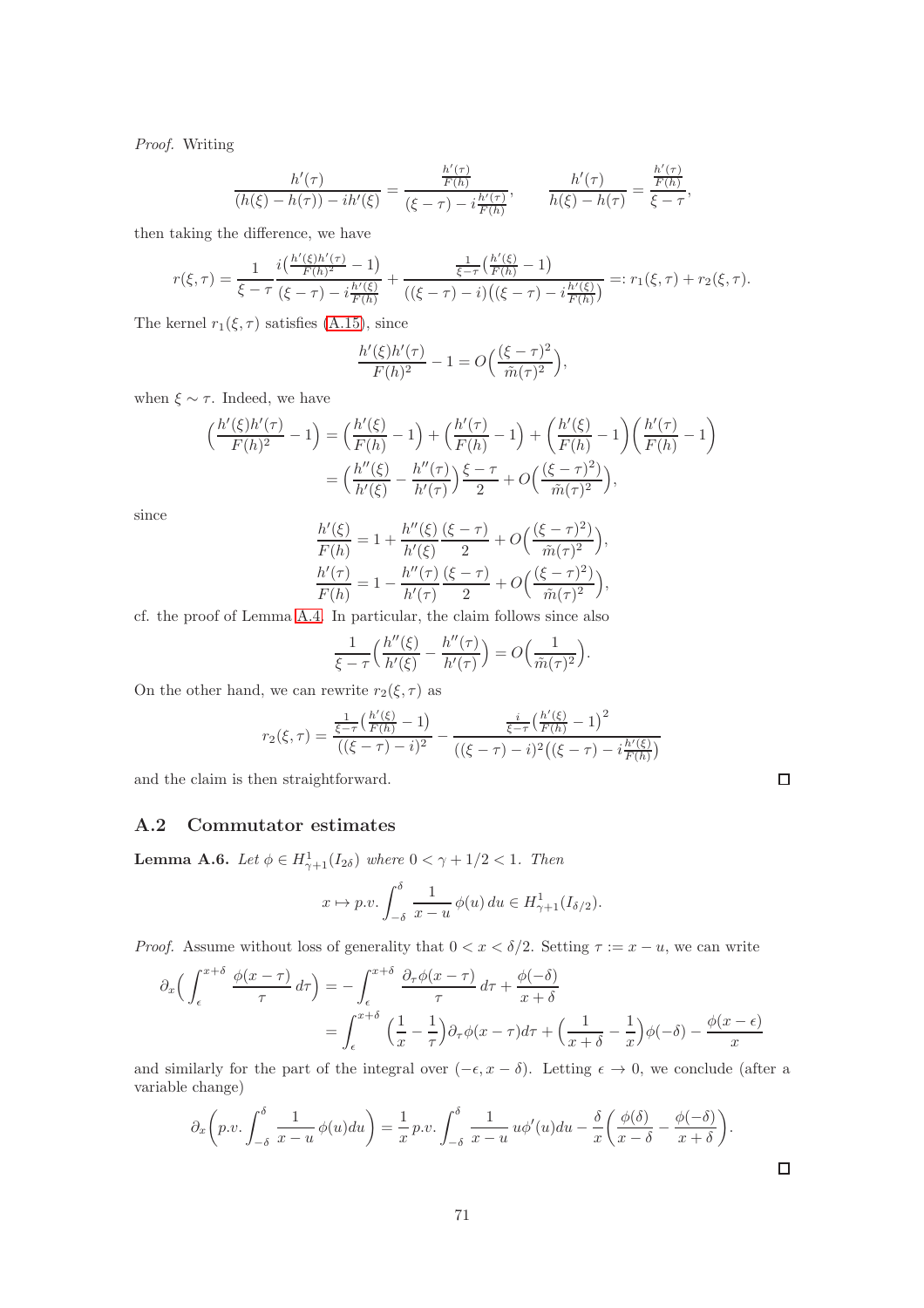<span id="page-71-0"></span>**Lemma A.7.** Let  $\phi' \in H^k_{\beta+k}(I_\delta)$  with  $0 < \beta + 1/2 < 1$  for  $k \ge 1$  and let  $f \in \mathcal{L}_{2,\gamma}(I_\delta)$  with  $0 < \gamma + 1/2 < 1$ . Then

$$
[\phi, H]f \in H^k_{(\gamma - \lambda) + k}(I_\delta)
$$

where  $\lambda := 1 - (\beta + 1/2)$ . The same is true, if we assume  $\phi^{(j)} = O(m^{\lambda - j})$  for  $1 \le j \le k + 1$ , with  $\lambda < 1$ . If  $1 < \lambda < 2$ , then

$$
[\phi, H]f \in H^k_{(\gamma - \lambda) + k}(I_\delta)
$$

provided  $0 < (\gamma - \lambda) + 1/2 < 1$ .

Proof. It is enough to prove

$$
I(x) := \int_{-\delta}^{\delta} F(\phi)(x, u) f(u) du \in H^1_{(\gamma - \lambda) + 1}(I_{\delta}).
$$

Recall that, by Lemma [2.1,](#page-6-0) we have

$$
\phi' \in H^1_{\beta+1}(I_\delta) \quad \Rightarrow \quad |\phi'(x)| \lesssim m(x)^{\lambda-1}
$$

where  $\lambda := 1 - (\beta + 1/2)$ . In order to estimate  $\partial_x F(\phi)(x, u)$ , we first consider the formula

$$
\partial_x F(\phi)(x, u) = \frac{1}{(x - u)} \phi'(x) - \frac{1}{(x - u)^2} \int_x^u \phi'(\tau) d\tau
$$
\n(A.16)

(since  $\phi'' \in \mathcal{L}_{2,\beta+1}(I_{\delta})$  is not integrable). Without loss of generality, assume  $x > 0$ . We have

$$
|\partial_x F(\phi)(x, u)| \lesssim \frac{1}{x^2} |\phi'(x)| + \frac{1}{x} \int_{-x}^x |\phi'(\tau)| d\tau \lesssim x^{\lambda - 2}, \quad u \in I_l(x),
$$

and therefore

$$
\int_0^{\delta} x^{2(\gamma-\lambda+1)} \Big(\int_{-x}^{x/2} \partial_x F(\phi)(x,u)f(u)du\Big)^2 dx \lesssim \int_0^{\delta} x^{2(\gamma-1)} \Big(\int_0^x |f(u)| + |f(-u)| du\Big)^2 dx
$$

which is clearly bounded by the  $\mathcal{L}_{2,\gamma}$ -norm of f by Hardy's inequality. On the other hand, we have

$$
|\partial_x F(\phi)(x,u)| \lesssim \frac{1}{u} \left( |\phi'(x)| + \frac{1}{u} \int_x^u |\phi'(\tau)| d\tau \right) \lesssim \frac{1}{u} \left( |\phi'(x)| + \int_x^{\delta} \frac{|\phi'(\tau)|}{\tau} d\tau \right), \quad u \in I_r(x), u > 0,
$$

respectively

$$
\begin{aligned} |\partial_x F(\phi)(x,u)| &\lesssim \frac{1}{u} \left( |\phi'(x)| + \frac{1}{x} \int_{-x}^x |\phi'(\tau)| d\tau + \frac{1}{|u|} \int_u^{-x} |\phi'(\tau)| d\tau \right) \\ &\lesssim \frac{1}{u} \left( |\phi''(x)| + \frac{1}{x} \int_{-x}^x |\phi'(\tau)| d\tau + \int_x^\delta \frac{|\phi'(-\tau)|}{\tau} d\tau \right) \end{aligned}, \quad u \in I_r(x), \ u < 0.
$$

In particular, we conclude

$$
|\partial_x F(\phi)(x, u)| \lesssim \frac{x^{\lambda - 1}}{u}, \quad u \in I_r(x)
$$

and therefore

$$
\int_0^\delta x^{2(\gamma-\lambda+1)} \Big(\int_{I_r(x)} \partial_x F(\phi)(x,u)f(u)du\Big)^2 dx \lesssim \int_0^\delta x^{2\gamma} \Big(\int_x^\delta \frac{|f(u)|+|f(-u)|}{u}du\Big)^2 dx,
$$

which is bounded by the  $\mathcal{L}_{2,\gamma}$ -norm of f by Hardy's inequality.

It remains to consider the region where  $u \in I_c(x)$ . In this case, we use the formula

$$
\partial_x F(\phi)(x, u) = \frac{1}{(x - u)^2} \int_x^u \phi''(\tau) \frac{(u - \tau)}{2} d\tau.
$$
 (A.17)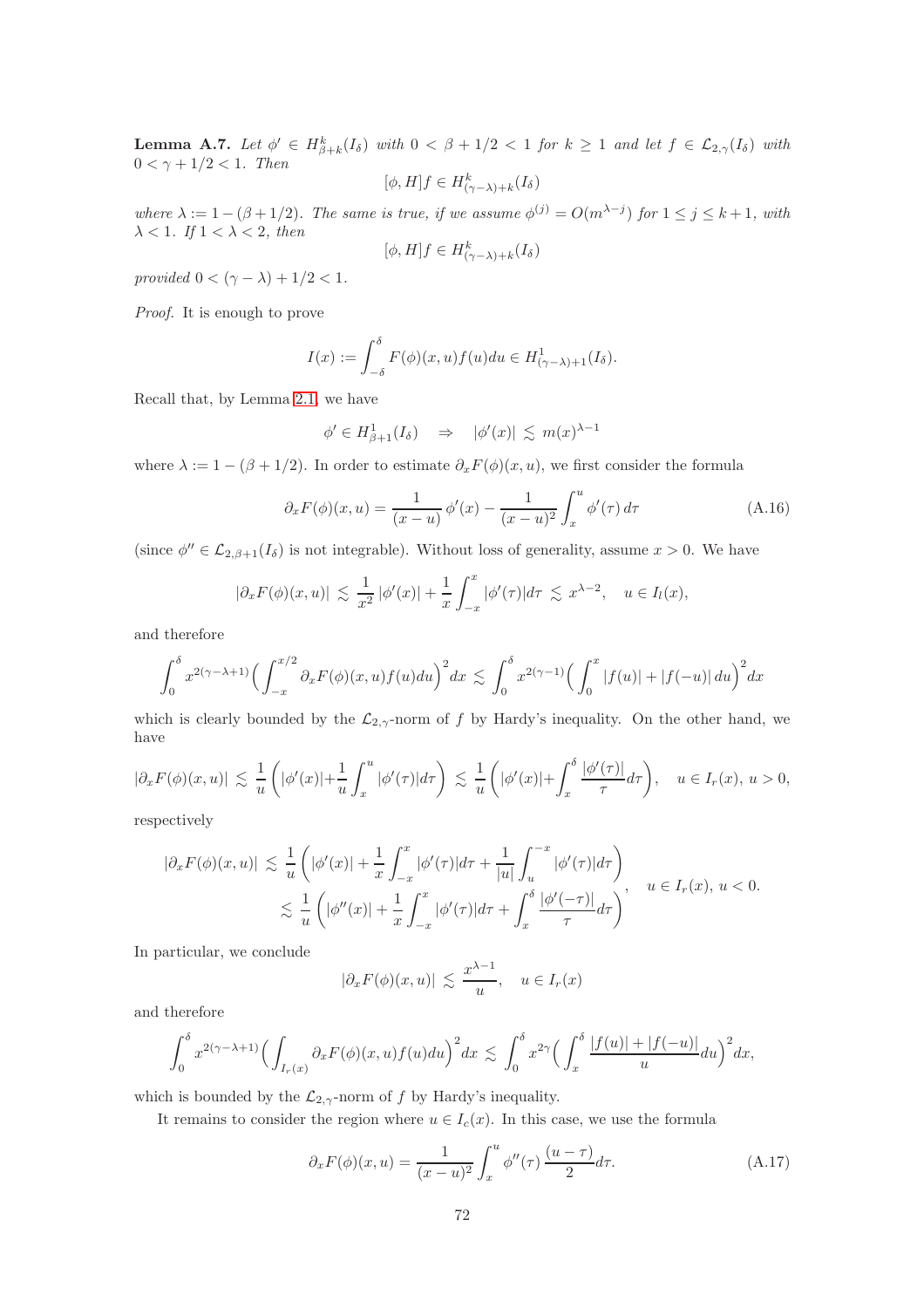If we only control the weighted  $L^2$ -norm of  $\phi''$ , in both cases we have the estimate

$$
|\partial_x F(\phi)(x, u)| \lesssim x^{\lambda - 1} \frac{x^{-1/2}}{|x - u|^{1/2}} \|\phi''\|_{2, \beta + 1}^2.
$$

The corresponding integral is easily seen to be bounded in  $\mathcal{L}_{2,\gamma-\lambda+1}(I_{\delta})$  by Theorem [A.9](#page-72-0) below. If, on the other hand, we have  $\phi''(x) = O(x^{\lambda-2})$ , then

$$
|\partial_x F(\phi)(x, u)| \lesssim x^{\lambda - 2}
$$

in which case the claim follows by Hardy's inequality.

Let us briefly comment on the case  $1 < \lambda < 2$ . In this case  $\phi''$  is integrable and we can use formula [\(A.17\)](#page-71-0) throughout. Then, it is not difficult to see that

<span id="page-72-1"></span>
$$
|\partial_x F(\phi)(x, u)| \lesssim x^{\lambda - 2}, \quad u \in I_\delta \setminus I_r(x), \qquad |\partial_x F(\phi)(x, u)| \lesssim |u|^{\lambda - 2}, \quad u \in I_r(x) \quad \text{(A.18)}
$$

and, by assumption  $\mathcal{L}_{2,\gamma}(I_{\delta}) \subseteq \mathcal{L}_{2,\gamma'}(I_{\delta})$  and  $(\gamma' - \lambda) + 1/2 > 0$ .

For higher k, we proceed similarly, we use formula [\(A.2\)](#page-65-0) when  $u \in I_c(x)$  and we consider ivatives of (A.16) otherwise. derivatives of [\(A.16\)](#page-71-1) otherwise.

**Lemma A.8.** Let  $\phi'' \in H^1_{\beta+1}(I_{\delta})$  with  $|\phi'| \sim 1$  and  $0 < \beta + 1/2 < 1$ . When  $f \in \mathcal{L}_{2,\gamma}(I_{\delta})$  with  $0 < \gamma + 1/2 < 1$ , we have

$$
x \mapsto \int_{-\delta}^{\delta} \frac{\partial_x F(\phi)(x, u)}{F(\phi)(x, u)} f(u) du \in H^1_{\gamma+1}(I_{\delta/2}).
$$

*Proof.* The assumption  $|\phi'|\sim 1$ , implies  $1/F(\phi) = O(1)$  and the claim basically follows as in Lemma [A.7.](#page-71-2) Indeed, we have

$$
\partial_x \left( \frac{\partial_x F(\phi)}{F(\phi)} \right) = \frac{\partial_x^2 F(\phi)}{F(\phi)} - \left( \frac{\partial_x F(\phi)}{F(\phi)} \right)^2
$$

where, in analogy to the proof of Lemma [A.7,](#page-71-2) we use [\(A.2\)](#page-65-0) with  $k = 2$  when  $u \in I_c(x)$  and

$$
\partial_x^2 F(\phi)(x, u) = -\frac{1}{(u - x)} \frac{\phi''(x)}{2} + \frac{1}{(u - x)^3} \int_x^u \phi''(\tau) \frac{(u - \tau)}{2} d\tau
$$

otherwise and we then retrace the steps of the previous Lemma, paying attention that  $(\partial_r F(\phi))^2$ satisfies the required estimates. In fact,  $\partial_x F(\phi)$  satisfies [\(A.18\)](#page-72-1) with  $\lambda = 1 - (\beta + 1/2)$ . We omit further details. further details.

## Estimates involving the fractional Laplacian

We first state a classical result on the boundedness of the Riesz potential on weighted Lebesgue spaces with power weights, the proof of which can be found in [\[45\]](#page-79-0):

<span id="page-72-0"></span>**Theorem A.9.** Let  $0 < \gamma < 1/2$ , i.e. both  $\gamma$  and  $\gamma - \frac{1}{2}$  give rise to Muckenhaupt weights. Then

$$
\int_{-\infty}^{\infty} \Big(\int_{-\infty}^{\infty} \frac{f(u)}{|x-u|^{1/2}} du \Big)^2 |x|^{2(\gamma-1/2)} dx \lesssim \int_{-\infty}^{\infty} |f(x)|^2 |x|^{2\gamma} dx.
$$

**Lemma A.10.** Assume  $0 < \gamma < 1/2$ . Then, we have

$$
\|\Lambda^{1/2}f\|_{2,\gamma-\frac{1}{2}} \lesssim \|f'\|_{2,\gamma}.\tag{A.19}
$$

Proof. It is enough to show

$$
x \mapsto p.v. \int_{-\delta}^{\delta} \frac{f(x) - f(u)}{|x - u|^{3/2}} du \in \mathcal{L}_{2, \gamma - \frac{1}{2}}(I_{\delta/2})
$$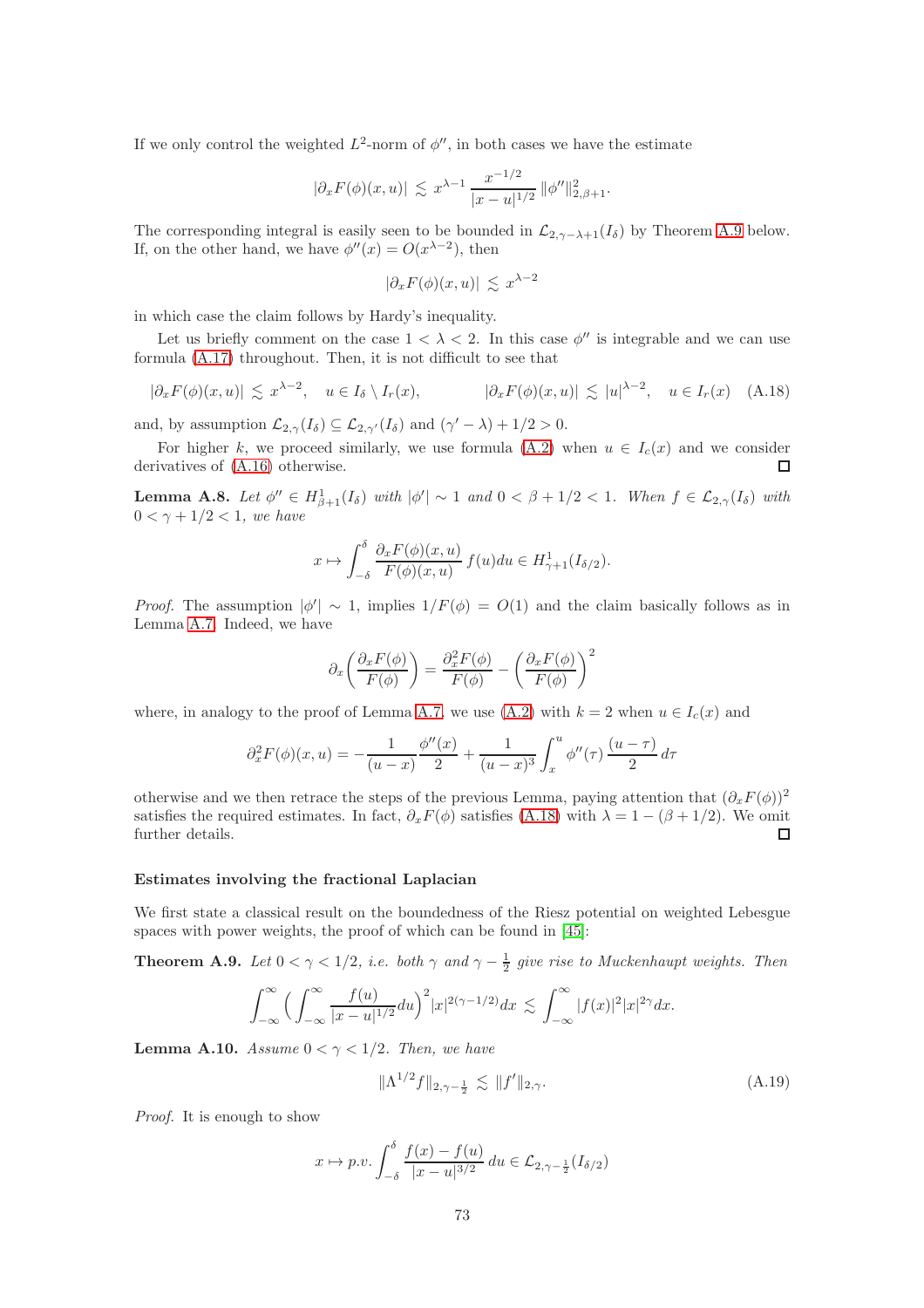for some  $\delta > 0$  whenever  $f \in H^1_\gamma(I_\delta)$ . Since we are considering weighted Lebesgue spaces, for a fixed  $0 < x < \delta/2$ , it will be more convenient to define the principal value as

$$
p.v. \int \frac{f(x) - f(u)}{|x - u|^{3/2}} du = \lim_{\epsilon \to 0} \int_{|u - x| > \epsilon x} \frac{f(x) - f(u)}{|x - u|^{3/2}} du.
$$

Integration by parts leads to

$$
2\int_{(1+\epsilon)x}^{\delta} \frac{f(x) - f(u)}{|x - u|^{3/2}} du = \int_{(1+\epsilon)x}^{\delta} (f(u) - f(x)) \partial_u (u - x)^{-1/2} du
$$
  
= 
$$
\frac{f(u) - f(x)}{(u - x)^{1/2}} \Big|_{(1+\epsilon)x}^{\delta} - \int_{(1+\epsilon)x}^{\delta} \frac{f'(u)}{|x - u|^{1/2}} du
$$

where

$$
\frac{f(u) - f(x)}{(u - x)^{1/2}} \bigg|_{(1+\epsilon)x}^{\delta} = \frac{f(\delta) - f(x)}{(\delta - x)^{1/2}} - \frac{f((1+\epsilon)x) - f(x)}{\epsilon^{1/2}}
$$

Since  $f' \in \mathcal{L}_{2,\gamma}(I_{\delta})$  with  $\gamma$  Muckenhaupt, we have

$$
\left| \frac{f((1+\epsilon)x) - f(x)}{\sqrt{\epsilon}} \right| \lesssim \frac{1}{\sqrt{\epsilon}} \int_x^{(1+\epsilon)x} |f'(s)| ds \lesssim ||f'||_{2,\gamma} \left( \frac{1}{\epsilon} \int_x^{(1+\epsilon)x} m(s)^{-2\gamma} ds \right)^{1/2}
$$
  

$$
\lesssim x^{-\gamma + \frac{1}{2}} ||f'||_{2,\gamma}
$$

and analogously on  $[-\delta, x(1-\epsilon))$ . In particular, we obtain

$$
\left| p.v. \int_{-\delta}^{\delta} \frac{f(x) - f(u)}{|x - u|^{3/2}} du \right| \lesssim \left( x^{-\gamma + \frac{1}{2}} + 1 \right) \|f'\|_{2, \gamma} + \int_{-\delta}^{\delta} \frac{|f'(u)|}{|x - u|^{1/2}} du
$$

and the claim follows from Theorem [A.9.](#page-72-0)

In the next two Lemmas, we prove some estimates on the commutators with the fractional Laplacian.

**Lemma A.11.** Let  $0 < \gamma + 1/2 < 1$  and let  $\lambda \leq 1$ . Then

$$
f \in \mathcal{L}_{2,\gamma-1/2}(I_{2\delta}), \quad g = O(1), \quad g' = O(m^{-\lambda}) \quad \Rightarrow \quad [\Lambda^{1/2}, g]f \in \mathcal{L}_{2,\gamma}(I_{\delta}).
$$

*Proof.* Assume without loss of generality that  $x > 0$ . We have the estimates

$$
\left| \int_{I_l(x)} \frac{g(x) - g(u)}{|x - u|^{3/2}} f(u) du \right| \lesssim x^{-3/2} \int_{-x}^x |f(u)| du,
$$
  

$$
\left| \int_{I_r(x)} \frac{g(x) - g(u)}{|x - u|^{3/2}} f(u) du \right| \lesssim \int_x^{\delta} \frac{|f(u)| + |f(-u)|}{u^{3/2}} du.
$$

Both are bounded in the desired space by Hardy inequalities. When  $u \in I_c(x)$  (and we assume e.g.  $-1/2 < \gamma < 0$ ) we have

$$
\left| p.v \int_{I_c(x)} \frac{g(x) - g(u)}{|x - u|^{3/2}} f(u) du \right| \lesssim \int_{I_c(x)} \frac{|f(u)| u^{-1}}{|x - u|^{1/2}} du,
$$

where we have used  $g'(x) = O(x^{-\lambda}) = O(x^{-1})$  since by assumption  $\lambda \leq 1$ . The result now follows from Theorem [A.9](#page-72-0) (we set f identically equal to zero on the complement of say  $(0, \delta]$ ). In the case  $0 < \gamma < 1/2$  replace  $x^{\gamma}u^{-1}$  by  $x^{\gamma-1/2}u^{-1/2}$ .

Lemma A.12. Let  $0 < \gamma + 1/2 < 1$ . Then,

$$
f \in \mathcal{L}_{2,\gamma}(I_{2\delta}) \Rightarrow [\Lambda^{1/2}, m^{2\gamma}]f \in \mathcal{L}_{2,1/2-\gamma}(I_{\delta})
$$

 $\Box$ 

.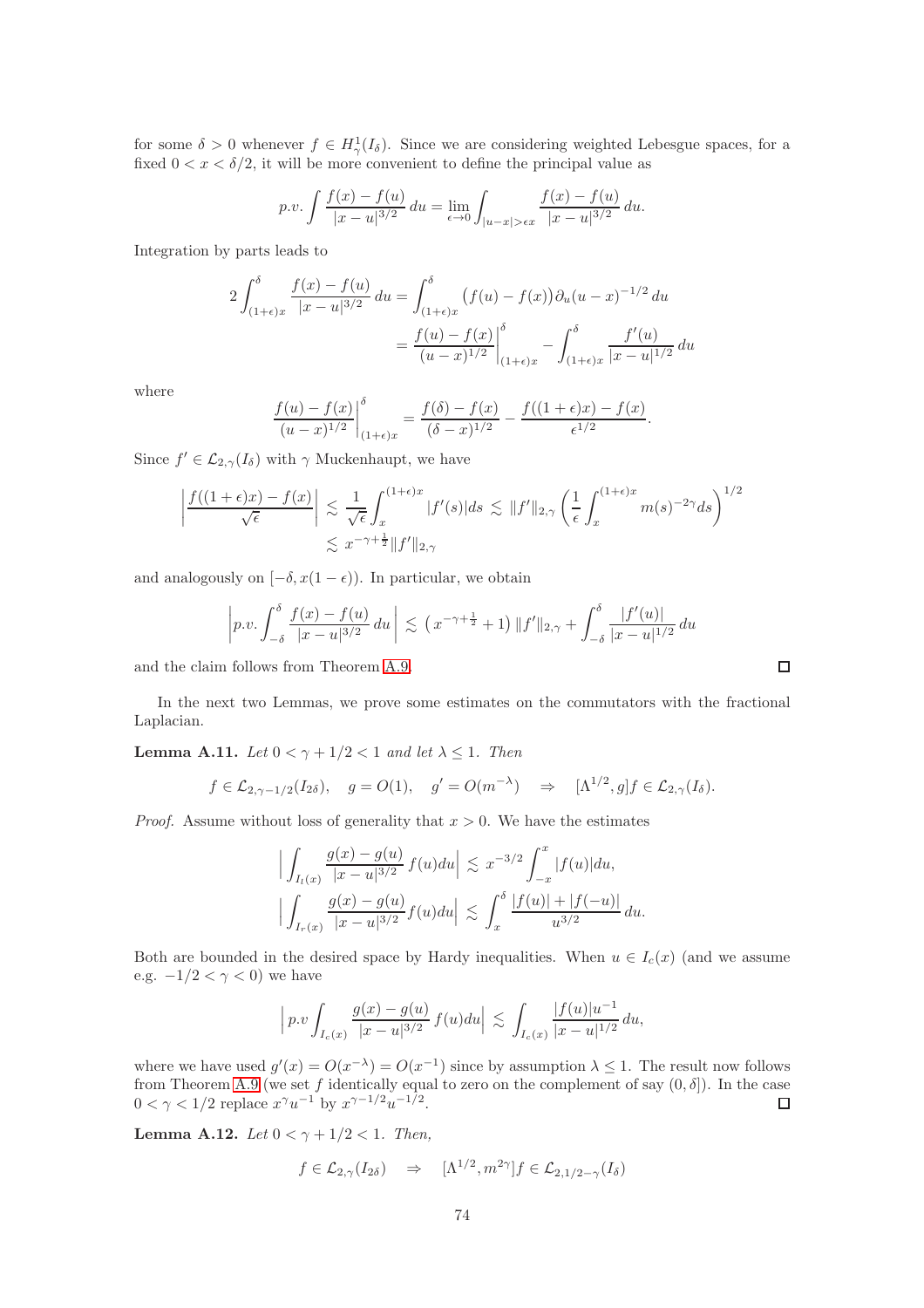*Proof.* Without loss of generality, assume  $x > 0$  and let  $u \in I_l(x)$  first. Then

$$
x^{1/2-\gamma} \left| \int_{I_l(x)} \frac{|x|^{2\gamma} - |u|^{2\gamma}}{|x - u|^{3/2}} f(u) du \right| \lesssim x^{\gamma-1} \int_{-x}^x |f(u)| du + x^{-\gamma-1} \int_{-x}^x |u|^{2\gamma} |f(u)| du
$$

with both terms square integrable over  $(0, \delta)$  by Hardy's inequality. Note that  $-\gamma$  satisfies the Muckenhaupt condition as well.

On the other hand, when  $u \in I_r(x)$ , we have

$$
x^{1/2-\gamma} \left| \int_{I_r(x)} \frac{|x|^{2\gamma} - |u|^{2\gamma}}{|x - u|^{3/2}} f(u) du \right| \lesssim x^{\gamma} \int_x^{\delta} \frac{|f(u)| + |f(-u)|}{u} du + x^{-\gamma} \int_x^{\delta} u^{2\gamma} \frac{|f(u)| + |f(-u)|}{u} du.
$$

Again, both are square integrable over  $(0, \delta)$  by Hardy's inequality.

Finally, when  $u \in I_c(x)$  (and e.g.  $-1/2 < \gamma < 0$ , i.e. both  $\gamma$  and  $\gamma + 1/2$  satisfy the Muckenhaupt condition), we have

$$
x^{1/2-\gamma} \Big| \, p.v \int_{I_c(x)} \frac{|x|^{2\gamma} - |u|^{2\gamma}}{|x - u|^{3/2}} \, f(u) du \Big| \, \lesssim \, x^{\gamma} \int_{I_c(x)} \frac{1}{|x - u|^{1/2}} \, |f(u)| u^{-1/2} du,
$$

which is square integrable over  $(0, \delta)$  by Theorem [A.9.](#page-72-0) The same is true if  $0 < \gamma < 1/2$ , however in that case we do not need the extra  $u^{-1/2}$  in the integral.

## A.3 Miscellaneous

For completeness we state the general form of Hardy inequalities (see e.g. [\[34\]](#page-79-1)):

Theorem A.13. Let  $-\infty \le a < b \le \infty$  and let  $m_1, m_2$  be measurable, positive functions on  $(a, b)$ . Then, we have

$$
\int_{a}^{b} \left( \int_{a}^{x} f(s)ds \right)^{2} m_{1}(x)^{2} dx \le C \int_{a}^{b} |f(x)|^{2} m_{2}(x)^{2} dx \tag{A.20}
$$

if and only if

$$
\sup_{a
$$

Similarly, we have the dual inequality

$$
\int_{a}^{b} \left( \int_{x}^{b} f(s)ds \right)^{2} m_{1}(x)^{2} dx \le C \int_{a}^{b} |f(x)|^{2} m_{2}(x)^{2} dx \tag{A.21}
$$

if and only if

$$
\sup_{a
$$

It is then not difficult to verify that for power weights we have:

**Lemma A.14.** Let  $p > 1$  and let  $\delta < \infty$ .

1. Let  $\beta + 1/2 < 1$ , then

$$
f \mapsto \int_0^x f(t)dt
$$
 :  $\mathcal{L}_{2,\beta}(I_{\delta}^+) \longrightarrow \mathcal{L}_{2,\gamma}(I_{\delta}^+)$ 

is continuous for all  $\gamma \geq \beta - 1$ 

 $\Box$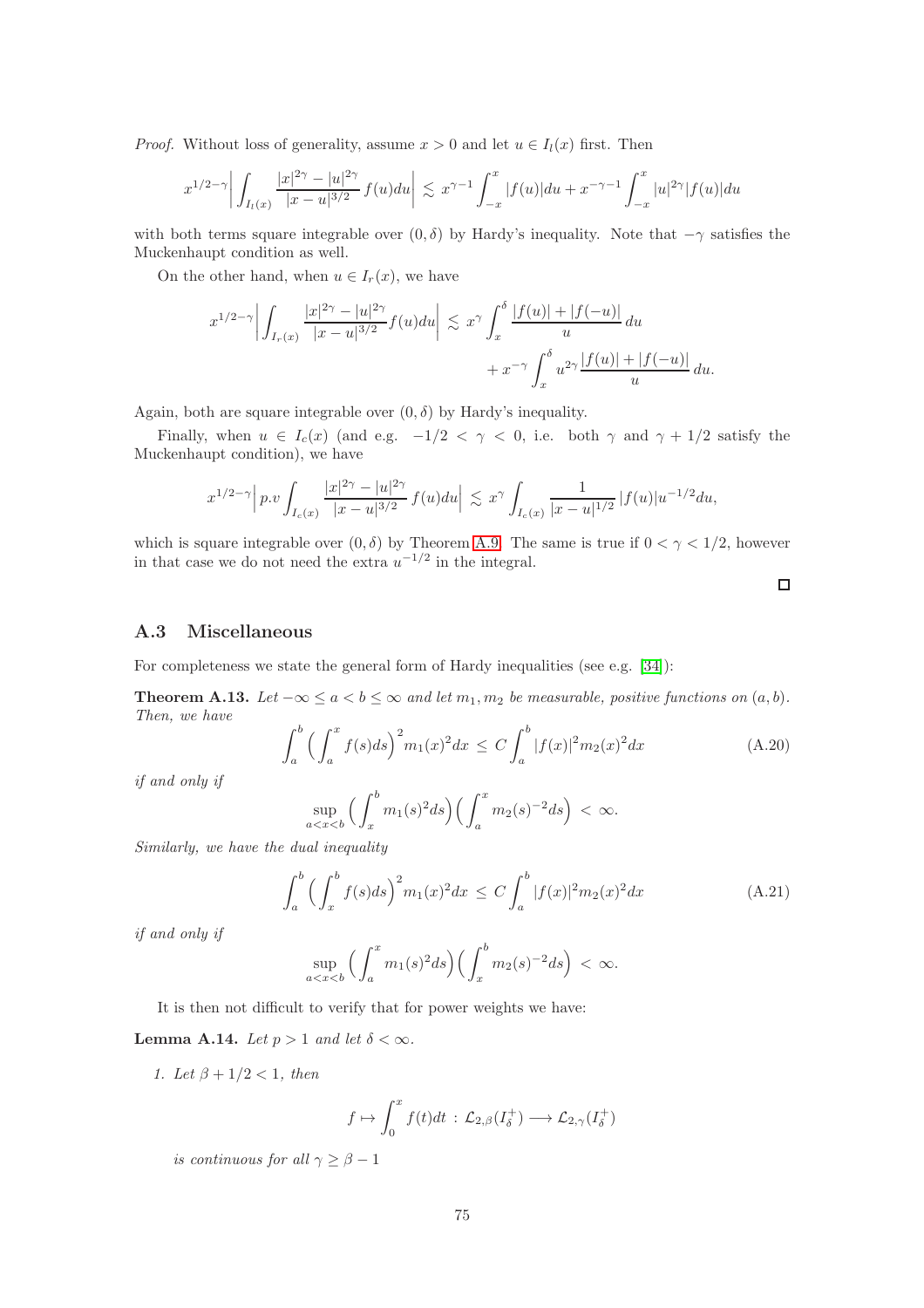2. Let  $\beta + 1/2 > 0$ , then

$$
f \mapsto \int_x^R f(t)dt
$$
 :  $\mathcal{L}_{2,\gamma}(I_{\delta}^+) \longrightarrow \mathcal{L}_{2,\beta}(I_{\delta}^+)$ 

is continuous for all  $\gamma \leq \beta + 1$ .

We will need the following version of the Lax-Milgram Lemma, which can be found in [\[33\]](#page-79-2):

**Lemma A.15.** Let  $H_1, H_2$  be two Hilbert spaces. Let  $a(u, v)$  be a bilinear form defined on the Cartesian product  $H_1 \times H_2$ , and let there exist positive constants  $c_1, c_2, c_3$  such that

(i) for all  $u \in H_1$  and  $v \in H_2$  we have

$$
|a(u,v)| \le c_1 \|u\|_{H_1} \|v\|_{H_2}; \tag{A.22}
$$

(ii) for all  $u \in H_1$  we have

$$
\sup_{\|v\|_{H_2}\le 1} |a(u,v)| \ge c_2 \|u\|_{H_1};\tag{A.23}
$$

(iii) for all  $v \in H_2$  we have

$$
\sup_{\|u\|_{H_1}\leq 1} |a(u,v)| \geq c_3 \|v\|_{H_2}.
$$
\n(A.24)

Let f be a continuous linear functional on  $H_2$ . Then there exists precisely one element  $u \in H_1$ such that

$$
a(u, v) = \langle f, v \rangle, \quad \forall v \in H_2
$$

and there is a positive constant c such that

$$
||u||_{H_1} \leq c||f||_{H_2^*}.
$$

We state the following result on pseudodifferential operators which can be found in e.g. [\[46,](#page-79-3) Proposition 9.10]:

**Theorem A.16.** Let  $r \in (0, \infty)$  and let  $a(x, \xi) \in \mathcal{C}^r S^0$ , that is

$$
\|\partial_{\xi}^{k}a(\cdot,\xi)\|_{\mathcal{C}^{r}(\mathbb{R})}\leq C_{k}\langle\xi\rangle^{-k},\quad\forall k\geq 0.
$$
\n(A.25)

Then,  $a(x, D) : W^{s,p}(\mathbb{R}) \to W^{s,p}(\mathbb{R})$  for all  $|s| < r$  and all  $p \in (1, \infty)$ , where

$$
a(x, D)g = \int_{\mathbb{R}} e^{ix\xi} a(x, \xi) \hat{g}(\xi) d\xi
$$

The convolution operator  $B_\delta$  from Section [4.3](#page-41-0) satisfies:

**Lemma A.17.** Let  $\phi$  be a positive, symmetric mollifier and  $\chi_{2\delta} : [-\pi, \pi] \to [0, 1]$  a smooth cut-off such that  $\chi_{2\delta}(\alpha) = 1$  when  $|\alpha \pm \alpha_*| \leq 2\delta$ . Then, the convolution operator

$$
B_{\delta}: \mathcal{L}_{2,\gamma}^{k}(m) \to \mathcal{L}_{2,\gamma}^{k}(m), \ \gamma \in \mathbb{R}, \ k \in \mathbb{N}
$$

$$
B_{\delta}(f) := \phi_{\delta} * ((1 - \chi_{2\delta})f)
$$

is bounded, the function  $B_\delta(f)$  is smooth and  $B_\delta f \to f$  in  $\mathcal{L}_{2,\gamma}^k(m)$  as  $\delta \to 0$ . The same is true for the adjoint operator  $B_{\delta}^*(f) := (1 - \chi_{2\delta}) \phi_{\delta} * f$ .

Moreover, given  $\lambda \in \mathbb{R}$  and  $\gamma \in \mathbb{R}$ , we have

$$
g' = O(m^{\lambda}), \quad f \in \mathcal{L}_{2,\gamma}(m) \Rightarrow [g, B_{\delta}]f \in \mathcal{L}_{2,\gamma-\lambda}^1(m).
$$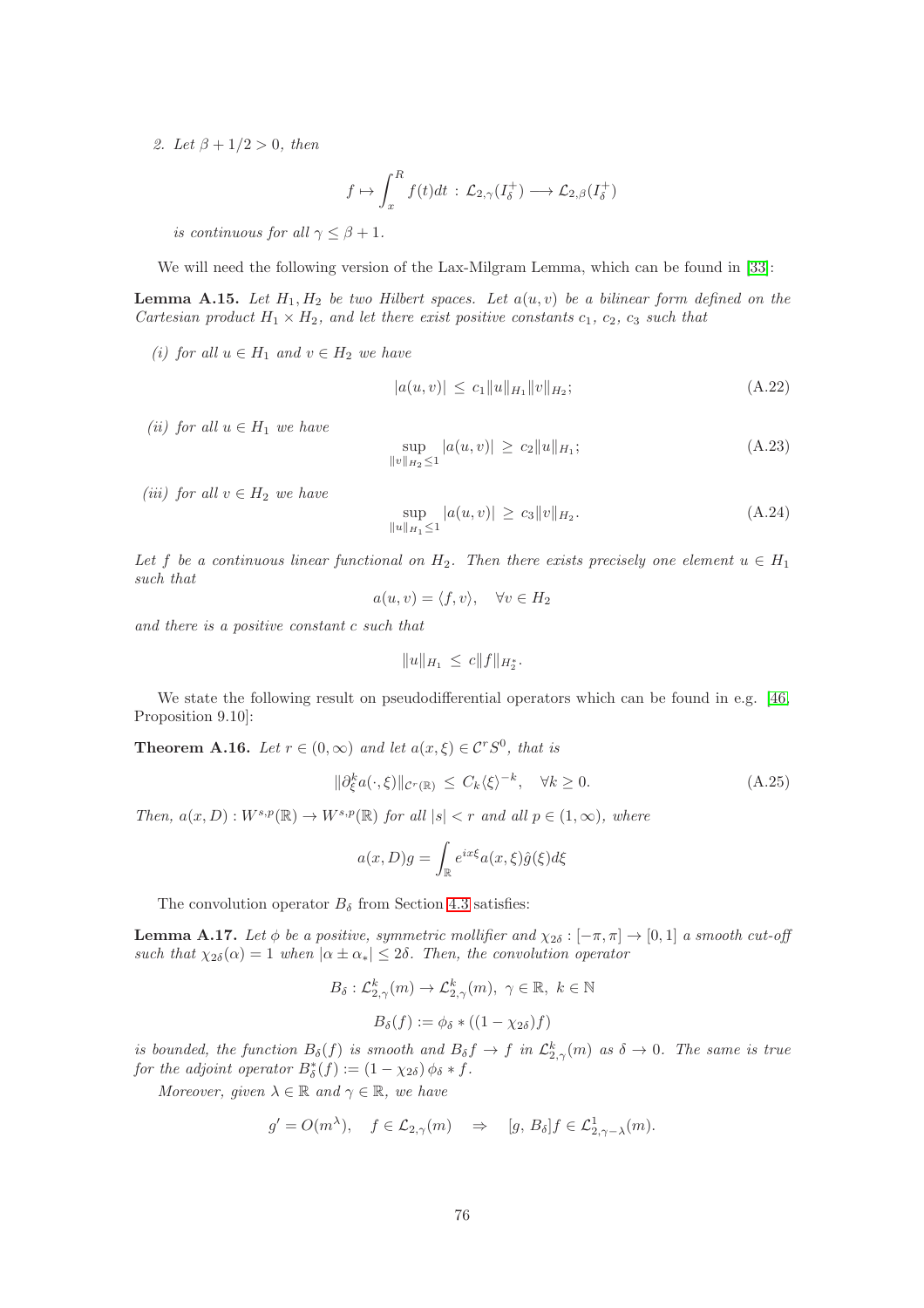*Proof.* Assume for simplicity there is only one singular point situated at  $x = 0$  and let  $f \in \mathcal{L}_{2,\gamma}(m)$ for some  $\gamma \in \mathbb{R}$ . By definition, we have

$$
B_{\delta}(f)(x) = \int_{B_{\delta}(x)} \phi_{\delta}(x - y)(1 - \chi_{2\delta}(y))f(y)dy,
$$

where  $1 - \chi_{2\delta}(y) \equiv 0$  when  $|y| \le 2\delta$ . In particular, we have  $B_{\delta}(f)(x) = 0$ , when  $|x| < \delta$ . On the other hand, when  $|x| \geq \delta$ , it is not difficult to see that

$$
B_{\delta}(x) \cap B_{2\delta}(0)^c \subseteq \left\{ \frac{2|x|}{3} < |y| < 2|x| \right\}.
$$

Let e.g.  $x > \delta$ . Then, by Hölder's inequality we have

$$
|x|^{2\gamma}|B_{\delta}(f)(x)|^2 \lesssim |x|^{2\gamma} \int_{2x/3}^{2x} \phi_{\delta}(x-y)|y|^{-2\gamma} dy \int_{B_{\delta}(x)} \phi_{\delta}(x-y)|f(y)|^2|y|^{2\gamma} dy
$$
  

$$
\lesssim \int_{B_{\delta}(x)} \phi_{\delta}(x-y)|f(y)|^2|y|^{2\gamma} dy,
$$

hence integrating, then using  $\int \phi_{\delta} = 1$  we conclude that  $B_{\delta}$  is bounded on  $\mathcal{L}_{2,\gamma}(m)$ . Since  $\chi_{2\delta}$  is smooth, the statement for higher  $k$  is straightforward.

The commutator estimate is straightforward too. We have

$$
\partial_x[g, B_\delta](f)(x) = \int_{B_\delta(x)} \partial_x \phi_\delta(x-y)(g(x)-g(y))(1-\chi_{2\delta}(y))f(y)dy + \phi'(x)B_\delta(f)(x).
$$

However, we are actually integrating over a set where  $x \sim y$  and therefore the claim follows from

$$
(x-y)\partial_x\phi_\delta(x-y) = O(1), \qquad \frac{|g(x)-g(y)|}{|x-y|} = O(|x|^\lambda).
$$

For  $\delta > 0$ , the variable step convolution operator  $\tilde{B}_{\delta}$  used in Section [4.4](#page-44-0) is defined as follows

$$
\tilde{B}_{\delta}(f)(\alpha) := \frac{1}{\delta \eta(\alpha)} \int \phi \left( \frac{\alpha - \alpha'}{\delta \eta(\alpha)} \right) f(\alpha') d\alpha' = \int_{\mathbb{R}} \phi(s) f(\alpha - s \delta \eta(\alpha)) ds, \tag{A.26}
$$

where  $\phi$  is the standard mollifier, f is periodically extended to R and  $\eta$  is a non-negative, periodic function which we define as follows. We first periodically extend the function  $\alpha \to ||\alpha| - \alpha_*|$ defined on  $[-\pi, \pi]$  to all of R, then to obtain  $\eta(\alpha)$ , we smooth it out in a small neighborhood of  $n\pi$  for  $n \in \mathbb{Z}$  (in such a way that  $\eta(\alpha) \leq ||\alpha| - \alpha_*|$  when e.g.  $\alpha \in [-\pi, \pi]$ ). Note that  $\eta$  is smooth on  $\mathbb{R} \setminus \{\alpha_* + n\pi : n \in \mathbb{Z}\}.$  See [\[29\]](#page-78-0) and references therein for a more general discussion on these type of operators.

It is not difficult to see the restriction of  $\tilde{B}^{\delta}(f)$  to  $[-\pi,\pi]$  respects both symmetries and that  $\tilde{B}^{\delta}(f)(\pi) = \tilde{B}^{\delta}(f)(-\pi).$ 

Lemma A.18. The variable step convolution operator

$$
\tilde{B}_{\delta}: \mathcal{L}_{2,\gamma}^k(\mathbb{T},m) \to \mathcal{L}_{2,\gamma}^k(\mathbb{T},m), \ \gamma \in \mathbb{R}, \ k \in \mathbb{N}
$$

is bounded. Moreover,  $\tilde{B}_{\delta}(f)$  are smooth on  $[-\pi,\pi] \setminus \{-\alpha_*,\alpha_*\}$  and  $\tilde{B}_{\delta}(f) \to f$  in  $\mathcal{L}_{2,\gamma}^k(m)$ . Finally, we have

$$
f \sim m^{\lambda} \Rightarrow \tilde{B}_{\delta}(f) \sim m^{\lambda}
$$

for all  $\lambda \in \mathbb{R}$ .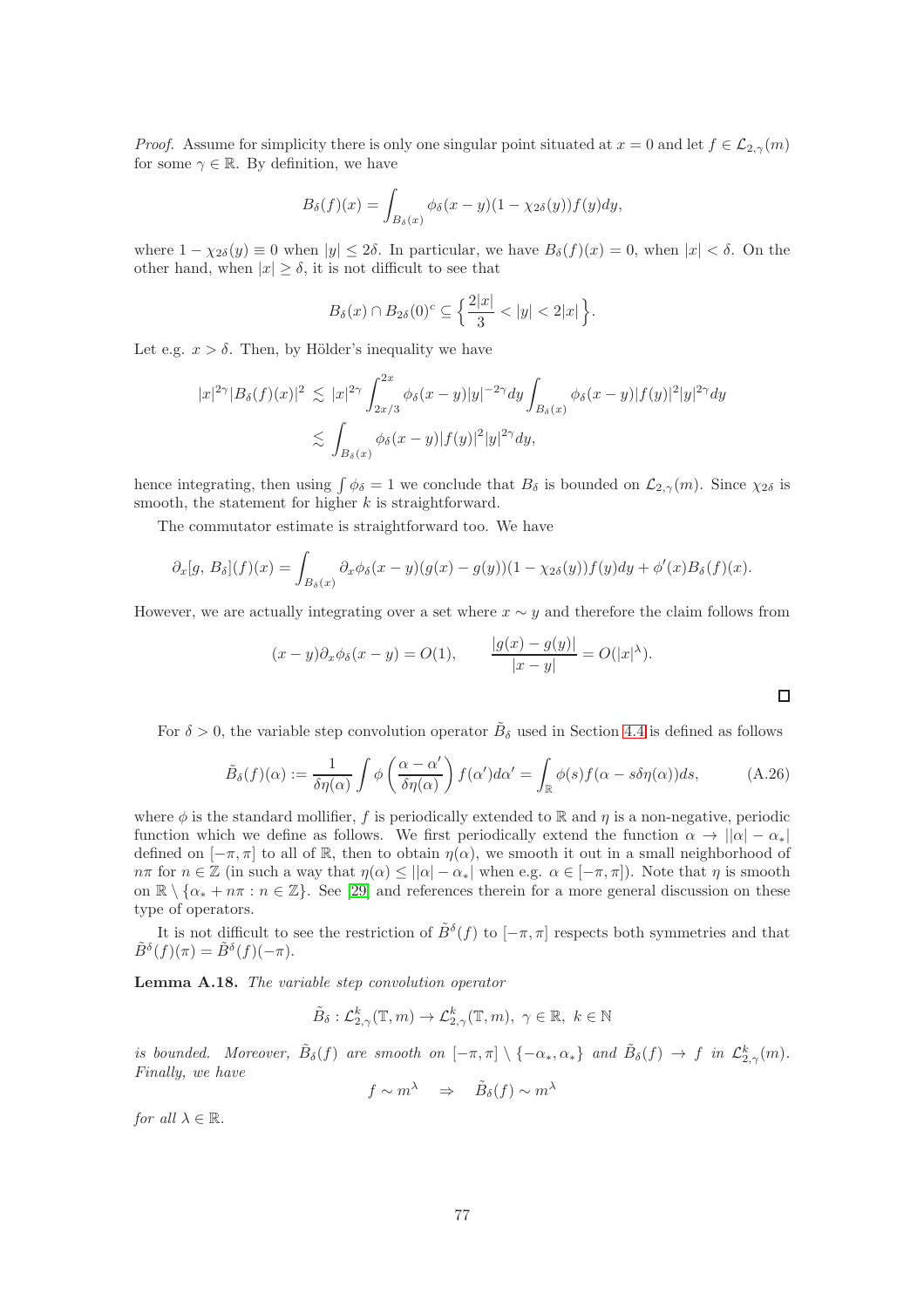*Proof.* Let  $f \in \mathcal{L}_{2,\gamma}(\mathbb{T},m)$  for some  $\gamma \in \mathbb{R}$  and let  $\alpha \in [-\pi,\pi] \setminus \{-\alpha_*,\alpha_*\}$ . Let without loss of generality  $\alpha > 0$ . Then, by construction

$$
|(\alpha - \alpha_*) - (\alpha' - \alpha_*)| = |\alpha - \alpha'| < \delta \eta(\alpha) \le \delta |\alpha - \alpha_*|.
$$

In particular, since  $\text{supp}(\phi) \subseteq B_1(0)$ , the integral in the definition of  $B_\delta(f)$  is well defined for any  $\gamma \in \mathbb{R}$  and any  $\delta \in (0,1)$  as we never integrate over an interval containing  $\pm \alpha_*$ .

Assume for simplicity there is only one singular point at  $\alpha_* = 0$  and let us denote  $x := \alpha$ respectively  $u := \alpha'$ . Then, given e.g.  $x > 0$ , we have  $(1 - \delta)x < u < (1 + \delta)x$  and therefore

$$
|x|^{2\gamma}|\tilde{B}_{\delta}(f)(x)|^{2} \lesssim |x|^{2\gamma} \left(\frac{1}{\delta\eta(x)}\int \phi\left(\frac{x-u}{\delta\eta(x)}\right)|u|^{-2\gamma}du\right) \left(\frac{1}{\delta\eta(x)}\int \phi\left(\frac{x-u}{\delta\eta(x)}\right)|f(u)|^{2}|u|^{2\gamma}du\right)
$$
  

$$
\lesssim \frac{1}{\delta\eta(x)}\int \phi\left(\frac{x-u}{\delta\eta(x)}\right)|f(u)|^{2}|u|^{2\gamma}du,
$$

hence integrating, then using that

$$
\int \frac{1}{\delta \eta(x)} \phi\left(\frac{x-u}{\delta \eta(x)}\right) dx = O(1)
$$

we conclude that  $B_\delta$  is bounded on  $\mathcal{L}_{2,\gamma}(m)$  (since  $\eta(x) = x$  near zero and is otherwise bounded away from zero). Since  $\eta$  is smooth, with bounded derivative away from the singular point, the statement for higher k is straightforward. П

## References

- [1] S. Agrawal. Rigidity of singularities of 2D gravity water waves. J. Differential Equations 268 (2020), no. 3, 1220–1249.
- [2] S. Agrawal. Angled crested like water waves with surface tension: Wellposedness of the problem. Comm. Math. Phys. 383 (2021), no. 3, 1409-1526.
- [3] S. Agrawal. Angled crested like water waves with surface tension II: Zero surface tension limit. Memoirs AMS, in press.
- [4] T. Alazard, N. Burq, and C. Zuily. On the water-wave equations with surface tension. Duke Math. J., 158(3):413–499, 2011.
- [5] T. Alazard and J.M. Delort. Global solutions and asymptotic behavior for two dimensional gravity water waves. Ann. Sci. Ec. Norm. Super. (4) 48, 2015, no. 5.
- [6] T. Alazard, N. Burq, C. Zuily. On the Cauchy problem for gravity water waves, Invent. Math. 198 (1) (2014) 71–163.
- [7] T. Alazard, N. Burq, C. Zuily. Strichartz estimates and the Cauchy problem for the gravity water waves equations, Mem. Am. Math. Soc.  $256$  (1229) (2018),  $v+108$ .
- [8] D. M. Ambrose. Well-posedness of vortex sheets with surface tension SIAM J. Math. Anal. Vol. 35, No. 1, pp. 211-244. (2003)
- [9] D. M. Ambrose and N. Masmoudi. The zero surface tension limit of two-dimensional water waves. Comm. Pure Appl. Math., 58(10):1287–1315, 2005.
- [10] C.J. Amick, L.E. Fraenkel, J.F. Toland, On the Stokes conjecture for the wave of extreme form, Acta Math. 148 (1982) 193–214.
- [11] J. T. Beale, T. Y. Hou, and J. S. Lowengrub. Growth rates for the linearized motion of fluid interfaces away from equilibrium. Comm. Pure Appl. Math., 46(9):1269-1301, 1993.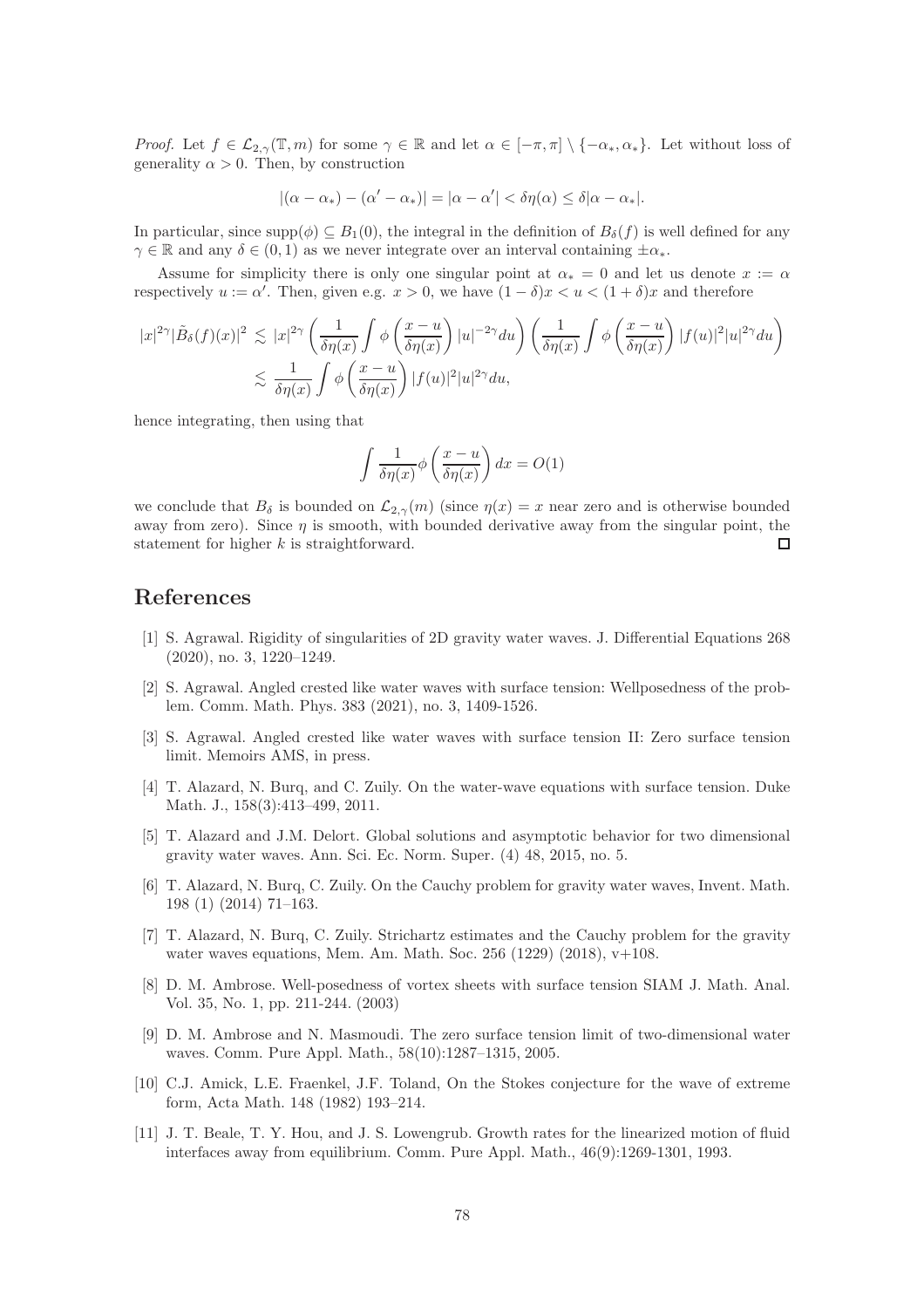- [12] A. Castro, D. Córdoba, C. Fefferman, F. Gancedo and J. Gómez-Serrano. Finite time singularities for the free boundary incompressible Euler equations. Annals of Math, 178, no. 3, 1061-1134 (2013).
- [13] A. Castro, D. Córdoba, C. Fefferman, F. Gancedo and J. Gómez-Serrano. Splash singularities for the free boundary Navier-Stokes equations. Annals of PDE, 5, 12 (2019).
- [14] A. Castro, D. Córdoba, C. L. Fefferman, F. Gancedo, and J. Gómez-Serrano. Finite time singularities for water waves with surface tension. J. Math. Phys. 53 (2012), no.11, 115622. 26pp.
- [15] A. Castro and D. Lannes. Well-posedness and shallow-water stability for a new Hamiltonian formulation of the water waves equations with vorticity. Indiana Univ. Math. J. 64 (2015), no. 4, 1169–1270.
- [16] D. Christodoulou and H. Lindblad. On the motion of the free surface of a liquid. Comm. Pure Appl. Math., 53(12):1536-1602, 2000.
- [17] A. Córdoba, D. Córdoba, F. Gancedo. Interface evolution: water waves in 2-D., Advances in Math. 223 (2010), 1, 120-173.
- [18] D. Córdoba, A. Enciso and N. Grubic. On the existence of stationary splash singularities for the Euler equations. Advances in Math., 288:922-941 (2016).
- [19] D. C´ordoba, A. Enciso and N. Grubic, Self-intersecting interfaces for stationary solutions of the two-fluid Euler equations. Annals of PDE, 7, 12 (2021).
- [20] D. Coutand and S. Shkoller. On the finite-time splash and splat singularities for the 3-D free-surface Euler equations. Comm. Math. Phys. 325(1):143-183 (2014).
- [21] D. Coutand and S. Shkoller. Well-posedness of the free-surface incompressible Euler equations with or without surface tension. J. Amer. Math. Soc., 20(3):829-930, 2007.
- [22] D. Coutand, S. Shkoller. On the splash singularity for the free-surface of a Navier-Stokes fluid. Annales de l'Institut Henri Poincaré C 36 (2019) 475–503.
- [23] D. Coutand, S. Shkoller. On the impossibility of finite-time splash singularities for vortex sheets. Arch. Ration. Mech. Anal. 221, 987–1033 (2016).
- [24] W. Craig. An existence theory for water waves and the Boussinesq and Korteweg-de Vries scaling limits. Comm. Partial Differential Equations, 10(8):787-1003, 1985.
- [25] Y. Deng, A. D. Ionescu, B. Pausader and F. Pusateri. Global solutions of the gravity-capillary water-wave system in three dimensions. Acta Math., 219 (2017), 213–402
- [26] C. Fefferman, A. Ionescu and V. Lie. On the absence of splash singularities in the case of two-fluid interfaces. Duke Math. 163 (3): 417-462 (2016).
- [27] P. Germain, N. Masmoudi and J. Shatah. Global solutions for capillary waves equation in dimension 3. Comm. Pure Appl. Math., 68 (2015), no. 4, 625-687.
- [28] K. Hunter, M. Ifrim, D. Tataru, Two dimensional water waves in holomorphic coordinates, Commun. Math. Phys. 346(2) (2016) 483–552.
- <span id="page-78-0"></span>[29] M. Hintermüller, K. Papafitsoros, C.N. Rautenberg, Variable Step Mollifiers and Applications. Integr. Equ. Oper. Theory 92, 53 (2020).
- [30] A. D. Ionescu and F. Pusateri. Global solutions for the gravity water waves system in 2D. Invent. Math. 199 (2015), no. 3, 653-804.
- [31] R. H. Kinsey and S. Wu. A priori estimates for two-dimensional water waves with angled crests, Camb. J. Math. 6(2) (2018) 93–181.